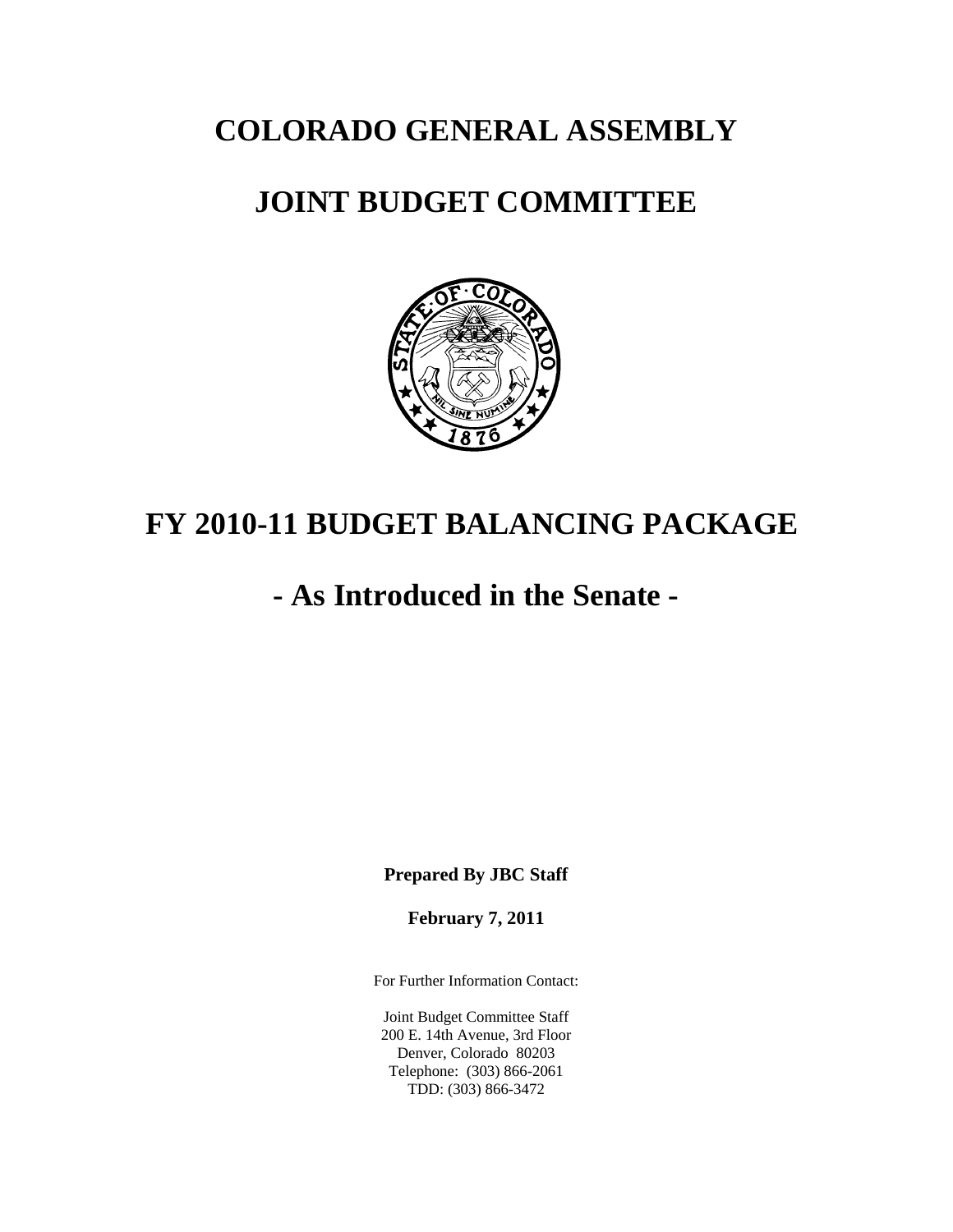# **TABLE OF CONTENTS**

# **Summaries of Supplemental Bills by Department**

| S.B. 11-155 (Capital Construction) $\ldots \ldots \ldots \ldots \ldots \ldots \ldots \ldots \ldots \ldots \ldots \ldots \ldots$ |  |
|---------------------------------------------------------------------------------------------------------------------------------|--|
|                                                                                                                                 |  |

# **Summaries of Supplemental Balancing Bills**

| S.B. 11-159 (Distribution of State Share of Limited Gaming Revenue - Governor)  84 |  |
|------------------------------------------------------------------------------------|--|
|                                                                                    |  |
|                                                                                    |  |
| S.B. 11-162 (Suspend Cigarette Rebates to Local Government - Revenue) 91           |  |
| S.B. 11-163 (Repeal Alternative Fuels Rebate Program - Revenue) 93                 |  |
|                                                                                    |  |
|                                                                                    |  |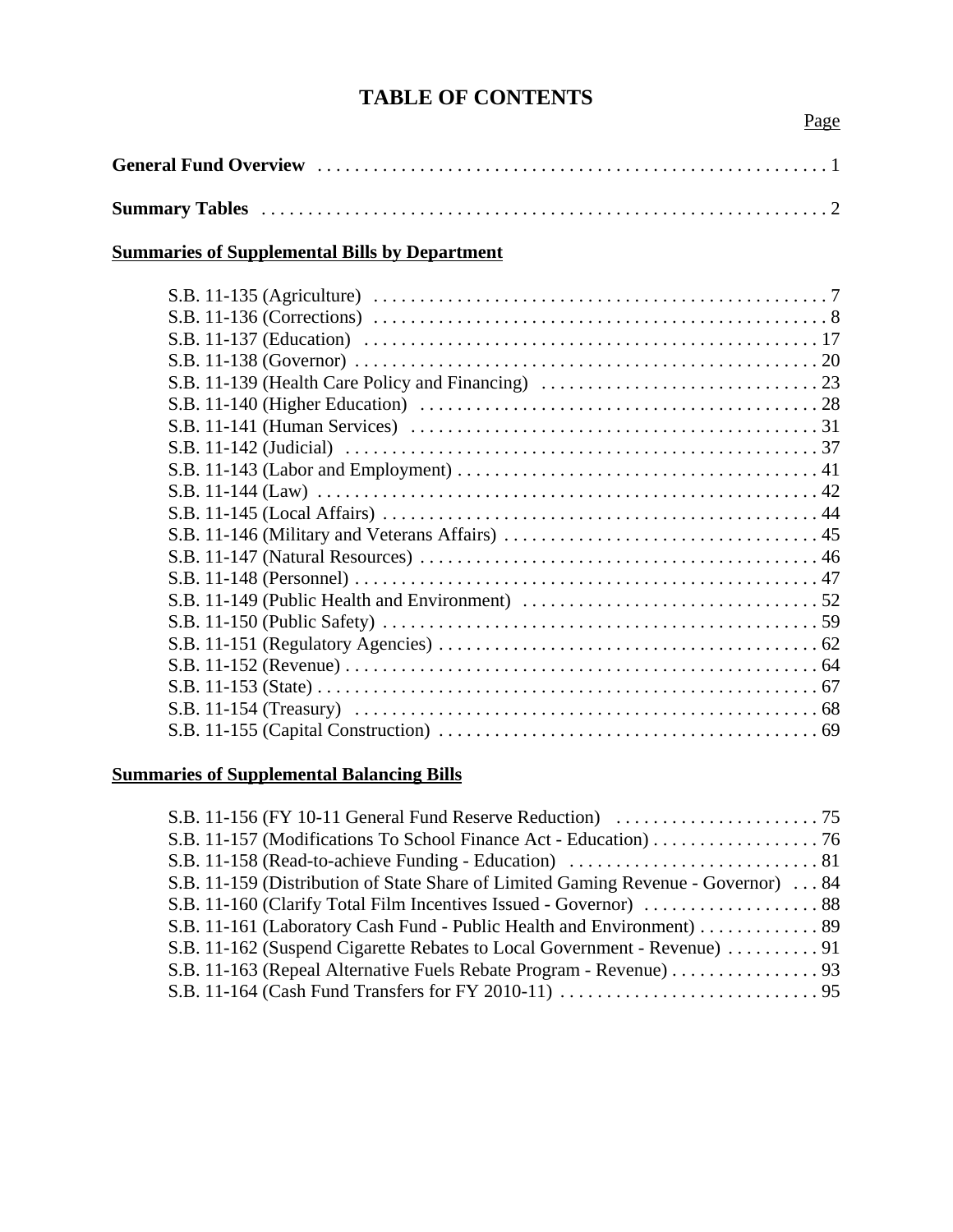| FY 2010-11 General Fund Overview (In Millions)                                                                                                                                                                                                                                                                                                                                                                                                                                                                                                                                                                                                                           |            |                 |  |  |  |
|--------------------------------------------------------------------------------------------------------------------------------------------------------------------------------------------------------------------------------------------------------------------------------------------------------------------------------------------------------------------------------------------------------------------------------------------------------------------------------------------------------------------------------------------------------------------------------------------------------------------------------------------------------------------------|------------|-----------------|--|--|--|
| <b>Description</b>                                                                                                                                                                                                                                                                                                                                                                                                                                                                                                                                                                                                                                                       | FY 2010-11 |                 |  |  |  |
| <b>GENERAL FUND REVENUES AVAILABLE (Based on OSPB December 20, 2010)</b>                                                                                                                                                                                                                                                                                                                                                                                                                                                                                                                                                                                                 |            |                 |  |  |  |
| <b>Revenue Forecast and a 2.3 Percent Reserve):</b>                                                                                                                                                                                                                                                                                                                                                                                                                                                                                                                                                                                                                      |            |                 |  |  |  |
| <b>Beginning General Fund Reserve</b>                                                                                                                                                                                                                                                                                                                                                                                                                                                                                                                                                                                                                                    | \$145.8    |                 |  |  |  |
| <b>Gross General Fund Nonexempt Revenues</b>                                                                                                                                                                                                                                                                                                                                                                                                                                                                                                                                                                                                                             | 6,825.1    |                 |  |  |  |
| <b>Gross General Fund Exempt Revenues</b>                                                                                                                                                                                                                                                                                                                                                                                                                                                                                                                                                                                                                                | 0.0        |                 |  |  |  |
| Transfer to Older Coloradans Cash Fund                                                                                                                                                                                                                                                                                                                                                                                                                                                                                                                                                                                                                                   | (8.0)      |                 |  |  |  |
| Transfers from/(to) Other Funds                                                                                                                                                                                                                                                                                                                                                                                                                                                                                                                                                                                                                                          | 44.9       |                 |  |  |  |
| Cash Fund Transfers and Revenue Changes Included as Part of the<br><b>Supplemental Package</b>                                                                                                                                                                                                                                                                                                                                                                                                                                                                                                                                                                           | 95.5       | $\underline{a}$ |  |  |  |
| Excess Article X, Section 20 Revenues                                                                                                                                                                                                                                                                                                                                                                                                                                                                                                                                                                                                                                    | 0.0        |                 |  |  |  |
| <b>Total General Fund Available</b>                                                                                                                                                                                                                                                                                                                                                                                                                                                                                                                                                                                                                                      | \$7,103.3  |                 |  |  |  |
| <b>GENERAL FUND OBLIGATIONS:</b>                                                                                                                                                                                                                                                                                                                                                                                                                                                                                                                                                                                                                                         |            |                 |  |  |  |
| General Fund FY 2010-11 Appropriations as Passed in 2010 Session                                                                                                                                                                                                                                                                                                                                                                                                                                                                                                                                                                                                         | \$6,940.3  | $\overline{p}$  |  |  |  |
| <b>Changes to General Fund Appropriations Included as Part of the</b><br><b>Supplemental Package</b>                                                                                                                                                                                                                                                                                                                                                                                                                                                                                                                                                                     | (136.5)    | c/              |  |  |  |
| <b>Capital Construction Transfer</b>                                                                                                                                                                                                                                                                                                                                                                                                                                                                                                                                                                                                                                     | 9.1        |                 |  |  |  |
| Rebates and Expenditures                                                                                                                                                                                                                                                                                                                                                                                                                                                                                                                                                                                                                                                 | 125.3      |                 |  |  |  |
| Adjustment to Cigarette Tax Rebate Included as Part of the Supplemental<br>Package                                                                                                                                                                                                                                                                                                                                                                                                                                                                                                                                                                                       | (2.9)      | <u>d/</u>       |  |  |  |
| Senior & Disabled Veteran Property Tax Homestead Exemption                                                                                                                                                                                                                                                                                                                                                                                                                                                                                                                                                                                                               | 1.6        |                 |  |  |  |
| Amounts Deemed Exempt from Statutory Restrictions                                                                                                                                                                                                                                                                                                                                                                                                                                                                                                                                                                                                                        | 0.0        |                 |  |  |  |
| Estimated Federal Medical Assistance Percentage (FMAP) Changes                                                                                                                                                                                                                                                                                                                                                                                                                                                                                                                                                                                                           | (0.5)      |                 |  |  |  |
| <b>Total General Fund Obligations</b>                                                                                                                                                                                                                                                                                                                                                                                                                                                                                                                                                                                                                                    | \$6,936.4  |                 |  |  |  |
| <b>Ending General Fund Reserve (Available Funds Less Obligations)</b>                                                                                                                                                                                                                                                                                                                                                                                                                                                                                                                                                                                                    | \$166.9    |                 |  |  |  |
| <b>GENERAL FUND RESERVE INFORMATION:</b>                                                                                                                                                                                                                                                                                                                                                                                                                                                                                                                                                                                                                                 |            |                 |  |  |  |
| <b>Statutorily Required General Fund Reserve</b>                                                                                                                                                                                                                                                                                                                                                                                                                                                                                                                                                                                                                         | \$156.5    |                 |  |  |  |
| General Fund Reserve in Excess of Statutory Requirement                                                                                                                                                                                                                                                                                                                                                                                                                                                                                                                                                                                                                  | \$10.4     |                 |  |  |  |
| $\leq$ Includes \$94.4 million from transfer bills included as part of the FY 2010-11 supplemental package and \$1.1<br>million as a placeholder for a bill to be introduced at a later date.<br>$\frac{b'}{c}$ Includes appropriations made in the 2010 Session for FY 2010-11 that were within the statutory limit.<br>$\leq$ Includes a reduction of \$57.6 million from FY 2010-11 supplemental bills, a reduction of \$156.3 million as a<br>result of other bills included as part of the FY 2010-11 supplemental budget package, and an increase of \$77.4<br>million in place holders for supplemental actions that will occur as add-ons to the 2011 Long Bill. |            |                 |  |  |  |

 $\frac{d}{dx}$  This amount is due to a bill contained in the supplemental package that suspends the Cigarette Tax Exemption for the remainder of FY 2010-11 through the end of FY 2012-13.

Reflects a 2.3 percent reserve based on bill that is included in the FY 2010-11 supplemental budget package.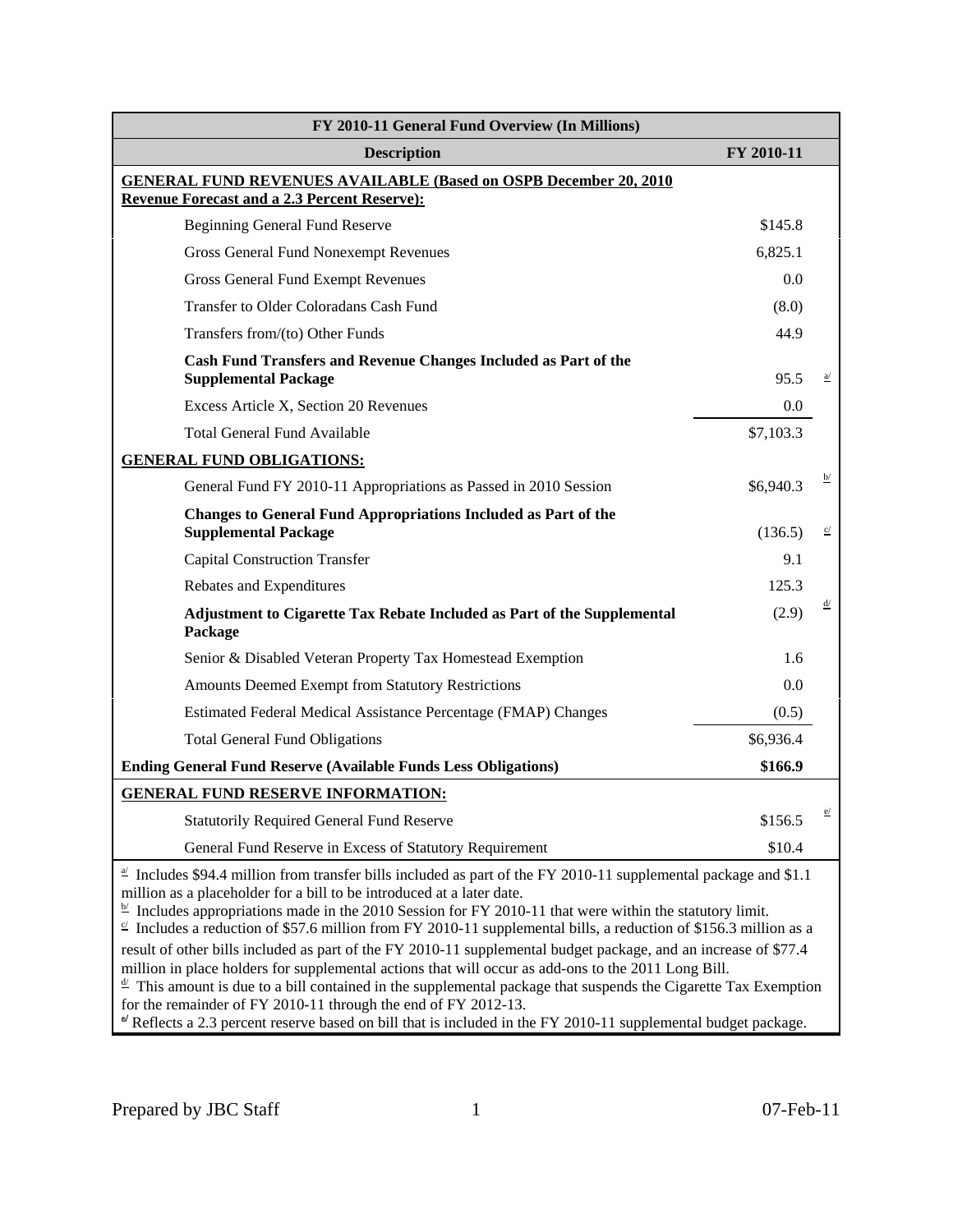# **Joint Budget Committee FY 2010-11 Budget Balancing Package**

| <b>Bills Affecting General Fund Revenue Summary Table</b>                    |              |  |  |  |  |
|------------------------------------------------------------------------------|--------------|--|--|--|--|
| <b>General Fund Statutory Revenue Changes:</b>                               |              |  |  |  |  |
|                                                                              |              |  |  |  |  |
| S.B. 11-158 (Read-to-Achieve Funding)                                        | \$2,086,643  |  |  |  |  |
| S.B. 11-159 (Limited Gaming Revenue Distribution)                            | (12,535,000) |  |  |  |  |
| S.B. 11-160 (Clarify Film Incentives)                                        | \$0          |  |  |  |  |
| S.B. 11-161 (Public Health Laboratory Cash Fund)                             | (20,000)     |  |  |  |  |
| S.B. 11-163 (Repeal Alternative Fuels Rebate Program)                        | 1,800,000    |  |  |  |  |
| S.B. 11-164 (Cash Fund Transfer Bill)                                        | 103,026,108  |  |  |  |  |
| <b>JBC</b> Approved Transfer from the Higher Education Federal Mineral Lease |              |  |  |  |  |
| Maintenance and Reserve Fund                                                 | 1,122,581    |  |  |  |  |
| <b>Subtotal</b>                                                              | \$95,480,332 |  |  |  |  |

| <b>Place Holders for Actions Not Contained in Legislation Summary Table</b> |                       |                |  |  |  |  |  |
|-----------------------------------------------------------------------------|-----------------------|----------------|--|--|--|--|--|
|                                                                             |                       |                |  |  |  |  |  |
| <b>Place Holders for Actions Not Contained in Legislation:</b>              | <b>Department</b>     |                |  |  |  |  |  |
| 1.0 Percent Reversion for Legislative Personal Services                     | Legislature           | (\$183,480)    |  |  |  |  |  |
| Medicaid Placeholder for Caseload, FMAP, and Roll Over                      | <b>HCPF</b>           | 92,497,177     |  |  |  |  |  |
| Human Services Placeholders                                                 | <b>Human Services</b> | (14, 922, 922) |  |  |  |  |  |
| <b>Subtotal</b>                                                             |                       | \$77,390,775   |  |  |  |  |  |

| <b>Appropriation Summary Table</b>                                                   |                  |                   |                 |                 |                 |            |  |  |
|--------------------------------------------------------------------------------------|------------------|-------------------|-----------------|-----------------|-----------------|------------|--|--|
|                                                                                      |                  | <b>General</b>    | Cash            | Reappropriated  | Federal         |            |  |  |
| <b>Item</b>                                                                          | <b>Total</b>     | Fund              | <b>Funds</b>    | <b>Funds</b>    | <b>Funds</b>    | <b>FTE</b> |  |  |
| * Please note: General Fund amounts include dollars considered "General Fund Exempt" |                  |                   |                 |                 |                 |            |  |  |
| Current FY 2010-11 Appropriation                                                     | \$19,537,414,887 | \$6,966,545,445   | \$5,791,311,708 | \$1,510,076,288 | \$5,269,481,446 | 52,908.1   |  |  |
| Summary of Supplemental Bills                                                        | (22,520,232)     | (57, 594, 190)    | 79,717,373      | (8,847,638)     | (35,795,777)    | (21.3)     |  |  |
| Summary of Other Special Bills                                                       | 77,677,655       | (159, 181, 551)   | 22,925,190      | 57,602,465      | 156,331,551     | 0.0        |  |  |
| <b>Total Appropriation Changes</b>                                                   | \$55,157,423     | $(\$216,775,741)$ | \$102,642,563   | \$48,754,827    | \$120,535,774   | (21.3)     |  |  |
| Percent Change:                                                                      | $0.3\%$          | $-3.1\%$          | 1.8%            | 3.2%            | 2.3%            | $0.0\%$    |  |  |
| New FY 2010-11 Appropriation                                                         | \$19,592,572,310 | \$6,749,769,704   | \$5,893,954,271 | \$1,558,831,115 | \$5,390,017,220 | 52,886.8   |  |  |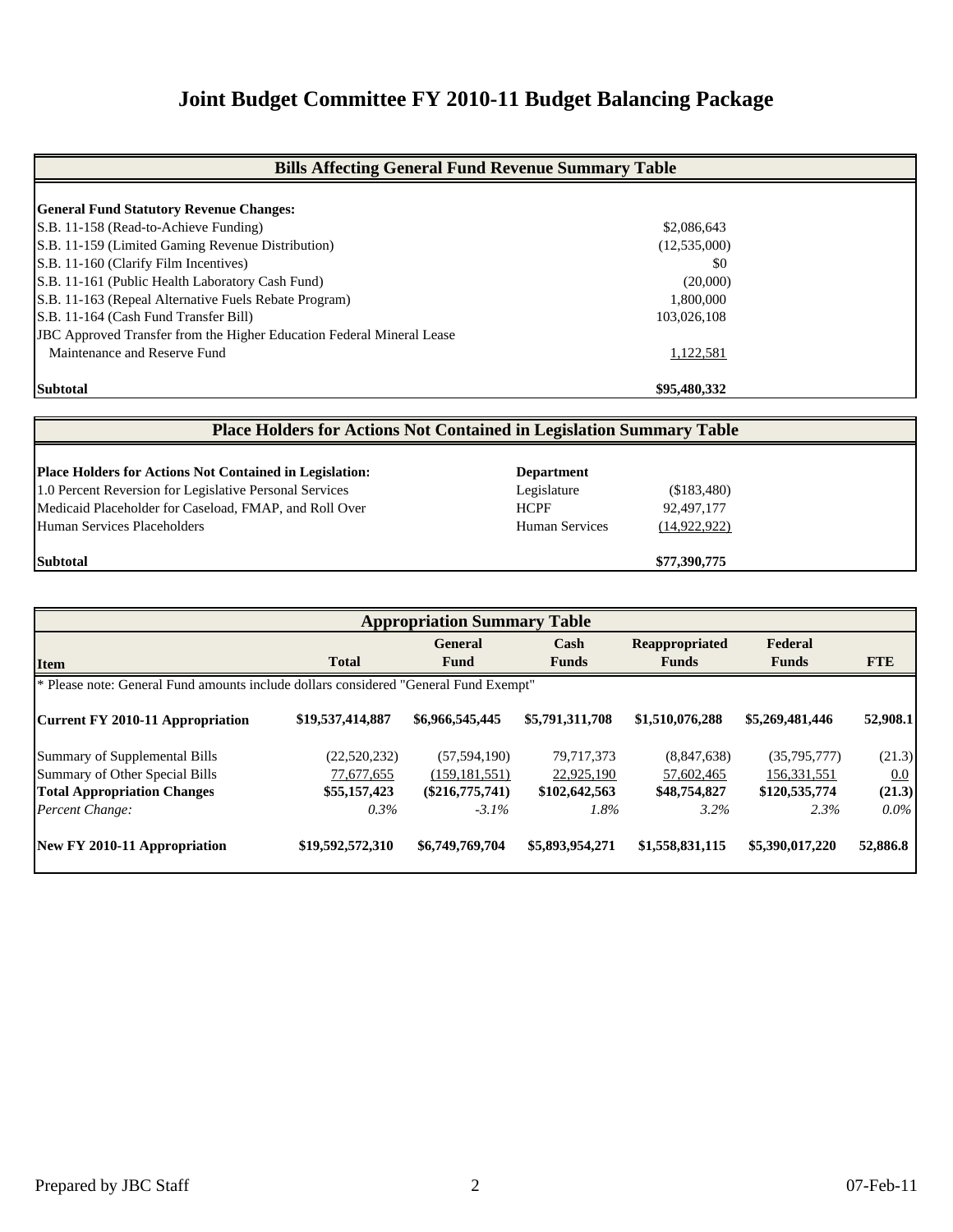|                                                                                      |                  | <b>Appropriation Detail by Department</b> |                      |                                |                         |            |
|--------------------------------------------------------------------------------------|------------------|-------------------------------------------|----------------------|--------------------------------|-------------------------|------------|
| <b>Department / Item</b>                                                             | <b>Total</b>     | <b>General</b><br><b>Fund</b>             | Cash<br><b>Funds</b> | Reappropriated<br><b>Funds</b> | Federal<br><b>Funds</b> | <b>FTE</b> |
| * Please note: General Fund amounts include dollars considered "General Fund Exempt" |                  |                                           |                      |                                |                         |            |
| FY 2010-11 Expenditure Changes                                                       |                  |                                           |                      |                                |                         |            |
| <b>AGRICULTURE</b>                                                                   |                  |                                           |                      |                                |                         |            |
| Current FY 2010-11 Appropriation                                                     | \$38,678,877     | \$4,956,274                               | \$28,575,452         | \$1,126,997                    | \$4,020,154             | 287.1      |
| S.B. 11-135 (Supplemental Bill)                                                      | (40,049)         | (32,160)                                  | (7,080)              | $\overline{0}$                 | (809)                   | 0.0        |
| Subtotal - Agriculture                                                               | \$38,638,828     | \$4,924,114                               | \$28,568,372         | \$1,126,997                    | \$4,019,345             | 287.1      |
| Total Change:                                                                        | $(*40,049)$      | $(*32,160)$                               | $(*7,080)$           | \$0                            | $($ \$809 $)$           | 0.0        |
| Percent Change:                                                                      | $-0.1%$          | $-0.6%$                                   | $0.0\%$              | $0.0\%$                        | $0.0\%$                 | 0.0%       |
| <b>CORRECTIONS</b>                                                                   |                  |                                           |                      |                                |                         |            |
| Current FY 2010-11 Appropriation                                                     | \$730,453,742    | \$647,180,811                             | \$40,465,186         | \$42,549,814                   | \$257,931               | 6,751.8    |
| S.B. 11-136 (Supplemental Bill)                                                      | 17,134,279       | 11,406,347                                | 4,203,986            | 774,399                        | 749,547                 | (18.7)     |
| Subtotal - Corrections                                                               | \$747,588,021    | \$658,587,158                             | \$44,669,172         | \$43,324,213                   | \$1,007,478             | 6,733.1    |
| Total Change:                                                                        | \$17,134,279     | \$11,406,347                              | \$4,203,986          | \$774,399                      | \$749,547               | (18.7)     |
| Percent Change:                                                                      | 2.3%             | 1.8%                                      | 10.4%                | 1.8%                           | 290.6%                  | $-0.3%$    |
| <b>EDUCATION</b>                                                                     |                  |                                           |                      |                                |                         |            |
| Current FY 2010-11 Appropriation                                                     | \$4,338,711,337  | \$3,176,663,441                           | \$569,464,505        | \$22,732,752                   | \$569,850,639           | 553.0      |
| S.B. 11-137 (Supplemental Bill)                                                      | 3,705,434        | 1,995,862                                 | 433,482              | (1,774)                        | 1,277,864               | 2.7        |
| S.B. 11-157 (Mod. To School Fin. Act)                                                | 22,925,190       | (216,358,164)                             | 22,925,190           | $\boldsymbol{0}$               | 216,358,164             | 0.0        |
| Subtotal - Education                                                                 | \$4,365,341,961  | \$2,962,301,139                           | \$592,823,177        | \$22,730,978                   | \$787,486,667           | 555.7      |
| Total Change:                                                                        | \$26,630,624     | $(\$214,362,302)$                         | \$23,358,672         | (\$1,774)                      | \$217,636,028           | 2.7        |
| Percent Change:                                                                      | $0.6\%$          | $-6.7%$                                   | 4.1%                 | $0.0\%$                        | 38.2%                   | 0.5%       |
| <b>GOVERNOR</b>                                                                      |                  |                                           |                      |                                |                         |            |
| Current FY 2010-11 Appropriation                                                     | \$201,344,214    | \$11,291,137                              | \$26,031,709         | \$130,811,782                  | \$33,209,586            | 1,046.0    |
| S.B. 11-138 (Supplemental Bill)                                                      | 1,652,186        | 639,212                                   | 172,297              | 554,151                        | 286,526                 | 2.9        |
| Subtotal - Governor                                                                  | \$202,996,400    | \$11,930,349                              | \$26,204,006         | \$131,365,933                  | \$33,496,112            | 1,048.9    |
| Total Change:                                                                        | \$1,652,186      | \$639,212                                 | \$172,297            | \$554,151                      | \$286,526               | 2.9        |
| Percent Change:                                                                      | $0.8\%$          | 5.7%                                      | 0.7%                 | $0.4\%$                        | $0.9\%$                 | 0.3%       |
| <b>HEALTH CARE POLICY AND FINANCING</b>                                              |                  |                                           |                      |                                |                         |            |
| Current FY 2010-11 Appropriation                                                     | \$4,584,093,812  | \$1,232,196,603                           | \$607,038,213        | \$20,889,306                   | \$2,723,969,690         | 294.8      |
| S.B. 11-139 (Supplemental Bill)                                                      | (24,822,399)     | (64, 400, 234)                            | 42,675,277           | (4,276)                        | (3,093,166)             | 0.0        |
| Subtotal - Health Care Policy/Financing                                              | \$4,559,271,413  | \$1,167,796,369                           | \$649,713,490        | \$20,885,030                   | \$2,720,876,524         | 294.8      |
| Total Change:                                                                        | $(\$24,822,399)$ | $(\$64,400,234)$                          | \$42,675,277         | ( \$4,276)                     | $(*3,093,166)$          | $0.0\,$    |
| Percent Change:                                                                      | $-0.5%$          | $-5.2%$                                   | 7.0%                 | $0.0\%$                        | $-0.1%$                 | 0.0%       |
| <b>HIGHER EDUCATION</b>                                                              |                  |                                           |                      |                                |                         |            |
| Current FY 2010-11 Appropriation                                                     | \$2,942,199,142  | \$644,870,589                             | \$1,601,678,889      | \$586,167,393                  | \$109,482,271           | 21,397.5   |
| S.B. 11-140 (Supplemental Bill)                                                      | 2,841,650        | 248,310                                   | 2,593,340            | $\overline{0}$                 | $\overline{0}$          | 0.0        |
| S.B. 11-157 (Mod. To School Fin. Act)                                                | 57,602,465       | 60,026,613                                | $\overline{0}$       | 57,602,465                     | (60,026,613)            | 0.0        |
| Subtotal - Higher Education                                                          | \$3,002,643,257  | \$705,145,512                             | \$1,604,272,229      | \$643,769,858                  | \$49,455,658            | 21,397.5   |
| Total Change:                                                                        | \$60,444,115     | \$60,274,923                              | \$2,593,340          | \$57,602,465                   | $(\$60,026,613)$        | 0.0        |
| Percent Change:                                                                      | 2.1%             | 9.3%                                      | 0.2%                 | 9.8%                           | $-54.8%$                | 0.0%       |
|                                                                                      |                  |                                           |                      |                                |                         |            |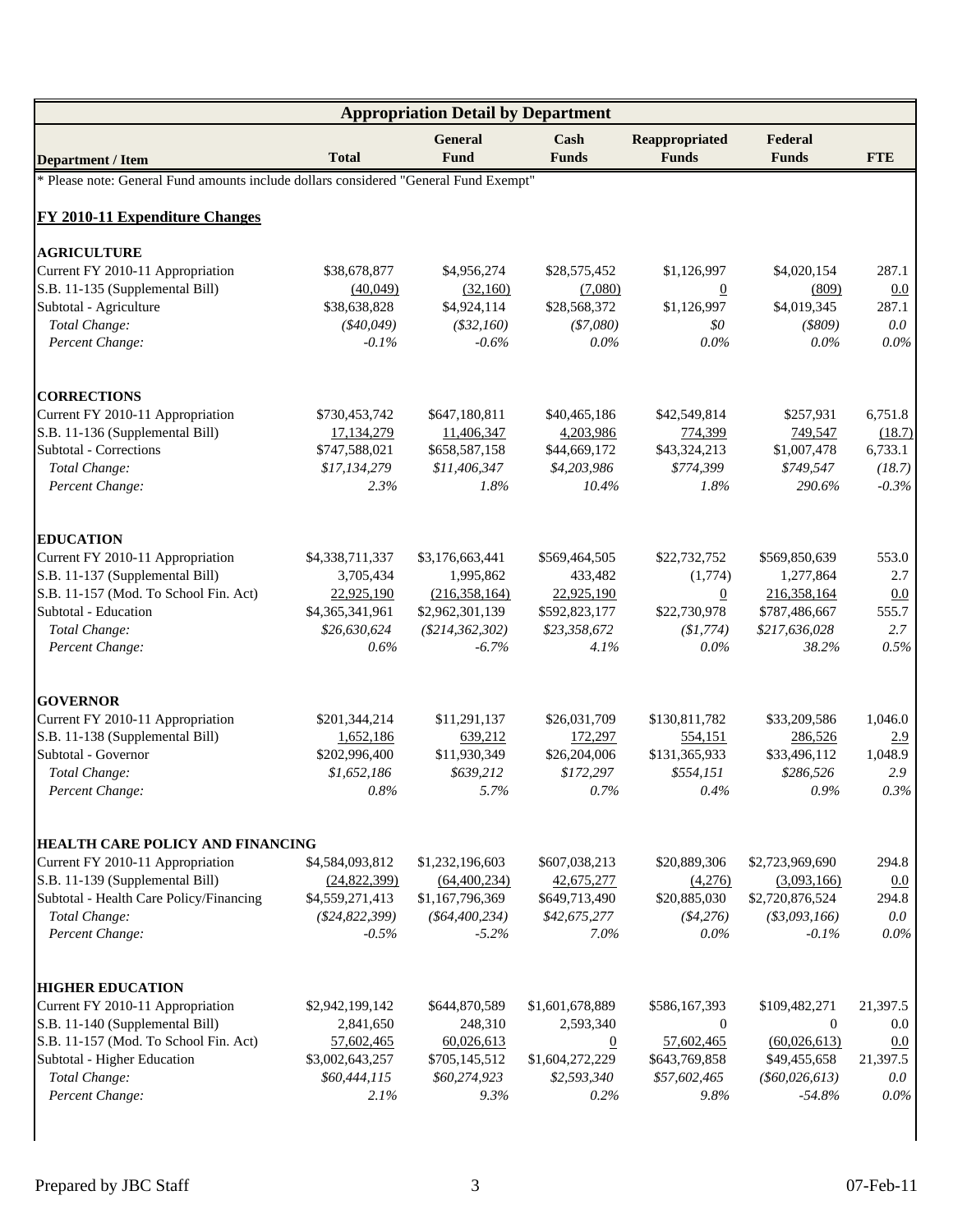|                                                                                      | <b>Appropriation Detail by Department</b> |                        |                      |                                |                         |            |  |  |
|--------------------------------------------------------------------------------------|-------------------------------------------|------------------------|----------------------|--------------------------------|-------------------------|------------|--|--|
| <b>Department / Item</b>                                                             | <b>Total</b>                              | <b>General</b><br>Fund | Cash<br><b>Funds</b> | Reappropriated<br><b>Funds</b> | Federal<br><b>Funds</b> | <b>FTE</b> |  |  |
| * Please note: General Fund amounts include dollars considered "General Fund Exempt" |                                           |                        |                      |                                |                         |            |  |  |
| <b>FY 2010-11 Expenditure Changes</b>                                                |                                           |                        |                      |                                |                         |            |  |  |
| <b>HUMAN SERVICES</b>                                                                |                                           |                        |                      |                                |                         |            |  |  |
| Current FY 2010-11 Appropriation                                                     | \$2,153,111,241                           | \$639,803,262          | \$344,632,848        | \$429,957,794                  | \$738,717,337           | 5,177.4    |  |  |
| S.B. 11-141 (Supplemental Bill)                                                      | (35,597,163)                              | (3,363,759)            | 2,867,508            | (584, 282)                     | (34,516,630)            | 0.0        |  |  |
| Subtotal - Human Services                                                            | \$2,117,514,078                           | \$636,439,503          | \$347,500,356        | \$429,373,512                  | \$704,200,707           | 5,177.4    |  |  |
| Total Change:                                                                        | $(*35,597,163)$                           | $(*3,363,759)$         | \$2,867,508          | $(*584,282)$                   | $(*34,516,630)$         | $0.0\,$    |  |  |
| Percent Change:                                                                      | $-1.7\%$                                  | $-0.5%$                | 0.8%                 | $-0.1\%$                       | $-4.7\%$                | $0.0\%$    |  |  |
| <b>JUDICIAL</b>                                                                      |                                           |                        |                      |                                |                         |            |  |  |
| Current FY 2010-11 Appropriation                                                     | \$455,245,762                             | \$332,423,582          | \$108,528,846        | \$7,478,592                    | \$6,814,742             | 4,084.4    |  |  |
| S.B. 11-142 (Supplemental Bill)                                                      | (2,581,104)                               | (2,688,469)            | (387,000)            | 494,365                        | $\overline{0}$          | (14.6)     |  |  |
| Subtotal - Judicial                                                                  | \$452,664,658                             | \$329,735,113          | \$108,141,846        | \$7,972,957                    | \$6,814,742             | 4,069.8    |  |  |
| Total Change:                                                                        | (\$2,581,104)                             | $(\$2,688,469)$        | $(*387,000)$         | \$494.365                      | \$0                     | (14.6)     |  |  |
| Percent Change:                                                                      | $-0.6\%$                                  | $-0.8\%$               | $-0.4\%$             | 6.6%                           | $0.0\%$                 | $-0.4\%$   |  |  |
| <b>LABOR AND EMPLOYMENT</b>                                                          |                                           |                        |                      |                                |                         |            |  |  |
| Current FY 2010-11 Appropriation                                                     | \$156,869,500                             | \$0                    | \$59,616,360         | \$1,691,337                    | \$95,561,803            | 1,047.0    |  |  |
| S.B. 11-143 (Supplemental Bill)                                                      | 54,084                                    | $\overline{0}$         | 22,850               | 3,935                          | 27,299                  | 0.0        |  |  |
| Subtotal - Labor and Employment                                                      | \$156,923,584                             | \$0                    | \$59,639,210         | \$1,695,272                    | \$95,589,102            | 1,047.0    |  |  |
| Total Change:                                                                        | \$54,084                                  | \$0                    | \$22,850             | \$3,935                        | \$27,299                | $0.0\,$    |  |  |
| Percent Change:                                                                      | $0.0\%$                                   | N/A                    | $0.0\%$              | 0.2%                           | $0.0\%$                 | $0.0\%$    |  |  |
| <b>LAW</b>                                                                           |                                           |                        |                      |                                |                         |            |  |  |
| Current FY 2010-11 Appropriation                                                     | \$52,073,927                              | \$9,615,003            | \$9,900,454          | \$31,089,374                   | \$1,469,096             | 414.5      |  |  |
| S.B. 11-144 (Supplemental Bill)                                                      | 1,606,008                                 | (104, 630)             | 25,417               | 1,685,091                      | 130                     | 6.2        |  |  |
| Subtotal - Law                                                                       | \$53,679,935                              | \$9,510,373            | \$9,925,871          | \$32,774,465                   | \$1,469,226             | 420.7      |  |  |
| Total Change:                                                                        | \$1,606,008                               | (\$104,630)            | \$25,417             | \$1,685,091                    | \$130                   | 6.2        |  |  |
| Percent Change:                                                                      | 3.1%                                      | $-1.1\%$               | 0.3%                 | 5.4%                           | $0.0\%$                 | 1.5%       |  |  |
| <b>LEGISLATURE</b>                                                                   |                                           |                        |                      |                                |                         |            |  |  |
| Current FY 2010-11 Appropriation                                                     | \$35,999,593                              | \$34,796,446           | \$202,831            | \$1,000,316                    | \$0                     | 277.1      |  |  |
| No Supplemental Bill                                                                 | $\overline{0}$                            | $\boldsymbol{0}$       | $\overline{0}$       | $\boldsymbol{0}$               | $\overline{0}$          | 0.0        |  |  |
| Subtotal - Legislature                                                               | \$35,999,593                              | \$34,796,446           | \$202,831            | \$1,000,316                    | \$0                     | 277.1      |  |  |
| Total Change:                                                                        | \$0                                       | $\$0$                  | \$0                  | \$0                            | \$0                     | $0.0\,$    |  |  |
| Percent Change:                                                                      | $0.0\%$                                   | 0.0%                   | $0.0\%$              | 0.0%                           | N/A                     | $0.0\%$    |  |  |
| <b>LOCAL AFFAIRS</b>                                                                 |                                           |                        |                      |                                |                         |            |  |  |
| Current FY 2010-11 Appropriation                                                     | \$318,292,163                             | \$10,561,511           | \$203,509,756        | \$7,243,477                    | \$96,977,419            | 176.3      |  |  |
| S.B. 11-145 (Supplemental Bill)                                                      | (30,662)                                  | (30,662)               | $\overline{0}$       | $\overline{0}$                 | $\overline{0}$          | (0.3)      |  |  |
| Subtotal - Local Affairs                                                             | \$318,261,501                             | \$10,530,849           | \$203,509,756        | \$7,243,477                    | \$96,977,419            | 176.0      |  |  |
| Total Change:                                                                        | $(*30,662)$                               | $(*30,662)$            | \$0                  | \$0                            | \$0                     | (0.3)      |  |  |
| Percent Change:                                                                      | $0.0\%$                                   | $-0.3%$                | $0.0\%$              | 0.0%                           | $0.0\%$                 | $-0.2\%$   |  |  |
|                                                                                      |                                           |                        |                      |                                |                         |            |  |  |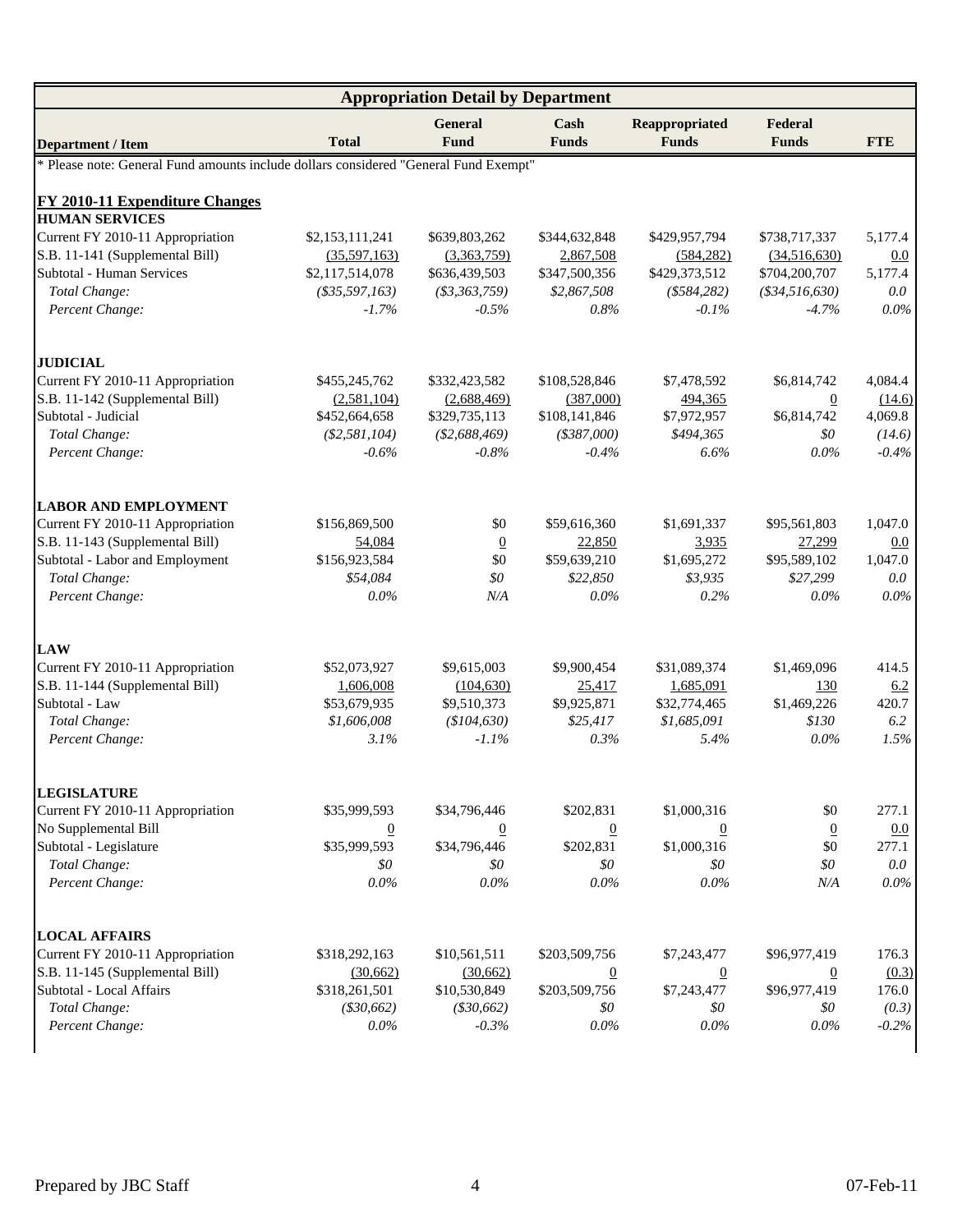|                                                                                      | <b>Appropriation Detail by Department</b> |                        |                      |                                |                         |            |  |  |
|--------------------------------------------------------------------------------------|-------------------------------------------|------------------------|----------------------|--------------------------------|-------------------------|------------|--|--|
| <b>Department / Item</b>                                                             | <b>Total</b>                              | <b>General</b><br>Fund | Cash<br><b>Funds</b> | Reappropriated<br><b>Funds</b> | Federal<br><b>Funds</b> | <b>FTE</b> |  |  |
| * Please note: General Fund amounts include dollars considered "General Fund Exempt" |                                           |                        |                      |                                |                         |            |  |  |
| <b>FY 2010-11 Expenditure Changes</b>                                                |                                           |                        |                      |                                |                         |            |  |  |
| <b>MILITARY AFFAIRS</b>                                                              |                                           |                        |                      |                                |                         |            |  |  |
| Current FY 2010-11 Appropriation                                                     | \$221,291,692                             | \$5,320,408            | \$1,408,881          | \$803,509                      | \$213,758,894           | 1,384.9    |  |  |
| S.B. 11-146 (Supplemental Bill)                                                      | (34,175)                                  | (34, 175)              | $\boldsymbol{0}$     | $\underline{0}$                | $\overline{0}$          | 0.0        |  |  |
| Subtotal - Military Affairs                                                          | \$221,257,517                             | \$5,286,233            | \$1,408,881          | \$803,509                      | \$213,758,894           | 1,384.9    |  |  |
| Total Change:                                                                        | ( \$34, 175)                              | $($ \$34,175 $)$       | \$0                  | \$0                            | \$0                     | 0.0        |  |  |
| Percent Change:                                                                      | $0.0\%$                                   | $-0.6%$                | $0.0\%$              | $0.0\%$                        | $0.0\%$                 | $0.0\%$    |  |  |
| <b>NATURAL RESOURCES</b>                                                             |                                           |                        |                      |                                |                         |            |  |  |
| Current FY 2010-11 Appropriation                                                     | \$245,934,482                             | \$26,419,333           | \$191,814,141        | \$7,972,361                    | \$19,728,647            | 1,474.8    |  |  |
| S.B. 11-147 (Supplemental Bill)                                                      | (239,061)                                 | (218,271)              | (21,212)             | $\overline{0}$                 | 422                     | 0.0        |  |  |
| <b>Subtotal - Natural Resources</b>                                                  | \$245,695,421                             | \$26,201,062           | \$191,792,929        | \$7,972,361                    | \$19,729,069            | 1.474.8    |  |  |
| Total Change:                                                                        | (\$239,061)                               | $(\$218,271)$          | $(\$21,212)$         | \$0                            | \$422                   | 0.0        |  |  |
| Percent Change:                                                                      | $-0.1\%$                                  | $-0.8\%$               | $0.0\%$              | $0.0\%$                        | $0.0\%$                 | $0.0\%$    |  |  |
| <b>PERSONNEL</b>                                                                     |                                           |                        |                      |                                |                         |            |  |  |
| Current FY 2010-11 Appropriation                                                     | \$172,205,054                             | \$5,476,140            | \$9,579,235          | \$157,149,679                  | \$0                     | 391.3      |  |  |
| S.B. 11-148 (Supplemental Bill)                                                      | (11,519,345)                              | (371,985)              | 997,727              | (12, 145, 087)                 | $\overline{0}$          | 0.0        |  |  |
| Subtotal - Personnel                                                                 | \$160,685,709                             | \$5,104,155            | \$10,576,962         | \$145,004,592                  | \$0                     | 391.3      |  |  |
| Total Change:                                                                        | \$11,519,345                              | $($ \$371,985 $)$      | \$997,727            | (\$12, 145, 087)               | \$0                     | 0.0        |  |  |
| Percent Change:                                                                      | $-6.7%$                                   | $-6.8%$                | 10.4%                | $-7.7%$                        | N/A                     | 0.0%       |  |  |
| PUBLIC HEALTH AND ENVIRONMENT                                                        |                                           |                        |                      |                                |                         |            |  |  |
| Current FY 2010-11 Appropriation                                                     | \$440,148,279                             | \$27,541,461           | \$129,530,277        | \$26,479,698                   | \$256,596,843           | 1,227.7    |  |  |
| S.B. 11-149 (Supplemental Bill)                                                      | 2,026,787                                 | (80, 557)              | 2,384,215            | 217,129                        | (494,000)               | 0.0        |  |  |
| Subtotal - Public Health and Environment                                             | \$442,175,066                             | \$27,460,904           | \$131,914,492        | \$26,696,827                   | \$256,102,843           | 1,227.7    |  |  |
| Total Change:                                                                        | \$2,026,787                               | $(\$80,557)$           | \$2,384,215          | \$217,129                      | $(*494,000)$            | 0.0        |  |  |
| Percent Change:                                                                      | 0.5%                                      | $-0.3\%$               | 1.8%                 | 0.8%                           | $-0.2\%$                | $0.0\%$    |  |  |
| <b>PUBLIC SAFETY</b>                                                                 |                                           |                        |                      |                                |                         |            |  |  |
| Current FY 2010-11 Appropriation                                                     | \$258,432,588                             | \$82,654,286           | \$126,160,853        | \$21,699,460                   | \$27,917,989            | 1,349.0    |  |  |
| S.B. 11-150 (Supplemental Bill)                                                      | (147, 648)                                | (339, 484)             | 66,085               | 158,711                        | (32,960)                | 0.0        |  |  |
| Subtotal - Public Safety                                                             | \$258,284,940                             | \$82,314,802           | \$126,226,938        | \$21,858,171                   | \$27,885,029            | 1,349.0    |  |  |
| Total Change:                                                                        | (\$147,648)                               | $(*339,484)$           | \$66,085             | \$158,711                      | ( \$32,960)             | 0.0        |  |  |
| Percent Change:                                                                      | $-0.1%$                                   | $-0.4%$                | 0.1%                 | 0.7%                           | $-0.1%$                 | 0.0%       |  |  |
| <b>REGULATORY AGENCIES</b>                                                           |                                           |                        |                      |                                |                         |            |  |  |
| Current FY 2010-11 Appropriation                                                     | \$77,770,070                              | \$1,510,435            | \$68,203,204         | \$6,825,033                    | \$1,231,398             | 578.4      |  |  |
| S.B. 11-151 (Supplemental Bill)                                                      | (45,672)                                  | $\overline{0}$         | (45,672)             | $\overline{0}$                 | $\overline{0}$          | 0.0        |  |  |
| <b>Subtotal - Regulatory Agencies</b>                                                | \$77,724,398                              | \$1,510,435            | \$68,157,532         | \$6,825,033                    | \$1,231,398             | 578.4      |  |  |
| Total Change:                                                                        | $(*45,672)$                               | \$0                    | ( \$45,672)          | \$0                            | \$0                     | 0.0        |  |  |
| Percent Change:                                                                      | $-0.1%$                                   | $0.0\%$                | $-0.1%$              | $0.0\%$                        | $0.0\%$                 | $0.0\%$    |  |  |
|                                                                                      |                                           |                        |                      |                                |                         |            |  |  |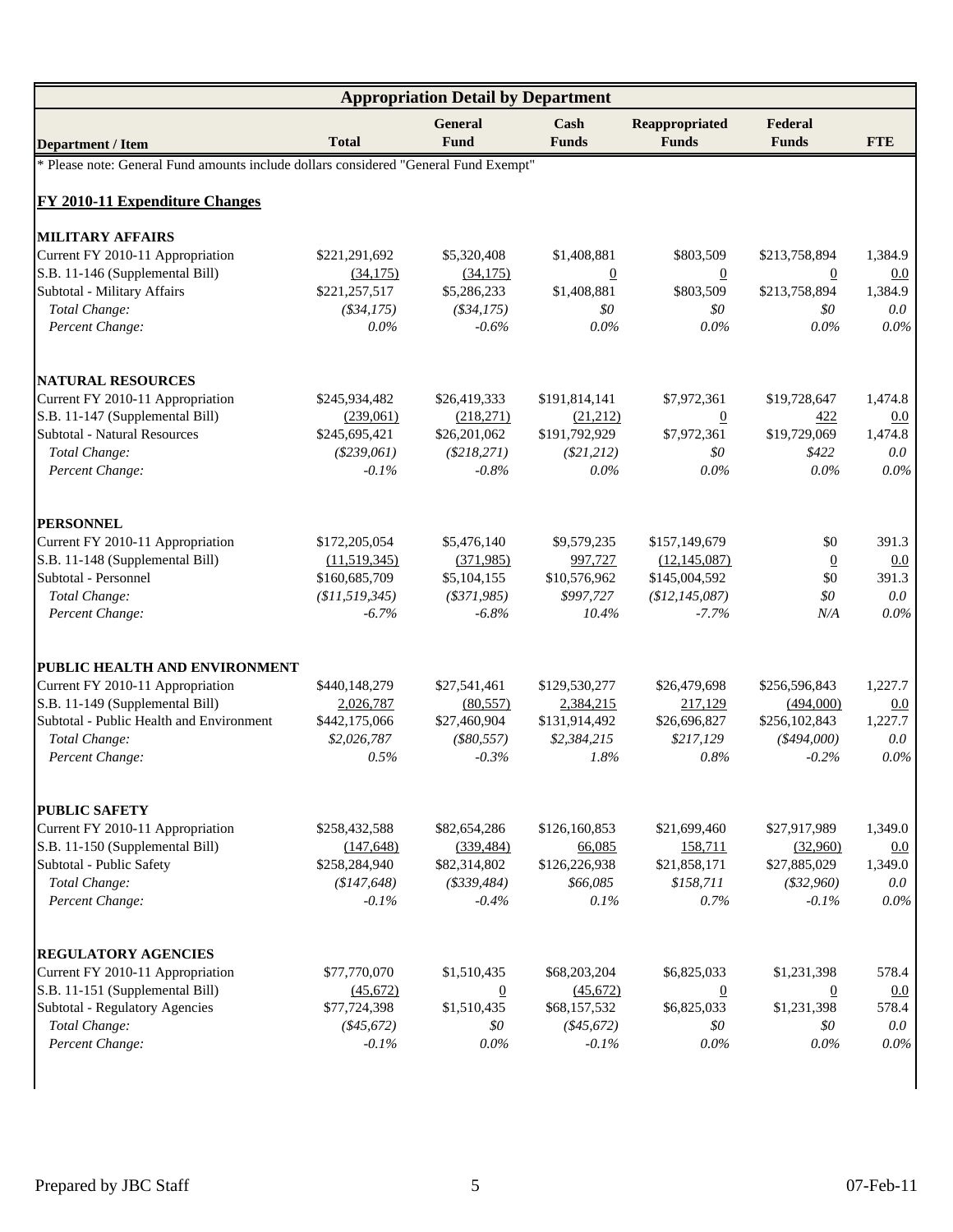|                                                                                      | <b>Appropriation Detail by Department</b> |                              |                       |                                |                         |                   |  |  |
|--------------------------------------------------------------------------------------|-------------------------------------------|------------------------------|-----------------------|--------------------------------|-------------------------|-------------------|--|--|
| <b>Department / Item</b>                                                             | <b>Total</b>                              | General<br><b>Fund</b>       | Cash<br><b>Funds</b>  | Reappropriated<br><b>Funds</b> | Federal<br><b>Funds</b> | <b>FTE</b>        |  |  |
| * Please note: General Fund amounts include dollars considered "General Fund Exempt" |                                           |                              |                       |                                |                         |                   |  |  |
| <b>FY 2010-11 Expenditure Changes</b>                                                |                                           |                              |                       |                                |                         |                   |  |  |
| <b>REVENUE</b>                                                                       |                                           |                              |                       |                                |                         |                   |  |  |
| Current FY 2010-11 Appropriation                                                     | \$703,675,105                             | \$70,714,586                 | \$630,723,439         | \$1,421,461                    | \$815,619               | 1,521.5           |  |  |
| S.B. 11-152 (Supplemental Bill)                                                      | 23,521,493                                | (32, 353)                    | 23,553,846            | $\mathbf{0}$                   | $\overline{0}$          | 0.0               |  |  |
| S.B. 11-162 (Suspend Cigarette Rebate)                                               | (2,850,000)                               | (2,850,000)                  | $\overline{0}$        | $\overline{0}$                 | $\underline{0}$         | 0.0               |  |  |
| Subtotal - Revenue                                                                   | \$724,346,598                             | \$67,832,233                 | \$654,277,285         | \$1,421,461                    | \$815,619               | 1,521.5           |  |  |
| Total Change:                                                                        | \$20,671,493                              | (\$2,882,353)                | \$23,553,846          | \$0                            | \$0\$                   | 0.0               |  |  |
| Percent Change:                                                                      | 2.9%                                      | $-4.1%$                      | 3.7%                  | 0.0%                           | $0.0\%$                 | $0.0\%$           |  |  |
| <b>STATE</b>                                                                         |                                           |                              |                       |                                |                         |                   |  |  |
| Current FY 2010-11 Appropriation                                                     | \$21,467,321                              | \$0                          | \$21,467,321          | \$0                            | \$0                     | 134.6             |  |  |
| S.B. 11-153 (Supplemental Bill)                                                      | 29,454                                    | $\overline{0}$               | 29,454                | $\overline{0}$                 | $\overline{0}$          | 0.5               |  |  |
| Subtotal - State                                                                     | \$21,496,775                              | \$0                          | \$21,496,775          | \$0                            | \$0                     | 135.1             |  |  |
| Total Change:                                                                        | \$29,454                                  | \$0                          | \$29,454              | \$0                            | \$0                     | 0.5               |  |  |
| Percent Change:                                                                      | 0.1%                                      | N/A                          | 0.1%                  | N/A                            | N/A                     | 0.4%              |  |  |
| <b>TRANSPORTATION</b>                                                                |                                           |                              |                       |                                |                         |                   |  |  |
| Current FY 2010-11 Appropriation                                                     | \$1,032,417,169                           | \$0                          | \$658,329,628         | \$4,986,153                    | \$369,101,388           | 3,307.5           |  |  |
| No Supplemental Bill                                                                 | 0                                         | $\overline{0}$               | $\overline{0}$        | $\overline{0}$                 | 0                       | 0.0               |  |  |
| Subtotal - Transportation                                                            | \$1,032,417,169                           | \$0                          | \$658,329,628         | \$4,986,153                    | \$369,101,388           | 3,307.5           |  |  |
| Total Change:                                                                        | \$0                                       | \$0\$                        | \$0                   | \$0                            | \$0                     | 0.0               |  |  |
| Percent Change:                                                                      | 0.0%                                      | N/A                          | $0.0\%$               | $0.0\%$                        | $0.0\%$                 | $0.0\%$           |  |  |
| <b>TREASURY</b>                                                                      |                                           |                              |                       |                                |                         |                   |  |  |
| Current FY 2010-11 Appropriation                                                     | \$356,999,817                             | \$2,550,137                  | \$354,449,680         | \$0                            | \$0                     | 31.5              |  |  |
| S.B. 11-154 (Supplemental Bill)                                                      | (34, 329)                                 | (187, 182)                   | 152,853               | $\overline{0}$                 | $\overline{0}$          | 0.0               |  |  |
| Subtotal - Treasury                                                                  | \$356,965,488                             | \$2,362,955                  | \$354,602,533         | \$0                            | \$0                     | 31.5              |  |  |
| Total Change:                                                                        | ( \$34, 329)                              | (\$187,182)                  | \$152,853             | \$0                            | \$0\$                   | 0.0               |  |  |
| Percent Change:                                                                      | $0.0\%$                                   | $-7.3%$                      | $0.0\%$               | N/A                            | N/A                     | $0.0\%$           |  |  |
| <b>Current FY 2010-11 Appropriation</b>                                              | \$19,537,414,887                          | \$6,966,545,445              | \$5,791,311,708       | \$1,510,076,288                | \$5,269,481,446         | 52,908.1          |  |  |
|                                                                                      |                                           |                              |                       |                                |                         |                   |  |  |
| <b>Grand Total Appropriation Changes</b><br><b>Percent Change:</b>                   | \$55,157,423<br>0.3%                      | $(\$216,775,741)$<br>$-3.1%$ | \$102,642,563<br>1.8% | \$48,754,827<br>3.2%           | \$120,535,774<br>2.3%   | (21.3)<br>$0.0\%$ |  |  |
| <b>Summary of Changes:</b>                                                           |                                           |                              |                       |                                |                         |                   |  |  |
| <b>Supplemental Bills</b>                                                            | $(\$22,520,232)$                          | $(\$57,594,190)$             | \$79,717,373          | $(\$8,847,638)$                | $(\$35,795,777)$        | (21.3)            |  |  |
| Other Special Bills:                                                                 | \$77,677,655                              | (\$159,181,551)              | \$22,925,190          | \$57,602,465                   | \$156,331,551           | 0.0               |  |  |
| S.B. 11-157 (Mod. To School Fin. Act)                                                | 80,527,655                                | (156, 331, 551)              | 22,925,190            | 57,602,465                     | 156,331,551             | 0.0               |  |  |
| S.B. 11-162 (Suspend Cigarette Rebate)                                               | (2,850,000)                               | (2,850,000)                  | 0                     | $\boldsymbol{0}$               | $\mathbf{0}$            | 0.0               |  |  |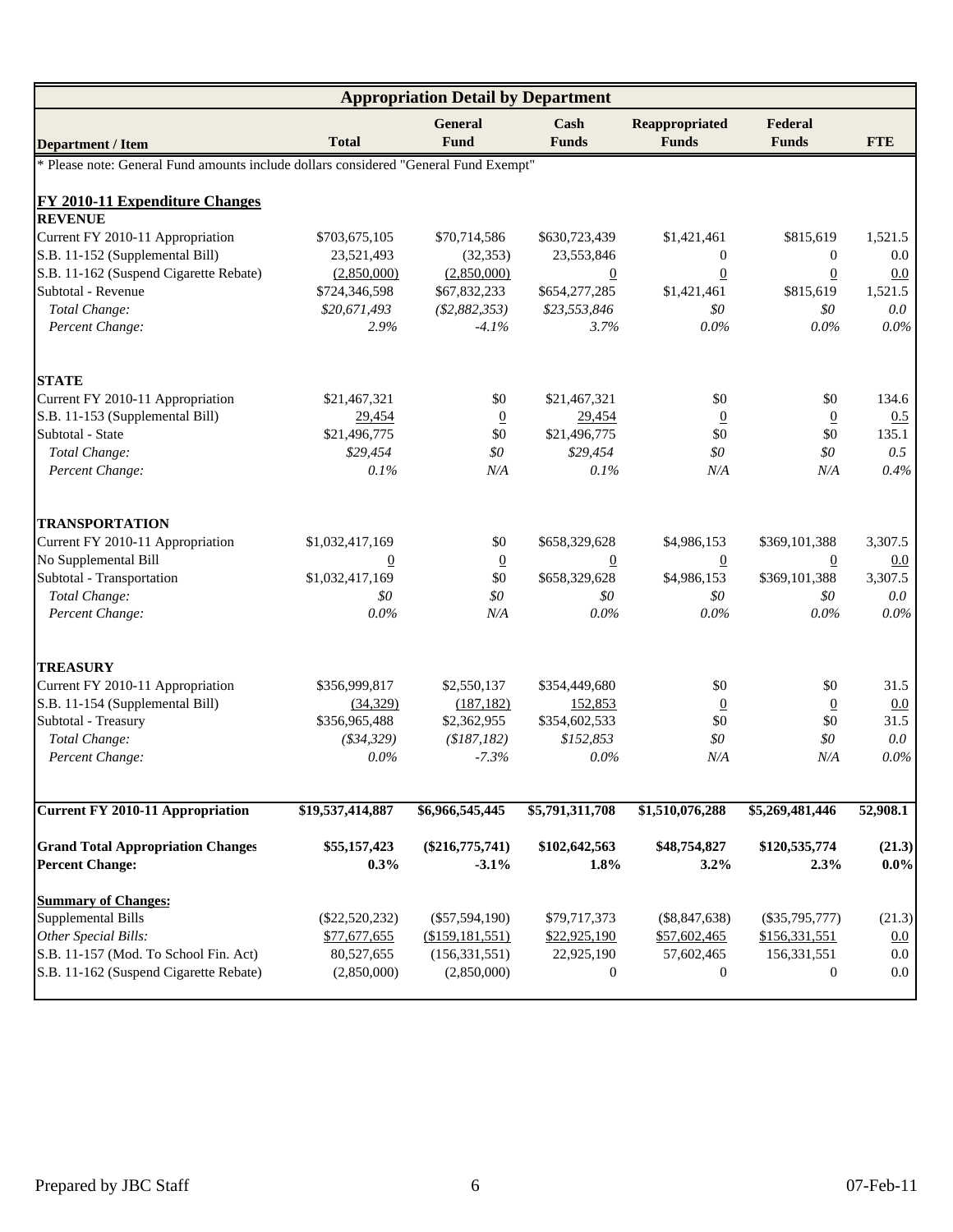# DEPARTMENT OF AGRICULTURE / S.B. 11-135

| <b>Location of Appropriation</b><br>in Long Bill                                                                  | Total        | General<br>Fund | Cash<br>Funds | <b>Reappropriated</b><br>Eunds | Federal<br><b>Funds</b> | FIE   | <b>Brief Description</b>                                |
|-------------------------------------------------------------------------------------------------------------------|--------------|-----------------|---------------|--------------------------------|-------------------------|-------|---------------------------------------------------------|
| Summary of Recommended Changes to the Total Appropriations to the Department of Agriculture                       |              |                 |               |                                |                         |       |                                                         |
| Current FY 2010-11 Appropriation                                                                                  | \$38,678,877 | \$4,956,274     | \$28,575,452  | \$1,126,997                    | \$4,020,154             | 287.1 |                                                         |
| <b>Recommended Changes</b>                                                                                        | (40, 049)    | (32,160)        | (7,080)       | $\overline{\mathbf{0}}$        | (809)                   | 0.0   |                                                         |
| New FY 2010-11 Appropriation                                                                                      | \$38,638,828 | \$4,924,114     | \$28,568,372  | \$1,126,997                    | \$4,019,345             | 287.1 |                                                         |
| SECTION 1. Recommended Changes to the FY 2010-11 Appropriations to the Department in H.B. 10-1376 (The Long Bill) |              |                 |               |                                |                         |       |                                                         |
| (1) COMMISSIONER'S OFFICE AND ADMINISTRATIVE SERVICES                                                             |              |                 |               |                                |                         |       |                                                         |
| <b>Personal Services</b>                                                                                          | (20,771)     | (20,771)        | $\theta$      | $\theta$                       | $\overline{0}$          | 0.0   | 1% reduction to General Fund (GF)<br>Personal Services. |
| Vehicle Lease Payments                                                                                            | (9,542)      | (1,653)         | (7,080)       | $\overline{0}$                 | (809)                   | 0.0   | Update vehicle replacement payments.                    |
| Subtotal - (1) Commissioner's Office<br>and Administrative Services                                               | (30,313)     | (22, 424)       | (7,080)       | $\bf{0}$                       | (809)                   | 0.0   |                                                         |
| (2) AGRICULTURAL SERVICES DIVISION                                                                                |              |                 |               |                                |                         |       |                                                         |
| Program Costs                                                                                                     | (9,736)      | (9,736)         | $\bf{0}$      | $\bf{0}$                       | $\mathbf{0}$            | 0.0   | 1% reduction to GF Personal Services.                   |
| <b>Total Recommended Changes</b><br>in SECTION 1                                                                  | (40, 049)    | (32,160)        | (7,080)       | $\bf{0}$                       | (809)                   | 0.0   |                                                         |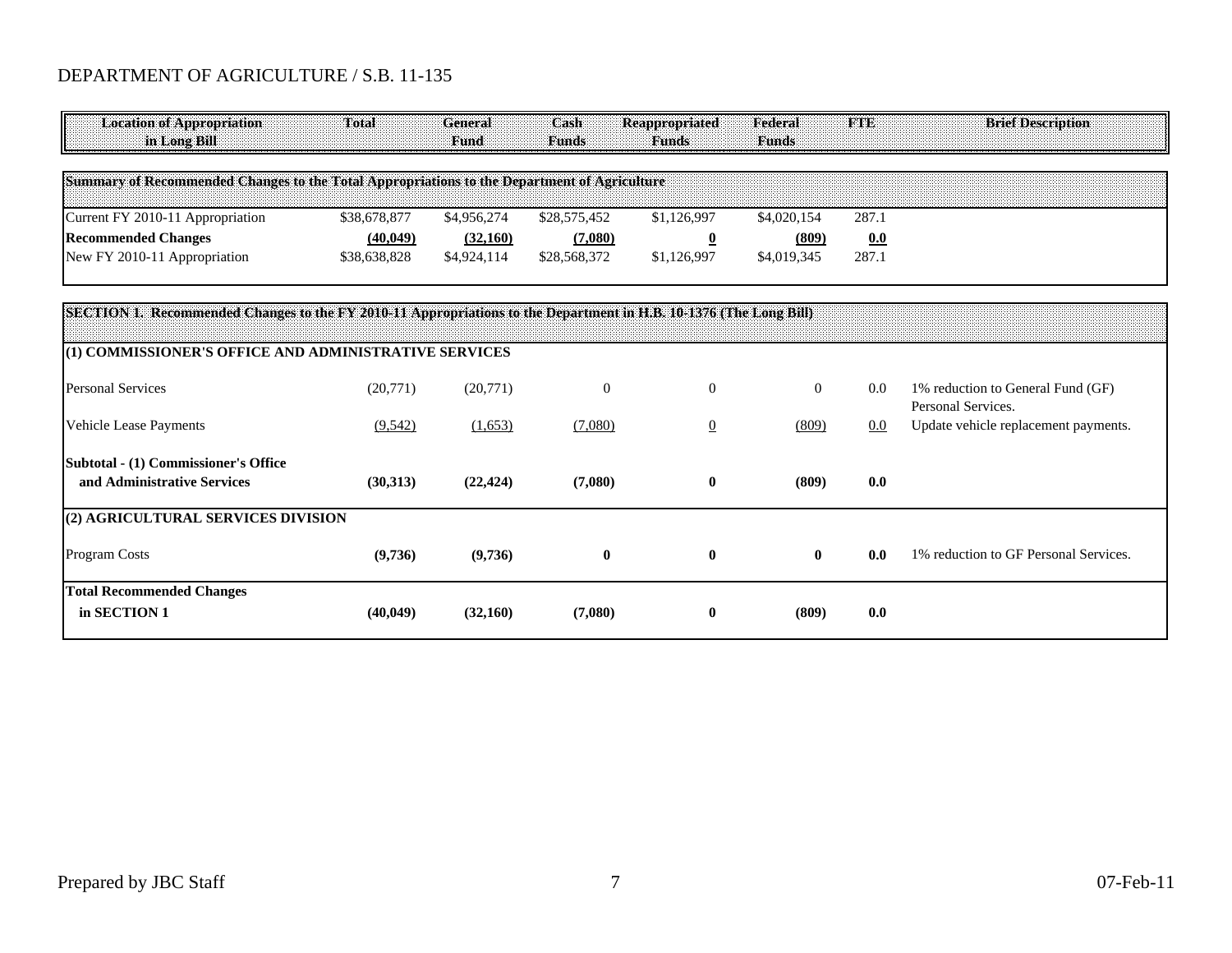| <b>Location of Appropriation</b><br>in Long Bill                                                                  | <b>Total</b>  | <b>General</b><br><b>Fund</b> | Cash<br><b>Funds</b> | <b>Reappropriated</b><br><b>Funds</b> | Federal<br><b>Funds</b> | FTE     | <b>Brief Description</b>                                                                                                                                                                                                    |
|-------------------------------------------------------------------------------------------------------------------|---------------|-------------------------------|----------------------|---------------------------------------|-------------------------|---------|-----------------------------------------------------------------------------------------------------------------------------------------------------------------------------------------------------------------------------|
| Summary of Recommended Changes to the Total Appropriations to the Department of Corrections                       |               |                               |                      |                                       |                         |         |                                                                                                                                                                                                                             |
| Current FY 2010-11 Appropriation                                                                                  | \$730,453,742 | \$647,180,811                 | \$40,465,186         | \$42,549,814                          | \$257,931               | 6,751.8 |                                                                                                                                                                                                                             |
| <b>Recommended Changes</b>                                                                                        | 17, 134, 279  | 11,406,347                    | 4,203,986            | 774,399                               | 749,547                 | (18.7)  |                                                                                                                                                                                                                             |
| New FY 2010-11 Appropriation                                                                                      | \$747,588,021 | \$658,587,158                 | \$44,669,172         | \$43,324,213                          | \$1,007,478             | 6,733.1 |                                                                                                                                                                                                                             |
| SECTION 1. Recommended Changes to the FY 2010-11 Appropriations to the Department in H.B. 10-1376 (The Long Bill) |               |                               |                      |                                       |                         |         |                                                                                                                                                                                                                             |
| (1) MANAGEMENT                                                                                                    |               |                               |                      |                                       |                         |         |                                                                                                                                                                                                                             |
| (A) Executive Director's Office<br>Subprogram                                                                     |               |                               |                      |                                       |                         |         |                                                                                                                                                                                                                             |
| <b>Personal Services</b>                                                                                          | (123,709)     | (123,709)                     | $\mathbf{0}$         | $\mathbf{0}$                          | $\overline{0}$          | (1.9)   | Technical correction to reflect the appropriate<br>allocation of funding from bills passed last<br>session (\$108,861 and 1.9 FTE decrease); 1%<br>reduction to General Fund (GF) Personal<br>Services (\$14,848 decrease). |
| <b>Operating Expenses</b>                                                                                         | (10,678)      | (10,678)                      | $\boldsymbol{0}$     | $\mathbf{0}$                          | $\overline{0}$          | 0.0     | Technical correction to reflect the appropriate<br>allocation of funding from bills passed last<br>session.                                                                                                                 |
| <b>Leased Space</b>                                                                                               | (120, 350)    | (120, 350)                    | $\theta$             | $\mathbf{0}$                          | $\Omega$                | 0.0     | Department-requested budget reduction<br>(\$100,000 decrease); mid-year parole<br>caseload adjustment (\$20,350 decrease).                                                                                                  |
| (B) External Capacity Subprogram                                                                                  |               |                               |                      |                                       |                         |         |                                                                                                                                                                                                                             |
| (1) Private Prison Monitoring Unit<br><b>Personal Services</b><br>(2) Payments to House State Prisoners           | (13,682)      | (13,682)                      | $\boldsymbol{0}$     | $\mathbf{0}$                          | $\Omega$                | 0.0     | 1% reduction to GF Personal Services.                                                                                                                                                                                       |
| Payments to local jails at a rate of \$50.44<br>per inmate per day                                                | 4,481,995     | 4,481,995                     | $\mathbf{0}$         | $\mathbf{0}$                          | $\overline{0}$          | 0.0     | Mid-year inmate caseload adjustment.                                                                                                                                                                                        |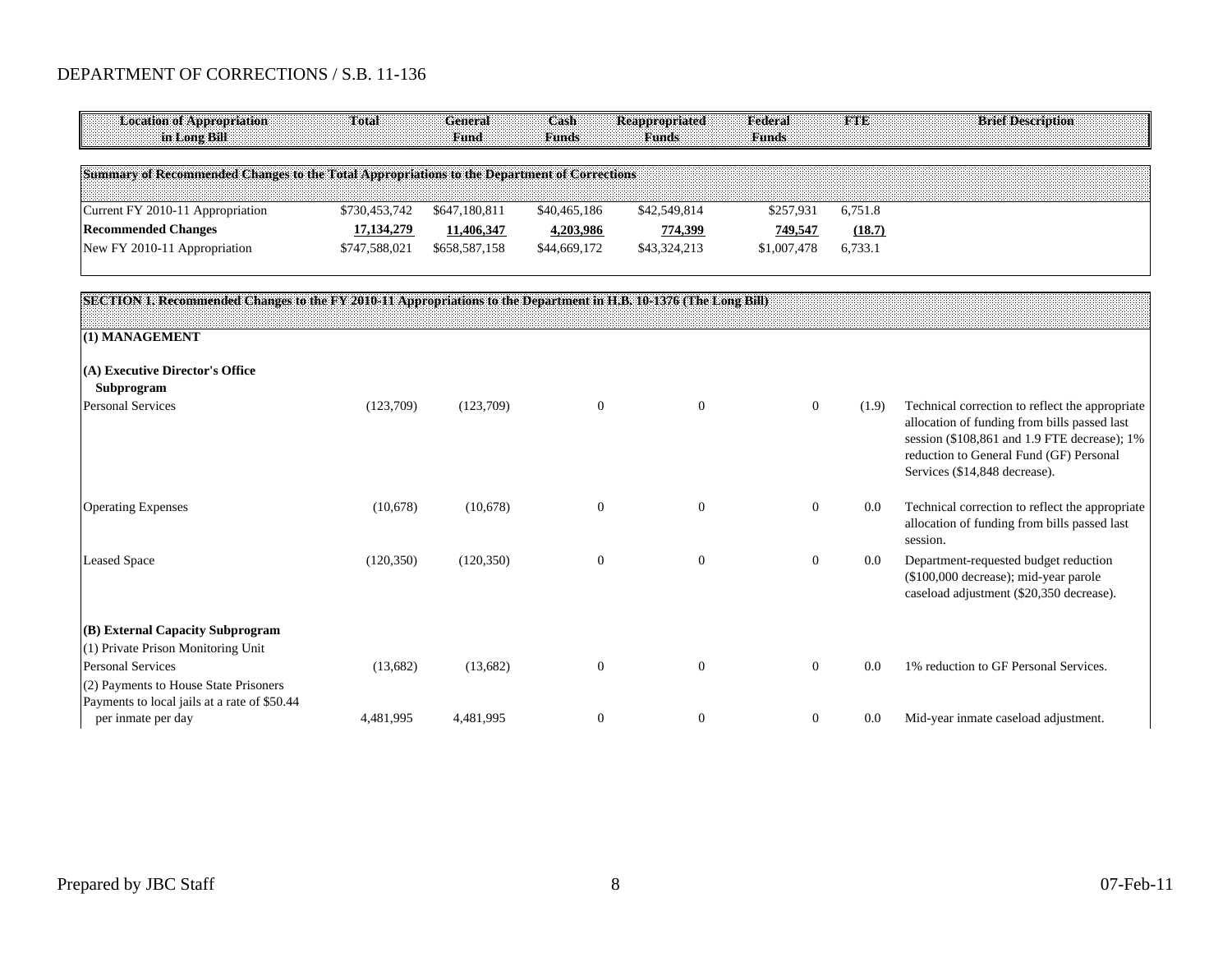| <b>Location of Appropriation</b><br>in Long Bill                                        | Total      | <b>General</b><br>Fund | Cash<br><b>Funds</b> | Reappropriated<br><b>Funds</b> | Federal<br><b>Funds</b> | <b>FTE</b> | <b>Brief Description</b>                                                                                                                                                                                                                                              |
|-----------------------------------------------------------------------------------------|------------|------------------------|----------------------|--------------------------------|-------------------------|------------|-----------------------------------------------------------------------------------------------------------------------------------------------------------------------------------------------------------------------------------------------------------------------|
| Payments to in-state private prisons at a                                               |            |                        |                      |                                |                         |            |                                                                                                                                                                                                                                                                       |
| rate of \$54.93 per inmate per day                                                      | 11,974,119 | 11,248,833             | 725,286              | $\mathbf{0}$                   | $\overline{0}$          | 0.0        | Mid-year inmate caseload adjustment<br>(\$11,344,729 GF increase); reflect grant<br>funding from the State Criminal Alien<br>Assistance Program (\$725,286 cash funds<br>(CF) increase); state bed capacity<br>maximization pilot proposal (\$95,896 GF<br>decrease). |
| Payments to pre-release parole revocation<br>facilities at a rate of \$54.93 per inmate |            |                        |                      |                                |                         |            |                                                                                                                                                                                                                                                                       |
| per day                                                                                 | 458,744    | 458.744                | $\boldsymbol{0}$     | $\mathbf{0}$                   | $\boldsymbol{0}$        | 0.0        | Mid-year inmate caseload adjustment.                                                                                                                                                                                                                                  |
| <b>Community Corrections Programs</b>                                                   | (97, 649)  | (97, 649)              | $\Omega$             | $\Omega$                       | $\mathbf{0}$            | 0.0        | Mid-year inmate caseload adjustment.                                                                                                                                                                                                                                  |
| (C) Inspector General Subprogram                                                        |            |                        |                      |                                |                         |            |                                                                                                                                                                                                                                                                       |
| <b>Personal Services</b>                                                                | (37, 151)  | (37, 151)              | $\boldsymbol{0}$     | $\boldsymbol{0}$               | $\mathbf{0}$            | 0.0        | 1% reduction to GF Personal Services.                                                                                                                                                                                                                                 |
| <b>Operating Expenses</b>                                                               | (93)       | (93)                   | $\boldsymbol{0}$     | $\theta$                       | $\overline{0}$          | 0.0        | Mid-year parole caseload adjustment.                                                                                                                                                                                                                                  |
| <b>Inspector General Grants</b>                                                         | 90,442     | $\overline{0}$         | $\underline{0}$      | 70,442                         | 20,000                  | 0.0        | Adjustment to reflect anticipated grant<br>funding.                                                                                                                                                                                                                   |
| Subtotal - (1) Management                                                               | 16,601,988 | 15,786,260             | 725,286              | 70,442                         | 20,000                  | (1.9)      |                                                                                                                                                                                                                                                                       |
| (2) INSTITUTIONS                                                                        |            |                        |                      |                                |                         |            |                                                                                                                                                                                                                                                                       |
| (A) Utilities Subprogram                                                                |            |                        |                      |                                |                         |            |                                                                                                                                                                                                                                                                       |
| <b>Energy Management Program</b>                                                        | (3,234)    | (3,234)                | $\boldsymbol{0}$     | $\boldsymbol{0}$               | $\mathbf{0}$            | 0.0        | 1% reduction to GF Personal Services.                                                                                                                                                                                                                                 |
| <b>Utilities</b>                                                                        | (350,000)  | (350,000)              | $\mathbf{0}$         | $\Omega$                       | $\overline{0}$          | 0.0        | Department-requested budget reduction.                                                                                                                                                                                                                                |
| (B) Maintenance Subprogram                                                              |            |                        |                      |                                |                         |            |                                                                                                                                                                                                                                                                       |
| <b>Personal Services</b>                                                                | (169, 815) | (169, 815)             | $\boldsymbol{0}$     | $\boldsymbol{0}$               | $\boldsymbol{0}$        | 0.0        | 1% reduction to GF Personal Services.                                                                                                                                                                                                                                 |
| <b>Operating Expenses</b>                                                               | (350,000)  | (350,000)              | $\mathbf{0}$         | $\theta$                       | $\mathbf{0}$            | $0.0\,$    | Eliminate additional appropriation provided in<br>FY 2008-09 for vehicle variable mileage rates.                                                                                                                                                                      |
| <b>MAINTENANCE GRANTS</b>                                                               | 262,396    | $\overline{0}$         | $\boldsymbol{0}$     | 262,396                        | $\boldsymbol{0}$        | 0.0        | New line item; adjustment to reflect<br>anticipated grant funding.                                                                                                                                                                                                    |
| <b>START-UP COSTS</b>                                                                   | 117,000    | 117,000                | $\boldsymbol{0}$     | $\boldsymbol{0}$               | $\mathbf{0}$            | 0.0        | New line item; state bed capacity<br>maximization pilot proposal.                                                                                                                                                                                                     |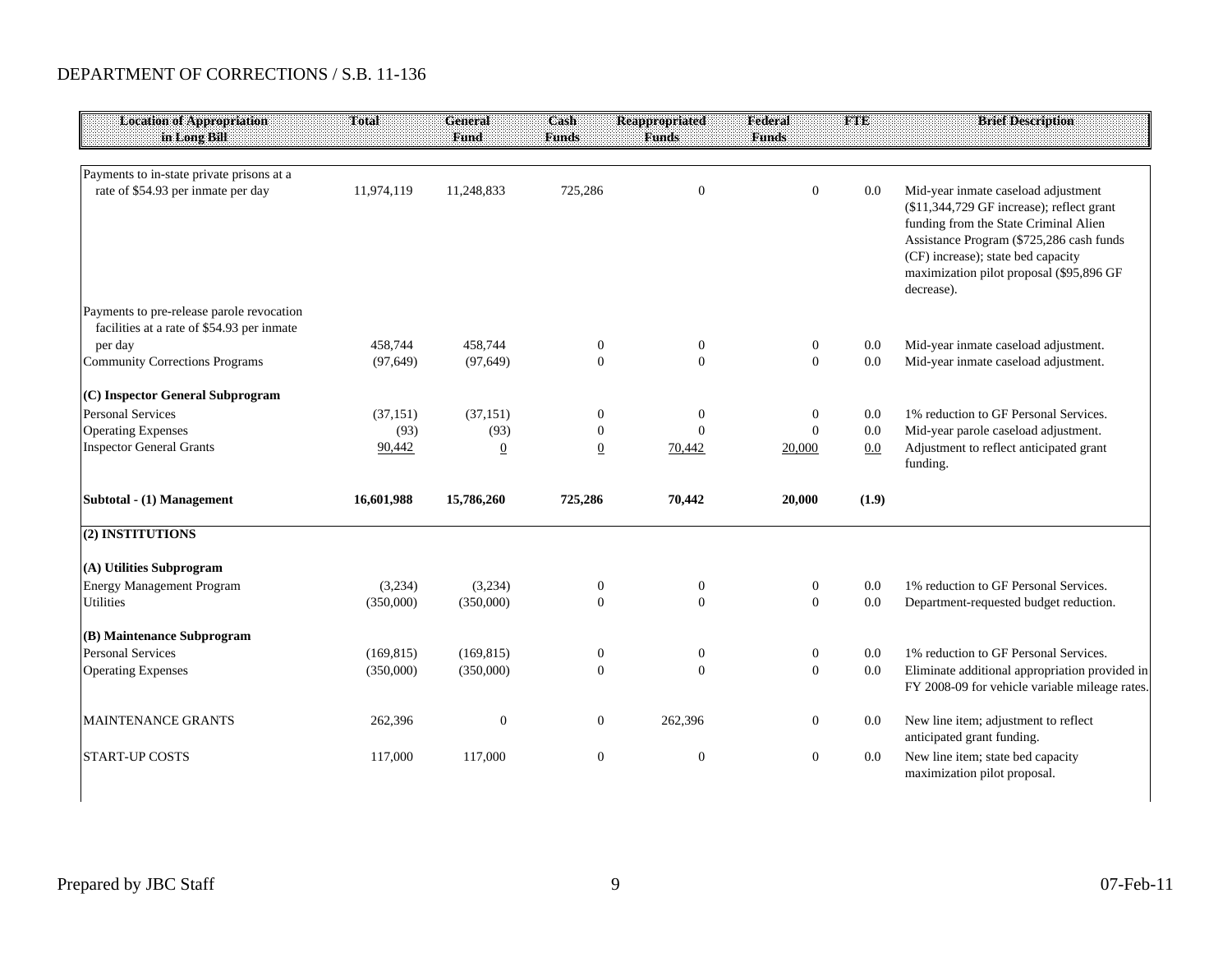| <b>Location of Appropriation</b><br>in Long Bill | Total            | <b>General</b><br>Fund | Cash<br><b>Funds</b> | <b>Reappropriated</b><br><b>Funds</b> | Federal<br><b>Funds</b> |                  | <b>FTE</b> | <b>Brief Description</b>                                                                                                                                                                    |
|--------------------------------------------------|------------------|------------------------|----------------------|---------------------------------------|-------------------------|------------------|------------|---------------------------------------------------------------------------------------------------------------------------------------------------------------------------------------------|
|                                                  |                  |                        |                      |                                       |                         |                  |            |                                                                                                                                                                                             |
| (C) Housing and Security Subprogram              |                  |                        |                      |                                       |                         |                  |            |                                                                                                                                                                                             |
| <b>Personal Services</b>                         | (279, 253)       | (279, 253)             | $\mathbf{0}$         | $\mathbf{0}$                          |                         | $\mathbf{0}$     | 0.0        | 1% reduction to GF Personal Services.                                                                                                                                                       |
| (D) Food Service Subprogram                      |                  |                        |                      |                                       |                         |                  |            |                                                                                                                                                                                             |
| <b>Personal Services</b>                         | (147, 473)       | (147, 473)             | $\boldsymbol{0}$     | $\boldsymbol{0}$                      |                         | $\boldsymbol{0}$ | 0.0        | 1% reduction to GF Personal Services.                                                                                                                                                       |
| <b>Operating Expenses</b>                        | (187, 026)       | (187,026)              | $\Omega$             | $\Omega$                              |                         | $\mathbf{0}$     | 0.0        | State bed capacity maximization pilot<br>proposal (\$12,974 increase); eliminate<br>additional appropriation provided in FY 2008-<br>09 to replace critical assets (\$200,000<br>decrease). |
| (E) Medical Services Subprogram                  |                  |                        |                      |                                       |                         |                  |            |                                                                                                                                                                                             |
| <b>Personal Services</b>                         | (154, 123)       | (154, 123)             | $\boldsymbol{0}$     | $\bf{0}$                              |                         | $\boldsymbol{0}$ | 0.0        | 1% reduction to GF Personal Services.                                                                                                                                                       |
| <b>Operating Expenses</b>                        | 3,183            | 3,183                  | $\Omega$             | $\Omega$                              |                         | $\mathbf{0}$     | 0.0        | State bed capacity maximization pilot<br>proposal.                                                                                                                                          |
| Purchase of Pharmaceuticals                      | 659,768          | 659,768                | $\mathbf{0}$         | $\mathbf{0}$                          |                         | $\overline{0}$   | 0.0        | Mid-year medical caseload adjustment.                                                                                                                                                       |
| Purchase of Medical Services from                |                  |                        |                      |                                       |                         |                  |            |                                                                                                                                                                                             |
| <b>Other Medical Facilities</b>                  | (348, 923)       | (348, 923)             | $\mathbf{0}$         | $\overline{0}$                        |                         | $\mathbf{0}$     | 0.0        | Mid-year medical caseload adjustment.                                                                                                                                                       |
| <b>Catastrophic Medical Expenses</b>             | 4,086,036        | 4,086,036              | $\mathbf{0}$         | $\boldsymbol{0}$                      |                         | $\boldsymbol{0}$ | 0.0        | Mid-year medical caseload adjustment.                                                                                                                                                       |
| <b>Indirect Cost Recoveries</b>                  | $\boldsymbol{0}$ | $\mathbf{0}$           | $\mathbf{0}$         | $\mathbf{0}$                          |                         | $\boldsymbol{0}$ | 0.0        | Clarifies a letternote with regard to statewide<br>indirect cost recoveries.                                                                                                                |
| (F) Laundry Subprogram                           |                  |                        |                      |                                       |                         |                  |            |                                                                                                                                                                                             |
| <b>Personal Services</b>                         | (23, 273)        | (23, 273)              | $\boldsymbol{0}$     | $\boldsymbol{0}$                      |                         | $\boldsymbol{0}$ | 0.0        | 1% reduction to GF Personal Services.                                                                                                                                                       |
| <b>Operating Expenses</b>                        | 1,149            | 1.149                  | $\theta$             | $\theta$                              |                         | $\mathbf{0}$     | 0.0        | State bed capacity maximization pilot<br>proposal.                                                                                                                                          |
| (G) Superintendents Subprogram                   |                  |                        |                      |                                       |                         |                  |            |                                                                                                                                                                                             |
| <b>Personal Services</b>                         | (100, 907)       | (100, 907)             | $\boldsymbol{0}$     | $\boldsymbol{0}$                      |                         | $\boldsymbol{0}$ | 0.0        | 1% reduction to GF Personal Services.                                                                                                                                                       |
| Dress Out                                        | (250,000)        | (250,000)              | $\mathbf{0}$         | $\mathbf{0}$                          |                         | $\mathbf{0}$     | $0.0\,$    | Department-requested budget reduction.                                                                                                                                                      |
| (I) Youthful Offender System<br>Subprogram       |                  |                        |                      |                                       |                         |                  |            |                                                                                                                                                                                             |
| <b>Personal Services</b>                         | (46, 857)        | (46, 857)              | $\boldsymbol{0}$     | $\mathbf{0}$                          |                         | $\mathbf{0}$     | 0.0        | 1% reduction to GF Personal Services.                                                                                                                                                       |
| (J) Case Management Subprogram                   |                  |                        |                      |                                       |                         |                  |            |                                                                                                                                                                                             |
| <b>Personal Services</b>                         | (156, 047)       | (156, 047)             | $\mathbf{0}$         | $\mathbf{0}$                          |                         | $\overline{0}$   | 0.0        | 1% reduction to GF Personal Services.                                                                                                                                                       |
| (K) Mental Health Subprogram                     |                  |                        |                      |                                       |                         |                  |            |                                                                                                                                                                                             |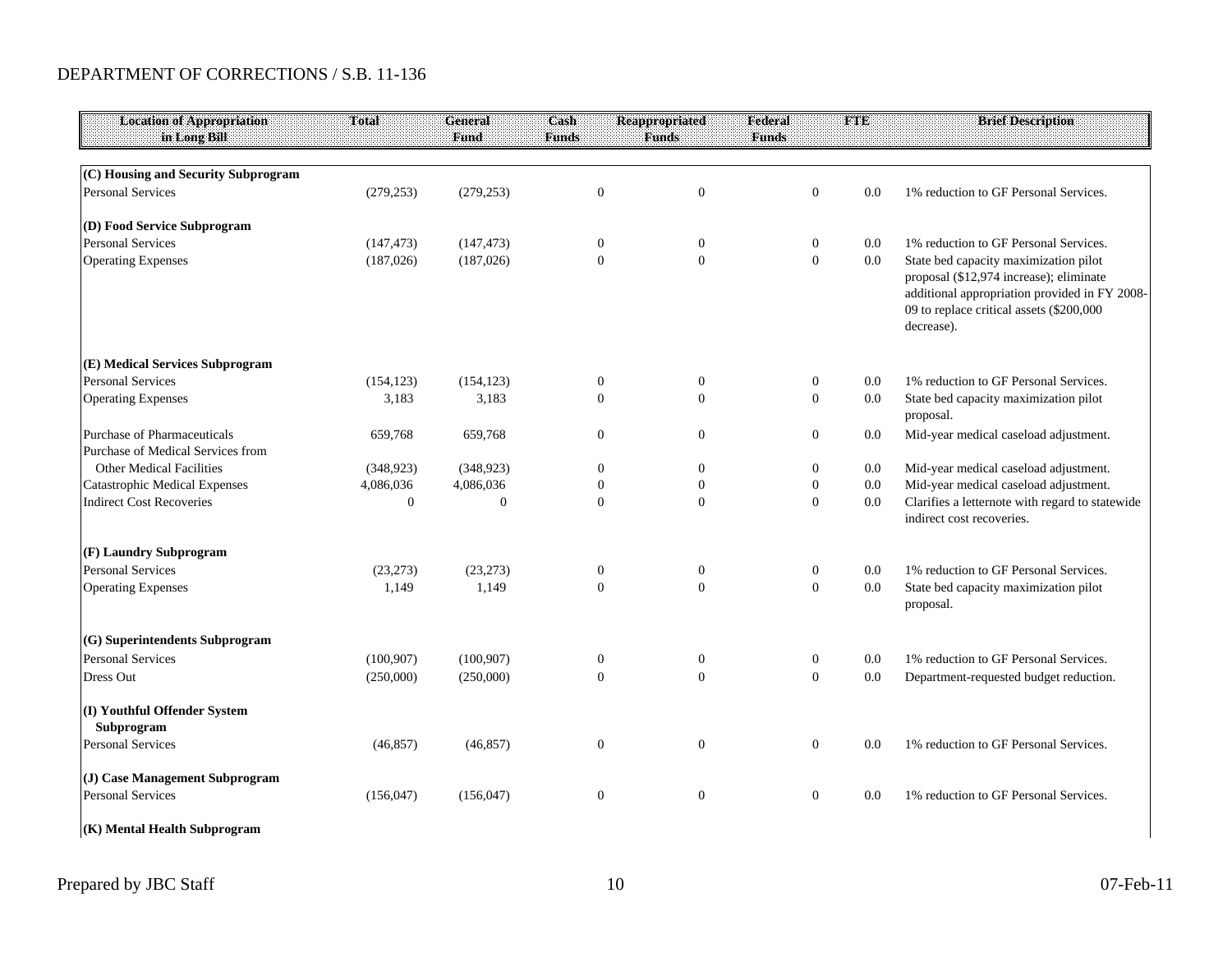| <b>Location of Appropriation</b><br>in Long Bill               | Total      | General<br>Fund | Cash<br><b>Funds</b> | Reappropriated<br><b>Funds</b> | Federal<br><b>Funds</b> | FTE   | <b>Brief Description</b>                                                                                                                                                                                                                                                               |
|----------------------------------------------------------------|------------|-----------------|----------------------|--------------------------------|-------------------------|-------|----------------------------------------------------------------------------------------------------------------------------------------------------------------------------------------------------------------------------------------------------------------------------------------|
|                                                                |            |                 |                      |                                |                         |       |                                                                                                                                                                                                                                                                                        |
| <b>Personal Services</b>                                       | (494, 762) | (494, 762)      | $\mathbf{0}$         | $\overline{0}$                 | $\overline{0}$          | (4.0) | Adjustment to reflect the delay in<br>implementing the specialized mental health<br>unit at Colorado State Penitentiary (\$406,000<br>and 4.0 FTE decrease); 1% reduction to GF<br>Personal Services (\$88,762 decrease).                                                              |
| <b>MENTAL HEALTH GRANTS</b>                                    | 300,000    | $\mathbf{0}$    | $\mathbf{0}$         | 300,000                        | $\mathbf{0}$            | 0.0   | New line item; adjustment to reflect<br>anticipated grant funding.                                                                                                                                                                                                                     |
| (M) San Carlos Subprogram<br><b>Personal Services</b>          | (50, 899)  | (50, 899)       | $\mathbf{0}$         | $\overline{0}$                 | $\boldsymbol{0}$        | 0.0   | 1% reduction to GF Personal Services.                                                                                                                                                                                                                                                  |
| (N) Legal Access Subprogram                                    |            |                 |                      |                                |                         |       |                                                                                                                                                                                                                                                                                        |
| <b>Personal Services</b>                                       | (13, 732)  | (13, 732)       | $\overline{0}$       | $\overline{0}$                 | $\overline{0}$          | 0.0   | 1% reduction to GF Personal Services.                                                                                                                                                                                                                                                  |
| Subtotal - (2) Institutions                                    | 2,303,208  | 1,740,812       | $\bf{0}$             | 562,396                        | $\bf{0}$                | (4.0) |                                                                                                                                                                                                                                                                                        |
| (3) SUPPORT SERVICES                                           |            |                 |                      |                                |                         |       |                                                                                                                                                                                                                                                                                        |
| (A) Business Operations Subprogram<br><b>Personal Services</b> | (118, 459) | (118, 459)      | $\boldsymbol{0}$     | $\overline{0}$                 | $\mathbf{0}$            | (1.0) | Technical correction to reflect the appropriate<br>allocation of funding from bills passed last<br>session (\$59,933 and 1.0 FTE decrease); 1%<br>reduction to GF Personal Services (\$58,526<br>decrease); correct a letternote with regard to<br>statewide indirect cost recoveries. |
| <b>Operating Expenses</b>                                      | (5,620)    | (5,620)         | $\boldsymbol{0}$     | $\mathbf{0}$                   | $\mathbf{0}$            | 0.0   | Technical correction to reflect the appropriate<br>allocation of funding from bills passed last<br>session.                                                                                                                                                                            |
| (B) Personnel Subprogram                                       |            |                 |                      |                                |                         |       |                                                                                                                                                                                                                                                                                        |
| <b>Personal Services</b>                                       | (12, 334)  | (12, 334)       | $\overline{0}$       | $\overline{0}$                 | $\mathbf{0}$            | 0.0   | 1% reduction to GF Personal Services.                                                                                                                                                                                                                                                  |
| (C) Offender Services Subprogram<br><b>Personal Services</b>   | (29, 235)  | (29, 235)       | $\boldsymbol{0}$     | $\boldsymbol{0}$               | $\mathbf{0}$            | 0.0   | 1% reduction to GF Personal Services.                                                                                                                                                                                                                                                  |
| (E) Transportation Subprogram                                  |            |                 |                      |                                |                         |       |                                                                                                                                                                                                                                                                                        |
| <b>Personal Services</b>                                       | (3,383)    | (3,383)         | $\boldsymbol{0}$     | $\boldsymbol{0}$               | $\mathbf{0}$            | 0.0   | 1% reduction to GF Personal Services.                                                                                                                                                                                                                                                  |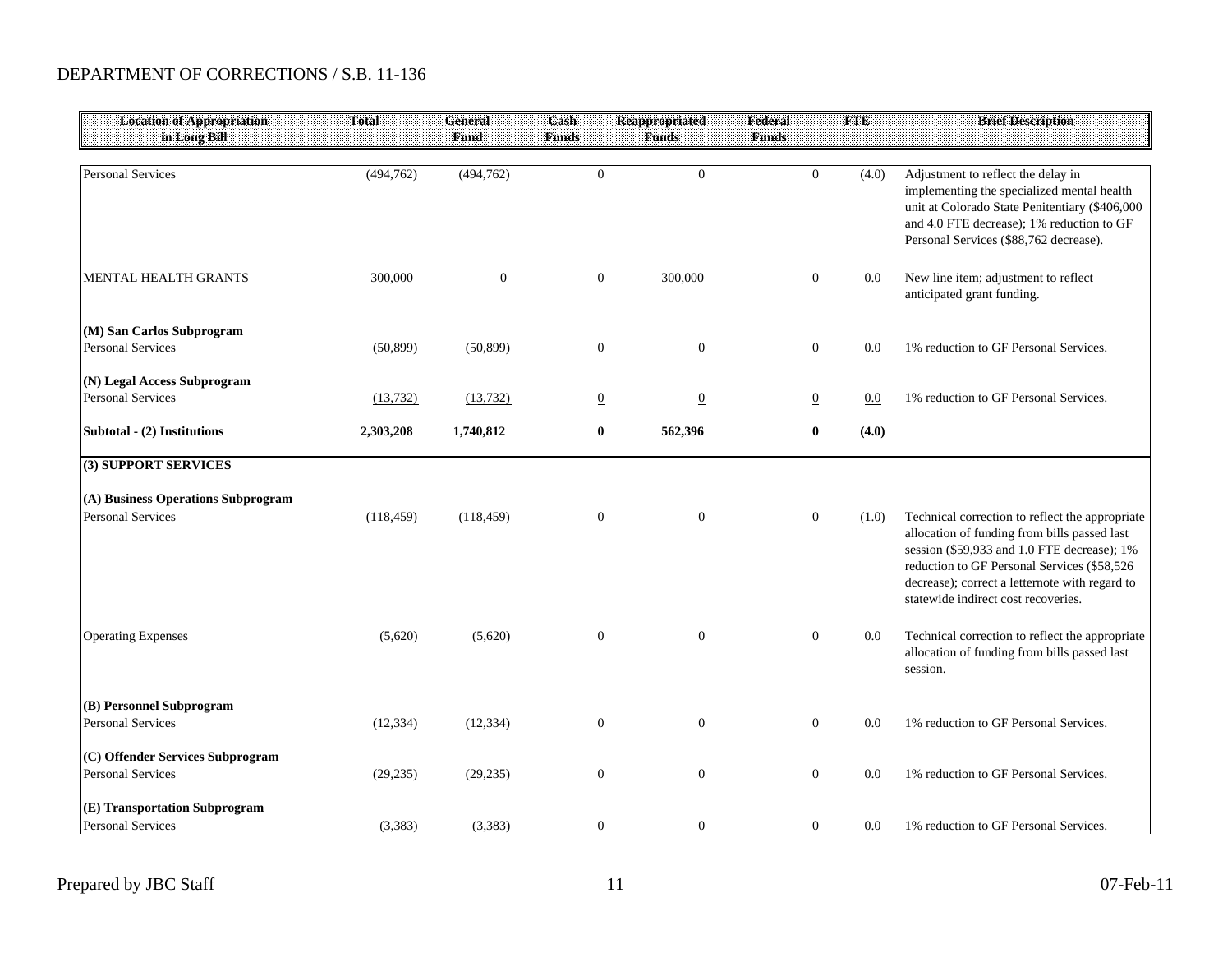| <b>Location of Appropriation</b><br>in Long Bill | Total      | General<br>Fund | Cash<br><b>Funds</b> | <b>Reappropriated</b><br><b>Funds</b> | Federal<br><b>Funds</b> | <b>FTE</b>       |       | <b>Brief Description</b>                                                                                                                                                                                                                                                                                                                                                                 |
|--------------------------------------------------|------------|-----------------|----------------------|---------------------------------------|-------------------------|------------------|-------|------------------------------------------------------------------------------------------------------------------------------------------------------------------------------------------------------------------------------------------------------------------------------------------------------------------------------------------------------------------------------------------|
| Vehicle Lease Payments                           | (146, 229) | (322, 412)      | 176,183              | $\overline{0}$                        |                         | $\overline{0}$   | 0.0   | Technical correction to reflect the appropriate<br>allocation of funding from bills passed last<br>session (\$14,040 GF increase); update vehicle<br>replacement payments (\$141,225 GF<br>decrease); mid-year parole caseload<br>adjustment (\$19,044 GF decrease); technical<br>correction to reflect actual vehicle billings<br>(\$176,183 GF decrease and \$176,183 CF<br>increase). |
| (F) Training Subprogram                          |            |                 |                      |                                       |                         |                  |       |                                                                                                                                                                                                                                                                                                                                                                                          |
| <b>Personal Services</b>                         | (19, 892)  | (19,892)        | $\boldsymbol{0}$     | $\mathbf{0}$                          |                         | $\boldsymbol{0}$ | 0.0   | 1% reduction to GF Personal Services.                                                                                                                                                                                                                                                                                                                                                    |
| <b>Operating Expenses</b>                        | (93)       | (93)            | $\mathbf{0}$         | $\overline{0}$                        |                         | $\overline{0}$   | 0.0   | Mid-year parole caseload adjustment.                                                                                                                                                                                                                                                                                                                                                     |
| (G) Information Systems Subprogram               |            |                 |                      |                                       |                         |                  |       |                                                                                                                                                                                                                                                                                                                                                                                          |
| <b>Operating Expenses</b>                        | 2,755      | 2,755           | $\boldsymbol{0}$     | $\mathbf{0}$                          |                         | $\boldsymbol{0}$ | 0.0   | Technical correction to reflect the appropriate<br>allocation of funding from bills passed last<br>session.                                                                                                                                                                                                                                                                              |
| Purchase of Services from Computer<br>Center     | 168,794    | 168,794         | $\mathbf{0}$         | $\overline{0}$                        |                         | $\mathbf{0}$     | 0.0   | Technical correction to reflect the appropriate<br>allocation of funding from bills passed last<br>session.                                                                                                                                                                                                                                                                              |
| <b>Start-up Costs</b>                            | 13,543     | 13,543          | $\boldsymbol{0}$     | $\mathbf{0}$                          |                         | $\boldsymbol{0}$ | 0.0   | Technical correction to reflect the appropriate<br>allocation of funding from bills passed last<br>session.                                                                                                                                                                                                                                                                              |
| (H) Facility Services Subprogram                 |            |                 |                      |                                       |                         |                  |       |                                                                                                                                                                                                                                                                                                                                                                                          |
| <b>Personal Services</b>                         | (9,731)    | (9,731)         | $\underline{0}$      | $\overline{0}$                        |                         | $\mathbf{0}$     | 0.0   | 1% reduction to GF Personal Services.                                                                                                                                                                                                                                                                                                                                                    |
| <b>Subtotal - (3) Support Services</b>           | (159, 884) | (336,067)       | 176,183              | $\bf{0}$                              |                         | $\bf{0}$         | (1.0) |                                                                                                                                                                                                                                                                                                                                                                                          |
| (4) INMATE PROGRAMS                              |            |                 |                      |                                       |                         |                  |       |                                                                                                                                                                                                                                                                                                                                                                                          |
| (A) Labor Subprogram<br><b>Personal Services</b> | (50, 843)  | (50, 843)       | $\boldsymbol{0}$     | $\boldsymbol{0}$                      |                         | $\mathbf{0}$     | 0.0   | 1% reduction to GF Personal Services.                                                                                                                                                                                                                                                                                                                                                    |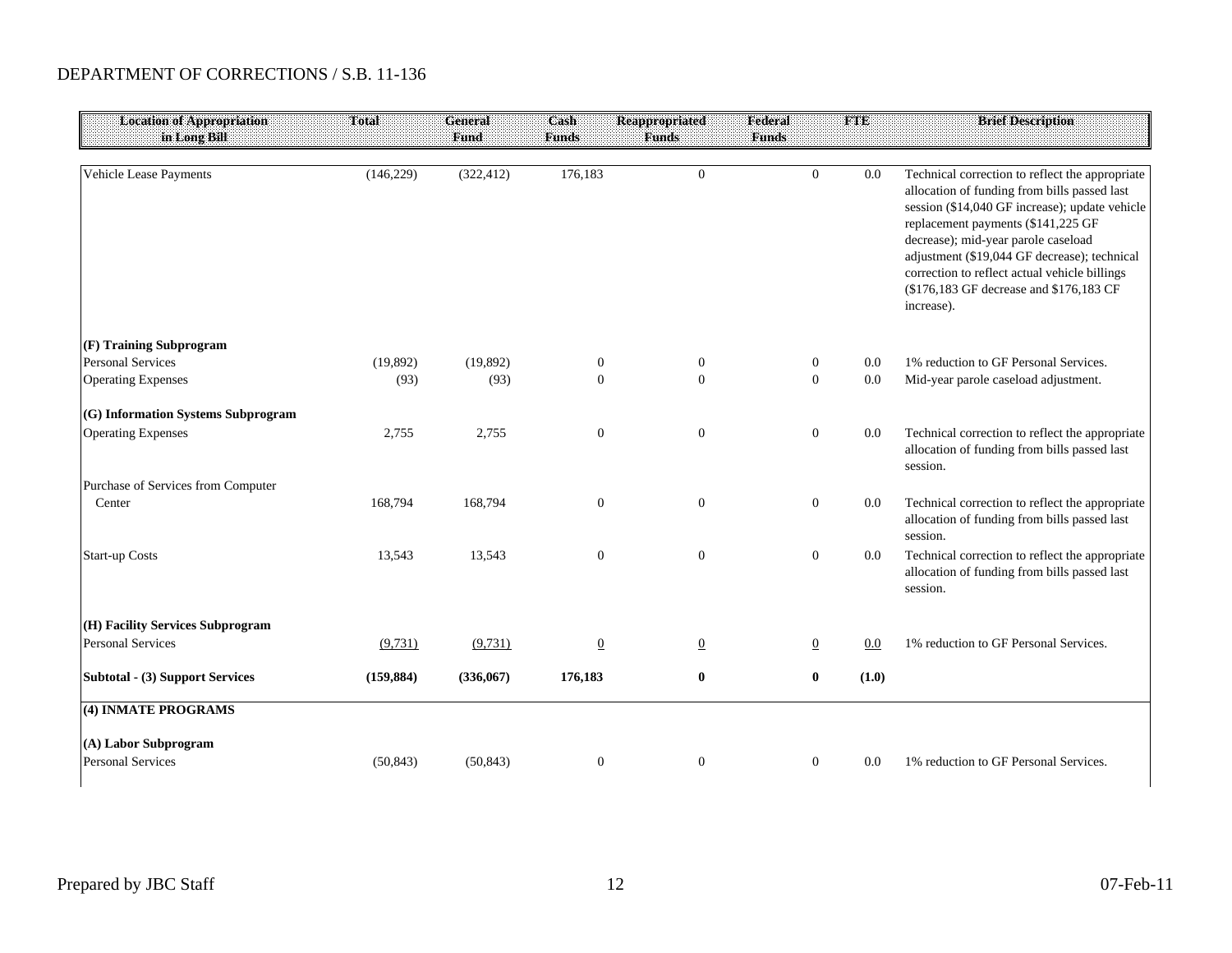| <b>Location of Appropriation</b><br>in Long Bill      | Total               | <b>General</b><br>Fund     | Cash<br><b>Funds</b>              | <b>Reappropriated</b><br><b>Funds</b> | Federal<br><b>Funds</b> | FIIE       | <b>Brief Description:</b>                                                                                                                                     |
|-------------------------------------------------------|---------------------|----------------------------|-----------------------------------|---------------------------------------|-------------------------|------------|---------------------------------------------------------------------------------------------------------------------------------------------------------------|
|                                                       |                     |                            |                                   |                                       |                         |            |                                                                                                                                                               |
| (B) Education Subprogram<br><b>Personal Services</b>  | (138, 306)          | (3,440,073)                | 3,301,767                         | $\mathbf{0}$                          | $\overline{0}$          | 0.0        | 1% reduction to GF Personal Services<br>(\$138,306 GF decrease); refinance GF with<br>Canteen funds (\$3,301,767 GF decrease and<br>\$3,301,767 CF increase). |
| <b>Education Grants</b>                               | 306,382             | $\overline{0}$             | $\overline{0}$                    | 56,561                                | 249,821                 | 0.0        | Adjustment to reflect anticipated grant<br>funding.                                                                                                           |
| <b>Indirect Cost Recoveries</b>                       | $\boldsymbol{0}$    | $\mathbf{0}$               | $\mathbf{0}$                      | $\mathbf{0}$                          | $\boldsymbol{0}$        | 0.0        | Clarifies a letternote with regard to statewide<br>indirect cost recoveries.                                                                                  |
| (C) Recreation Subprogram<br><b>Personal Services</b> | (11,715)            | (11,715)                   | $\mathbf{0}$                      | $\overline{0}$                        | $\overline{0}$          | 0.0        | 1% reduction to GF Personal Services.                                                                                                                         |
| (D) Drug and Alcohol Treatment<br>Subprogram          |                     |                            |                                   |                                       |                         |            |                                                                                                                                                               |
| <b>Personal Services</b>                              | (50,040)            | (50,040)                   | $\overline{0}$                    | $\overline{0}$                        | $\overline{0}$          | 0.0        | 1% reduction to GF Personal Services.                                                                                                                         |
| <b>Contract Services</b>                              | (28, 935)           | (28,935)                   | $\Omega$                          | $\overline{0}$                        | $\mathbf{0}$            | 0.0        | Mid-year parole caseload adjustment.                                                                                                                          |
| <b>Treatment Grants</b>                               | (20, 274)           | $\mathbf{0}$               | $\Omega$                          | $\mathbf{0}$                          | (20, 274)               | 0.0        | Adjustment to reflect anticipated grant<br>funding.                                                                                                           |
| (E) Sex Offender Treatment<br>Subprogram              |                     |                            |                                   |                                       |                         |            |                                                                                                                                                               |
| <b>Personal Services</b><br><b>TREATMENT GRANTS</b>   | (26,992)<br>500,000 | (26,992)<br>$\overline{0}$ | $\overline{0}$<br>$\underline{0}$ | $\overline{0}$<br>$\underline{0}$     | $\mathbf{0}$<br>500,000 | 0.0<br>0.0 | 1% reduction to GF Personal Services.<br>New line item; adjustment to reflect<br>anticipated grant funding.                                                   |
| Subtotal - (4) Inmate Programs                        | 479,277             | (3,608,598)                | 3,301,767                         | 56,561                                | 729,547                 | 0.0        |                                                                                                                                                               |
| (5) COMMUNITY SERVICES                                |                     |                            |                                   |                                       |                         |            |                                                                                                                                                               |
| (A) Parole Subprogram                                 |                     |                            |                                   |                                       |                         |            |                                                                                                                                                               |
| <b>Personal Services</b>                              | (291, 458)          | (291, 458)                 | $\mathbf{0}$                      | $\overline{0}$                        | $\mathbf{0}$            | (4.3)      | Mid-year parole caseload adjustment<br>(\$186,907 and 4.3 FTE decrease); 1%<br>reduction to GF Personal Services (\$104,551<br>decrease).                     |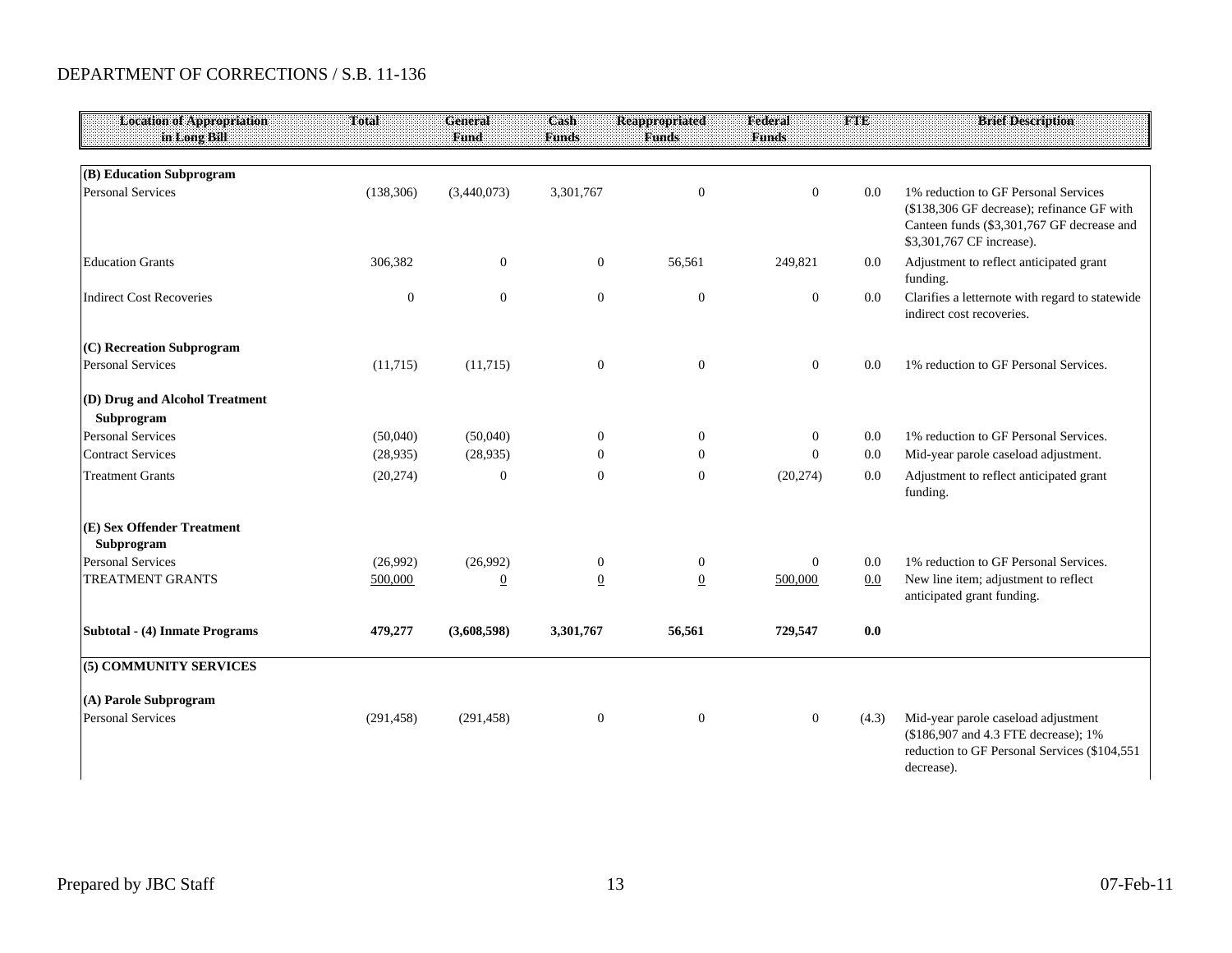| <b>Location of Appropriation</b><br>in Long Bill                   | <b>Total</b> | <b>General</b><br><b>Fund</b> | Cash<br><b>Funds</b> | <b>Reappropriated</b><br><b>Funds</b> | Federal<br><b>Funds</b> | FTE   | <b>Brief Description</b>                                                                                                                                                                       |
|--------------------------------------------------------------------|--------------|-------------------------------|----------------------|---------------------------------------|-------------------------|-------|------------------------------------------------------------------------------------------------------------------------------------------------------------------------------------------------|
|                                                                    |              |                               |                      |                                       |                         |       |                                                                                                                                                                                                |
| <b>Operating Expenses</b>                                          | (31, 784)    | (31, 784)                     | $\mathbf{0}$         | $\mathbf{0}$                          | $\Omega$                | 0.0   | Mid-year parole caseload adjustment<br>(\$17,744 decrease); technical correction to<br>reflect the appropriate allocation of funding<br>from bills passed last session (\$14,040<br>decrease). |
| <b>Contract Services</b>                                           | (273, 462)   | (273, 462)                    | $\boldsymbol{0}$     | $\overline{0}$                        | $\overline{0}$          | 0.0   | Department-requested budget reduction<br>(\$250,000 decrease); mid-year parole<br>caseload adjustment (\$23,462 decrease).                                                                     |
| (B) Parole Intensive Supervision                                   |              |                               |                      |                                       |                         |       |                                                                                                                                                                                                |
| Subprogram                                                         |              |                               |                      |                                       |                         |       |                                                                                                                                                                                                |
| <b>Personal Services</b>                                           | (161, 482)   | (161, 482)                    | $\mathbf{0}$         | $\mathbf{0}$                          | $\boldsymbol{0}$        | (2.5) | Mid-year parole caseload adjustment<br>(\$112,022 and 2.5 FTE decrease); 1%<br>reduction to GF Personal Services (\$49,460<br>decrease).                                                       |
| <b>Operating Expenses</b>                                          | (9,818)      | (9,818)                       | $\overline{0}$       | $\Omega$                              | $\overline{0}$          | 0.0   | Mid-year parole caseload adjustment.                                                                                                                                                           |
| <b>Contract Services</b>                                           | (43, 462)    | (43, 462)                     | $\mathbf{0}$         | $\boldsymbol{0}$                      | $\boldsymbol{0}$        | 0.0   | Mid-year parole caseload adjustment.                                                                                                                                                           |
| Non-residential Services                                           | (33,504)     | (33,504)                      | $\overline{0}$       | $\overline{0}$                        | $\mathbf{0}$            | 0.0   | Mid-year parole caseload adjustment.                                                                                                                                                           |
| (C) Community Intensive Supervision<br>Subprogram                  |              |                               |                      |                                       |                         |       |                                                                                                                                                                                                |
| <b>Personal Services</b>                                           | (32,179)     | (32, 179)                     | $\overline{0}$       | $\overline{0}$                        | $\boldsymbol{0}$        | 0.0   | 1% reduction to GF Personal Services.                                                                                                                                                          |
| <b>Contract Services</b>                                           | (250,000)    | (250,000)                     | $\overline{0}$       | $\overline{0}$                        | $\mathbf{0}$            | 0.0   | Department-requested budget reduction.                                                                                                                                                         |
| (D) Community Supervision<br>Subprogram                            |              |                               |                      |                                       |                         |       |                                                                                                                                                                                                |
| (1) Community Supervision                                          |              |                               |                      |                                       |                         |       |                                                                                                                                                                                                |
| <b>Personal Services</b>                                           | (29, 164)    | (29, 164)                     | $\mathbf{0}$         | $\boldsymbol{0}$                      | $\boldsymbol{0}$        | 0.0   | 1% reduction to GF Personal Services.                                                                                                                                                          |
| <b>Community Mental Health Services</b>                            | (12, 384)    | (12, 384)                     | $\Omega$             | $\Omega$                              | $\mathbf{0}$            | 0.0   | Mid-year parole caseload adjustment.                                                                                                                                                           |
| (2) Youthful Offender System Aftercare<br><b>Personal Services</b> | (6,333)      | (6,333)                       | $\mathbf{0}$         | $\overline{0}$                        | $\boldsymbol{0}$        | 0.0   | 1% reduction to GF Personal Services.                                                                                                                                                          |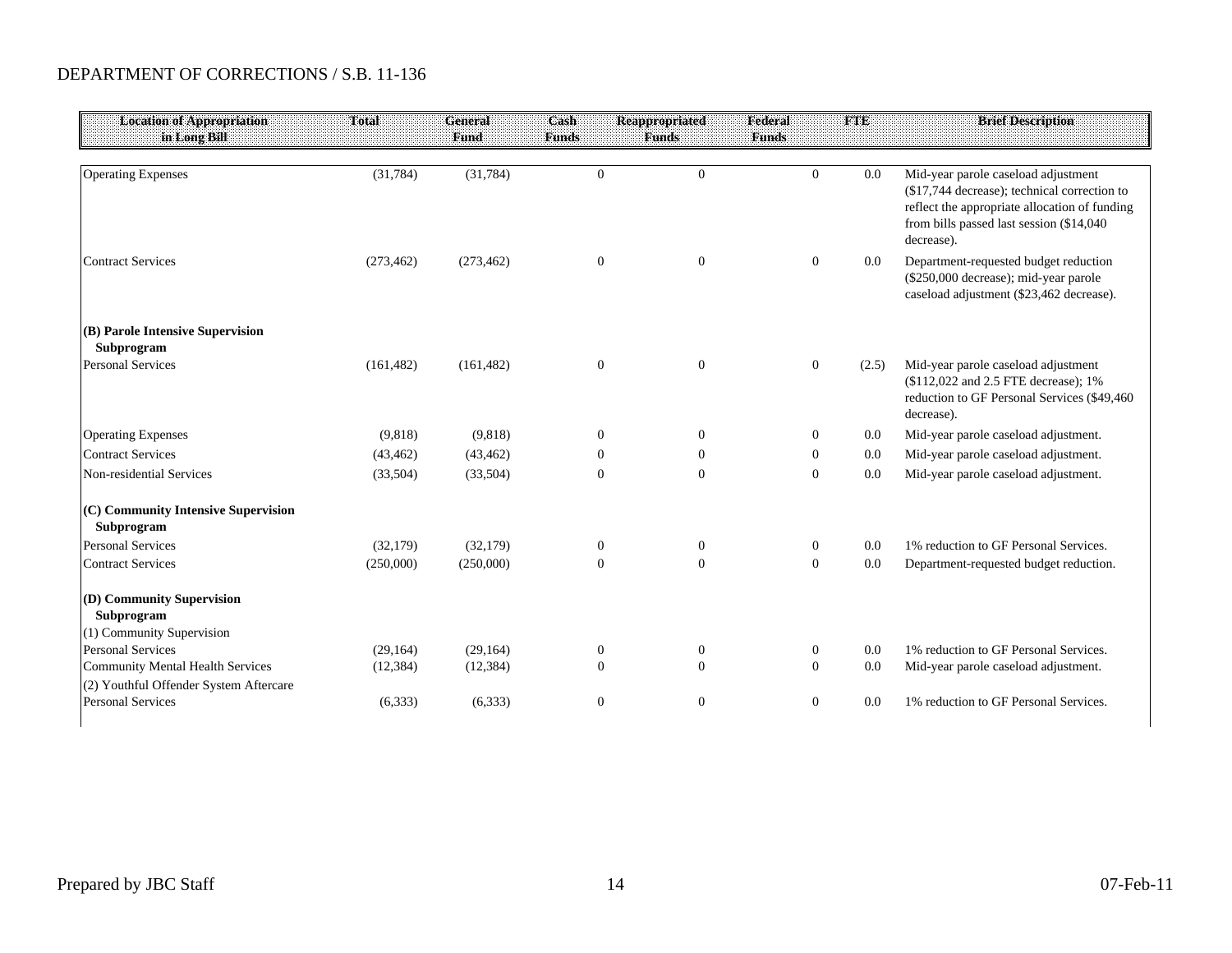| <b>Location of Appropriation</b><br>in Long Bill              | <b>Total</b> | General<br>Fund | Cash<br><b>Funds</b> | <b>Reappropriated</b><br><b>Funds</b> | Federal<br><b>Funds</b> | <b>FTE</b> | <b>Brief Description</b>                                                                                                                                                                                                                                                                                                                      |
|---------------------------------------------------------------|--------------|-----------------|----------------------|---------------------------------------|-------------------------|------------|-----------------------------------------------------------------------------------------------------------------------------------------------------------------------------------------------------------------------------------------------------------------------------------------------------------------------------------------------|
|                                                               |              |                 |                      |                                       |                         |            |                                                                                                                                                                                                                                                                                                                                               |
| (E) Community Re-entry Subprogram<br><b>Personal Services</b> | (19,789)     | (19,789)        | $\mathbf{0}$         | $\overline{0}$                        | 0                       | 0.0        | 1% reduction to GF Personal Services.                                                                                                                                                                                                                                                                                                         |
| <b>Community Reintegration Grants</b>                         | 85,750       | $\overline{0}$  | 750                  | 85,000                                | $\overline{0}$          | 0.0        | Adjustment to reflect anticipated grant<br>funding.                                                                                                                                                                                                                                                                                           |
| <b>Subtotal - (5) Community Services</b>                      | (1,109,069)  | (1,194,819)     | 750                  | 85,000                                | $\bf{0}$                | (6.8)      |                                                                                                                                                                                                                                                                                                                                               |
| (6) PAROLE BOARD                                              |              |                 |                      |                                       |                         |            |                                                                                                                                                                                                                                                                                                                                               |
| <b>Personal Services</b>                                      | (243, 396)   | (243, 396)      | $\mathbf{0}$         | $\boldsymbol{0}$                      | $\mathbf{0}$            | (5.0)      | Eliminate additional appropriations for<br>administrative support provided in FY 2007-<br>08 (\$159,838 and 4.0 FTE decrease);<br>technical correction to reflect the appropriate<br>allocation of funding from bills passed last<br>session (\$69,380 and 1.0 FTE decrease); 1%<br>reduction to GF Personal Services (\$14,178<br>decrease). |
| <b>Operating Expenses</b>                                     | (5,620)      | (5,620)         | $\boldsymbol{0}$     | $\Omega$                              | $\boldsymbol{0}$        | 0.0        | Technical correction to reflect the appropriate<br>allocation of funding from bills passed last<br>session.                                                                                                                                                                                                                                   |
| <b>Contract Services</b>                                      | 75,000       | 75,000          | $\overline{0}$       | $\overline{0}$                        | $\overline{0}$          | $0.0\,$    | Technical correction to reflect the appropriate<br>allocation of funding from bills passed last<br>session.                                                                                                                                                                                                                                   |
| Subtotal - (6) Parole Board                                   | (174, 016)   | (174, 016)      | $\bf{0}$             | $\bf{0}$                              | $\bf{0}$                | (5.0)      |                                                                                                                                                                                                                                                                                                                                               |
| (7) CORRECTIONAL INDUSTRIES                                   |              |                 |                      |                                       |                         |            |                                                                                                                                                                                                                                                                                                                                               |
| <b>Indirect Cost Assessment</b>                               | $\bf{0}$     | $\mathbf{0}$    | $\bf{0}$             | $\mathbf{0}$                          | $\bf{0}$                | 0.0        | Clarifies a letternote with regard to statewide<br>indirect cost recoveries.                                                                                                                                                                                                                                                                  |
| <b>(8) CANTEEN OPERATION</b>                                  |              |                 |                      |                                       |                         |            |                                                                                                                                                                                                                                                                                                                                               |
| <b>Indirect Cost Assessment</b>                               | $\bf{0}$     | $\bf{0}$        | $\bf{0}$             | $\bf{0}$                              | $\bf{0}$                | 0.0        | Clarifies a letternote with regard to statewide<br>indirect cost recoveries.                                                                                                                                                                                                                                                                  |
| <b>Total Recommended Changes</b><br>in SECTION 1              | 17,941,504   | 12,213,572      | 4,203,986            | 774,399                               | 749,547                 | (18.7)     |                                                                                                                                                                                                                                                                                                                                               |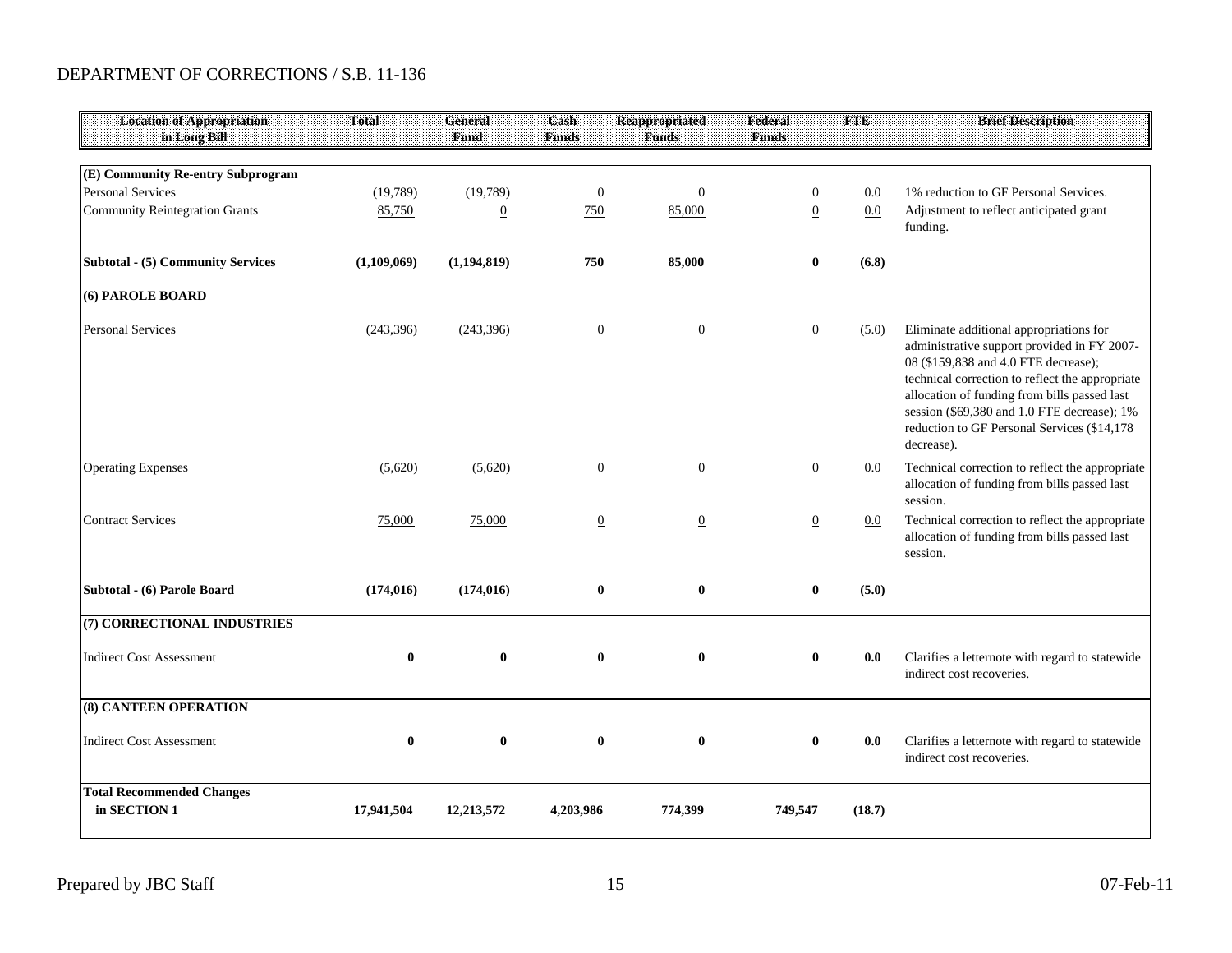| <b>Location of Appropriation</b><br>in Long Bill                                                                                             | Total      | General<br>Fund | Cash<br><b>Funds</b> | <b>Reappropriated</b><br><b>Funds</b> | Federal<br><b>Funds</b> | <b>FIR</b> | <b>Brief Description</b>                                                                        |
|----------------------------------------------------------------------------------------------------------------------------------------------|------------|-----------------|----------------------|---------------------------------------|-------------------------|------------|-------------------------------------------------------------------------------------------------|
| SECTION 2. Recommended Changes to the FY 2010-11 Appropriations to the Department in H.B. 10-1360 (Parole Placement for Technical Violation) |            |                 |                      |                                       |                         |            |                                                                                                 |
| (5) COMMUNITY SERVICES                                                                                                                       |            |                 |                      |                                       |                         |            |                                                                                                 |
| (A) Parole Subprogram<br>Parole Wrap-Around Services                                                                                         | (807, 225) | (807, 225)      | $\bf{0}$             | $\bf{0}$                              | $\mathbf{0}$            | 0.0        | Reduce GF appropriation for parole wrap-<br>around services from \$1,807,225 to<br>\$1,000,000. |
| <b>Total Recommended Changes</b><br>in SECTION 2                                                                                             | (807, 225) | (807, 225)      | $\bf{0}$             | $\mathbf{0}$                          | $\mathbf 0$             | 0.0        |                                                                                                 |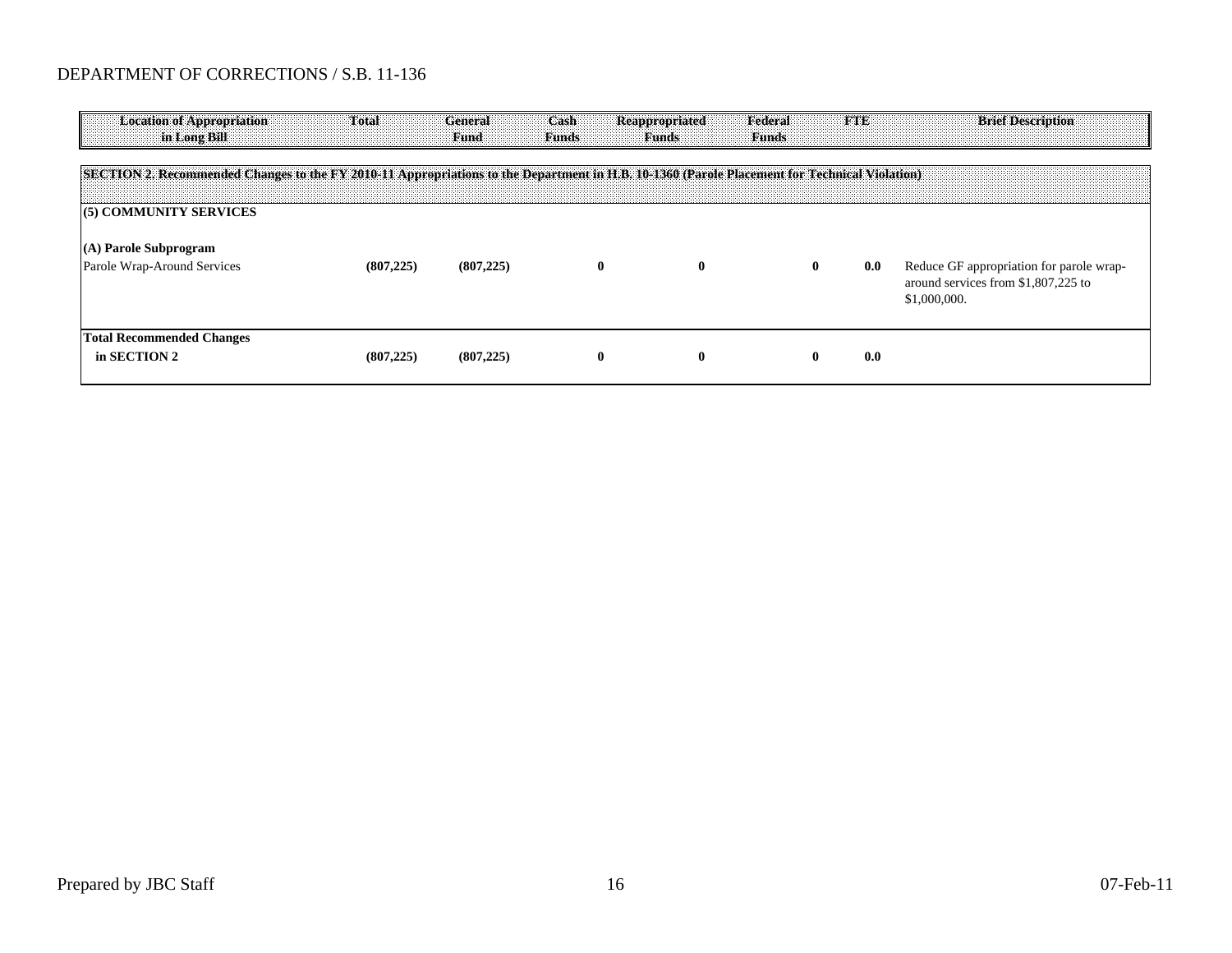#### DEPARTMENT OF EDUCATION / S.B. 11-137

| <b>Location of Appropriation</b><br>in Long Bill                                                                  | Total            | <b>General</b><br>Fund | Cash<br><b>Funds</b> | <b>Reappropriated</b><br><b>Funds</b> | Federal<br>Funds | <b>FTE</b> | <b>Brief Description</b>                                                                                                                                                                   |
|-------------------------------------------------------------------------------------------------------------------|------------------|------------------------|----------------------|---------------------------------------|------------------|------------|--------------------------------------------------------------------------------------------------------------------------------------------------------------------------------------------|
| Summary of Recommended Changes to the Total Appropriations to the Department of Education                         |                  |                        |                      |                                       |                  |            |                                                                                                                                                                                            |
| Current FY 2010-11 Appropriation                                                                                  | \$4,338,711,337  | \$3,176,663,441        | \$569,464,505        | \$22,732,752                          | \$569,850,639    | 553.0      |                                                                                                                                                                                            |
| <b>Recommended Changes</b>                                                                                        | 3,705,434        | 1,995,862              | 433,482              | (1,774)                               | 1,277,864        | 2.7        |                                                                                                                                                                                            |
| New FY 2010-11 Appropriation                                                                                      | \$4,342,416,771  | \$3,178,659,303        | \$569,897,987        | \$22,730,978                          | \$571,128,503    | 555.7      |                                                                                                                                                                                            |
| SECTION 1. Recommended Changes to the FY 2010-11 Appropriations to the Department in H.B. 10-1376 (The Long Bill) |                  |                        |                      |                                       |                  |            |                                                                                                                                                                                            |
| (1) MANAGEMENT AND ADMINISTRATION                                                                                 |                  |                        |                      |                                       |                  |            |                                                                                                                                                                                            |
| (A) Administration and Centrally-<br><b>Appropriated Line Items</b>                                               |                  |                        |                      |                                       |                  |            |                                                                                                                                                                                            |
| <b>State Board of Education</b>                                                                                   | (1, 812)         | (1,812)                | $\mathbf{0}$         | $\overline{0}$                        | $\overline{0}$   | 0.0        | 1% reduction in General Fund (GF) Personal<br>Services.                                                                                                                                    |
| General Department and Program                                                                                    |                  |                        |                      |                                       |                  |            |                                                                                                                                                                                            |
| Administration                                                                                                    | 9,929            | (19, 482)              | 29,411               | $\overline{0}$                        | $\mathbf{0}$     | 0.4        | 1% reduction in GF Personal Services<br>(\$19,482 decrease); increase cash funds<br>spending authority for GED Program to<br>address workload increase (\$29,411 and 0.4<br>FTE increase). |
| Workers' Compensation                                                                                             | 21,940           | (51,166)               | 28,000               | 45,106                                | $\overline{0}$   | 0.0        | Correct fund sources (\$0 net change); add<br>\$21,940 (including \$795 cash funds and<br>\$21,145 reappropriated funds) to address FY<br>2009-10 over expenditure.                        |
| Capitol Complex Leased Space                                                                                      | $\boldsymbol{0}$ | 2,656                  | 44,224               | (46,880)                              | $\overline{0}$   | 0.0        | Correct fund sources.                                                                                                                                                                      |
| (B) Information Technology<br><b>Information Technology Services</b><br>School Accountability Reports and State   | (6,298)          | (6,298)                | $\overline{0}$       | 0                                     | $\overline{0}$   | 0.0        | 1% reduction in GF Personal Services.                                                                                                                                                      |
| Data Reporting System                                                                                             | (6,307)          | (6,307)                | $\Omega$             | $\Omega$                              | $\mathbf{0}$     | 0.0        | 1% reduction in GF Personal Services.                                                                                                                                                      |
| (C) Assessments and Data Analyses                                                                                 |                  |                        |                      |                                       |                  |            |                                                                                                                                                                                            |
| Longitudinal Analyses of Student<br><b>Assessment Results</b>                                                     | (2,715)          | (2,715)                | $\boldsymbol{0}$     | $\overline{0}$                        | $\overline{0}$   | 0.0        | 1% reduction in GF Personal Services.                                                                                                                                                      |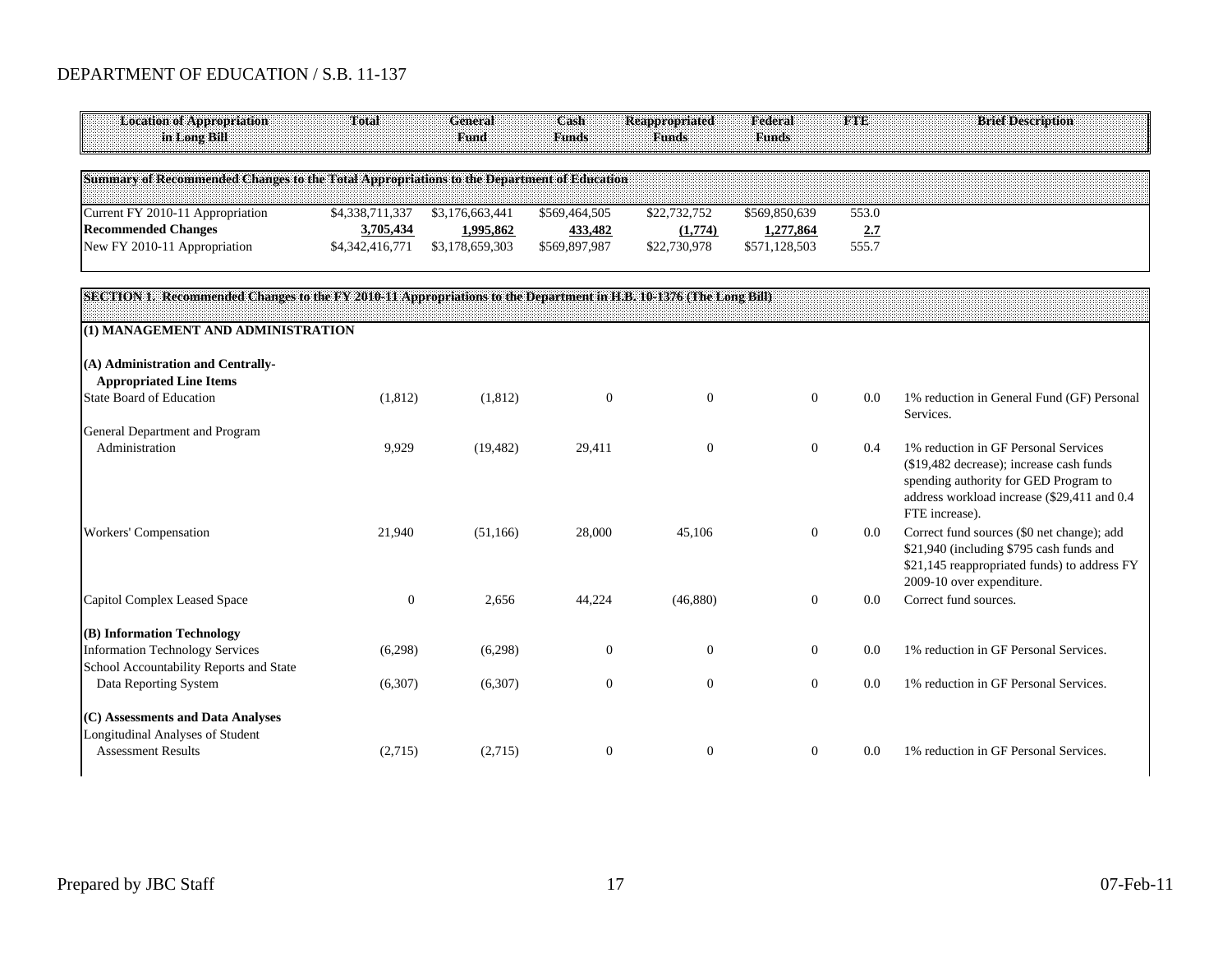#### DEPARTMENT OF EDUCATION / S.B. 11-137

| <b>Location of Appropriation</b><br>in Long Bill                                       | <b>Total</b>   | <b>General</b><br><b>Fund</b> | Cash<br><b>Funds</b> | <b>Reappropriated</b><br><b>Funds</b> | Federal<br><b>Funds</b> | <b>FTE</b> | <b>Brief Description</b>                                                                                                                                                                                                                                  |
|----------------------------------------------------------------------------------------|----------------|-------------------------------|----------------------|---------------------------------------|-------------------------|------------|-----------------------------------------------------------------------------------------------------------------------------------------------------------------------------------------------------------------------------------------------------------|
| (D) State Charter School Institute                                                     |                |                               |                      |                                       |                         |            |                                                                                                                                                                                                                                                           |
| <b>State Charter School Institute</b>                                                  |                |                               |                      |                                       |                         |            |                                                                                                                                                                                                                                                           |
| Administration, Oversight, and                                                         |                |                               |                      |                                       |                         |            | Add footnote #5a to authorize State Controller                                                                                                                                                                                                            |
| Management                                                                             | $\overline{0}$ | $\overline{0}$                | $\overline{0}$       | $\overline{0}$                        | $\overline{0}$          | $0.0\,$    | to release warrants being held due to FY 2009-<br>10 over expenditures.                                                                                                                                                                                   |
| Subtotal - (1) Management and                                                          |                |                               |                      |                                       |                         |            |                                                                                                                                                                                                                                                           |
| Administration                                                                         | 14,737         | (85, 124)                     | 101,635              | (1,774)                               | $\bf{0}$                | 0.4        |                                                                                                                                                                                                                                                           |
| (2) ASSISTANCE TO PUBLIC SCHOOLS                                                       |                |                               |                      |                                       |                         |            |                                                                                                                                                                                                                                                           |
| (A) Public School Finance                                                              |                |                               |                      |                                       |                         |            |                                                                                                                                                                                                                                                           |
| Administration                                                                         | 52,000         | $\overline{0}$                | 52,000               | $\overline{0}$                        | $\mathbf{0}$            | 0.0        | Authorize expenditure of grant funds to<br>conduct study required by S.B. 10-008.                                                                                                                                                                         |
| State Share of Districts' Total Program                                                |                |                               |                      |                                       |                         |            |                                                                                                                                                                                                                                                           |
| Funding                                                                                | $\mathbf{0}$   | (754, 750)                    | 754,750              | $\overline{0}$                        | $\mathbf{0}$            | $0.0\,$    | Appropriate the \$754,750 from the State<br>Education Fund that will not be expended for<br>the School Counselor Corps Grant Program to<br>support school finance, and reduce the<br>General Fund appropriation for school finance<br>by the same amount. |
| (C) Grant Programs, Distributions,<br>and Other Assistance<br>(I) Health and Nutrition |                |                               |                      |                                       |                         |            |                                                                                                                                                                                                                                                           |
| <b>Federal Nutrition Programs</b>                                                      | (743)          | (743)                         | $\boldsymbol{0}$     | $\overline{0}$                        | $\overline{0}$          | 0.0        | 1% reduction in GF Personal Services.                                                                                                                                                                                                                     |
| <b>Smart Start SMART Nutrition Program</b><br>Fund                                     | $\overline{0}$ | $\mathbf{0}$                  | $\overline{0}$       | $\overline{0}$                        | $\mathbf{0}$            | 0.0        | Correct line item name.                                                                                                                                                                                                                                   |
| (II) Capital Construction<br><b>STATE AID FOR Charter School</b>                       |                |                               |                      |                                       |                         |            |                                                                                                                                                                                                                                                           |
| <b>Capital Construction FACILITIES</b>                                                 | $\mathbf{0}$   | $\mathbf{0}$                  | $\mathbf{0}$         | $\mathbf{0}$                          | $\mathbf{0}$            | 0.0        | Modify line item name to better reflect nature<br>of appropriation.                                                                                                                                                                                       |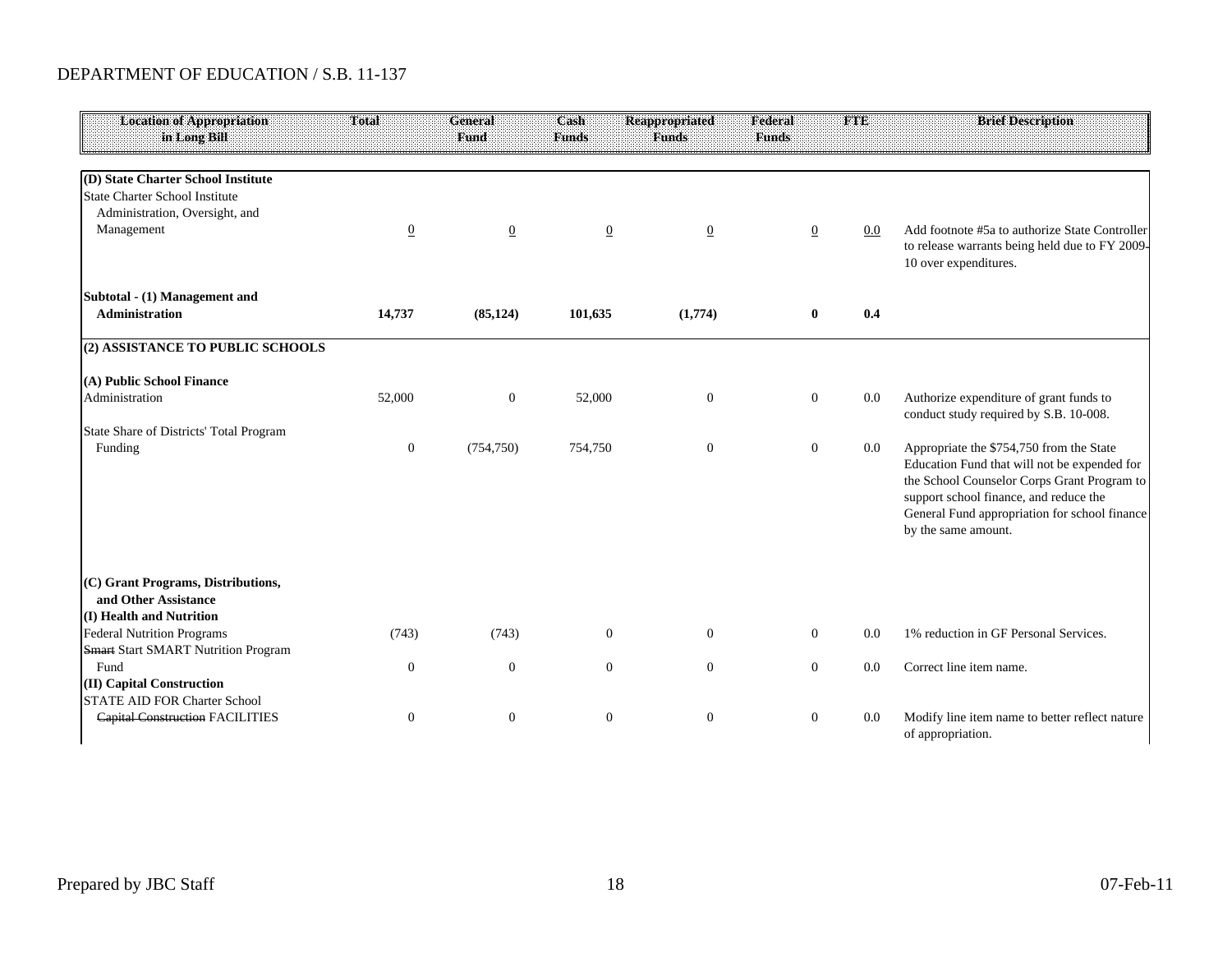#### DEPARTMENT OF EDUCATION / S.B. 11-137

| Location of Appropriation<br>in Long Bill             | <b>Total</b> | <b>General</b><br>Fund | Cash<br><b>Funds</b> | <b>Reappropriated</b><br><b>Funds</b> | <b>Federal</b><br><b>Funds</b> | <b>FTE</b> | <b>Brief Description</b>                                                                                                                                                                                                                                        |
|-------------------------------------------------------|--------------|------------------------|----------------------|---------------------------------------|--------------------------------|------------|-----------------------------------------------------------------------------------------------------------------------------------------------------------------------------------------------------------------------------------------------------------------|
| (VII) Other Assistance                                |              |                        |                      |                                       |                                |            |                                                                                                                                                                                                                                                                 |
| School Counselor Corps Grant Program                  | (754, 750)   | $\mathbf{0}$           | (754, 750)           | $\mathbf{0}$                          | $\mathbf{0}$                   | 0.0        | Reduce the State Education Fund<br>appropriation for this grant program,<br>eliminating \$689,298 that would otherwise be<br>paid out to grant recipients through<br>performance awards and \$65,452 that is not<br>anticipated to be expended for any purpose. |
| Contingency Reserve Fund                              | 2,946,551    | 2,946,551              | $\overline{0}$       | $\overline{0}$                        | $\overline{0}$                 | $0.0\,$    | Provide state funds to assist certain school<br>districts experiencing temporary cash flow<br>deficits in the absence of the Interest Free<br>Cash Flow Loan Program (which was<br>suspended pending the outcome of<br>Amendment 61).                           |
| Subtotal - (2) Assistance to Public<br><b>Schools</b> | 2,243,058    | 2,191,058              | 52,000               | $\bf{0}$                              | $\bf{0}$                       | 0.0        |                                                                                                                                                                                                                                                                 |
| (3) LIBRARY PROGRAMS                                  |              |                        |                      |                                       |                                |            |                                                                                                                                                                                                                                                                 |
| Administration<br><b>BROADBAND TECHNOLOGY</b>         | (6, 412)     | (6, 412)               | $\boldsymbol{0}$     | $\mathbf{0}$                          | $\overline{0}$                 | 0.0        | 1% reduction in GF Personal Services.                                                                                                                                                                                                                           |
| OPPORTUNITIES PROGRAM                                 | 1,557,711    | $\underline{0}$        | 279,847              | $\overline{0}$                        | 1,277,864                      | 2.3        | Add new line item to reflect recently awarded<br>grants.                                                                                                                                                                                                        |
| Subtotal - (3) Library Programs                       | 1,551,299    | (6, 412)               | 279,847              | $\bf{0}$                              | 1,277,864                      | 2.3        |                                                                                                                                                                                                                                                                 |
| (4) SCHOOL FOR THE DEAF AND THE BLIND                 |              |                        |                      |                                       |                                |            |                                                                                                                                                                                                                                                                 |
| (A) School Operations                                 |              |                        |                      |                                       |                                |            |                                                                                                                                                                                                                                                                 |
| Personal Services                                     | (91, 918)    | (91, 918)              | $\boldsymbol{0}$     | $\boldsymbol{0}$                      | $\boldsymbol{0}$               | 0.0        | 1% reduction in GF Personal Services.                                                                                                                                                                                                                           |
| Early Intervention Services                           | (10,630)     | (10,630)               | $\mathbf{0}$         | $\mathbf{0}$                          | $\mathbf{0}$                   | 0.0        | 1% reduction in GF Personal Services.                                                                                                                                                                                                                           |
| Vehicle Lease Payments                                | (1,112)      | (1,112)                | $\underline{0}$      | $\overline{0}$                        | $\overline{0}$                 | 0.0        | Update vehicle replacement payments.                                                                                                                                                                                                                            |
| Subtotal - (4) School for the Deaf and                |              |                        |                      |                                       |                                |            |                                                                                                                                                                                                                                                                 |
| the Blind                                             | (103, 660)   | (103, 660)             | $\bf{0}$             | $\bf{0}$                              | $\bf{0}$                       | 0.0        |                                                                                                                                                                                                                                                                 |
| <b>Total Recommended Changes</b><br>in SECTION 1      | 3,705,434    | 1,995,862              | 433,482              | (1,774)                               | 1,277,864                      | 2.7        |                                                                                                                                                                                                                                                                 |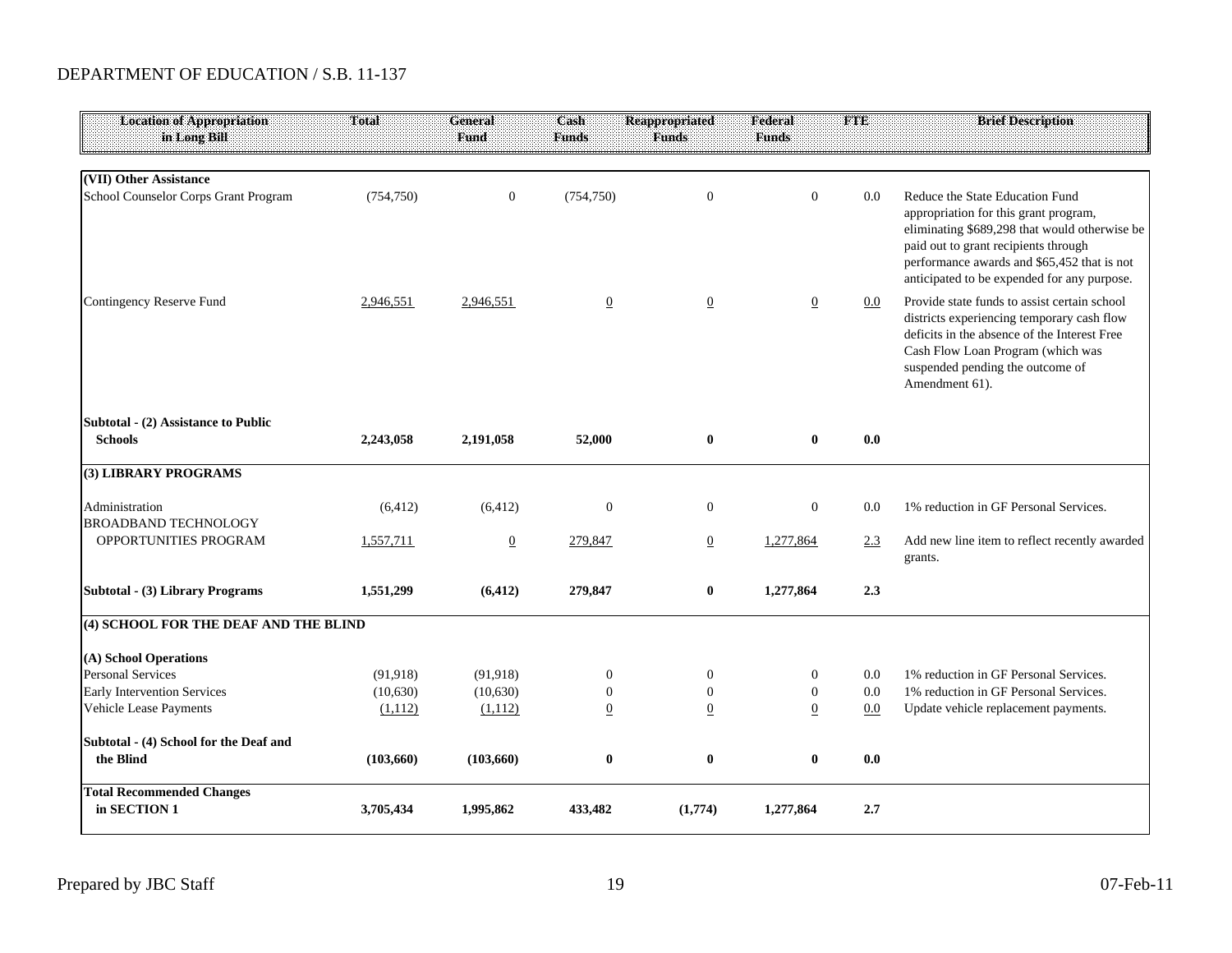# GOVERNOR - LIEUTENANT GOVERNOR - STATE PLANNING AND BUDGETING / S.B. 11-138

| <b>Location of Appropriation</b><br>in Long Bill                                                                                | Total         | <b>General</b><br>Fund | Cash<br><b>Funds</b> | <b>Reappropriated</b><br><b>Funds</b> | Federal<br><b>Funds</b> | <b>FTE</b> | <b>Brief Description</b>                                                                                                                                                              |
|---------------------------------------------------------------------------------------------------------------------------------|---------------|------------------------|----------------------|---------------------------------------|-------------------------|------------|---------------------------------------------------------------------------------------------------------------------------------------------------------------------------------------|
| Summary of Recommended Changes to the Total Appropriations to the Governor - Lieutenant Governor - State Planning and Budgeting |               |                        |                      |                                       |                         |            |                                                                                                                                                                                       |
| Current FY 2010-11 Appropriation                                                                                                | \$201,344,214 | \$11,291,137           | \$26,031,709         | \$130,811,782                         | \$33,209,586            | 1,046.0    |                                                                                                                                                                                       |
| <b>Recommended Changes</b>                                                                                                      | 1,652,186     | 639,212                | 172,297              | 554,151                               | 286,526                 | 2.9        |                                                                                                                                                                                       |
| New FY 2010-11 Appropriation                                                                                                    | \$202,996,400 | \$11,930,349           | \$26,204,006         | \$131,365,933                         | \$33,496,112            | 1,048.9    |                                                                                                                                                                                       |
| SECTION 1. Recommended Changes to the FY 2010-11 Appropriations to the Department in H.B. 10-1376 (The Long Bill)               |               |                        |                      |                                       |                         |            |                                                                                                                                                                                       |
| (1) OFFICE OF THE GOVERNOR                                                                                                      |               |                        |                      |                                       |                         |            |                                                                                                                                                                                       |
| (A) Governor's Office<br>Administration of Governor's Office and<br>Residence                                                   | (563,748)     | (563,748)              | $\mathbf{0}$         | $\mathbf{0}$                          | $\boldsymbol{0}$        | 0.0        | 1% reduction to General Fund (GF)                                                                                                                                                     |
|                                                                                                                                 |               |                        |                      |                                       |                         |            | Personal Services (\$19,380 decrease);<br>American Recovery and Reinvestment Act<br>(ARRA) of 2009 administration costs true-<br>un (\$544.368 decrease).                             |
| (B) Special Purpose<br>Legal Services for 8,651 15,162 Hours                                                                    | 477,682       | 449,398                | $\theta$             | 28,284                                | $\mathbf{0}$            | 0.0        | Statewide indirect cost allocation true-up<br>(\$28,284 GF decrease and \$28,284<br>reappropriated funds (RF) increase); Lobato<br>school funding lawsuit (\$477,682 GF<br>increase). |
| <b>Lobato Litigation Expenses</b>                                                                                               | 774,593       | 774,593                | $\mathbf{0}$         | $\theta$                              | $\boldsymbol{0}$        | 0.0        | Lobato school funding lawsuit.                                                                                                                                                        |
| Vehicle Lease Payments                                                                                                          | 709           | $\Omega$               | $\Omega$             | 709                                   | $\Omega$                | 0.0        | Update vehicle replacement payments.                                                                                                                                                  |
| (C) Governor's Energy Office                                                                                                    |               |                        |                      |                                       |                         |            |                                                                                                                                                                                       |
| <b>Indirect Cost Assessment</b>                                                                                                 | 24,661        | $\overline{0}$         | 26,759               | $\underline{0}$                       | (2,098)                 | 0.0        | Statewide indirect cost allocation true-up.                                                                                                                                           |
| Subtotal - (1) Office of the Governor                                                                                           | 713,897       | 660,243                | 26,759               | 28,993                                | (2,098)                 | 0.0        |                                                                                                                                                                                       |
| (2) OFFICE OF THE LIEUTENANT GOVERNOR                                                                                           |               |                        |                      |                                       |                         |            |                                                                                                                                                                                       |
| Administration                                                                                                                  | (1,975)       | (1,975)                | $\boldsymbol{0}$     | $\boldsymbol{0}$                      | $\mathbf{0}$            | 0.0        | 1% reduction to GF Personal Services.                                                                                                                                                 |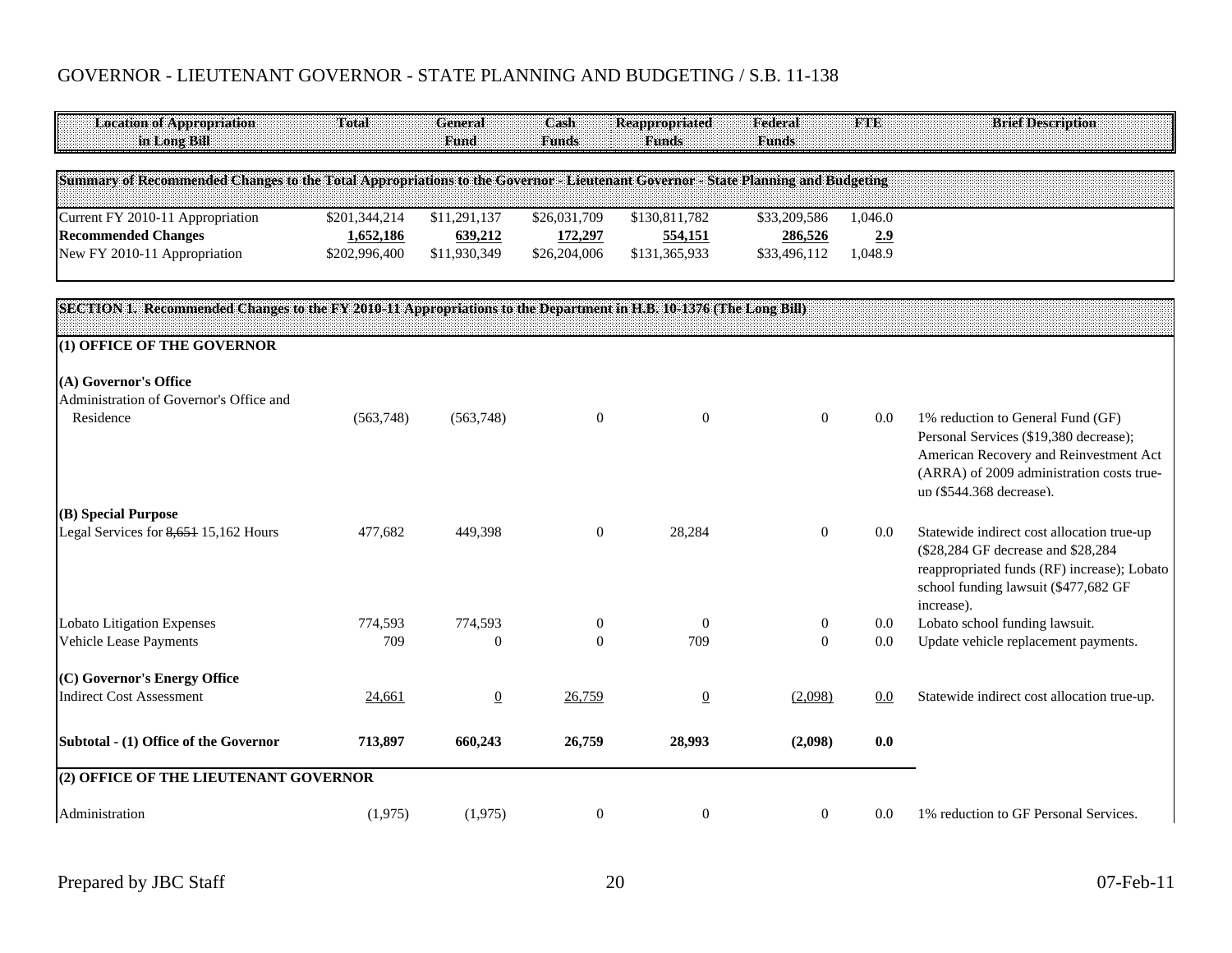# GOVERNOR - LIEUTENANT GOVERNOR - STATE PLANNING AND BUDGETING / S.B. 11-138

| <b>Location of Appropriation</b><br>in Long Bill        | Total                 | <b>General</b><br>Fund         | Cash<br><b>Funds</b> | <b>Reappropriated</b><br><b>Funds</b> | Federal<br><b>Funds</b>     | <b>FTE</b> | <b>Brief Description</b>                                                                                                                                                                 |
|---------------------------------------------------------|-----------------------|--------------------------------|----------------------|---------------------------------------|-----------------------------|------------|------------------------------------------------------------------------------------------------------------------------------------------------------------------------------------------|
|                                                         |                       |                                |                      |                                       |                             |            |                                                                                                                                                                                          |
| Commission of Indian Affairs                            | (674)                 | (674)                          | $\overline{0}$       | $\overline{0}$                        | $\underline{0}$             | 0.0        | 1% reduction to GF Personal Services.                                                                                                                                                    |
| Subtotal - (2) Office of the Lieutenant                 |                       |                                |                      |                                       |                             |            |                                                                                                                                                                                          |
| Governor                                                | (2,649)               | (2,649)                        | $\bf{0}$             | $\bf{0}$                              | $\bf{0}$                    | 0.0        |                                                                                                                                                                                          |
| (3) OFFICE OF STATE PLANNING AND BUDGETING              |                       |                                |                      |                                       |                             |            |                                                                                                                                                                                          |
| <b>Personal Services</b>                                | (157, 923)            | $\bf{0}$                       | $\bf{0}$             | (157, 923)                            | $\bf{0}$                    | 0.0        | ARRA administration costs true-up.                                                                                                                                                       |
| (4) ECONOMIC DEVELOPMENT PROGRAMS                       |                       |                                |                      |                                       |                             |            |                                                                                                                                                                                          |
| <b>Global Business Development</b>                      | 494,753               | (18, 382)                      | 150,000              | $\mathbf{0}$                          | 363,135                     | 0.0        | 1% reduction to GF Personal Services<br>(\$18,382 decrease); increase Global<br><b>Business Development Cash Fund</b><br>(\$150,000 cash funds and \$363,135 federal<br>funds increase). |
| Colorado Office of Film, Television,                    |                       |                                |                      |                                       |                             |            |                                                                                                                                                                                          |
| and Media                                               | $\mathbf{0}$          | $\mathbf{0}$                   | $\mathbf{0}$         | $\mathbf{0}$                          | $\mathbf{0}$                | 0.0        | Cash fund source letternote correction.                                                                                                                                                  |
| Council on the Arts<br><b>Indirect Cost Assessment</b>  | $\Omega$<br>(78, 973) | $\mathbf{0}$<br>$\overline{0}$ | $\theta$<br>(4, 462) | $\mathbf{0}$<br>$\underline{0}$       | $\overline{0}$<br>(74, 511) | 0.0<br>0.0 | Cash fund source letternote correction.<br>Statewide indirect cost allocation true-up.                                                                                                   |
|                                                         |                       |                                |                      |                                       |                             |            |                                                                                                                                                                                          |
| <b>Subtotal - (4) Economic Development</b><br>Programs  | 415,780               | (18, 382)                      | 145,538              | $\bf{0}$                              | 288,624                     | 0.0        |                                                                                                                                                                                          |
| (5) OFFICE OF INFORMATION TECHNOLOGY                    |                       |                                |                      |                                       |                             |            |                                                                                                                                                                                          |
| (C) Statewide Information Technology<br><b>Services</b> |                       |                                |                      |                                       |                             |            |                                                                                                                                                                                          |
| (2) Statewide IT Management                             | 67,500                | $\mathbf{0}$                   | $\mathbf{0}$         | 67,500                                | $\overline{0}$              | 0.0        | Medical marijuana computer system project<br>management.                                                                                                                                 |
| (7) Computer Services                                   |                       |                                |                      |                                       |                             |            |                                                                                                                                                                                          |
| <b>Personal Services</b>                                | 223,133               | $\boldsymbol{0}$               | $\mathbf{0}$         | 223,133                               | $\mathbf{0}$                | 2.9        | Child Care Automated Tracking System<br>(CHATS) ongoing support and maintenance<br>(\$54,339 increase); technical correction<br>(\$168,749 and 2.9 FTE increase).                        |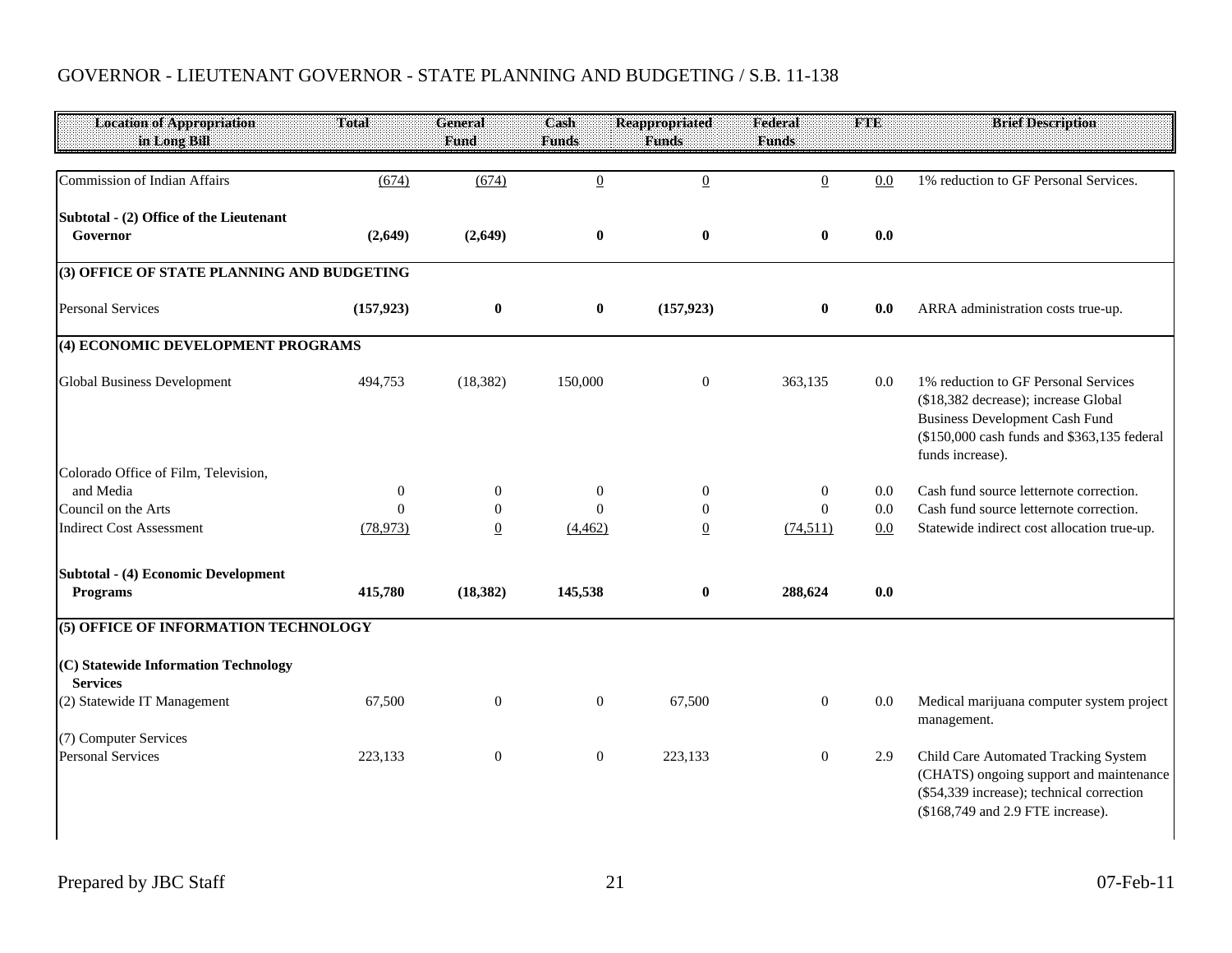# GOVERNOR - LIEUTENANT GOVERNOR - STATE PLANNING AND BUDGETING / S.B. 11-138

| <b>Location of Appropriation</b><br>in Long Bill | Total     | <b>General</b><br>Fund | Cash<br><b>Funds</b> | Reappropriated<br><b>Funds</b> | Federal<br><b>Funds</b> | <b>FTE</b> | <b>Brief Description</b> |
|--------------------------------------------------|-----------|------------------------|----------------------|--------------------------------|-------------------------|------------|--------------------------|
| (9) Colorado Benefits<br>Management System       | 392,448   | $\overline{0}$         | $\overline{0}$       | 392,448                        |                         | 0.0        | Technical corrections.   |
| Subtotal - (5) Office of Information             |           |                        |                      |                                |                         |            |                          |
| <b>Technology</b>                                | 683.081   | $\mathbf{0}$           | $\mathbf 0$          | 683.081                        | $\bf{0}$                | 2.9        |                          |
| <b>Total Recommended Changes</b><br>in SECTION 1 | 1.652.186 | 639,212                | 172,297              | 554,151                        | 286,526                 | 2.9        |                          |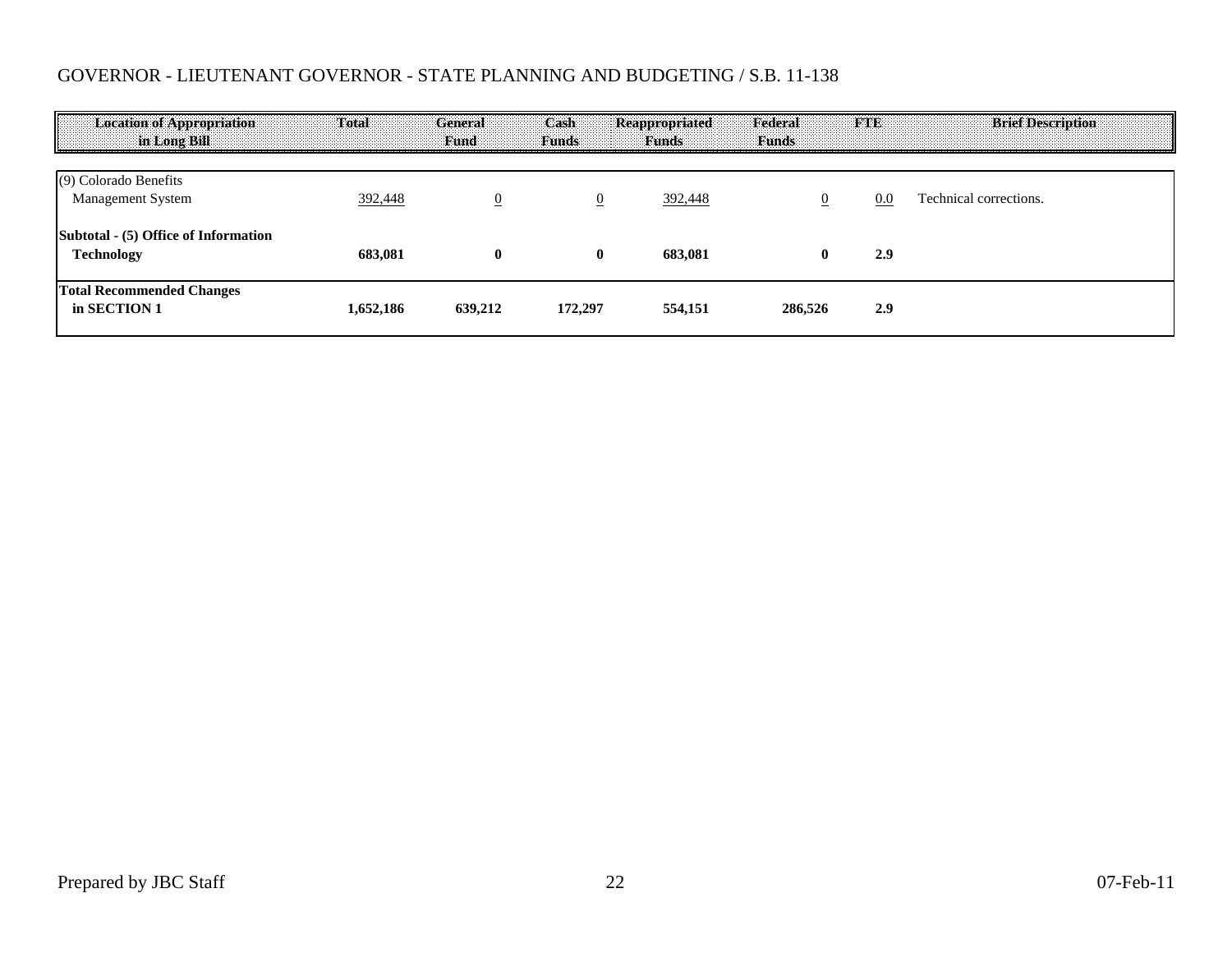| <b>Location of Appropriation</b><br>in Long Bill                                                                  | <b>Total</b>    | General<br><b>Fund</b> | Cash<br><b>Funds</b> | <b>Reappropriated</b><br><b>Funds</b> | Federal<br><b>Funds</b> | <b>FRINDE</b> | <b>Brief Description</b>                                |
|-------------------------------------------------------------------------------------------------------------------|-----------------|------------------------|----------------------|---------------------------------------|-------------------------|---------------|---------------------------------------------------------|
| Summary of Recommended Changes to the Total Appropriations to the Department of Health Care Policy and Financing  |                 |                        |                      |                                       |                         |               |                                                         |
| Current FY 2010-11 Appropriation                                                                                  | \$4,584,093,812 | \$1,232,196,603        | \$607,038,213        | \$20,889,306                          | \$2,723,969,690         | 294.8         |                                                         |
| <b>Recommended Changes</b>                                                                                        | (24,822,399)    | (64, 400, 234)         | 42,675,277           | (4,276)                               | (3,093,166)             | 0.0           |                                                         |
| New FY 2010-11 Appropriation                                                                                      | \$4,559,271,413 | \$1,167,796,369        | \$649,713,490        | \$20,885,030                          | \$2,720,876,524         | 294.8         |                                                         |
| Current FY 2009-10 Appropriation                                                                                  | \$4,320,001,681 | \$1,150,198,522        | \$590,847,026        | \$24,443,505                          | \$2,554,512,628         | 287.6         |                                                         |
| <b>Recommended Changes</b>                                                                                        | 839,890         | 839,890                |                      | $\overline{\mathbf{0}}$               |                         | 0.0           |                                                         |
| New FY 2009-10 Appropriation                                                                                      | \$4,320,841,571 | \$1,151,038,412        | \$590,847,026        | \$24,443,505                          | \$2,554,512,628         | 287.6         |                                                         |
|                                                                                                                   |                 |                        |                      |                                       |                         |               |                                                         |
| SECTION 1. Recommended Changes to the FY 2010-11 Appropriations to the Department in H.B. 10-1376 (The Long Bill) |                 |                        |                      |                                       |                         |               |                                                         |
| (1) EXECUTIVE DIRECTOR'S OFFICE                                                                                   |                 |                        |                      |                                       |                         |               |                                                         |
| (A) General Administration                                                                                        |                 |                        |                      |                                       |                         |               |                                                         |
| <b>Personal Services</b>                                                                                          | (80, 422)       | (76, 146)              | $\overline{0}$       | (4,276)                               | $\theta$                | 0.0           | 1% Reduction to General Fund (GF)<br>Personal Services. |

|               | $(B)$ Transfers to Other Departments    |          |           |  |           |     |                                       |
|---------------|-----------------------------------------|----------|-----------|--|-----------|-----|---------------------------------------|
|               | Transfer to Department of Public Health |          |           |  |           |     |                                       |
|               | and Environment Facility for Survey and |          |           |  |           |     |                                       |
| Certification |                                         | (36,092) | (12, 632) |  | (23, 460) | 0.0 | 1% reduction to GF Personal Services. |
|               | Transfer to Department of Public Health |          |           |  |           |     |                                       |
|               | and Environment for Enhanced Prenatal   |          |           |  |           |     |                                       |
|               | Care Training and Technical Assistanc   | 779)     | (390)     |  | (389)     | 0.0 | 1% reduction to GF Personal Services. |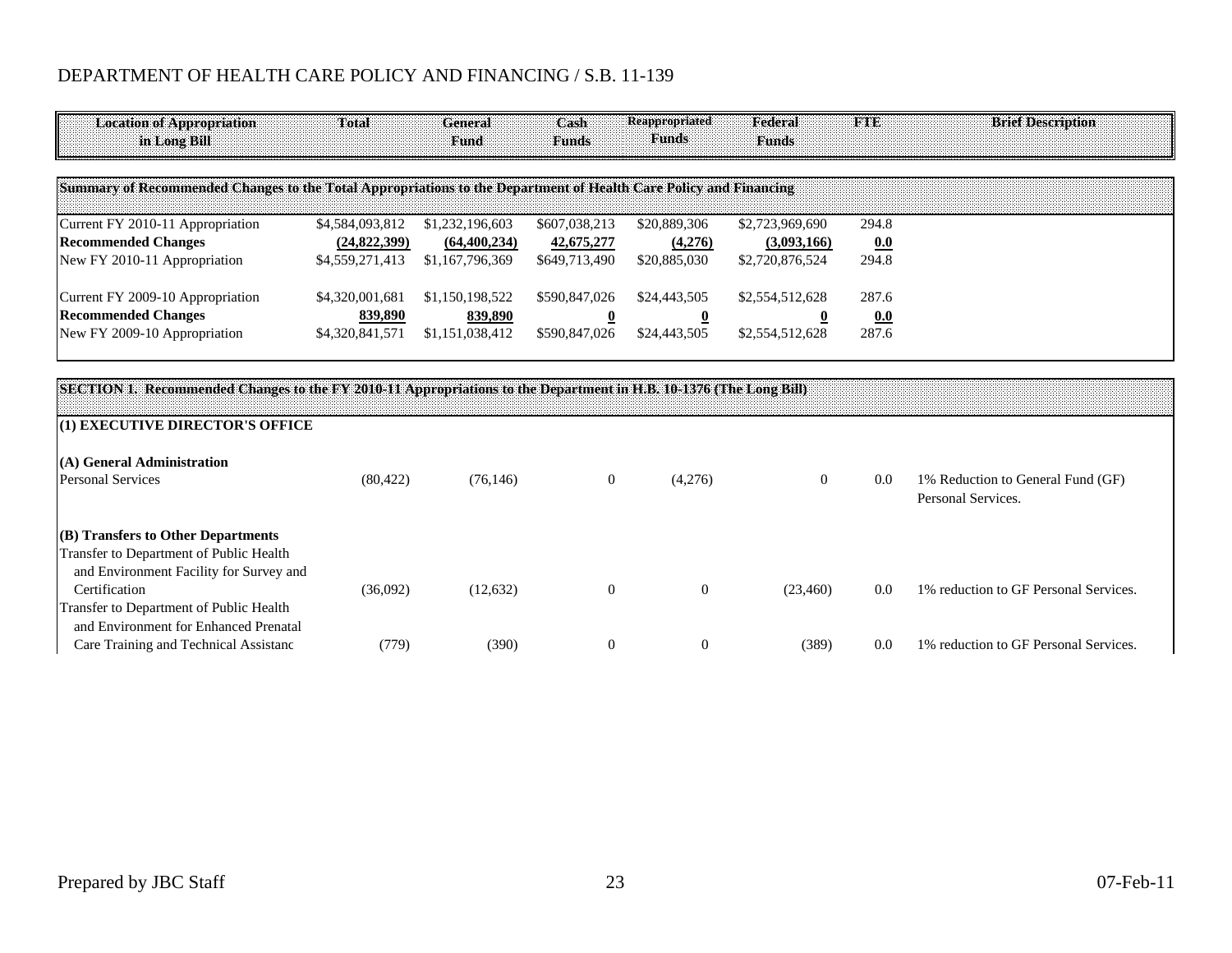| <b>Location of Appropriation</b><br>in Long Bill                                                    | <b>Total</b> | General<br><b>Fund</b> | Cash<br><b>Funds</b> | <b>Reappropriated</b><br><b>Funds</b> | Federal<br><b>Funds</b> | <b>FTE</b> | <b>Brief Description</b>                                                                                                                                                                                                                                                                                                            |
|-----------------------------------------------------------------------------------------------------|--------------|------------------------|----------------------|---------------------------------------|-------------------------|------------|-------------------------------------------------------------------------------------------------------------------------------------------------------------------------------------------------------------------------------------------------------------------------------------------------------------------------------------|
| (C) Information Technology Contracts<br>and Projects<br>Information Technology <del>Contracts</del> |              |                        |                      |                                       |                         |            |                                                                                                                                                                                                                                                                                                                                     |
| Contracts <sup>7b</sup>                                                                             | (211, 316)   | (96,766)               | $\overline{0}$       | $\underline{0}$                       | (114, 550)              | 0.0        | Adjusts funding for the National Correct<br>Code Initiative to reflect a 90 percent<br>federal match for development costs and to<br>adjust the scope of the project (decrease<br>\$211,316); adds a new footnote to allow up<br>to \$4.6 million unexpended funding in fiscal<br>year 2010-11 to roll forward into FY 2011-<br>12. |
| <b>Subtotal - (1) Executive Director's</b><br><b>Office</b>                                         | (328, 609)   | (185, 934)             | $\bf{0}$             | (4,276)                               | (138,399)               | 0.0        |                                                                                                                                                                                                                                                                                                                                     |
| (2) MEDICAL SERVICE PREMIUMS                                                                        |              |                        |                      |                                       |                         |            |                                                                                                                                                                                                                                                                                                                                     |
| <b>Medical Service Premiums</b>                                                                     | $\bf{0}$     | (64, 671, 043)         | 51,000,000           | $\bf{0}$                              | 13,671,043              | 0.0        | Reduces GF by \$64.7 million, increases<br>cash funds by \$51.0 million from spending<br>down the fund balance in the Health Care<br>Expansion Fund, and increases federal<br>funds by \$13.7 million due to receiving a<br>Children's Health Insurance Program<br>Reauthorization Act (CHIPRA) bonus<br>payment.                   |
| (4) INDIGENT CARE PROGRAM                                                                           |              |                        |                      |                                       |                         |            |                                                                                                                                                                                                                                                                                                                                     |
| H.B. 97-1304 Children's Basic Health<br>Plan Trust                                                  | 1,500,000    | $\boldsymbol{0}$       | 1,500,000            | $\boldsymbol{0}$                      | $\mathbf{0}$            | $0.0\,$    | Appropriates \$1.5 million from the Health<br>Care Expansion Fund to the Children's<br>Basic Health Plan (CBHP) Trust to ensure<br>the solvency of the CBHP Trust in FY 2010-<br>11.                                                                                                                                                |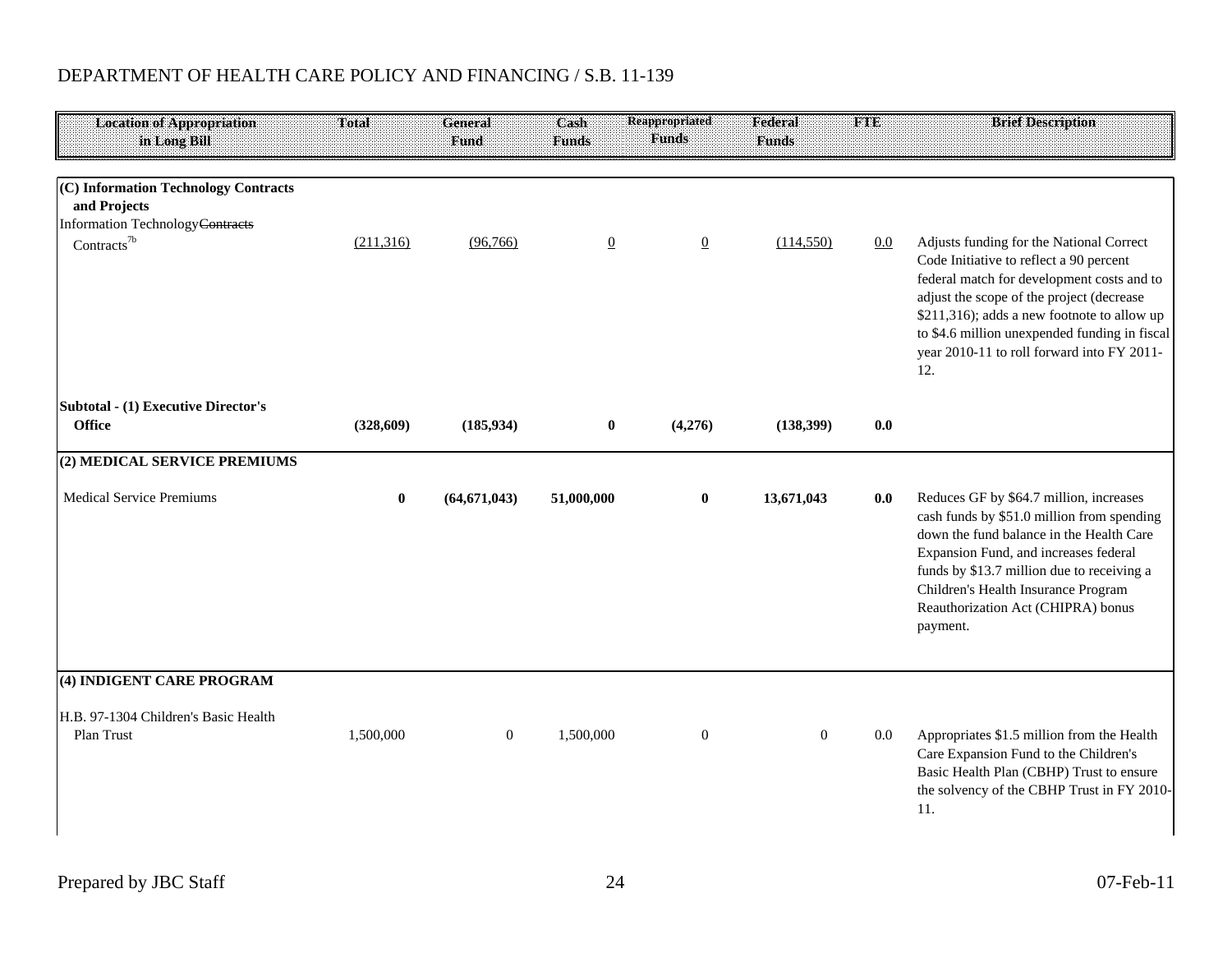| <b>Location of Appropriation</b>                          | Total          | General          | Cash             | Reappropriated   | Federal      | <b>THER</b> | <b>Brief Description</b>                                                                                                                                                                                                                                                                                    |
|-----------------------------------------------------------|----------------|------------------|------------------|------------------|--------------|-------------|-------------------------------------------------------------------------------------------------------------------------------------------------------------------------------------------------------------------------------------------------------------------------------------------------------------|
| in Long Bill                                              |                | Fund             | Funds            | <b>Funds</b>     | <b>Funds</b> |             |                                                                                                                                                                                                                                                                                                             |
|                                                           |                |                  |                  |                  |              |             |                                                                                                                                                                                                                                                                                                             |
| Children's Basic Health Plan Premium                      |                |                  |                  |                  |              |             |                                                                                                                                                                                                                                                                                                             |
| Costs <sup>9</sup> MEDICAL AND DENTAL                     |                |                  |                  |                  |              |             |                                                                                                                                                                                                                                                                                                             |
| $\text{COSTS}^{9,\,10}$                                   | (13,258,756)   | $\boldsymbol{0}$ | (4,967,398)      | $\mathbf{0}$     | (8,291,358)  | 0.0         | Transfers \$13.9 million to combine the<br>CBHP medical and dental costs into one<br>line item; reduces \$27.1 million to reflect a<br>projected caseload decrease from 87,260 to<br>70,300 clients and adjusts cost estimates<br>based on current expenditure patterns;<br>amends corresponding footnotes. |
| Children's Basic Health Plan Dental                       |                |                  |                  |                  |              |             |                                                                                                                                                                                                                                                                                                             |
| Benefit Costs <sup>10</sup>                               | (13,878,070)   | $\overline{0}$   | (4,857,325)      | $\underline{0}$  | (9,020,745)  | 0.0         | Transfers the dental program appropriations<br>from this line item to the CBHP Medical<br>and Dental Cost line item.                                                                                                                                                                                        |
| Subtotal - (4) Indigent Care Program                      | (25, 636, 826) | $\bf{0}$         | (8,324,723)      | $\bf{0}$         | (17,312,103) | 0.0         |                                                                                                                                                                                                                                                                                                             |
| (6) DEPARTMENT OF HUMAN SERVICES MEDICAID-FUNDED PROGRAMS |                |                  |                  |                  |              |             |                                                                                                                                                                                                                                                                                                             |
| (A) Executive Director's Office -                         |                |                  |                  |                  |              |             |                                                                                                                                                                                                                                                                                                             |
| <b>Medicaid Funding</b>                                   | (9,275)        | (4,246)          | $\boldsymbol{0}$ | $\boldsymbol{0}$ | (5,029)      | 0.0         | 1% reduction to GF Personal Services.                                                                                                                                                                                                                                                                       |
| (B) Office of Information Technology                      |                |                  |                  |                  |              |             |                                                                                                                                                                                                                                                                                                             |
| <b>Services - Medicaid Funding</b>                        |                |                  |                  |                  |              |             |                                                                                                                                                                                                                                                                                                             |
| Colorado Benefits Management System                       | (1,958)        | (979)            | $\mathbf{0}$     | $\overline{0}$   | (979)        | 0.0         | 1% reduction to GF Personal Services.                                                                                                                                                                                                                                                                       |
| (C) Office of Operations -                                |                |                  |                  |                  |              |             |                                                                                                                                                                                                                                                                                                             |
| <b>Medicaid Funding</b>                                   | (26, 753)      | (10,779)         | $\boldsymbol{0}$ | $\boldsymbol{0}$ | (15, 974)    | 0.0         | 1% reduction to GF Personal Services and<br>update vehicle replacement payments.                                                                                                                                                                                                                            |
| (D) Division of Child Welfare -                           |                |                  |                  |                  |              |             |                                                                                                                                                                                                                                                                                                             |
| <b>Medicaid Funding</b>                                   |                |                  |                  |                  |              |             |                                                                                                                                                                                                                                                                                                             |
| Administration                                            | (1,279)        | (639)            | $\boldsymbol{0}$ | $\mathbf{0}$     | (640)        | 0.0         | 1% reduction to GF Personal Services.                                                                                                                                                                                                                                                                       |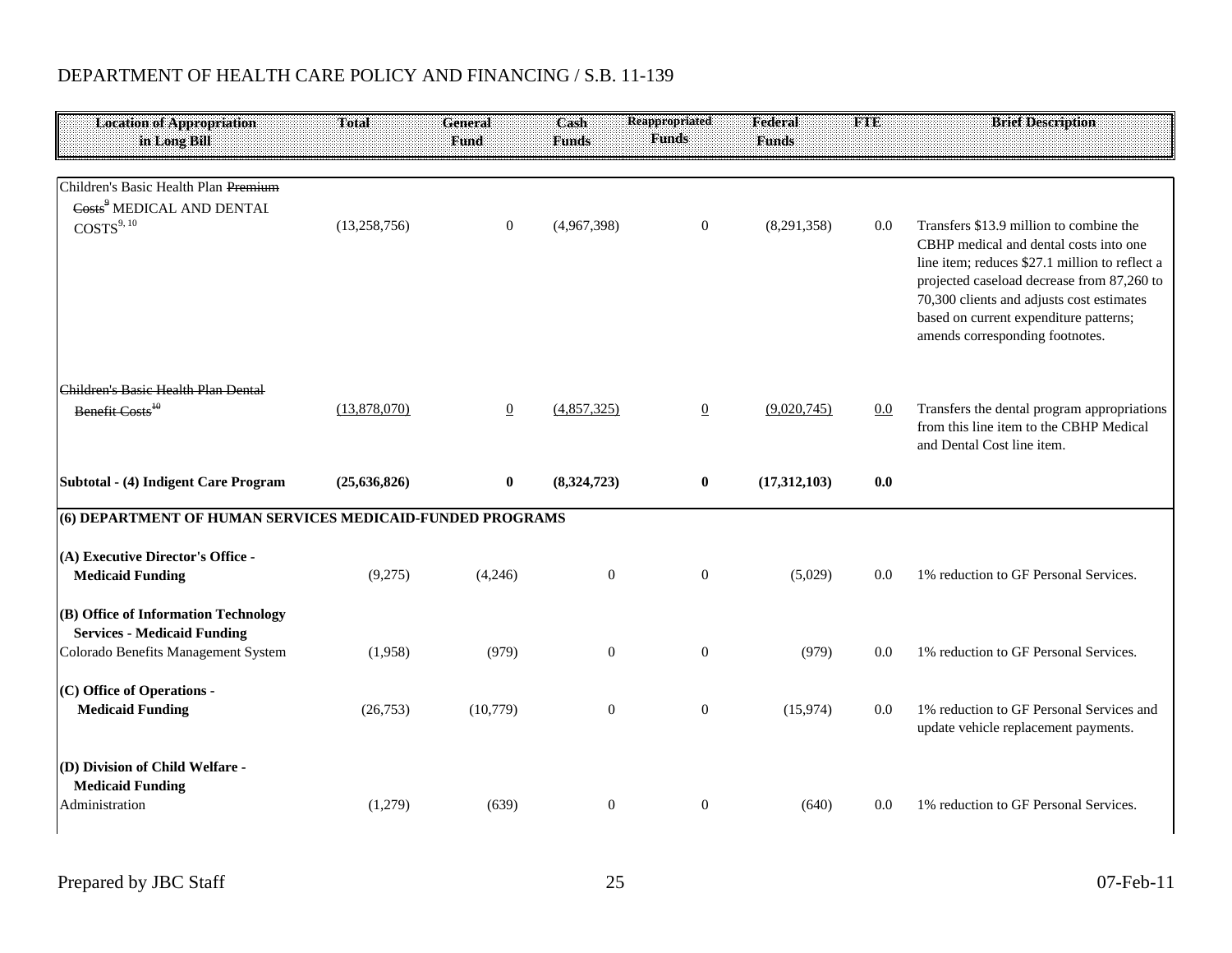| <b>Location of Appropriation</b><br>in Long Bill                                                                                            | Total        | <b>General</b><br>Fund | Cash<br><b>Funds</b> | Reappropriated<br><b>Funds</b> | Federal<br><b>Funds</b> | <b>FAND</b> | <b>Brief Description</b>                                                                                                                                  |
|---------------------------------------------------------------------------------------------------------------------------------------------|--------------|------------------------|----------------------|--------------------------------|-------------------------|-------------|-----------------------------------------------------------------------------------------------------------------------------------------------------------|
| (E) Office of Self Sufficiency -<br><b>Medicaid Funding</b><br>Systematic Alien Verification for                                            |              |                        |                      |                                |                         |             |                                                                                                                                                           |
| Eligibility                                                                                                                                 | (326)        | (163)                  | $\mathbf{0}$         | $\mathbf{0}$                   | (163)                   | 0.0         | 1% reduction to GF Personal Services.                                                                                                                     |
| (F) Mental Health and Alcohol and Drug<br><b>Abuse Services - Medicaid Funding</b>                                                          |              |                        |                      |                                |                         |             |                                                                                                                                                           |
| Administration                                                                                                                              | (3,260)      | (1,630)                | $\mathbf{0}$         | $\mathbf{0}$                   | (1,630)                 | 0.0         | 1% reduction to GF Personal Services.                                                                                                                     |
| <b>Mental Health Institutes</b>                                                                                                             | 1,297,893    | 522,920                | $\boldsymbol{0}$     | $\boldsymbol{0}$               | 774,973                 | 0.0         | 1% reduction to GF Personal Services<br>(\$1,744 GF and \$2,585 FF decrease);<br>Medicaid revenue adjustment (\$524,664 GF<br>and \$777,558 FF increase). |
| Alcohol and Drug Abuse Division,<br>Administration                                                                                          | (531)        | (266)                  | $\mathbf{0}$         | $\mathbf{0}$                   | (265)                   | 0.0         | 1% reduction to GF Personal Services.                                                                                                                     |
| (G) Services for People with Disabilities -<br><b>Medicaid Funding</b><br>Community Services for People with<br>Developmental Disabilities, |              |                        |                      |                                |                         |             |                                                                                                                                                           |
| Administration                                                                                                                              | (26, 359)    | (13,180)               | $\boldsymbol{0}$     | $\mathbf{0}$                   | (13, 179)               | 0.0         | 1% reduction to GF Personal Services.                                                                                                                     |
| <b>Regional Centers</b>                                                                                                                     | (84, 657)    | (34,109)               | $\theta$             | $\Omega$                       | (50, 548)               | 0.0         | 1% reduction to GF Personal Services.                                                                                                                     |
| (I) Division of Youth Corrections -                                                                                                         |              |                        |                      |                                |                         |             |                                                                                                                                                           |
| <b>Medicaid Funding</b>                                                                                                                     | (459)        | (186)                  | $\overline{0}$       | $\underline{0}$                | (273)                   | 0.0         | 1% reduction to GF Personal Services.                                                                                                                     |
| Subtotal - (6) Department of Human<br><b>Services Medicaid-Funded Program</b>                                                               | 1,143,036    | 456,743                | $\boldsymbol{0}$     | $\bf{0}$                       | 686,293                 | 0.0         |                                                                                                                                                           |
| <b>Total Recommended Changes</b><br>in SECTION 1                                                                                            | (24,822,399) | (64, 400, 234)         | 42,675,277           | (4,276)                        | (3,093,166)             | 0.0         |                                                                                                                                                           |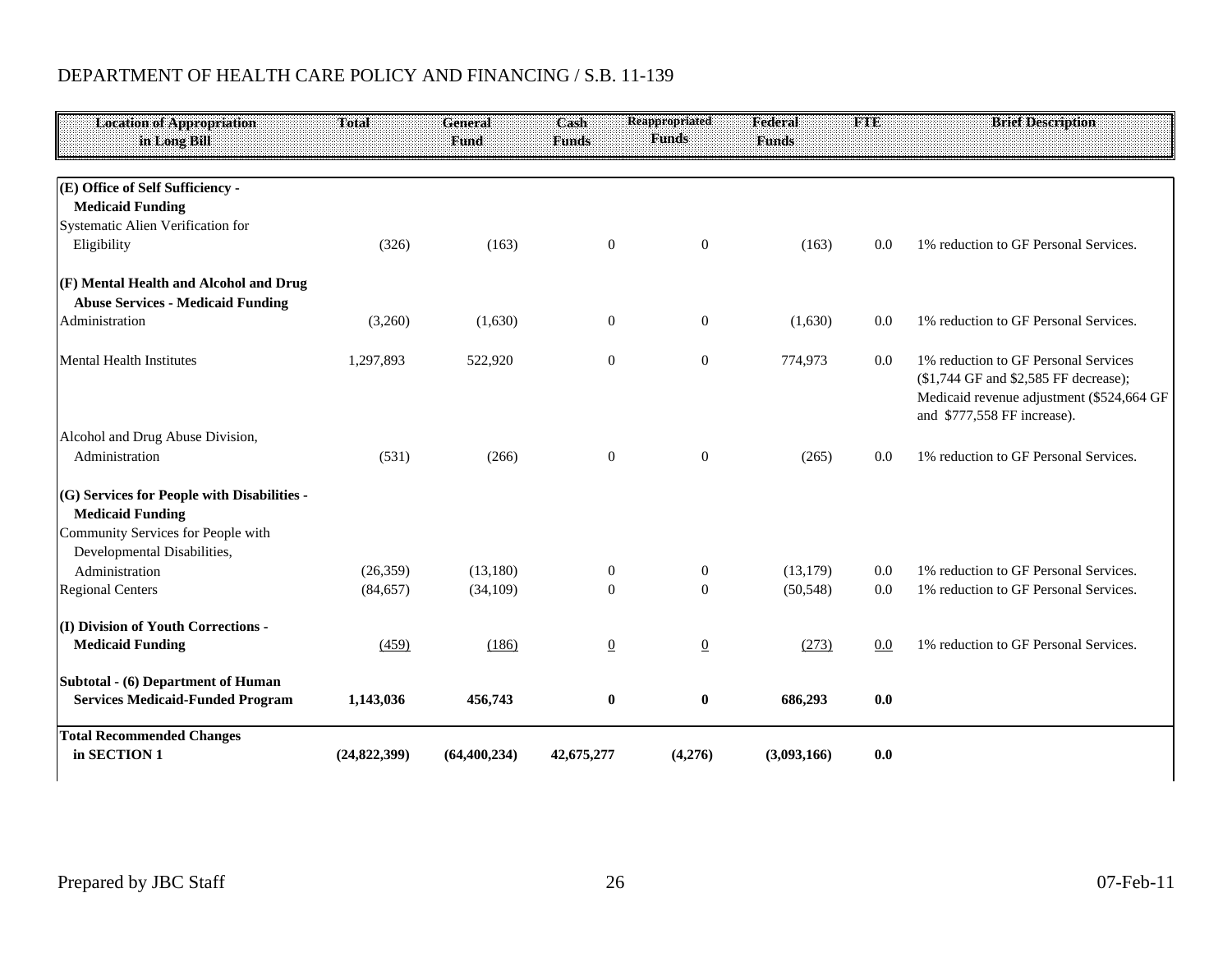| <b>Location of Appropriation</b><br>in Long Bill                        | <b>Total</b> | General<br><b>Fund</b> | Cash<br><b>Funds</b> | <b>Reappropriated</b><br><b>Funds</b> | Federal<br><b>Funds</b> | <b>FINE</b> | <b>Brief Description</b>                                                                                                                                                   |
|-------------------------------------------------------------------------|--------------|------------------------|----------------------|---------------------------------------|-------------------------|-------------|----------------------------------------------------------------------------------------------------------------------------------------------------------------------------|
|                                                                         |              |                        |                      |                                       |                         |             | [SECTION 2. Recommended Changes to the FY 2009-10 Appropriations to the Department in S.B. 09-259 (FY 2009-10 Long Bill) as amended by H.B. 10-1376 (FY 2010-11 Long Bill) |
| (2) MEDICAID MENTAL HEALTH COMMUNITY PROGRAMS                           |              |                        |                      |                                       |                         |             |                                                                                                                                                                            |
| <b>Mental Health Capitation Payments</b>                                | 738,969      | 738,969                | $\bf{0}$             | $\bf{0}$                              | $\bf{0}$                | 0.0         | Release FY 2009-10 over expenditure.                                                                                                                                       |
| <b>Total Recommended Changes</b><br>in SECTION 2                        | 738,969      | 738,969                | $\bf{0}$             | $\bf{0}$                              | $\mathbf{0}$            | 0.0         |                                                                                                                                                                            |
|                                                                         |              |                        |                      |                                       |                         |             | SECTION 3. Recommended Changes to the FY 2009-10 Appropriations to the Department in S.B. 09-259 (FY 2009-10 Long Bill) as amended by H.B. 10-1376 (FY 2010-11 Long Bill)  |
| (5) OTHER MEDICAL SERVICES                                              |              |                        |                      |                                       |                         |             |                                                                                                                                                                            |
| Medicare Modernization Act of 2003<br><b>State Contribution Payment</b> | 100,921      | 100,921                | $\bf{0}$             | $\mathbf{0}$                          | $\mathbf{0}$            | 0.0         | Release FY 2009-10 over expenditure.                                                                                                                                       |
| <b>Total Recommended Changes</b><br>in SECTION 3                        | 100,921      | 100,921                | $\bf{0}$             | 0                                     | $\bf{0}$                | 0.0         |                                                                                                                                                                            |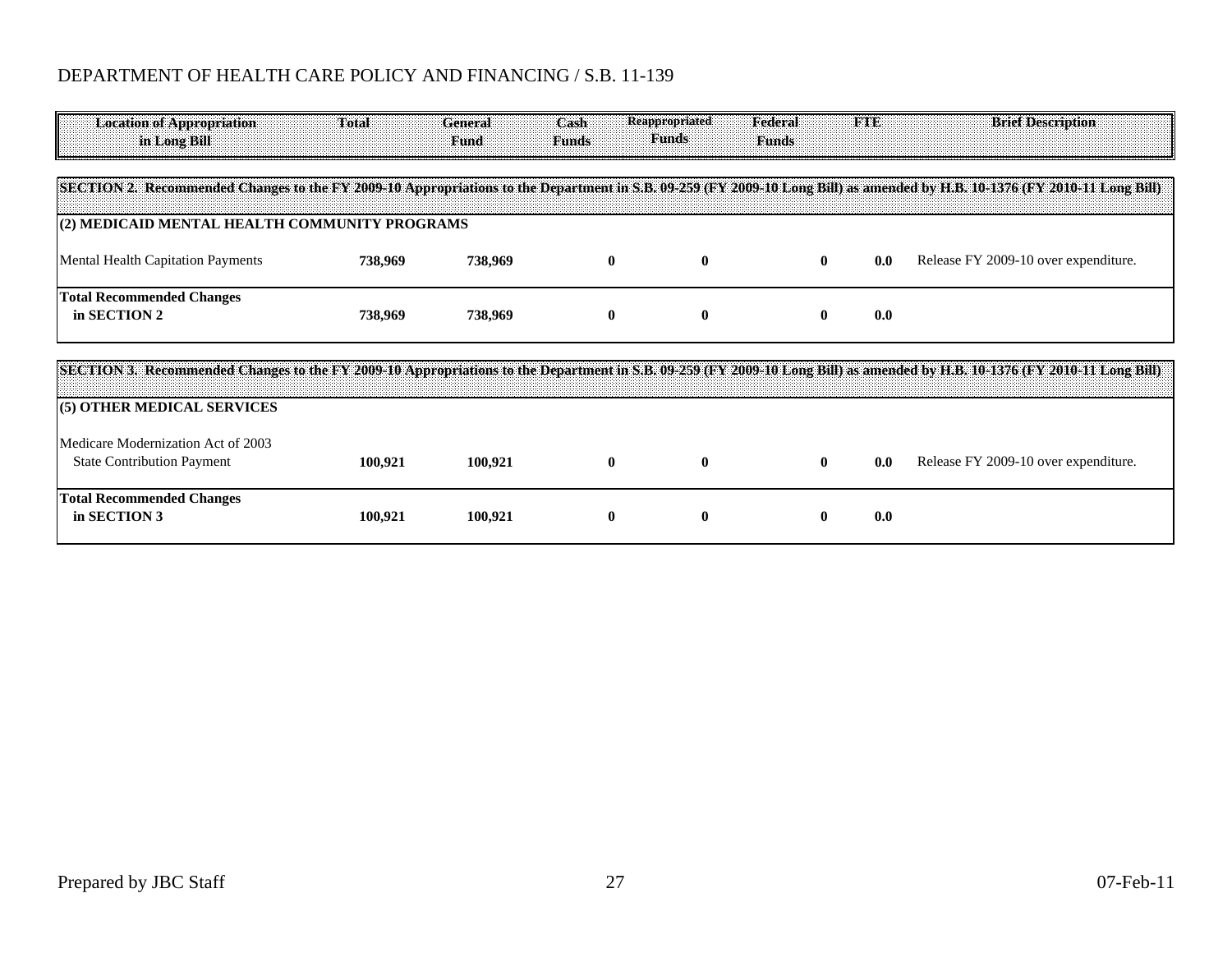# DEPARTMENT OF HIGHER EDUCATION / S.B. 11-140

| <b>Location of Appropriation</b><br>in Long Bill                                                                                                    | Total                   | General<br>Fund         | Cash<br><b>Funds</b>    | Reappropriated<br>Funds | Federal<br><b>Funds</b> | FTE      | <b>Brief Description</b>                                                                                                    |
|-----------------------------------------------------------------------------------------------------------------------------------------------------|-------------------------|-------------------------|-------------------------|-------------------------|-------------------------|----------|-----------------------------------------------------------------------------------------------------------------------------|
| Summary of Recommended Changes to the Total Appropriations to the Department of Higher Education                                                    |                         |                         |                         |                         |                         |          |                                                                                                                             |
| Current FY 2010-11 Appropriation                                                                                                                    | \$2,942,199,142         | \$644,870,589           | \$1,601,678,889         | \$586,167,393           | \$109,482,271           | 21,397.5 |                                                                                                                             |
| <b>Recommended Changes</b>                                                                                                                          | 2,841,650               | 248,310                 | 2,593,340               | $\overline{\mathbf{0}}$ | $\overline{\mathbf{0}}$ | 0.0      |                                                                                                                             |
| New FY 2010-11 Appropriation                                                                                                                        | \$2,945,040,792         | \$645,118,899           | \$1,604,272,229         | \$586,167,393           | \$109,482,271           | 21,397.5 |                                                                                                                             |
| Current FY 2009-10 Appropriation                                                                                                                    | \$2,627,663,370         | \$428,761,033           | \$1,433,870,516         | \$362,747,643           | \$402,284,178           | 20,954.9 |                                                                                                                             |
| <b>Recommended Changes</b>                                                                                                                          | $\overline{\mathbf{0}}$ | $\overline{\mathbf{0}}$ | $\overline{\mathbf{0}}$ | $\overline{\mathbf{0}}$ | $\overline{\mathbf{0}}$ | 0.0      |                                                                                                                             |
| New FY 2009-10 Appropriation                                                                                                                        | \$2,627,663,370         | \$428,761,033           | \$1,433,870,516         | \$362,747,643           | \$402,284,178           | 20,954.9 |                                                                                                                             |
|                                                                                                                                                     |                         |                         |                         |                         |                         |          |                                                                                                                             |
| SECTION 1. Recommended Changes to the FY 2010-11 Appropriations to the Department in H.B. 10-1376 (The Long Bill)                                   |                         |                         |                         |                         |                         |          |                                                                                                                             |
| (4) COLLEGE OPPORTUNITY FUND PROGRAM                                                                                                                |                         |                         |                         |                         |                         |          |                                                                                                                             |
| (A) Stipends                                                                                                                                        |                         |                         |                         |                         |                         |          |                                                                                                                             |
| Stipends for an estimated 893 1,160<br>eligible full-time equivalent students<br>attending participating private<br>institutions at \$930.00 per 30 |                         |                         |                         |                         |                         |          |                                                                                                                             |
| credit hours<br>(5) GOVERNING BOARDS                                                                                                                | 248,310                 | 248,310                 | $\mathbf{0}$            | $\mathbf{0}$            | $\mathbf{0}$            | 0.0      | Increase in the projected eligible population,<br>primarily attributable to new data from<br>Colorado Christian University. |

| (D) Trustees of Western State College      |           |          |           |          |     |                                                                 |
|--------------------------------------------|-----------|----------|-----------|----------|-----|-----------------------------------------------------------------|
| Academic Fees                              | 1,157,393 | $\theta$ | 1,157,393 | $\theta$ | 0.0 | Increased fees an average of \$31.93 per full-<br>time student. |
| (I) University of Northern Colorado        |           |          |           |          |     |                                                                 |
| Academic Fees                              | 323,689   | U        | 323.689   |          | 0.0 | Increased fees an average of \$300.00 per<br>full-time student. |
| $J$ State Board for Community              |           |          |           |          |     |                                                                 |
| <b>Colleges and Occupational Education</b> |           |          |           |          |     |                                                                 |

**State System Community Colleges**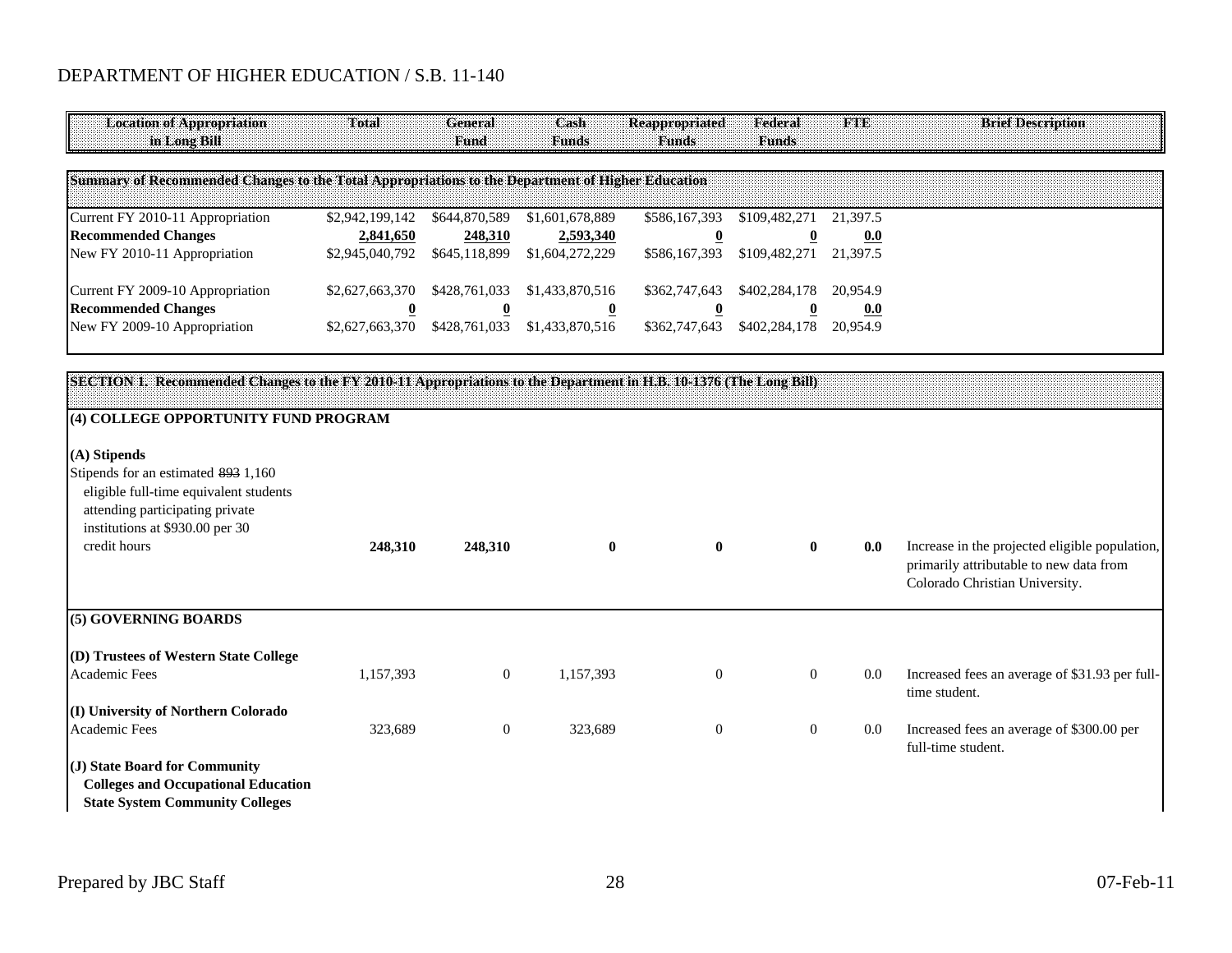# DEPARTMENT OF HIGHER EDUCATION / S.B. 11-140

| <b>Location of Appropriation</b><br>in Long Bill | <b>Total</b> | General<br>Fund | Cash<br><b>Funds</b> | Reappropriated<br><b>Funds</b> | Federal<br><b>Funds</b> | <b>FTE</b> | <b>Brief Description</b>                                                                                                                                                            |
|--------------------------------------------------|--------------|-----------------|----------------------|--------------------------------|-------------------------|------------|-------------------------------------------------------------------------------------------------------------------------------------------------------------------------------------|
| Academic Fees                                    | ,112,258     | <u>∪</u>        | 1,112,258            |                                |                         | 0.0        | Increased fees at Pueblo Community<br>College an average of \$324.60 per full-time<br>student and at Community College of<br>Denver an average of \$60.00 per full-time<br>student. |
| Subtotal - (5) Governing Boards                  | 2,593,340    | $\bf{0}$        | 2,593,340            | $\mathbf{0}$                   |                         | 0.0        |                                                                                                                                                                                     |
| <b>Total Recommended Changes</b><br>in SECTION 1 | 2,841,650    | 248,310         | 2,593,340            | $\bf{0}$                       |                         | 0.0        |                                                                                                                                                                                     |

| [SECTION 2. Recommended Changes to the FY 2009-10 Appropriations to the Department in S.B. 09-259 (The Long Bill)                   |              |                  |                |                |                |         |                                                                                                                                                                          |
|-------------------------------------------------------------------------------------------------------------------------------------|--------------|------------------|----------------|----------------|----------------|---------|--------------------------------------------------------------------------------------------------------------------------------------------------------------------------|
| (4) COLLEGE OPPORTUNITY FUND PROGRAM                                                                                                |              |                  |                |                |                |         |                                                                                                                                                                          |
| (A) Stipends                                                                                                                        |              |                  |                |                |                |         |                                                                                                                                                                          |
| Stipends for an estimated 139,661 140,345.2<br>eligible full-time equivalent students<br>attending state institutions at \$1,320.00 |              |                  |                |                |                |         |                                                                                                                                                                          |
| per 30 credit hours                                                                                                                 | 903,164      | 903,164          | $\overline{0}$ | $\overline{0}$ | $\overline{0}$ | 0.0     | Increase based on eligible students                                                                                                                                      |
| (B) Fee-for-service Contracts with                                                                                                  |              |                  |                |                |                |         |                                                                                                                                                                          |
| <b>State Institutions</b>                                                                                                           | (903, 164)   | (903, 164)       | $\overline{0}$ | $\overline{0}$ | $\mathbf{0}$   | 0.0     | Decrease that offsets increase in stipends                                                                                                                               |
| Subtotal - (4) College Opportunity                                                                                                  |              |                  |                |                |                |         |                                                                                                                                                                          |
| <b>Fund Program</b>                                                                                                                 | $\mathbf{0}$ | $\boldsymbol{0}$ | $\mathbf{0}$   | $\bf{0}$       | $\mathbf{0}$   | 0.0     |                                                                                                                                                                          |
| (5) GOVERNING BOARDS                                                                                                                |              |                  |                |                |                |         |                                                                                                                                                                          |
| (B) Trustees of Mesa State College                                                                                                  |              |                  |                |                |                |         |                                                                                                                                                                          |
| Stipends and Fee-for-service Contracts<br>(F) Trustees of Fort Lewis College                                                        | $\Omega$     | $\mathbf{0}$     | $\overline{0}$ | $\theta$       | $\overline{0}$ | $0.0\,$ | \$128,638 increase in reappropriated funds<br>for stipends based on eligible students and<br>an equal decrease in reappropriated funds<br>for fee-for-service contracts. |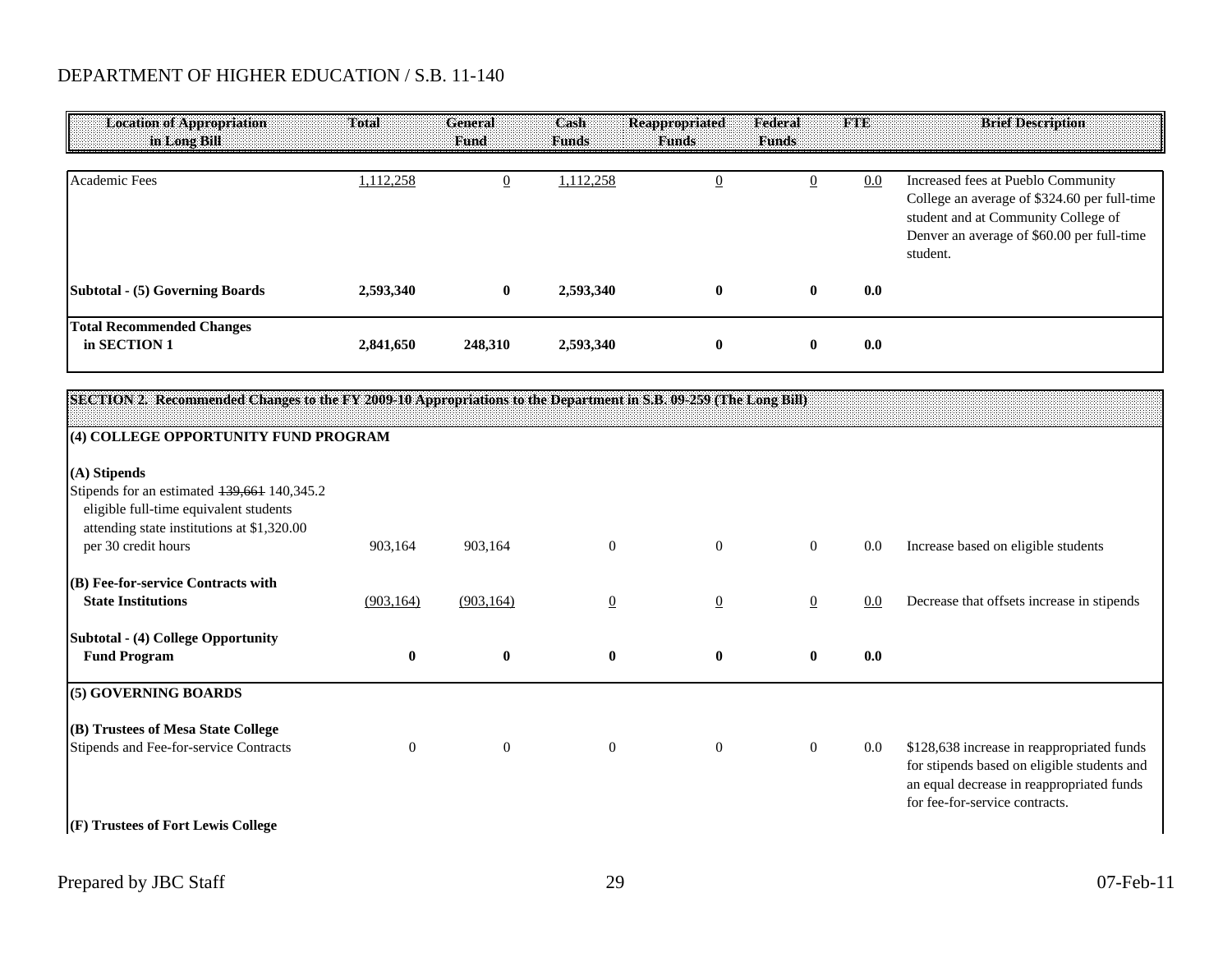# DEPARTMENT OF HIGHER EDUCATION / S.B. 11-140

| <b>Location of Appropriation</b><br>in Long Bill                                                                                                                | Total          | General<br>Fund  | Cash<br><b>Funds</b> | <b>Reappropriated</b><br><b>Funds</b> | Federal<br><b>Funds</b> | <b>FTE</b> | <b>Brief Description</b>                                                                                                                                                 |
|-----------------------------------------------------------------------------------------------------------------------------------------------------------------|----------------|------------------|----------------------|---------------------------------------|-------------------------|------------|--------------------------------------------------------------------------------------------------------------------------------------------------------------------------|
| Stipends and Fee-for-service Contracts                                                                                                                          | $\Omega$       | $\overline{0}$   | $\Omega$             | $\Omega$                              | $\Omega$                | 0.0        | \$20,192 increase in reappropriated funds for<br>stipends based on eligible students and an<br>equal decrease in reappropriated funds for<br>fee-for-service contracts.  |
| (H) Trustees of the Colorado School of Mines<br>Stipends and Fee-for-service Contracts                                                                          | $\overline{0}$ | $\boldsymbol{0}$ | $\boldsymbol{0}$     | $\boldsymbol{0}$                      | $\overline{0}$          | 0.0        | \$41,214 increase in reappropriated funds for<br>stipends based on eligible students and an<br>equal decrease in reappropriated funds for<br>fee-for-service contracts.  |
| (J) State Board for Community<br><b>Colleges and Occupational Education</b><br><b>State System Community Colleges</b><br>Stipends and Fee-for-service Contracts | $\overline{0}$ | $\overline{0}$   | $\overline{0}$       | $\overline{0}$                        | $\overline{0}$          | $0.0\,$    | \$713,120 increase in reappropriated funds<br>for stipends based on eligible students and<br>an equal decrease in reappropriated funds<br>for fee-for-service contracts. |
| Subtotal - (5) Governing Boards                                                                                                                                 |                | $\bf{0}$         | $\bf{0}$             | $\mathbf{0}$                          | 0                       | 0.0        |                                                                                                                                                                          |
| <b>Total Recommended Changes</b><br>in SECTION 2                                                                                                                | $\bf{0}$       | $\bf{0}$         | $\bf{0}$             | $\bf{0}$                              | 0                       | 0.0        |                                                                                                                                                                          |

| [SECTION 3. Recommended Changes to the FY 2010-11 Appropriations to the Department in S.B. 10-1383 (Funding Financial Assistance Higher Ed) |  |              |  |     |                                                                                                  |
|---------------------------------------------------------------------------------------------------------------------------------------------|--|--------------|--|-----|--------------------------------------------------------------------------------------------------|
| (3) COLORADO COMMISSION ON HIGHER EDUCATION FINANCIAL AID                                                                                   |  |              |  |     |                                                                                                  |
| (A) Need Based Grants                                                                                                                       |  |              |  | 0.0 | Technical correction to remove ambiguity<br>about which line items were impacted by<br>the bill. |
| <b>Total Recommended Changes</b><br>in SECTION 3                                                                                            |  | $\mathbf{0}$ |  | 0.0 |                                                                                                  |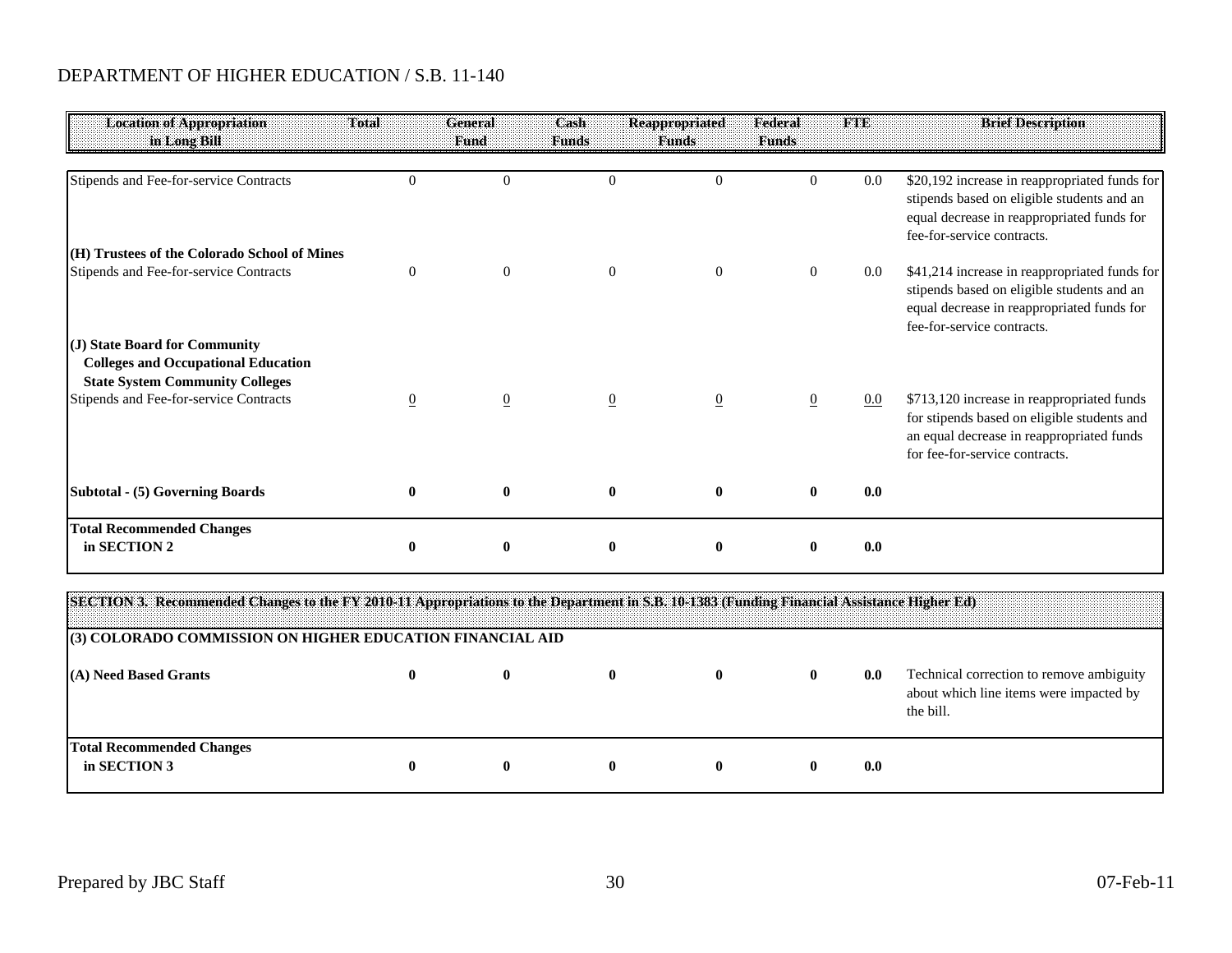| <b>Location of Appropriation</b><br>in Long Bill                                                                  | Total            | <b>General</b><br><b>Fund</b> | Cash<br><b>Funds</b> | <b>Reappropriated</b><br><b>Funds</b> | Federal<br><b>Funds</b> | <b>FTE</b> | <b>Brief Description</b>                                                                                                                                                  |
|-------------------------------------------------------------------------------------------------------------------|------------------|-------------------------------|----------------------|---------------------------------------|-------------------------|------------|---------------------------------------------------------------------------------------------------------------------------------------------------------------------------|
| Summary of Recommended Changes to the Total Appropriations to the Department of Human Services                    |                  |                               |                      |                                       |                         |            |                                                                                                                                                                           |
| Current FY 2010-11 Appropriation                                                                                  | \$2,153,111,241  | \$639,803,262                 | \$344,632,848        | \$429,957,794                         | \$738,717,337           | 5,177.4    |                                                                                                                                                                           |
| <b>Recommended Changes</b>                                                                                        | (35,597,163)     | (3,363,759)                   | 2,867,508            | (584, 282)                            | (34,516,630)            | 0.0        |                                                                                                                                                                           |
| New FY 2010-11 Appropriation                                                                                      | \$2,117,514,078  | \$636,439,503                 | \$347,500,356        | \$429,373,512                         | \$704,200,707           | 5,177.4    |                                                                                                                                                                           |
| SECTION 1. Recommended Changes to the FY 2010-11 Appropriations to the Department in H.B. 10-1376 (The Long Bill) |                  |                               |                      |                                       |                         |            |                                                                                                                                                                           |
|                                                                                                                   |                  |                               |                      |                                       |                         |            |                                                                                                                                                                           |
| (1) EXECUTIVE DIRECTOR'S OFFICE                                                                                   |                  |                               |                      |                                       |                         |            |                                                                                                                                                                           |
| (A) General Administration                                                                                        |                  |                               |                      |                                       |                         |            |                                                                                                                                                                           |
| <b>Personal Services</b>                                                                                          | (8,384)          | (6,422)                       | $\theta$             | (1,962)                               | $\overline{0}$          | 0.0        | 1% reduction to General Fund (GF) Personal<br>Services (includes Medicaid reappropriated<br>funds (RF) adjustment).                                                       |
| Workers' Compensation                                                                                             | $\boldsymbol{0}$ | $\theta$                      | 843,268              | (843,268)                             | $\overline{0}$          | 0.0        | Fund source adjustment.                                                                                                                                                   |
| (B) Special Purpose                                                                                               |                  |                               |                      |                                       |                         |            |                                                                                                                                                                           |
| <b>Employment and Regulatory Affairs</b>                                                                          | (24,901)         | (17,767)                      | 47,347               | (54, 481)                             | $\boldsymbol{0}$        | 0.0        | 1% reduction to GF Personal Services<br>(\$17,767 GF and \$7,134 RF decrease); fund<br>source adjustment (\$47,347 cash funds (CF)<br>increase and \$47,347 RF decrease). |
| Administrative Review Unit                                                                                        | (12,985)         | (12,985)                      | $\theta$             | $\overline{0}$                        |                         | 0.0        | 1% reduction to GF Personal Services.                                                                                                                                     |
| Juvenile Parole Board                                                                                             | (1,800)          | (1,800)                       | $\Omega$             | $\Omega$                              | $\overline{0}$          | 0.0        | 1% reduction to GF Personal Services.                                                                                                                                     |
| Colorado Commission for the Deaf and                                                                              |                  |                               |                      |                                       |                         |            |                                                                                                                                                                           |
| Hard of Hearing                                                                                                   | (1,278)          | (1,278)                       | $\mathbf{0}$         | $\overline{0}$                        | $\overline{0}$          | 0.0        | 1% reduction to GF Personal Services.                                                                                                                                     |
| Health Insurance Portability and<br>Accountability Act of 1996 -                                                  |                  |                               |                      |                                       |                         |            |                                                                                                                                                                           |
| Security Remediation                                                                                              | (856)            | (677)                         | $\boldsymbol{0}$     | (179)                                 | $\boldsymbol{0}$        | 0.0        | 1% reduction to GF Personal Services.                                                                                                                                     |
| <b>CBMS</b> Emergency Processing Unit                                                                             | (639)            | (639)                         | $\overline{0}$       | $\overline{0}$                        | $\underline{0}$         | 0.0        | 1% reduction to GF Personal Services.                                                                                                                                     |
| <b>Subtotal - (1) Executive Director's</b>                                                                        |                  |                               |                      |                                       |                         |            |                                                                                                                                                                           |
| <b>Office</b>                                                                                                     | (50, 843)        | (41, 568)                     | 890,615              | (899, 890)                            |                         | 0.0        |                                                                                                                                                                           |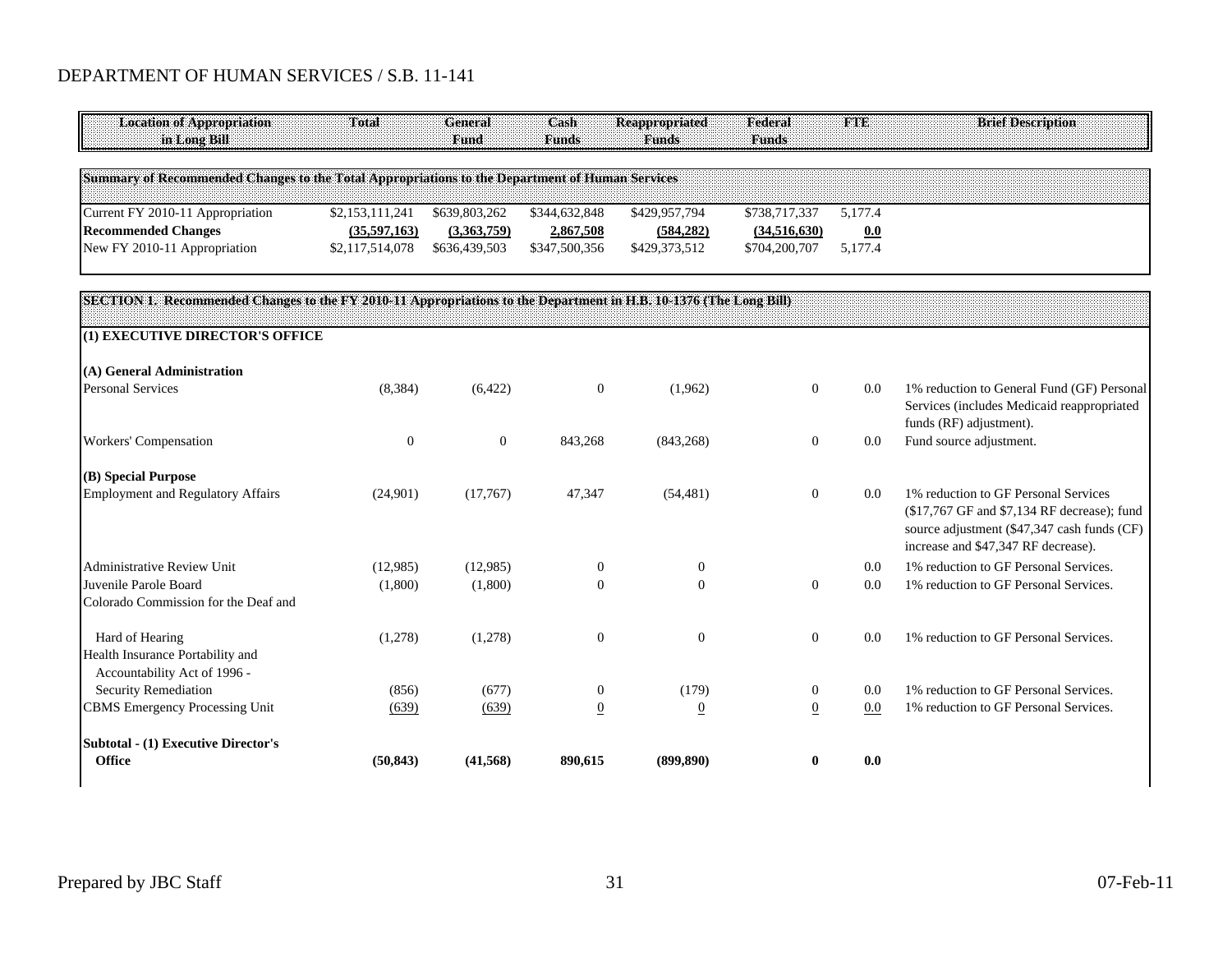| <b>Location of Appropriation</b>                                  | Total          | <b>General</b> | $\overline{\mathbf{Cash}}$ | Reappropriated | Federal        | <b>FTE</b> | <b>Brief Description</b>                                                                                                                                         |
|-------------------------------------------------------------------|----------------|----------------|----------------------------|----------------|----------------|------------|------------------------------------------------------------------------------------------------------------------------------------------------------------------|
| in Long Bill                                                      |                | <b>Fund</b>    | <b>Funds</b>               | <b>Funds</b>   | <b>Funds</b>   |            |                                                                                                                                                                  |
| (2) OFFICE OF INFORMATION TECHNOLOGY SERVICES                     |                |                |                            |                |                |            |                                                                                                                                                                  |
|                                                                   |                |                |                            |                |                |            |                                                                                                                                                                  |
| Colorado Trails                                                   | $\overline{0}$ | $\mathbf{0}$   | $\boldsymbol{0}$           | $\mathbf{0}$   | $\overline{0}$ | 0.0        | Technical correction to federal funds letter<br>note.                                                                                                            |
| <b>Child Care Automated</b>                                       |                |                |                            |                |                |            |                                                                                                                                                                  |
| <b>Tracking System</b>                                            | 140,374        | $\mathbf{0}$   | $\boldsymbol{0}$           | $\mathbf{0}$   | 140,374        | 0.0        | Child Care Automated Tracking System<br>(CHATS) ongoing support and maintenance.                                                                                 |
| Office of Information Technology,<br>Colorado Benefits Management |                |                |                            |                |                |            |                                                                                                                                                                  |
| System (CBMS)                                                     | (1,958)        | $\mathbf{0}$   | $\boldsymbol{0}$           | (1,958)        | $\mathbf{0}$   | 0.0        | 1% reduction to GF Personal Services;<br>technical correction to cash funds letternote.                                                                          |
| Purchase of Services from Computer                                |                |                |                            |                |                |            |                                                                                                                                                                  |
| Center                                                            | 54,339         | $\overline{0}$ | 41,236                     | (41,236)       | 54,339         | 0.0        | CHATS ongoing support and maintenance<br>(\$54,339 FF increase); fund source<br>adjustment (\$41,236 CF increase and<br>\$41,236 RF decrease).                   |
| Subtotal - (2) Office of Information                              |                |                |                            |                |                |            |                                                                                                                                                                  |
| <b>Technology Services</b>                                        | 192,755        | $\bf{0}$       | 41,236                     | (43, 194)      | 194,713        | 0.0        |                                                                                                                                                                  |
| (3) OFFICE OF OPERATIONS                                          |                |                |                            |                |                |            |                                                                                                                                                                  |
| (A) Administration                                                |                |                |                            |                |                |            |                                                                                                                                                                  |
| <b>Personal Services</b>                                          | (128, 378)     | (104,311)      | 455,000                    | (479,067)      | $\overline{0}$ | 0.0        | 1% reduction to GF Personal Services<br>(\$104,311 GF and \$24,067 RF decrease);<br>fund source adjustment (\$455,000 CF<br>increase and \$455,000 RF decrease). |
| Vehicle Lease Payments                                            | 61,047         | (81,044)       | 68,097                     | (11,592)       | 85,586         | $0.0\,$    | Update vehicle replacement payments<br>(\$61,047 increase); fund source adjustment<br>(\$21,327 CF increase and \$21,327 RF<br>decrease).                        |
| Subtotal - (3) Office of Operations                               | (67, 331)      | (185, 355)     | 523,097                    | (490, 659)     | 85,586         | 0.0        |                                                                                                                                                                  |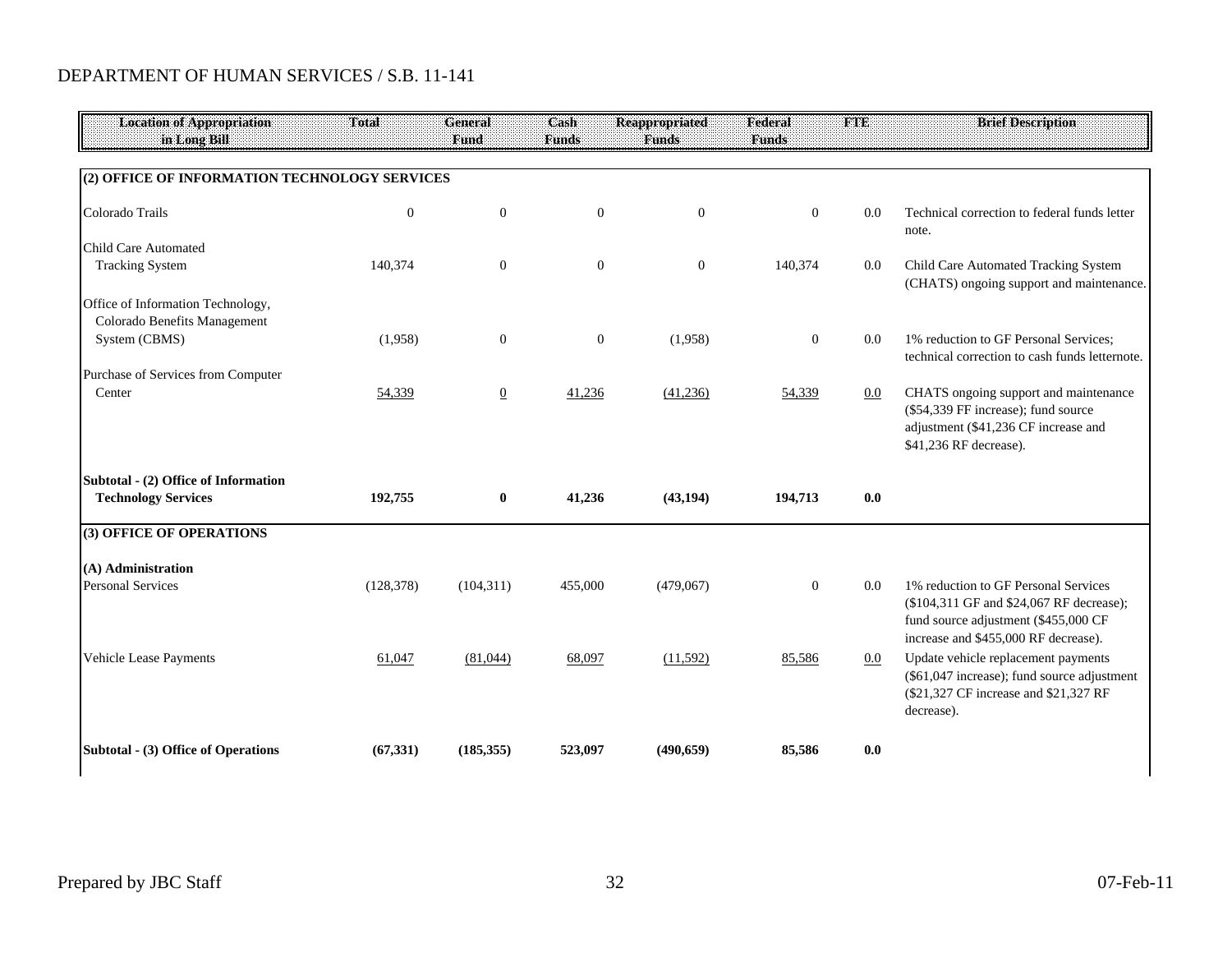| <b>Location of Appropriation</b>                                                                | Total        | General      | Cash             | <b>Reappropriated</b> | Federal          | FTE     | <b>Brief Description</b>                                                 |
|-------------------------------------------------------------------------------------------------|--------------|--------------|------------------|-----------------------|------------------|---------|--------------------------------------------------------------------------|
| in Long Bill                                                                                    |              | Fund         | <b>Funds</b>     | <b>Funds</b>          | <b>Funds</b>     |         |                                                                          |
| (5) DIVISION OF CHILD WELFARE                                                                   |              |              |                  |                       |                  |         |                                                                          |
| Administration                                                                                  | (25, 333)    | (24, 054)    | $\overline{0}$   | (1,279)               | $\overline{0}$   | 0.0     | 1% reduction to GF Personal Services.                                    |
| Training                                                                                        | (1,657)      | (1,657)      | $\mathbf{0}$     | $\overline{0}$        | $\mathbf{0}$     | 0.0     | 1% reduction to GF Personal Services.                                    |
| Foster and Adoptive Parent Recruitment,                                                         |              |              |                  |                       |                  |         |                                                                          |
| Training, and Support                                                                           | (628)        | (628)        | $\mathbf{0}$     | $\mathbf{0}$          | $\overline{0}$   | 0.0     | 1% reduction to GF Personal Services.                                    |
| Promoting Safe and Stable Families                                                              |              |              |                  |                       |                  |         |                                                                          |
| Program                                                                                         | (463)        | (463)        | $\overline{0}$   | $\overline{0}$        | $\overline{0}$   | $0.0\,$ | 1% reduction to GF Personal Services.                                    |
| Subtotal - (5) Division of Child                                                                |              |              |                  |                       |                  |         |                                                                          |
| Welfare                                                                                         | (28,081)     | (26, 802)    | $\bf{0}$         | (1,279)               | $\bf{0}$         | 0.0     |                                                                          |
| (6) DIVISION OF CHILD CARE                                                                      |              |              |                  |                       |                  |         |                                                                          |
| Child Care Licensing and Administration                                                         | (19, 438)    | (19, 438)    | $\overline{0}$   | $\mathbf{0}$          | $\overline{0}$   | 0.0     | 1% reduction to GF Personal Services.                                    |
| Early Childhood Councils                                                                        | (506, 161)   | (506, 161)   | $\overline{0}$   | $\overline{0}$        | $\overline{0}$   | 0.0     | Eliminate GF appropriation.                                              |
| Subtotal - (6) Division of Chilc                                                                |              |              |                  |                       |                  |         |                                                                          |
| Care                                                                                            | (525, 599)   | (525, 599)   | $\bf{0}$         | $\bf{0}$              | $\bf{0}$         | 0.0     |                                                                          |
| (7) OFFICE OF SELF SUFFICIENCY                                                                  |              |              |                  |                       |                  |         |                                                                          |
| (A) Administration                                                                              |              |              |                  |                       |                  |         |                                                                          |
| <b>Personal Services</b>                                                                        | (7, 123)     | (7, 123)     | $\mathbf{0}$     | $\mathbf{0}$          | $\overline{0}$   | 0.0     | 1% reduction to GF Personal Services.                                    |
| (B) Colorado Works Program<br><b>County TANF Reserves for</b><br>Colorado Works, Child Welfare, |              |              |                  |                       |                  |         |                                                                          |
| and Child Care Programs                                                                         | (37,053,636) | $\mathbf{0}$ | $\mathbf{0}$     | $\boldsymbol{0}$      | (37,053,636)     | 0.0     | Modify to reflect status of county reserves as<br>of September 30, 2010. |
| (C) Special Purpose Welfare Programs                                                            |              |              |                  |                       |                  |         |                                                                          |
| (2) Food Stamp Job Search Units                                                                 |              |              |                  |                       |                  |         |                                                                          |
| Program Costs                                                                                   | (1,784)      | (1,784)      | $\boldsymbol{0}$ | $\mathbf{0}$          | $\boldsymbol{0}$ | 0.0     | 1% reduction to GF Personal Services.                                    |
| (3) Food Distribution Program                                                                   | (458)        | (458)        | $\overline{0}$   | $\overline{0}$        | $\theta$         | 0.0     | 1% reduction to GF Personal Services.                                    |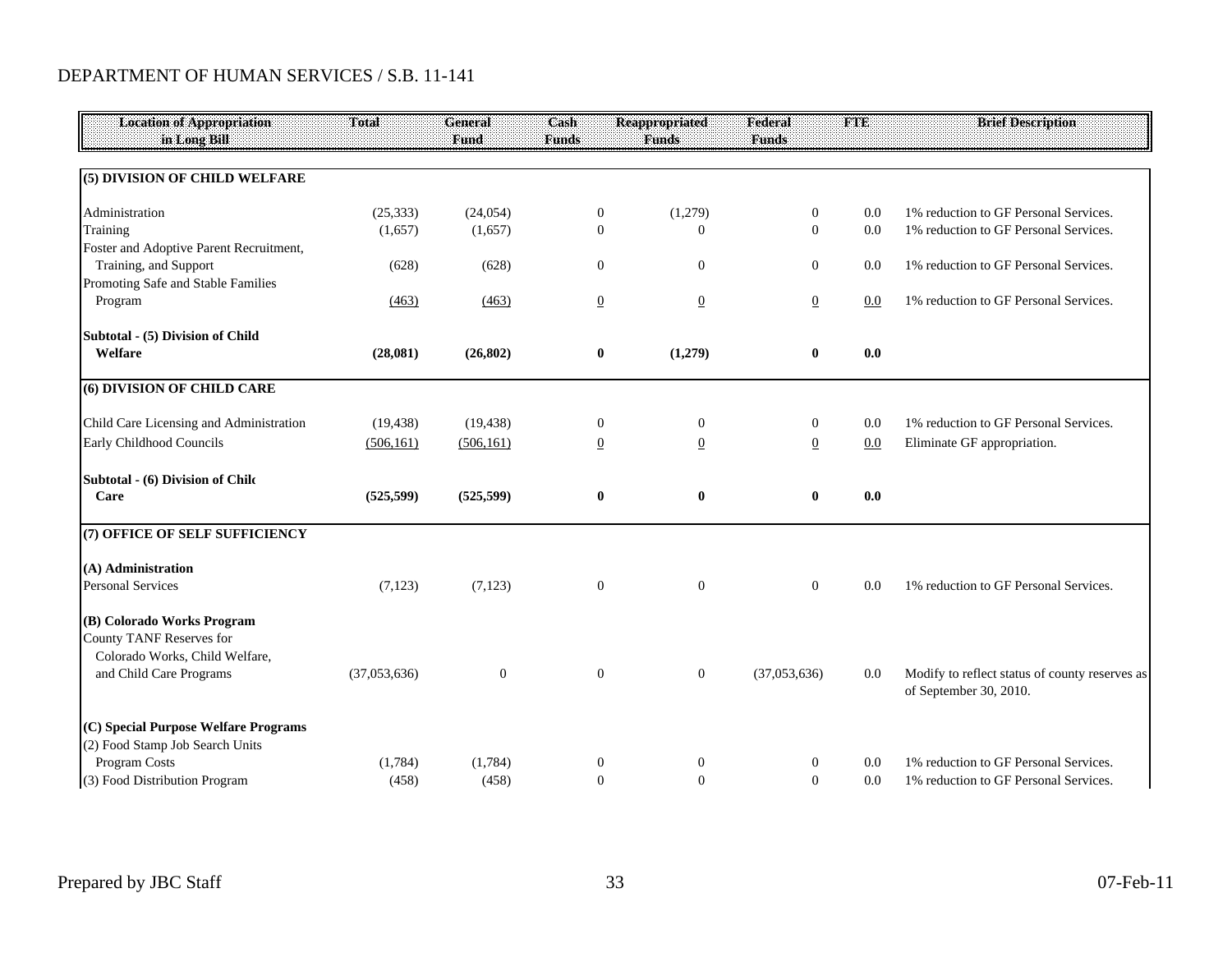| <b>Location of Appropriation</b><br>in Long Bill                   | <b>Total</b> | <b>General</b><br><b>Fund</b> | Cash<br>Funds  | <b>Reappropriated</b><br><b>Funds</b> | Federal<br><b>Funds</b> | <b>FTE</b> | <b>Brief Description</b>                                                                                                                                                                 |
|--------------------------------------------------------------------|--------------|-------------------------------|----------------|---------------------------------------|-------------------------|------------|------------------------------------------------------------------------------------------------------------------------------------------------------------------------------------------|
|                                                                    |              |                               |                |                                       |                         |            |                                                                                                                                                                                          |
| (6) Electronic Benefits Transfer Service                           | 356,932      | 101,828                       | 103,692        | $\overline{0}$                        | 151,412                 | 0.0        | Increase due to public assistance caseload<br>(\$358,796 including \$103,692 GF increase);<br>1% reduction to GF Personal Services<br>(\$1,864 GF decrease).                             |
| (8) Systematic Alien Verification<br>for Eligibility               | (393)        | (67)                          | $\mathbf{0}$   | (326)                                 | $\overline{0}$          | 0.0        | 1% reduction to GF Personal Services.                                                                                                                                                    |
| (D) Child Support Enforcement<br><b>Automated Child Support</b>    |              |                               |                |                                       |                         |            |                                                                                                                                                                                          |
| <b>Enforcement System</b>                                          | (69, 665)    | (23, 687)                     | $\mathbf{0}$   | $\mathbf{0}$                          | (45,978)                | 0.0        | 1% reduction to GF Personal Services.                                                                                                                                                    |
| <b>Child Support Enforcement</b>                                   | (15,918)     | (5,412)                       | $\overline{0}$ | $\overline{0}$                        | (10,506)                | 0.0        | 1% reduction to GF Personal Services.                                                                                                                                                    |
| Subtotal - (7) Office of Self                                      |              |                               |                |                                       |                         |            |                                                                                                                                                                                          |
| <b>Sufficiency</b>                                                 | (36,792,045) | 63,297                        | 103,692        | (326)                                 | (36,958,708)            | 0.0        |                                                                                                                                                                                          |
| (8) MENTAL HEALTH AND ALCOHOL AND DRUG ABUSE SERVICES              |              |                               |                |                                       |                         |            |                                                                                                                                                                                          |
| (A) Administration                                                 |              |                               |                |                                       |                         |            |                                                                                                                                                                                          |
| <b>Personal Services</b>                                           | (12,603)     | (9, 343)                      | $\mathbf{0}$   | (3,260)                               | $\overline{0}$          | 0.0        | 1% reduction to GF Personal Services.                                                                                                                                                    |
| (C) Mental Health Institutes<br>Colorado Mental Health Institute - |              |                               |                |                                       |                         |            |                                                                                                                                                                                          |
| Ft. Logan                                                          | (25, 136)    | (947, 534)                    | 1,064,538      | (142, 140)                            | $\overline{0}$          | 0.0        | 1% reduction to GF Personal Services<br>(\$25,136 GF decrease); revenue adjustment<br>(\$922,398 GF decrease, \$1,064,538 CF<br>increase, and \$142,140 RF decrease).                    |
| Colorado Mental Health Institute -<br>Pueblo                       | (89,938)     | (1,442,740)                   | 244,330        | 1,108,472                             | $\overline{0}$          | 0.0        | 1% reduction to GF Personal Services<br>(\$85,609 GF and \$4,329 RF decrease);<br>revenue adjustment (\$1,357,131 GF decrease<br>\$244,330 CF increase, and \$1,112,801 RF<br>increase). |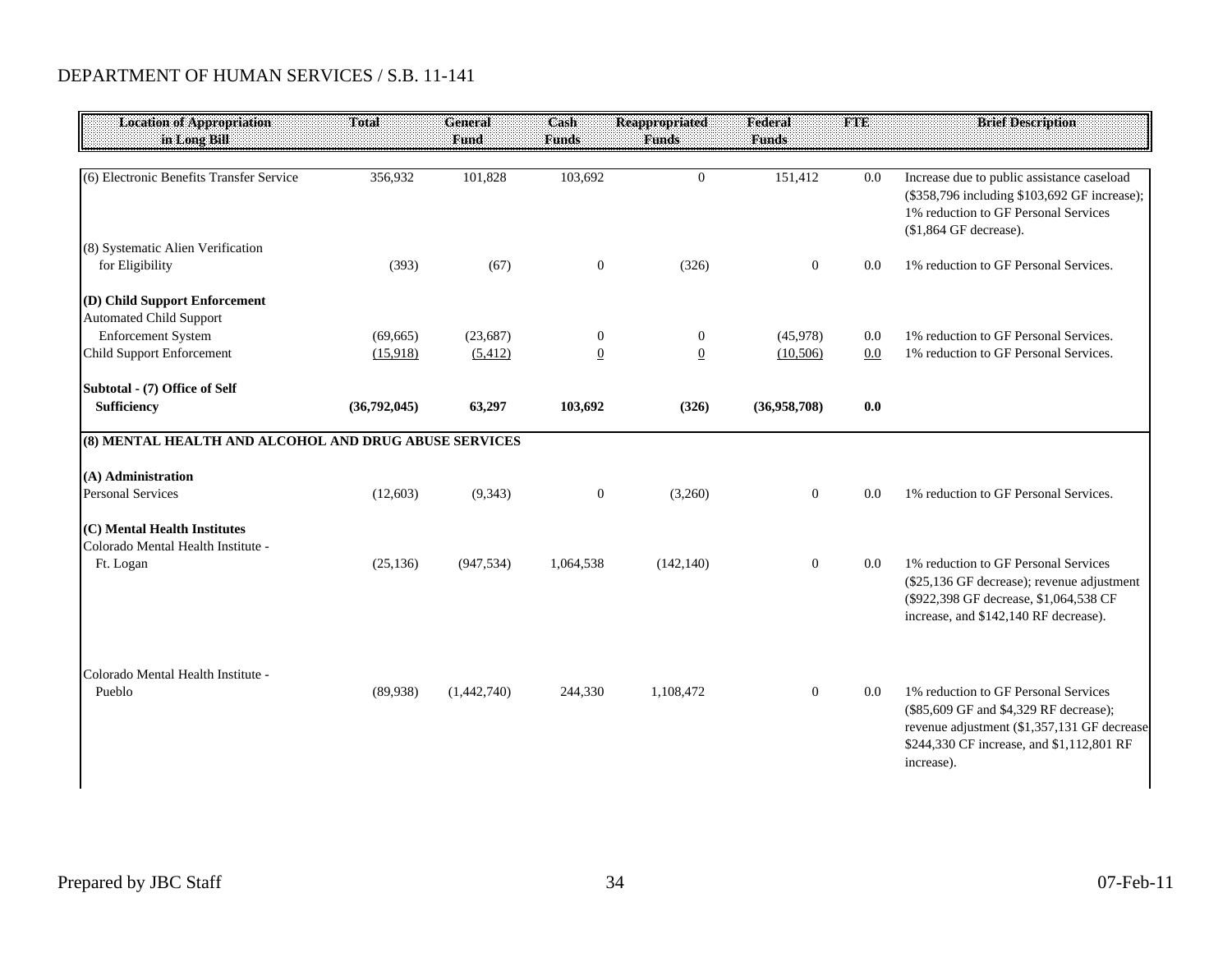#### DEPARTMENT OF HUMAN SERVICES / S.B. 11-141

| <b>Location of Appropriation</b><br>in Long Bill              | Total      | <b>General</b><br>Fund | Cash<br><b>Funds</b> | <b>Reappropriated</b><br><b>Funds</b> | Federal<br><b>Funds</b> | <b>FTE</b> | <b>Brief Description</b>                                              |
|---------------------------------------------------------------|------------|------------------------|----------------------|---------------------------------------|-------------------------|------------|-----------------------------------------------------------------------|
| <b>Educational Programs</b>                                   | (42)       | (42)                   | $\overline{0}$       | $\overline{0}$                        | $\Omega$                | 0.0        | 1% reduction to GF Personal Services.                                 |
| (D) Alcohol and Drug Abuse                                    |            |                        |                      |                                       |                         |            |                                                                       |
| <b>Division</b>                                               |            |                        |                      |                                       |                         |            |                                                                       |
| (1) Administration                                            |            |                        |                      |                                       |                         |            |                                                                       |
| <b>Personal Services</b>                                      | (2,997)    | (2,466)                | $\overline{0}$       | (531)                                 | $\overline{0}$          | 0.0        | 1% reduction to GF Personal Services.                                 |
| Subtotal - (8) Mental Health and                              |            |                        |                      |                                       |                         |            |                                                                       |
| <b>Alcohol and Drug Abuse Services</b>                        | (130,716)  | (2,402,125)            | 1,308,868            | 962,541                               | $\bf{0}$                | 0.0        |                                                                       |
| (9) SERVICES FOR PEOPLE WITH DISABILITIES                     |            |                        |                      |                                       |                         |            |                                                                       |
| (A) Community Services for People with Disabilities           |            |                        |                      |                                       |                         |            |                                                                       |
| (1) Administration                                            |            |                        |                      |                                       |                         |            |                                                                       |
| <b>Personal Services</b>                                      | (28, 651)  | (2,292)                | $\mathbf{0}$         | (26, 359)                             | $\mathbf{0}$            | 0.0        | 1% reduction to GF Personal Services.                                 |
| (B) Community Services for People with Disabilities           |            |                        |                      |                                       |                         |            |                                                                       |
| (1) Medicaid-funded Services                                  |            |                        |                      |                                       |                         |            |                                                                       |
| <b>Personal Services</b>                                      | (84, 657)  | $\theta$               | $\mathbf{0}$         | (84, 657)                             | $\mathbf{0}$            | 0.0        | 1% reduction to GF Personal Services.                                 |
| (2) Other Program Costs                                       |            |                        |                      |                                       |                         |            |                                                                       |
| <b>General Fund Physician Services</b>                        | (861)      | (861)                  | $\boldsymbol{0}$     | $\boldsymbol{0}$                      | $\boldsymbol{0}$        | 0.0        | 1% reduction to GF Personal Services.                                 |
| (D) Division of Vocational Rehabilitation                     |            |                        |                      |                                       |                         |            |                                                                       |
| Rehabilitation Programs - General Fund                        |            |                        |                      |                                       |                         |            |                                                                       |
| Match                                                         | (138, 454) | (29, 491)              | $\mathbf{0}$         | $\mathbf{0}$                          | (108,963)               | 0.0        | 1% reduction to GF Personal Services.                                 |
| (E) Homelake Domiciliary and State and Veterans Nursing Homes |            |                        |                      |                                       |                         |            |                                                                       |
| Program Costs                                                 | 471,873    | 471,873                | $\overline{0}$       | $\overline{0}$                        | $\underline{0}$         | 0.0        | Temporary funding for Trinidad State<br>Nursing Home operating costs. |
| Subtotal - (9) Services for People with                       |            |                        |                      |                                       |                         |            |                                                                       |
| <b>Disabilities</b>                                           | 219,250    | 439,229                | $\bf{0}$             | (111, 016)                            | (108,963)               | 0.0        |                                                                       |
| (10) ADULT ASSISTANCE PROGRAMS                                |            |                        |                      |                                       |                         |            |                                                                       |
| (A) Administration                                            | (1,034)    | (1,034)                | $\boldsymbol{0}$     | $\overline{0}$                        | $\mathbf{0}$            | 0.0        | 1% reduction to GF Personal Services.                                 |
|                                                               |            |                        |                      |                                       |                         |            |                                                                       |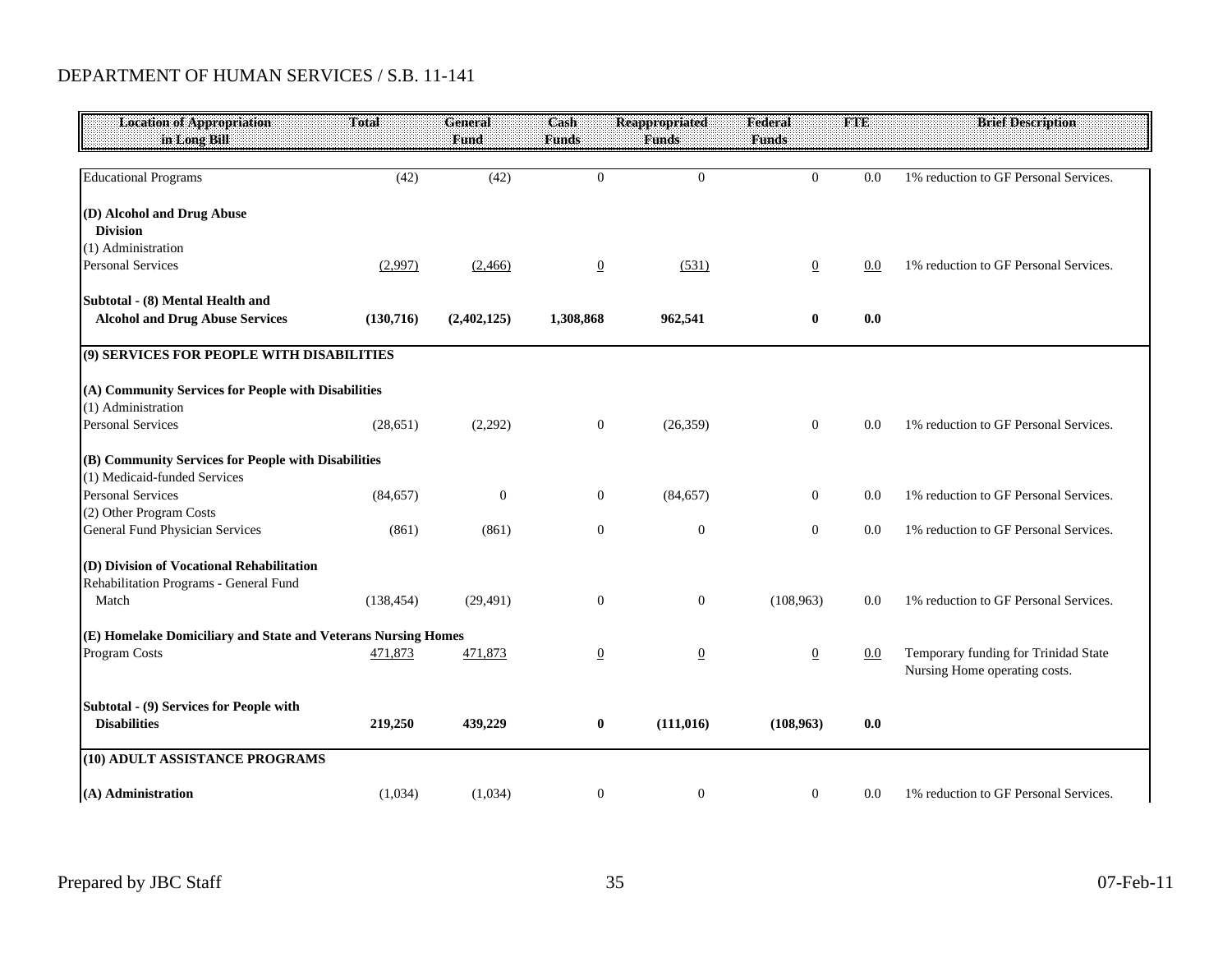#### DEPARTMENT OF HUMAN SERVICES / S.B. 11-141

| <b>Location of Appropriation</b><br>in Long Bill | Total        | <b>General</b><br>Fund | Cash<br><b>Funds</b> | <b>Reappropriated</b><br><b>Funds</b> | Federal<br><b>Funds</b> | <b>FTE</b> | <b>Brief Description</b>                                                                                                                              |
|--------------------------------------------------|--------------|------------------------|----------------------|---------------------------------------|-------------------------|------------|-------------------------------------------------------------------------------------------------------------------------------------------------------|
|                                                  |              |                        |                      |                                       |                         |            |                                                                                                                                                       |
| (D) Community Services for the Elderly           |              |                        |                      |                                       |                         |            |                                                                                                                                                       |
| Administration                                   | (1,592)      | (1,592)                | $\boldsymbol{0}$     | $\boldsymbol{0}$                      | $\mathbf{0}$            | 0.0        | 1% reduction to GF Personal Services.                                                                                                                 |
| Colorado Commission on Aging                     | (137)        | (137)                  | $\mathbf{0}$         | $\mathbf{0}$                          | $\theta$                | 0.0        | 1% reduction to GF Personal Services.                                                                                                                 |
| <b>Older Americans Act Programs</b>              | 2,404,315    | 133,573                | $\mathbf{0}$         | $\boldsymbol{0}$                      | 2,270,742               | 0.0        | Reflect federal funds increase; provide                                                                                                               |
|                                                  |              |                        |                      |                                       |                         |            | required GF match; remove (M) notation; add<br>footnote providing authority to transfer funds<br>from State Funding for Senior Services line<br>item. |
| <b>State Funding for Senior Services</b>         | (133,573)    | (133,573)              | $\overline{0}$       | $\underline{0}$                       | $\overline{0}$          | 0.0        | Reduce GF in amount equal to GF increase to<br>Older American Act Programs line item.                                                                 |
| Subtotal - (10) Adult Assistance                 |              |                        |                      |                                       |                         |            |                                                                                                                                                       |
| <b>Programs</b>                                  | 2,267,979    | (2,763)                | $\bf{0}$             | $\pmb{0}$                             | 2,270,742               | 0.0        |                                                                                                                                                       |
| (11) DIVISION OF YOUTH CORRECTIONS               |              |                        |                      |                                       |                         |            |                                                                                                                                                       |
| (A) Administration                               |              |                        |                      |                                       |                         |            |                                                                                                                                                       |
| <b>Personal Services</b>                         | (13,518)     | (13,518)               | $\mathbf{0}$         | $\mathbf{0}$                          | $\overline{0}$          | 0.0        | 1% reduction to GF Personal Services.                                                                                                                 |
| (B) Institutional Programs                       |              |                        |                      |                                       |                         |            |                                                                                                                                                       |
| <b>Personal Services</b>                         | (86, 855)    | (86, 855)              | $\boldsymbol{0}$     | $\mathbf{0}$                          | $\mathbf{0}$            | 0.0        | 1% reduction to GF Personal Services.                                                                                                                 |
| <b>Medical Services</b>                          | (5,976)      | (5,976)                | $\overline{0}$       | $\theta$                              | $\mathbf{0}$            | 0.0        | 1% reduction to GF Personal Services.                                                                                                                 |
| <b>Educational Programs</b>                      | (4,906)      | (4,906)                | $\Omega$             | $\Omega$                              | $\overline{0}$          | 0.0        | 1% reduction to GF Personal Services.                                                                                                                 |
| (C) Community Programs                           |              |                        |                      |                                       |                         |            |                                                                                                                                                       |
| <b>Personal Services</b>                         | (71, 277)    | (70, 818)              | $\boldsymbol{0}$     | (459)                                 | $\boldsymbol{0}$        | 0.0        | 1% reduction to GF Personal Services.                                                                                                                 |
| Parole Program Services                          | (500,000)    | (500,000)              | $\overline{0}$       | $\overline{0}$                        | $\overline{0}$          | 0.0        | Reduce GF appropriation.                                                                                                                              |
| Subtotal - (11) Division of Youth                |              |                        |                      |                                       |                         |            |                                                                                                                                                       |
| <b>Corrections</b>                               | (682, 532)   | (682,073)              | $\bf{0}$             | (459)                                 | 0                       | 0.0        |                                                                                                                                                       |
| <b>Total Recommended Changes</b>                 |              |                        |                      |                                       |                         |            |                                                                                                                                                       |
| in SECTION 1                                     | (35,597,163) | (3,363,759)            | 2,867,508            | (584, 282)                            | (34,516,630)            | 0.0        |                                                                                                                                                       |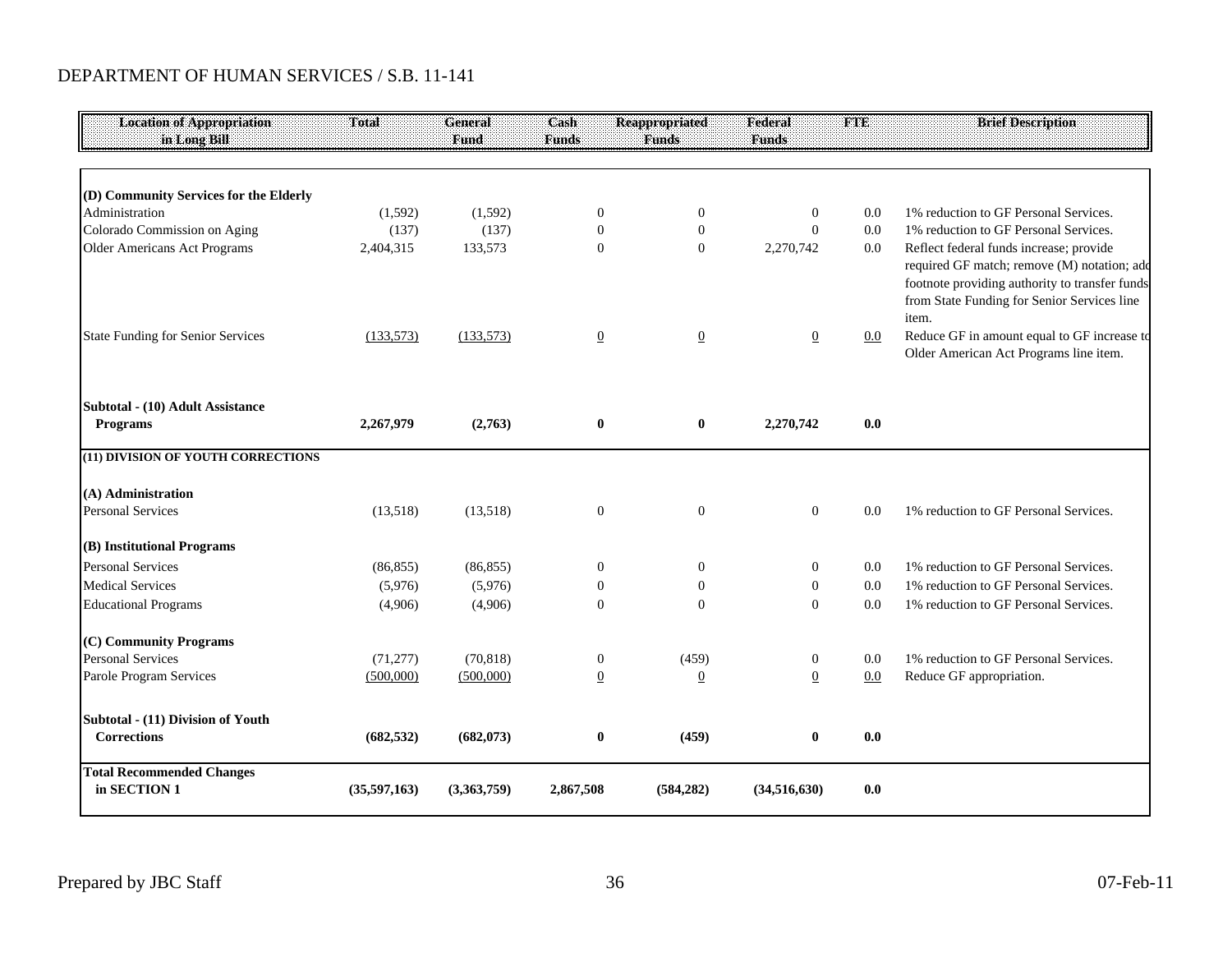| <b>Location of Appropriation</b><br>in Long Bill                                                                  | Total                        | <b>General</b><br><b>Fund</b> | Cash<br>Funds              | <b>Reappropriated</b><br><b>Funds</b> | Federal<br><b>Funds</b> | <b>TABE</b>       | <b>Brief Description</b>                                                                                        |
|-------------------------------------------------------------------------------------------------------------------|------------------------------|-------------------------------|----------------------------|---------------------------------------|-------------------------|-------------------|-----------------------------------------------------------------------------------------------------------------|
| Summary of Recommended Changes to the Total Appropriations to the Judicial Department                             |                              |                               |                            |                                       |                         |                   |                                                                                                                 |
| Current FY 2010-11 Appropriation                                                                                  | \$455,245,762                | \$332,423,582                 | \$108,528,846              | \$7,478,592                           | \$6,814,742             | 4,084.4           |                                                                                                                 |
| <b>Recommended Changes</b><br>New FY 2010-11 Appropriation                                                        | (2,581,104)<br>\$452,664,658 | (2,688,469)<br>\$329,735,113  | (387,000)<br>\$108,141,846 | 494,365<br>\$7,972,957                | \$6,814,742             | (14.6)<br>4,069.8 |                                                                                                                 |
| SECTION 1. Recommended Changes to the FY 2010-11 Appropriations to the Department in H.B. 10-1376 (The Long Bill) |                              |                               |                            |                                       |                         |                   |                                                                                                                 |
| (1) SUPREME COURT/COURT OF APPEALS                                                                                |                              |                               |                            |                                       |                         |                   |                                                                                                                 |
| Appellate Court Programs                                                                                          | 10,000                       | 10,000                        | $\overline{0}$             | $\Omega$                              | $\Omega$                | 0.0               | Transfer funds from the Trial Court<br>Programs line item to cover the costs of<br>printing appellate opinions. |
| Law Library                                                                                                       | 12,500                       | $\overline{0}$                | $\overline{0}$             | 12,500                                |                         | 1.5               | Authorize Department to receive and spend<br>funds transferred from the Department of                           |

**Subtotal - (1) Supreme Court/**

Law for library consolidation project (\$12,500 increase); reflect, for

FTE increase).

informational purposes, staff now supported by the Supreme Court Library Fund (1.5

 **Court of Appeals 22,500 10,000 0 12,500 0 1.5**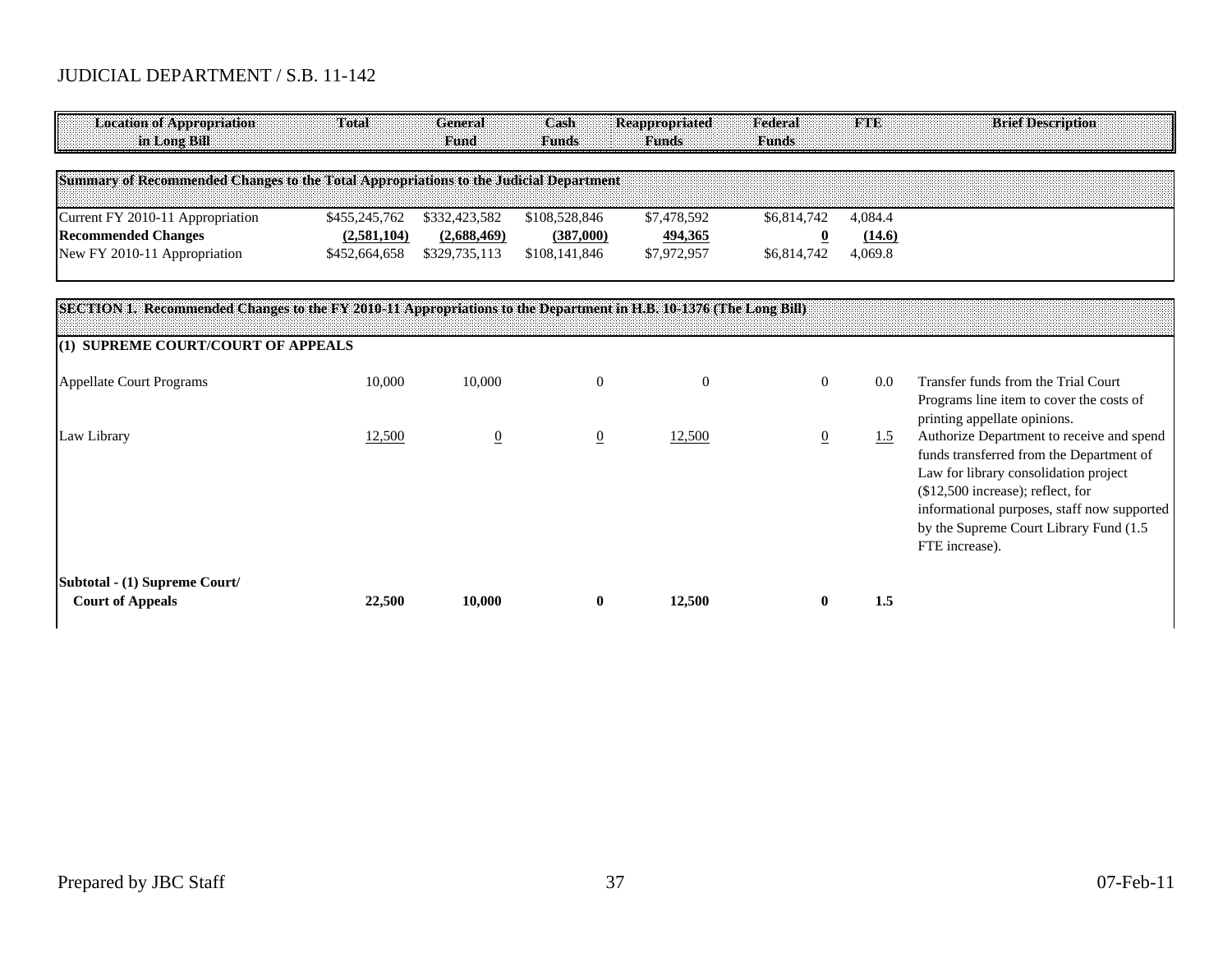| <b>Location of Appropriation</b><br>in Long Bill                         | Total       | General<br>Fund  | Cash<br><b>Funds</b> | <b>Reappropriated</b><br><b>Funds</b> | Federal<br><b>Funds</b> | THE   | <b>Brief Description</b>                                                                                                                                                                                                                                                                                                                                                                                                                            |
|--------------------------------------------------------------------------|-------------|------------------|----------------------|---------------------------------------|-------------------------|-------|-----------------------------------------------------------------------------------------------------------------------------------------------------------------------------------------------------------------------------------------------------------------------------------------------------------------------------------------------------------------------------------------------------------------------------------------------------|
|                                                                          |             |                  |                      |                                       |                         |       |                                                                                                                                                                                                                                                                                                                                                                                                                                                     |
| (2) COURTS ADMINISTRATION                                                |             |                  |                      |                                       |                         |       |                                                                                                                                                                                                                                                                                                                                                                                                                                                     |
| (A) Administration and Technology                                        |             |                  |                      |                                       |                         |       |                                                                                                                                                                                                                                                                                                                                                                                                                                                     |
| <b>General Courts Administration</b>                                     | (324, 100)  | (337,769)        | $\mathbf{0}$         | 13,669                                | $\boldsymbol{0}$        | (0.1) | 1% reduction in General Fund (GF)<br>Personal Services (\$150,000 and 2.1 FTE<br>decrease); reflect indirect costs recovered<br>from attorney regulation fees (\$187,769<br>reappropriated funds (RF) and 2.0 FTE<br>increase) and reduce GF appropriation by<br>the same dollar amount (\$187,769)<br>decrease); eliminate RF related to moneys<br>that are no longer transferred from the<br>Department of Public Safety (\$174,100<br>decrease). |
| (B) Central Appropriations<br>Vehicle Lease Payments                     | 2,940       | 2,940            | $\mathbf{0}$         | $\overline{0}$                        | $\overline{0}$          | 0.0   | Update vehicle replacement payments.                                                                                                                                                                                                                                                                                                                                                                                                                |
| (C) Centrally Administered Programs<br>Courthouse Capital/Infrastructure |             |                  |                      |                                       |                         |       |                                                                                                                                                                                                                                                                                                                                                                                                                                                     |
| Maintenance                                                              | (435,000)   | $\boldsymbol{0}$ | (435,000)            | $\mathbf{0}$                          | $\overline{0}$          | 0.0   | Reduce appropriation for furnishing new<br>and refurbished courthouses to reflect<br>expenditures that will not be incurred until<br>FY 2011-12 due to delays in four local<br>courthouse projects.                                                                                                                                                                                                                                                 |
| Senior Judge Program                                                     | (258,680)   | (258,680)        | $\underline{0}$      | $\overline{0}$                        | $\boldsymbol{0}$        | 0.0   | Reflect lower than anticipated expenditures.                                                                                                                                                                                                                                                                                                                                                                                                        |
| Subtotal - (2) Courts Administration                                     | (1,014,840) | (593, 509)       | (435,000)            | 13,669                                | 0                       | (0.1) |                                                                                                                                                                                                                                                                                                                                                                                                                                                     |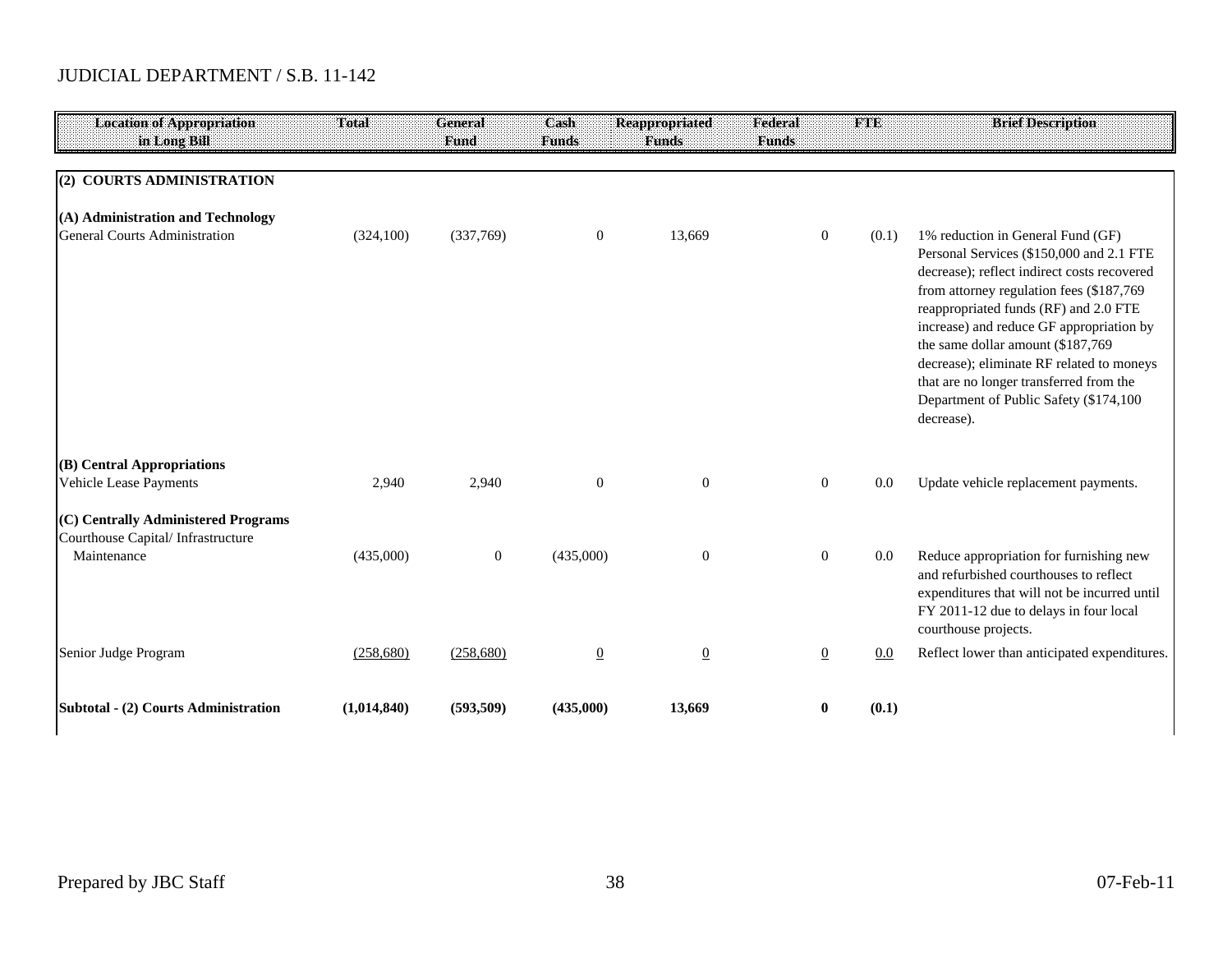| <b>Location of Appropriation</b><br>in Long Bill | <b>Total</b> | <b>General</b><br>Fund | Cash<br><b>Funds</b> | <b>Reappropriated</b><br><b>Funds</b> | Federal<br><b>Funds</b> | <b>FTE</b> | <b>Brief Description</b>                                                                                                                                                                                                                       |
|--------------------------------------------------|--------------|------------------------|----------------------|---------------------------------------|-------------------------|------------|------------------------------------------------------------------------------------------------------------------------------------------------------------------------------------------------------------------------------------------------|
|                                                  |              |                        |                      |                                       |                         |            |                                                                                                                                                                                                                                                |
| (3) TRIAL COURTS                                 |              |                        |                      |                                       |                         |            |                                                                                                                                                                                                                                                |
| <b>Trial Court Programs</b>                      | (335, 923)   | (335, 923)             | $\bf{0}$             | $\bf{0}$                              | $\bf{0}$                | (8.4)      | 1% reduction in GF Personal Services<br>(\$325,923 and 8.4 FTE decrease); transfer<br>funds to the Appellate Court Programs line<br>item to cover the costs of printing appellate<br>opinions (\$10,000 decrease).                             |
| (4) PROBATION AND RELATED SERVICES               |              |                        |                      |                                       |                         |            |                                                                                                                                                                                                                                                |
| <b>Probation Programs</b>                        | (325, 923)   | (325, 923)             | $\bf{0}$             | $\bf{0}$                              | $\bf{0}$                | (8.4)      | 1% reduction in GF Personal Services.                                                                                                                                                                                                          |
| (5) PUBLIC DEFENDER                              |              |                        |                      |                                       |                         |            |                                                                                                                                                                                                                                                |
| <b>Personal Services</b>                         | (456, 450)   | (456, 450)             | $\boldsymbol{0}$     | $\boldsymbol{0}$                      | $\boldsymbol{0}$        | 0.0        | 1% reduction in GF Personal Services; add<br>erroneously omitted footnote language to<br>specify salaries for the Public Defender,<br>Alternate Defense Counsel, and the<br>Executive Director of the Office of the<br>Child's Representative. |
| Vehicle Lease Payments                           | 565          | 565                    | $\theta$             | $\overline{0}$                        | $\overline{0}$          | 0.0        | Update vehicle replacement payments.                                                                                                                                                                                                           |
| Grants                                           | 48,000       | $\overline{0}$         | 48,000               | $\overline{0}$                        | $\underline{0}$         | 0.8        | Increase spending authority to allow the<br>Public Defender to receive and a spend new<br>grant from Denver County and to hire 3.1<br>FTE in the last quarter of FY 2010-11 to<br>support the Denver Sobriety Court Pilot<br>Project.          |
| Subtotal - (5) Public Defender                   | (407, 885)   | (455, 885)             | 48,000               | $\bf{0}$                              | $\bf{0}$                | 0.8        |                                                                                                                                                                                                                                                |
| <b>Total Recommended Changes</b><br>in SECTION 1 | (2,062,071)  | (1,701,240)            | (387,000)            | 26,169                                | $\bf{0}$                | (14.6)     |                                                                                                                                                                                                                                                |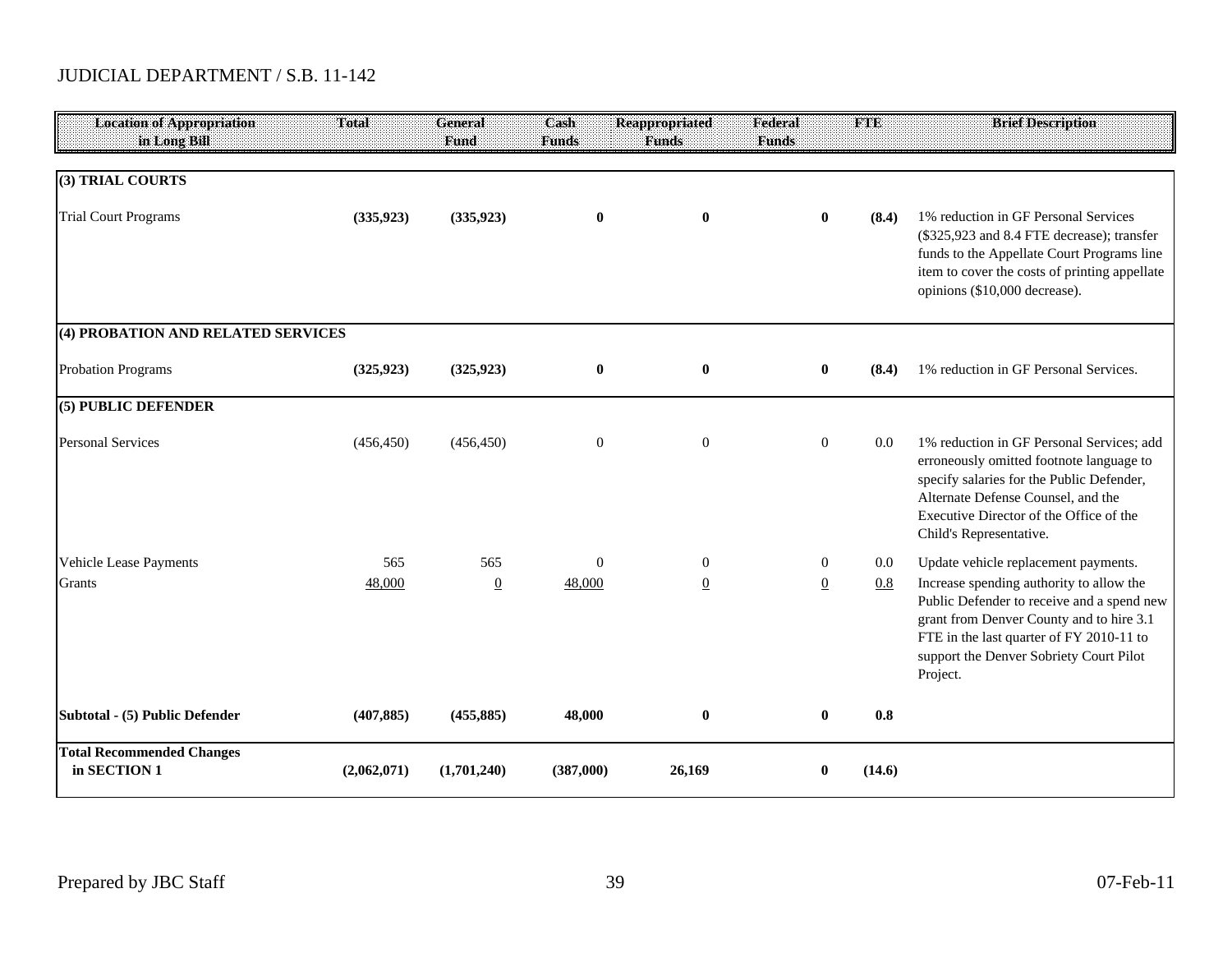| <b>Location of Appropriation</b><br>in Long Bill                                                                                       | Total      | <b>General</b><br>Fund | Cash<br><b>Funds</b> | <b>Reappropriated</b><br><b>Funds</b> | Federal<br><b>Funds</b> | <b>TABE</b> | <b>Brief Description</b>                                                                                                                                                                                                                                                                                                                           |
|----------------------------------------------------------------------------------------------------------------------------------------|------------|------------------------|----------------------|---------------------------------------|-------------------------|-------------|----------------------------------------------------------------------------------------------------------------------------------------------------------------------------------------------------------------------------------------------------------------------------------------------------------------------------------------------------|
| SECTION 2. Recommended Changes to the FY 2010-11 Appropriations to the Department in H.B. 10-1352 (Controlled Substance Crime Changes) |            |                        |                      |                                       |                         |             |                                                                                                                                                                                                                                                                                                                                                    |
| (4) PROBATION AND RELATED SERVICES                                                                                                     |            |                        |                      |                                       |                         |             |                                                                                                                                                                                                                                                                                                                                                    |
| Appropriation to Drug Offender<br>Surcharge Fund                                                                                       | (531, 804) | (1,000,000)            | $\bf{0}$             | 468,196                               | 0                       | 0.0         | Reduce GF appropriation to the Drug<br>Offender Surcharge Fund (DOSF) by<br>\$1,000,000; authorize Department to spend<br>remainder of GF that is credited to the<br>DOSF in FY 2010-11 (\$468,196) to provide<br>substance abuse treatment for adult<br>offenders on diversion, on probation, on<br>parole, in community corrections, or in jail. |
| <b>Total Recommended Changes</b><br>in SECTION 2                                                                                       | (531, 804) | (1,000,000)            | $\bf{0}$             | 468,196                               | $\mathbf{0}$            | 0.0         |                                                                                                                                                                                                                                                                                                                                                    |

| SECTION 3. Recommended Changes to the FY 2010-11 Appropriations to the Department in H.B. 10-1404 (Administration of Independent Ethics Commission) |        |        |   |   |   |     |                                                                                                                                      |
|-----------------------------------------------------------------------------------------------------------------------------------------------------|--------|--------|---|---|---|-----|--------------------------------------------------------------------------------------------------------------------------------------|
| <b>INDEPENDENT ETHICS COMMISSION</b>                                                                                                                |        |        |   |   |   |     |                                                                                                                                      |
| Independent Ethics Commission                                                                                                                       | 12.771 | 12,771 | v | 0 | o | 0.0 | Add one-time funding to cover a portion of<br>construction costs incurred after relocation<br>to Judicial Department's office space. |
| <b>Total Recommended Changes</b><br>in SECTION 3                                                                                                    | 12,771 | 12,771 | v | 0 |   | 0.0 |                                                                                                                                      |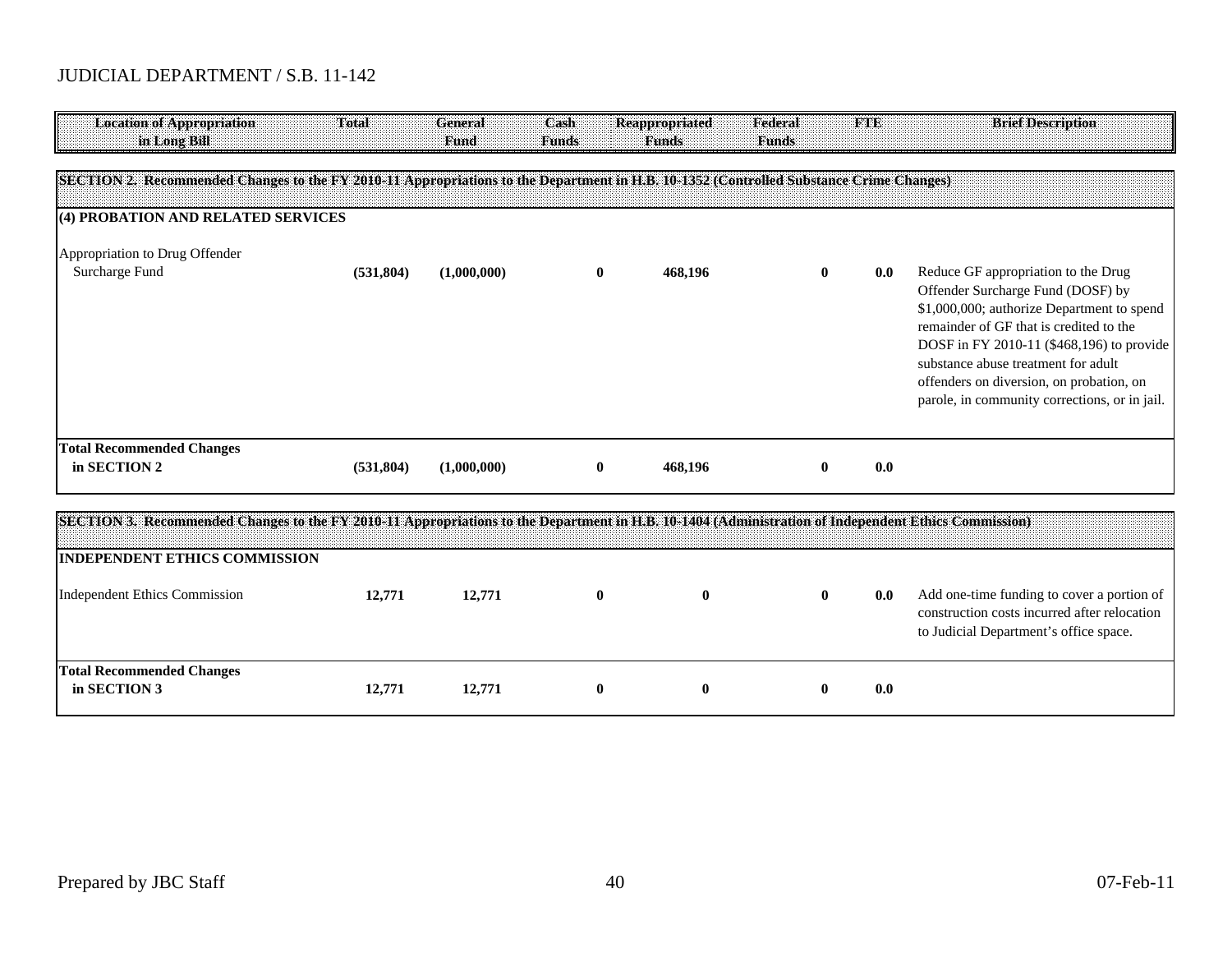### DEPARTMENT OF LABOR AND EMPLOYMENT / S.B. 11-143

| <b>Location of Appropriation</b><br>in Long Bill                                                                  | Total         | General<br>Fund         | Cash<br><b>Funds</b> | <b>Reappropriated</b><br><b>Funds</b> | Federal<br><b>Funds</b> | <b>FTE</b> | <b>Brief Description</b>                                                     |
|-------------------------------------------------------------------------------------------------------------------|---------------|-------------------------|----------------------|---------------------------------------|-------------------------|------------|------------------------------------------------------------------------------|
| Summary of Recommended Changes to the Total Appropriations to the Department of Labor and Employment              |               |                         |                      |                                       |                         |            |                                                                              |
| Current FY 2010-11 Appropriation                                                                                  | \$156,869,500 | \$0                     | \$59,616,360         | \$1,691,337                           | \$95,561,803            | 1,047.0    |                                                                              |
| <b>Recommended Changes</b>                                                                                        | 54,084        | $\overline{\mathbf{0}}$ | <u>22,850</u>        | <u>3,935</u>                          | <u>27,299</u>           | 0.0        |                                                                              |
| New FY 2010-11 Appropriation                                                                                      | \$156,923,584 | \$0                     | \$59,639,210         | \$1,695,272                           | \$95,589,102            | 1,047.0    |                                                                              |
|                                                                                                                   |               |                         |                      |                                       |                         |            |                                                                              |
| SECTION 1. Recommended Changes to the FY 2010-11 Appropriations to the Department in H.B. 10-1376 (The Long Bill) |               |                         |                      |                                       |                         |            |                                                                              |
| (1) EXECUTIVE DIRECTOR'S OFFICE                                                                                   |               |                         |                      |                                       |                         |            |                                                                              |
| Legal Services for $7,905,8,555$ hours                                                                            | 47,690        | $\overline{0}$          | 17,924               | 3,315                                 | 26,451                  | 0.0        | Additional legal hours and funds for<br>personnel cases (\$47,690 increase). |
| Vehicle Lease Payments                                                                                            | 2,459         | $\overline{0}$          | <u>991</u>           | 620                                   | 848                     | 0.0        | Update vehicle replacement payments.                                         |
| <b>Subtotal - (1) Executive Director's</b><br><b>Office</b>                                                       | 50,149        | $\mathbf{0}$            | 18,915               | 3,935                                 | 27,299                  | 0.0        |                                                                              |
| (4) DIVISION OF OIL AND PUBLIC SAFETY                                                                             |               |                         |                      |                                       |                         |            |                                                                              |
| <b>Indirect Cost Assessment</b>                                                                                   | 3,935         | $\bf{0}$                | 3,935                | $\bf{0}$                              | $\bf{0}$                | 0.0        | Indirect cost adjustment.                                                    |
| <b>Total Recommended Changes</b><br>in SECTION 1                                                                  | 54,084        | $\mathbf{0}$            | 22,850               | 3,935                                 | 27,299                  | 0.0        |                                                                              |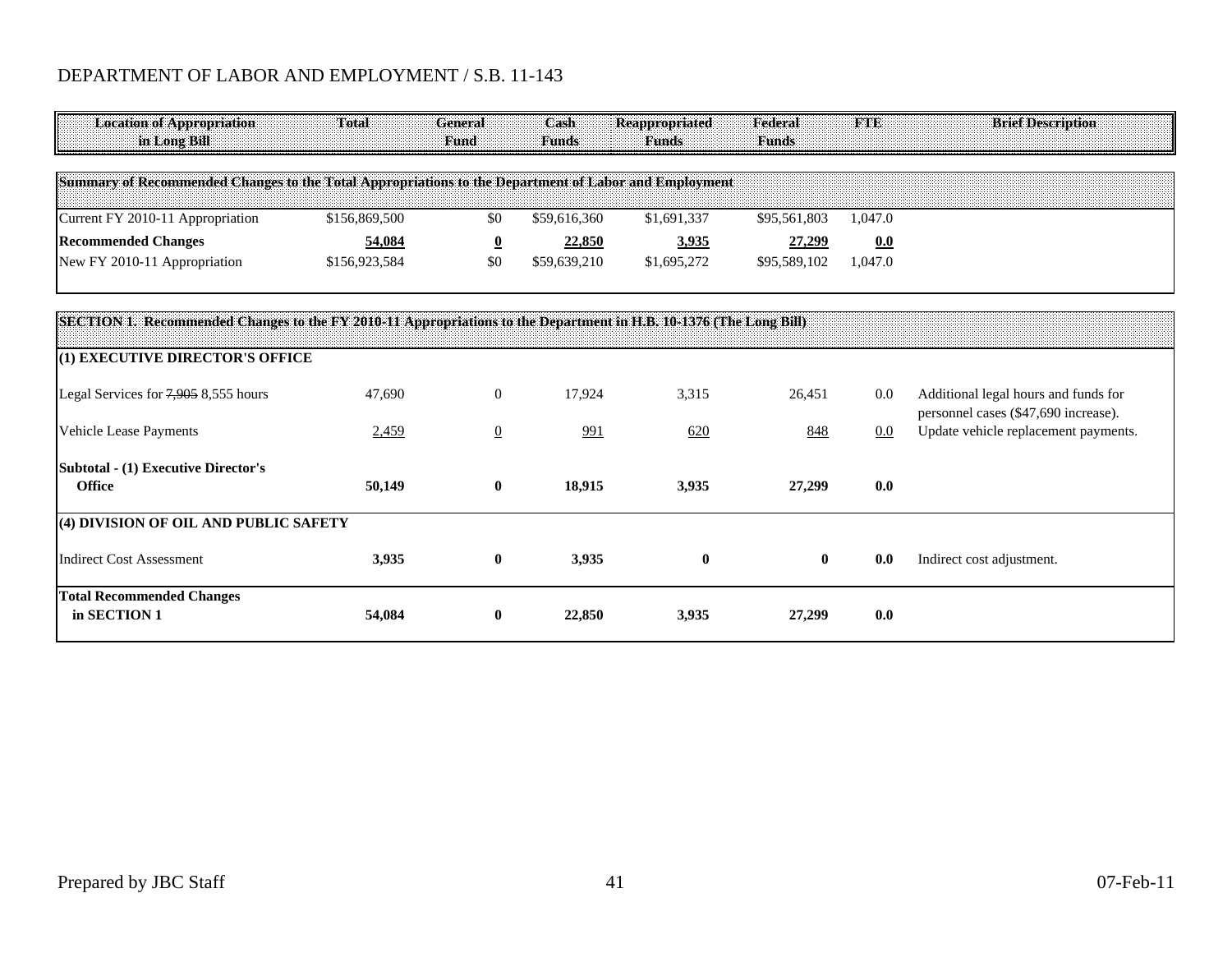# DEPARTMENT OF LAW / S.B. 11-144

| <b>Location of Appropriation</b><br>in Long Bill                                                                  | Total          | <b>General</b><br>Fund | Cash<br><b>Funds</b> | <b>Reappropriated</b><br><b>Funds</b> | Federal<br><b>Funds</b> | <b>FTE</b> | <b>Brief Description</b>                                                                                                             |
|-------------------------------------------------------------------------------------------------------------------|----------------|------------------------|----------------------|---------------------------------------|-------------------------|------------|--------------------------------------------------------------------------------------------------------------------------------------|
| Summary of Recommended Changes to the Total Appropriations to the Department of Law                               |                |                        |                      |                                       |                         |            |                                                                                                                                      |
| Current FY 2010-11 Appropriation                                                                                  | \$52,073,927   | \$9,615,003            | \$9,900,454          | \$31,089,374                          | \$1,469,096             | 414.5      |                                                                                                                                      |
| <b>Recommended Changes</b>                                                                                        | 1,606,008      | (104, 630)             | 25,417               | 1,685,091                             | <b>130</b>              | 6.2        |                                                                                                                                      |
| New FY 2010-11 Appropriation                                                                                      | \$53,679,935   | \$9,510,373            | \$9,925,871          | \$32,774,465                          | \$1,469,226             | 420.7      |                                                                                                                                      |
| SECTION 1. Recommended Changes to the FY 2010-11 Appropriations to the Department in H.B. 10-1376 (The Long Bill) |                |                        |                      |                                       |                         |            |                                                                                                                                      |
| (1) ADMINISTRATION                                                                                                |                |                        |                      |                                       |                         |            |                                                                                                                                      |
| Health, Life, and Dental                                                                                          | (55,000)       | (55,000)               | $\mathbf{0}$         | $\boldsymbol{0}$                      | $\overline{0}$          | $0.0\,$    | Alternative implementation of Statewide<br>1% General Fund Personal Services                                                         |
| Vehicle Lease Payments                                                                                            | 1,517          | 970                    | 417                  | $\boldsymbol{0}$                      | 130                     | 0.0        | Update vehicle replacement payments.                                                                                                 |
| Security for State Services Building                                                                              | $\overline{0}$ | $\overline{0}$         | $\overline{0}$       | $\underline{0}$                       | $\overline{0}$          | 0.0        | Source of reappropriated funds changed.                                                                                              |
| Subtotal - (1) Administration                                                                                     | (53, 483)      | (54, 030)              | 417                  | $\bf{0}$                              | 130                     | 0.0        |                                                                                                                                      |
| (2) LEGAL SERVICES TO STATE AGENCIES                                                                              |                |                        |                      |                                       |                         |            |                                                                                                                                      |
| <b>Personal Services</b>                                                                                          | 806,828        | $\overline{0}$         | $\overline{0}$       | 806,828                               | $\overline{0}$          | 6.2        | Increased legal services for client agencies<br>(4.9 of these FTE and related funding will<br>be eliminated when Lobato and H.B. 10- |
| Operating and Litigation                                                                                          | 103,670        | $\overline{0}$         | $\overline{0}$       | 103,670                               | $\underline{0}$         | 0.0        | 1193 lawsuits conclude).<br>Increased legal services for client agencies.                                                            |
| Subtotal - (2) Legal Services to<br><b>State Agencies</b>                                                         | 910,498        | $\mathbf{0}$           | $\bf{0}$             | 910,498                               |                         | 6,2        |                                                                                                                                      |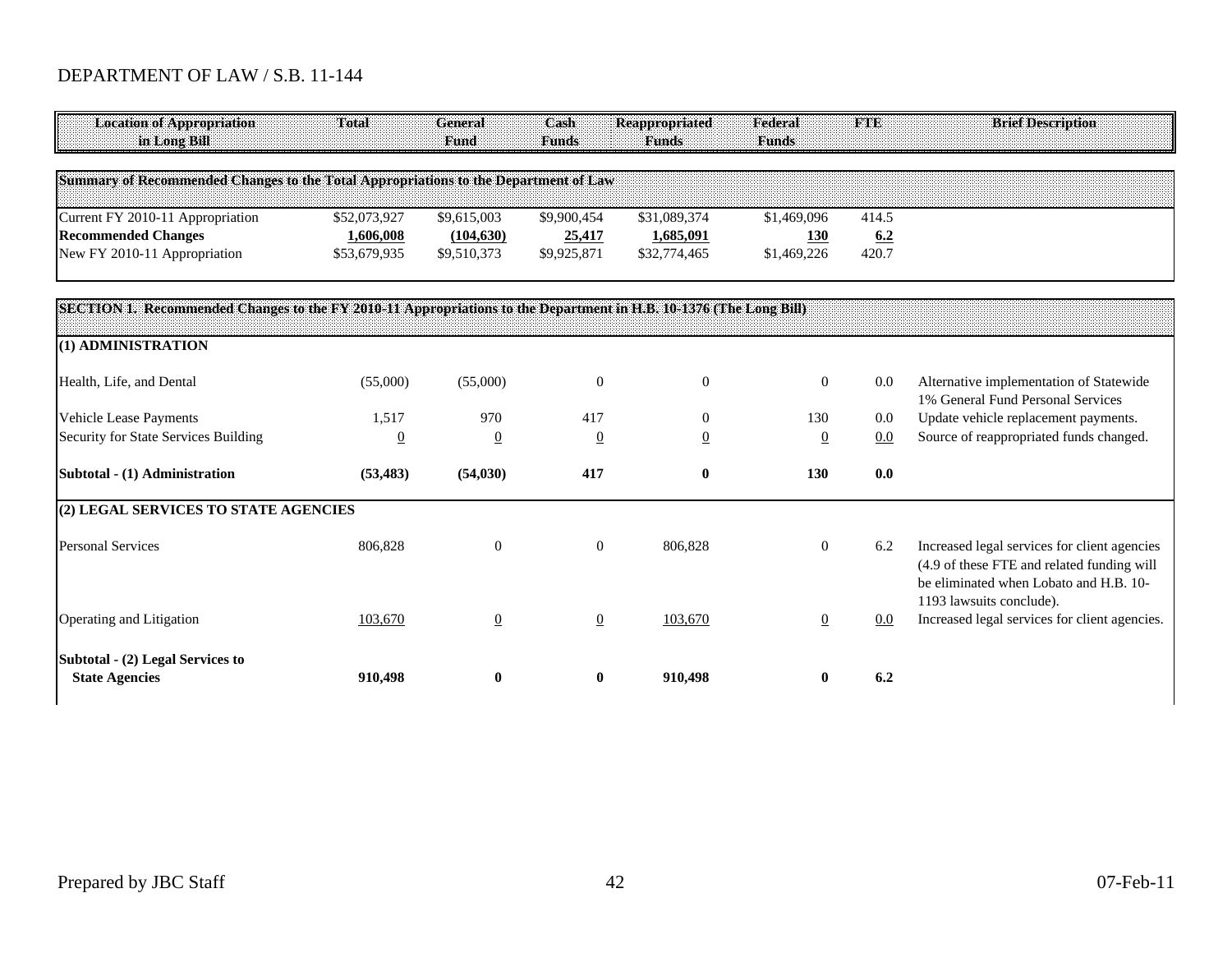## DEPARTMENT OF LAW / S.B. 11-144

| <b>Location of Appropriation</b><br>in Long Bill | Total     | General<br><b>Fund</b> | Cash<br><b>Funds</b> | Reappropriated<br><b>Funds</b> | Federal<br><b>Funds</b> | <b>FTE</b> | <b>Brief Description</b>                                                                                                                 |
|--------------------------------------------------|-----------|------------------------|----------------------|--------------------------------|-------------------------|------------|------------------------------------------------------------------------------------------------------------------------------------------|
| (4) WATER AND NATURAL RESOURCES                  |           |                        |                      |                                |                         |            |                                                                                                                                          |
| <b>Consultant Expenses</b>                       | 25,000    | $\bf{0}$               | 25,000               | $\bf{0}$                       | $\mathbf{0}$            | 0.0        | Amicus U.S. Supreme Court Brief (\$25,000<br>one-time increase); source of cash funds for<br>Arkansas River litigation database changed. |
| (6) SPECIAL PURPOSE                              |           |                        |                      |                                |                         |            |                                                                                                                                          |
| <b>District Attorneys' Salaries</b>              | (50,600)  | (50,600)               | $\theta$             | $\Omega$                       | $\theta$                | 0.0        | Correct technical error.                                                                                                                 |
| Lobato Litigation Expenses                       | 774,593   | $\overline{0}$         | $\overline{0}$       | 774,593                        |                         | 0.0        | Increase for Lobato school-funding lawsuit.                                                                                              |
| Subtotal - (6) Special Purpose                   | 723,993   | (50,600)               | $\bf{0}$             | 774,593                        | $\mathbf{0}$            | 0.0        |                                                                                                                                          |
| <b>Total Recommended Changes</b><br>in SECTION 1 | 1,606,008 | (104, 630)             | 25,417               | 1,685,091                      | 130                     | 6.2        |                                                                                                                                          |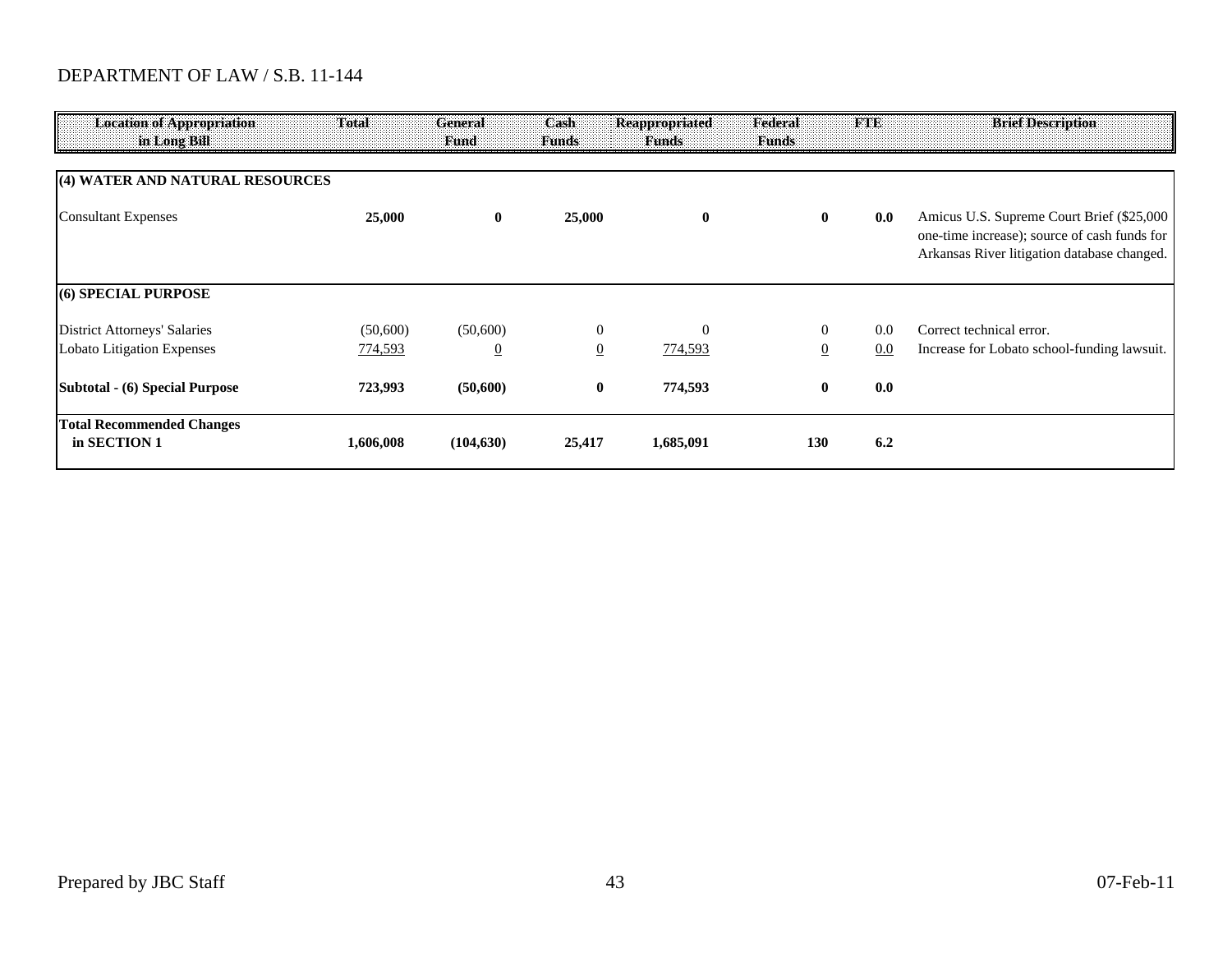## DEPARTMENT OF LOCAL AFFAIRS / S.B. 11-145

| <b>Location of Appropriation</b><br>in Long Bill                                                                                       | Total         | <b>General</b><br>Fund | Cash<br><b>Funds</b> | <b>Reappropriated</b><br><b>Funds</b> | Federal<br><b>Funds</b> | <b>FTE</b> | <b>Brief Description</b>                                |
|----------------------------------------------------------------------------------------------------------------------------------------|---------------|------------------------|----------------------|---------------------------------------|-------------------------|------------|---------------------------------------------------------|
| Summary of Recommended Changes to the Total Appropriations to the Department of Local Affairs                                          |               |                        |                      |                                       |                         |            |                                                         |
| Current FY 2010-11 Appropriation                                                                                                       | \$318,292,163 | \$10,561,511           | \$203,509,756        | \$7,243,477                           | \$96,977,419            | 176.3      |                                                         |
| <b>Recommended Changes</b>                                                                                                             | (30,662)      | (30,662)               | $\overline{0}$       | $\overline{\mathbf{0}}$               | $\overline{0}$          | (0.3)      |                                                         |
| New FY 2010-11 Appropriation                                                                                                           | \$318,261,501 | \$10,530,849           | \$203,509,756        | \$7,243,477                           | \$96,977,419            | 176.0      |                                                         |
| SECTION 1. Recommended Changes to the FY 2010-11 Appropriations to the Department in H.B. 10-1376 (The Long Bill)                      |               |                        |                      |                                       |                         |            |                                                         |
| (1) EXECUTIVE DIRECTOR'S OFFICE                                                                                                        |               |                        |                      |                                       |                         |            |                                                         |
| <b>Vehicle Lease Payments</b>                                                                                                          | (3,199)       | (3,199)                | $\bf{0}$             | $\bf{0}$                              | $\bf{0}$                | 0.0        | Update vehicle replacement payments.                    |
| (4) DIVISION OF LOCAL GOVERNMENTS                                                                                                      |               |                        |                      |                                       |                         |            |                                                         |
| (A) Local Government and Community Services                                                                                            |               |                        |                      |                                       |                         |            |                                                         |
| (1) Administration                                                                                                                     |               |                        |                      |                                       |                         |            |                                                         |
| <b>Personal Services</b>                                                                                                               | (536)         | (536)                  | $\bf{0}$             | $\bf{0}$                              | $\bf{0}$                | 0.0        | 1% reduction to General Fund (GF)<br>Personal Services. |
| <b>Total Recommended Changes</b>                                                                                                       |               |                        |                      |                                       |                         |            |                                                         |
| in SECTION 1                                                                                                                           | (3,735)       | (3,735)                | $\bf{0}$             | $\bf{0}$                              | $\bf{0}$                | 0.0        |                                                         |
| SECTION 2. Recommended Changes to the FY 2010-11 Appropriations to the Department in H.B. 10-1176 (Require Government Recovery Audits) |               |                        |                      |                                       |                         |            |                                                         |

| SECTION 2. Recommended Changes to the FT 2010+11 Appropriations to the Department in 11.b. 10+1170 (Require Government Recovery Addits) |          |          |  |       |                                       |
|-----------------------------------------------------------------------------------------------------------------------------------------|----------|----------|--|-------|---------------------------------------|
| (4) DIVISION OF LOCAL GOVERNMENTS                                                                                                       |          |          |  |       |                                       |
| (B) Field Services<br>Program Costs                                                                                                     | (26,927) | (26,927) |  | (0.3) | 1% reduction to GF Personal Services. |
| <b>Total Recommended Changes</b><br>in SECTION 2                                                                                        | (26.927) | (26,927) |  | (0.3) |                                       |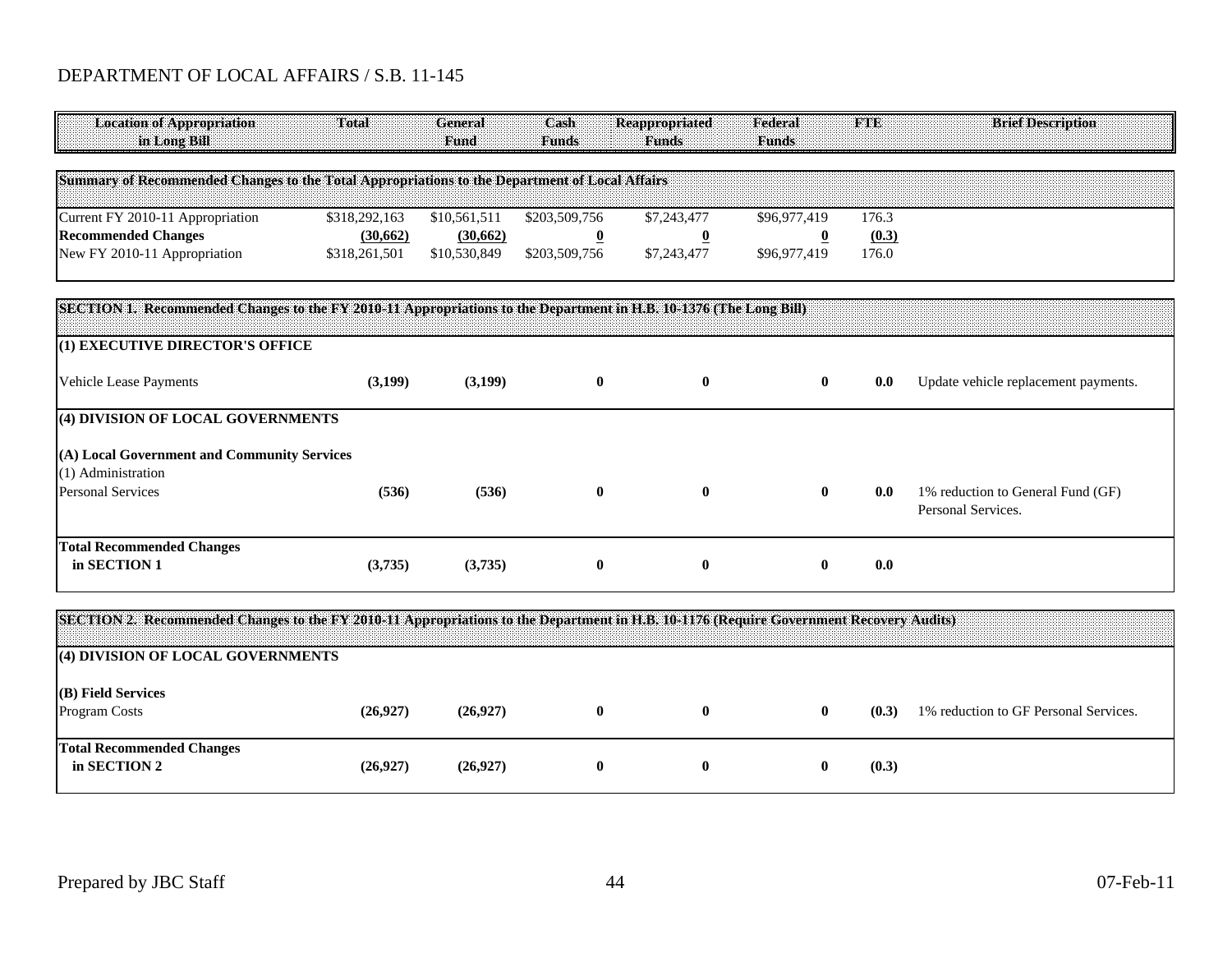## DEPARTMENT OF MILITARY AND VETERANS AFFAIRS / S.B. 11-146

| <b>Location of Appropriation</b>                                                                                  | Total         | <b>General</b> | Cash                    | <b>Reappropriated</b>    | Federal                 | <b>FTE</b> | <b>Brief Description</b>                                |
|-------------------------------------------------------------------------------------------------------------------|---------------|----------------|-------------------------|--------------------------|-------------------------|------------|---------------------------------------------------------|
| in Long Bill                                                                                                      |               | Fund           | <b>Funds</b>            | <b>Funds</b>             | <b>Funds</b>            |            |                                                         |
|                                                                                                                   |               |                |                         |                          |                         |            |                                                         |
| Summary of Recommended Changes to the Total Appropriations to the Department of Military and Veterans Affairs     |               |                |                         |                          |                         |            |                                                         |
| Current FY 2010-11 Appropriation                                                                                  | \$221,291,692 | \$5,320,408    | \$1,408,881             | \$803,509                | \$213,758,894           | 1.384.9    |                                                         |
| <b>Recommended Changes</b>                                                                                        | (34, 175)     | (34, 175)      | $\overline{\mathbf{0}}$ | $\underline{\mathbf{0}}$ | $\overline{\mathbf{0}}$ | 0.0        |                                                         |
| New FY 2010-11 Appropriation                                                                                      | \$221,257,517 | \$5,286,233    | \$1,408,881             | \$803,509                | \$213,758,894           | 1,384.9    |                                                         |
| SECTION 1. Recommended Changes to the FY 2010-11 Appropriations to the Department in H.B. 10-1376 (The Long Bill) |               |                |                         |                          |                         |            |                                                         |
|                                                                                                                   |               |                |                         |                          |                         |            |                                                         |
| (1) EXECUTIVE DIRECTOR AND ARMY NATIONAL GUARD                                                                    |               |                |                         |                          |                         |            |                                                         |
| <b>Personal Services</b>                                                                                          | (18, 375)     | (18, 375)      | $\mathbf{0}$            | $\mathbf{0}$             | $\overline{0}$          | 0.0        | 1% reduction to General Fund (GF)<br>Personal Services. |
| Vehicle Lease Payments                                                                                            | (7,040)       | (7,040)        | $\overline{0}$          | $\underline{0}$          | $\overline{0}$          | 0.0        | Updated vehicle replacement payments.                   |
| <b>Subtotal - (1) Executive Director and</b>                                                                      |               |                |                         |                          |                         |            |                                                         |
| <b>Army National Guard</b>                                                                                        | (25, 415)     | (25, 415)      | $\bf{0}$                | $\boldsymbol{0}$         | $\bf{0}$                | 0.0        |                                                         |
| (2) DIVISION OF VETERANS AFFAIRS                                                                                  |               |                |                         |                          |                         |            |                                                         |
| <b>Veterans Service Operations</b>                                                                                | (4,970)       | (4,970)        | $\theta$                | 0                        | $\boldsymbol{0}$        | 0.0        | 1% reduction to GF Personal Services.                   |
| <b>Western Slope Veterans Cemetery</b>                                                                            | (1, 324)      | (1,324)        | $\boldsymbol{0}$        | $\overline{0}$           | $\underline{0}$         | 0.0        | 1% reduction to GF Personal Services.                   |
| <b>Subtotal - (2) Division of Veterans</b>                                                                        |               |                |                         |                          |                         |            |                                                         |
| <b>Affairs</b>                                                                                                    | (6,294)       | (6,294)        | $\bf{0}$                | $\bf{0}$                 | $\bf{0}$                | 0.0        |                                                         |
| (3) AIR NATIONAL GUARD                                                                                            |               |                |                         |                          |                         |            |                                                         |
| Operations and Maintenance Agreement                                                                              |               |                |                         |                          |                         |            |                                                         |
| for Buckley/Greeley                                                                                               | (2, 466)      | (2,466)        | $\bf{0}$                | $\bf{0}$                 | $\bf{0}$                | 0.0        | 1% reduction to GF Personal Services.                   |
| <b>Total Recommended Changes</b><br>in SECTION 1                                                                  |               |                |                         | $\bf{0}$                 |                         | 0.0        |                                                         |
|                                                                                                                   | (34, 175)     | (34, 175)      | $\bf{0}$                |                          | $\bf{0}$                |            |                                                         |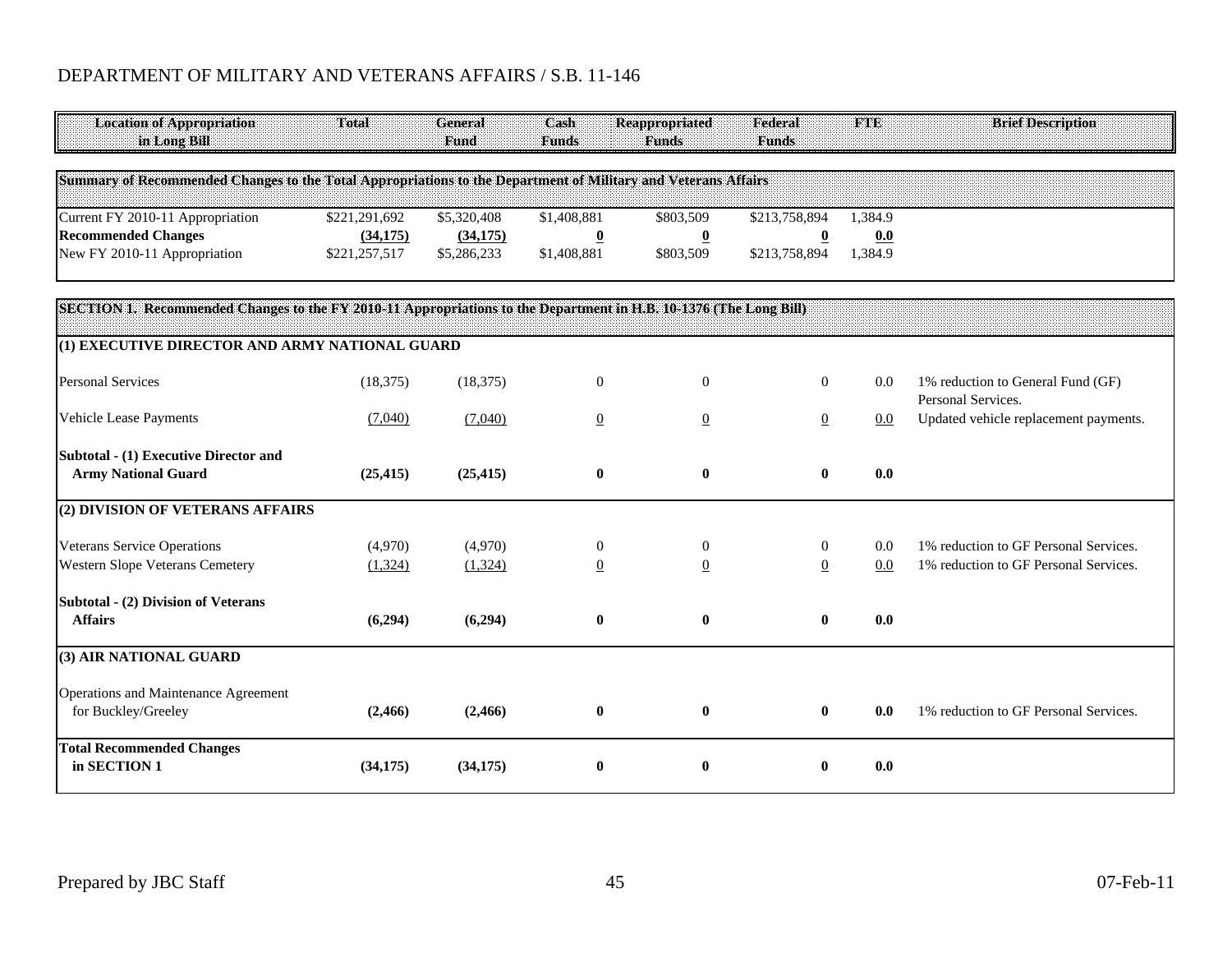## DEPARTMENT OF NATURAL RESOURCES / S.B. 11-147

| <b>Location of Appropriation</b><br>in Long Bill                                                                  | Total            | General<br>Fund | Cash<br><b>Funds</b> | <b>Reappropriated</b><br><b>Funds</b> | Federal<br><b>Funds</b> | <b>FTE</b> | <b>Brief Description</b>                                       |
|-------------------------------------------------------------------------------------------------------------------|------------------|-----------------|----------------------|---------------------------------------|-------------------------|------------|----------------------------------------------------------------|
| Summary of Recommended Changes to the Total Appropriations to the Department of Natural Resources                 |                  |                 |                      |                                       |                         |            |                                                                |
| Current FY 2010-11 Appropriation                                                                                  | \$245,934,482    | \$26,419,333    | \$191,814,141        | \$7,972,361                           | \$19,728,647            | 1,474.8    |                                                                |
| <b>Recommended Changes</b>                                                                                        | (239,061)        | (218,271)       | (21,212)             | $\overline{\mathbf{0}}$               | 422                     | 0.0        |                                                                |
| New FY 2010-11 Appropriation                                                                                      | \$245,695,421    | \$26,201,062    | \$191,792,929        | \$7,972,361                           | \$19,729,069            | 1,474.8    |                                                                |
| SECTION 1. Recommended Changes to the FY 2010-11 Appropriations to the Department in H.B. 10-1376 (The Long Bill) |                  |                 |                      |                                       |                         |            |                                                                |
| (1) EXECUTIVE DIRECTOR'S OFFICE                                                                                   |                  |                 |                      |                                       |                         |            |                                                                |
| <b>Personal Services</b>                                                                                          | (37, 451)        | $\overline{0}$  | $\overline{0}$       | (37, 451)                             | $\overline{0}$          | $0.0\,$    | 1 % reduction to General Fund (GF)<br>Personal Services.       |
| Health, Life, and Dental                                                                                          | $\boldsymbol{0}$ | (37, 451)       | $\boldsymbol{0}$     | 37,451                                | $\boldsymbol{0}$        | 0.0        | 1 % reduction to GF Personal Services<br>(\$37,451 refinance). |
| Vehicle Lease Payments                                                                                            | (10,701)         | 10,089          | (21,212)             | $\underline{0}$                       | 422                     | $0.0\,$    | Update vehicle replacement payments.                           |
| <b>Subtotal - (1) Executive Director's</b><br><b>Office</b>                                                       | (48, 152)        | (27,362)        | (21,212)             | $\bf{0}$                              | 422                     | 0.0        |                                                                |
|                                                                                                                   |                  |                 |                      |                                       |                         |            |                                                                |
| (6) PARKS AND OUTDOOR RECREATION                                                                                  |                  |                 |                      |                                       |                         |            |                                                                |
| (A) State Park Operations                                                                                         | (13,230)         | (13,230)        | $\boldsymbol{0}$     | $\bf{0}$                              | $\bf{0}$                | 0.0        | 1 % reduction to GF Personal Services.                         |
| (8) WATER RESOURCES DIVISION                                                                                      |                  |                 |                      |                                       |                         |            |                                                                |
| <b>Personal Services</b>                                                                                          | (172, 831)       | (172, 831)      | $\mathbf{0}$         | $\theta$                              | $\mathbf{0}$            | 0.0        | 1 % reduction to GF Personal Services.                         |
| Republican River Compact Compliance                                                                               | (3,056)          | (3,056)         | $\Omega$             | $\boldsymbol{0}$                      | $\mathbf{0}$            | 0.0        | 1 % reduction to GF Personal Services.                         |
| <b>Satellite Monitoring System</b>                                                                                | (1,792)          | (1,792)         | $\mathbf{0}$         | $\overline{0}$                        | $\overline{0}$          | 0.0        | 1 % reduction to GF Personal Services.                         |
| <b>Subtotal - (8) Water Resources</b>                                                                             |                  |                 |                      |                                       |                         |            |                                                                |
| <b>Division</b>                                                                                                   | (177, 679)       | (177, 679)      | $\bf{0}$             | $\boldsymbol{0}$                      | $\bf{0}$                | 0.0        |                                                                |
| <b>Total Recommended Changes</b><br>in SECTION 1                                                                  | (239,061)        | (218,271)       | (21,212)             | $\bf{0}$                              | 422                     | 0.0        |                                                                |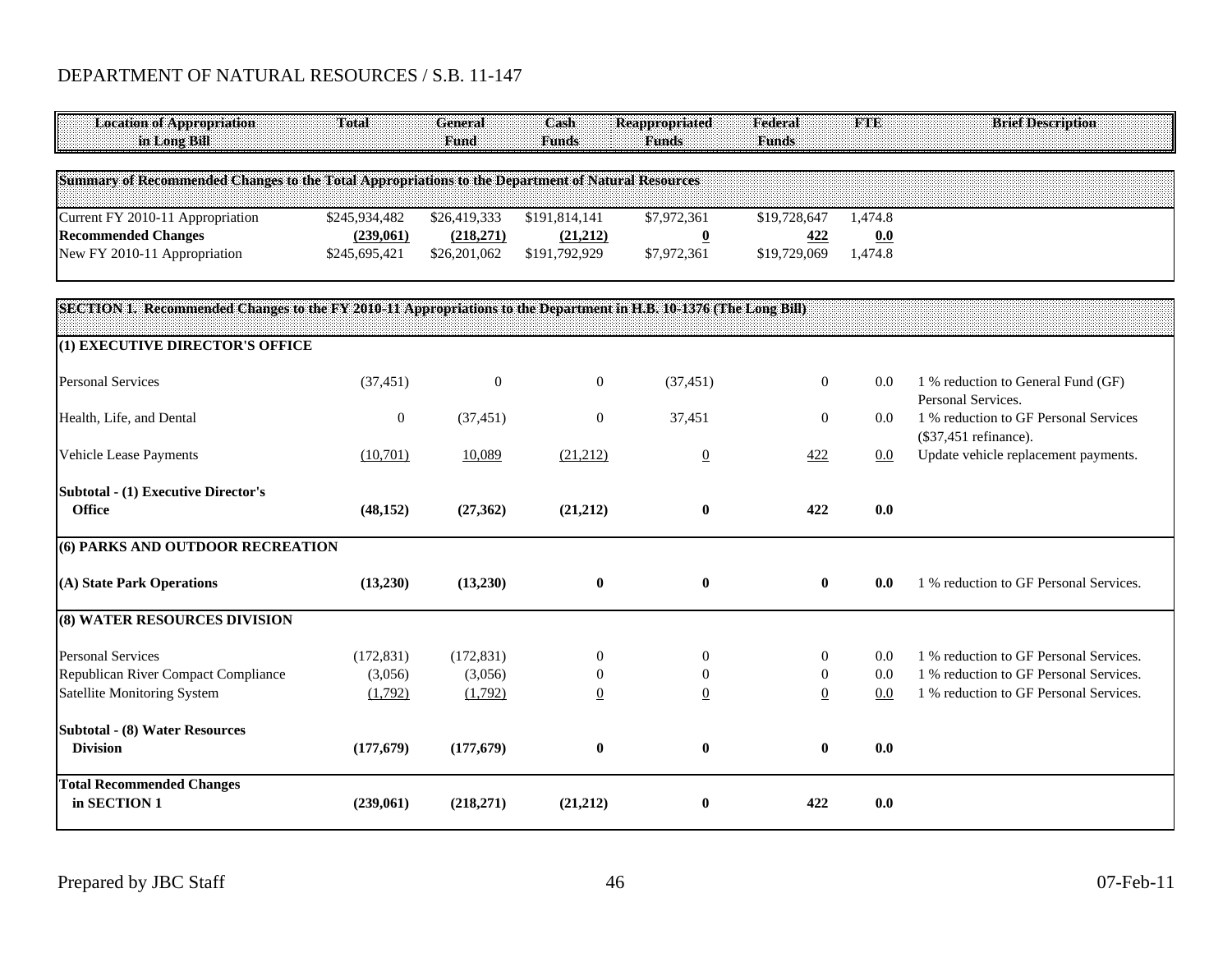| <b>Location of Appropriation</b>                                                                                  | Total            | General        | Cash             | <b>Reappropriated</b> | Federal                 | TATE    | <b>Brief Description</b>                                                                                                                                                                                                                        |
|-------------------------------------------------------------------------------------------------------------------|------------------|----------------|------------------|-----------------------|-------------------------|---------|-------------------------------------------------------------------------------------------------------------------------------------------------------------------------------------------------------------------------------------------------|
| in Long Bill                                                                                                      |                  | Fund           | <b>Funds</b>     | <b>Funds</b>          | <b>Funds</b>            |         |                                                                                                                                                                                                                                                 |
| Summary of Recommended Changes to the Total Appropriations to the Department of Personnel and Administration      |                  |                |                  |                       |                         |         |                                                                                                                                                                                                                                                 |
| Current FY 2010-11 Appropriation                                                                                  | \$172,205,054    | \$5,476,140    | \$9,579,235      | \$157,149,679         | \$0                     | 391.3   |                                                                                                                                                                                                                                                 |
| <b>Recommended Changes</b>                                                                                        | (11,519,345)     | (371,985)      | 997,727          | (12, 145, 087)        | $\overline{\mathbf{0}}$ | 0.0     |                                                                                                                                                                                                                                                 |
| New FY 2010-11 Appropriation                                                                                      | \$160,685,709    | \$5,104,155    | \$10,576,962     | \$145,004,592         | \$0                     | 391.3   |                                                                                                                                                                                                                                                 |
| SECTION 1. Recommended Changes to the FY 2010-11 Appropriations to the Department in H.B. 10-1376 (The Long Bill) |                  |                |                  |                       |                         |         |                                                                                                                                                                                                                                                 |
|                                                                                                                   |                  |                |                  |                       |                         |         |                                                                                                                                                                                                                                                 |
| (1) EXECUTIVE DIRECTOR'S OFFICE                                                                                   |                  |                |                  |                       |                         |         |                                                                                                                                                                                                                                                 |
| (A) Administration                                                                                                |                  |                |                  |                       |                         |         |                                                                                                                                                                                                                                                 |
| <b>Personal Services</b>                                                                                          | (65, 412)        | $\overline{0}$ | $\mathbf{0}$     | (65, 412)             | $\mathbf{0}$            | 0.0     | Offset administrative costs using American<br>Recovery and Reinvestment Act (ARRA)<br>funds (\$49,002 decrease); 1% reduction to<br>General Fund (GF) Personal Services                                                                         |
| <b>Operating Expenses</b>                                                                                         | (16,993)         | $\theta$       | $\boldsymbol{0}$ | (16,993)              | $\mathbf{0}$            | $0.0\,$ | $$16,410$ decrease).<br>Offset administrative costs using ARRA<br>funds.                                                                                                                                                                        |
| Purchase of Services from Computer                                                                                |                  |                |                  |                       |                         |         |                                                                                                                                                                                                                                                 |
| Center                                                                                                            | $\boldsymbol{0}$ | (123, 718)     | $\mathbf{0}$     | 123,718               | $\overline{0}$          | 0.0     | Refinance General Fund with indirect cost<br>recoveries (\$103,761 reappropriated funds<br>(RF) increase and \$103,761 GF decrease);<br>and offset administrative costs using ARRA<br>funds (\$19,957 RF increase and \$19,957 GF<br>decrease). |
| Vehicle Lease Payments                                                                                            | (8,228)          | $\Omega$       | $\boldsymbol{0}$ | (8,228)               | $\boldsymbol{0}$        | $0.0\,$ | Updated vehicle replacement payments.                                                                                                                                                                                                           |
| <b>GOVERNOR'S TRANSITON</b>                                                                                       | 12,650           | 12,650         | $\theta$         | $\Omega$              | $\boldsymbol{0}$        | 0.0     | New line item to fund transition costs<br>between Governors.                                                                                                                                                                                    |
| (B) Statewide Special Purpose                                                                                     |                  |                |                  |                       |                         |         |                                                                                                                                                                                                                                                 |
| (2) Office of the State Architect                                                                                 | (4, 431)         | (4, 431)       | $\boldsymbol{0}$ | $\mathbf{0}$          | $\overline{0}$          | 0.0     | 1% reduction to GF Personal Services.                                                                                                                                                                                                           |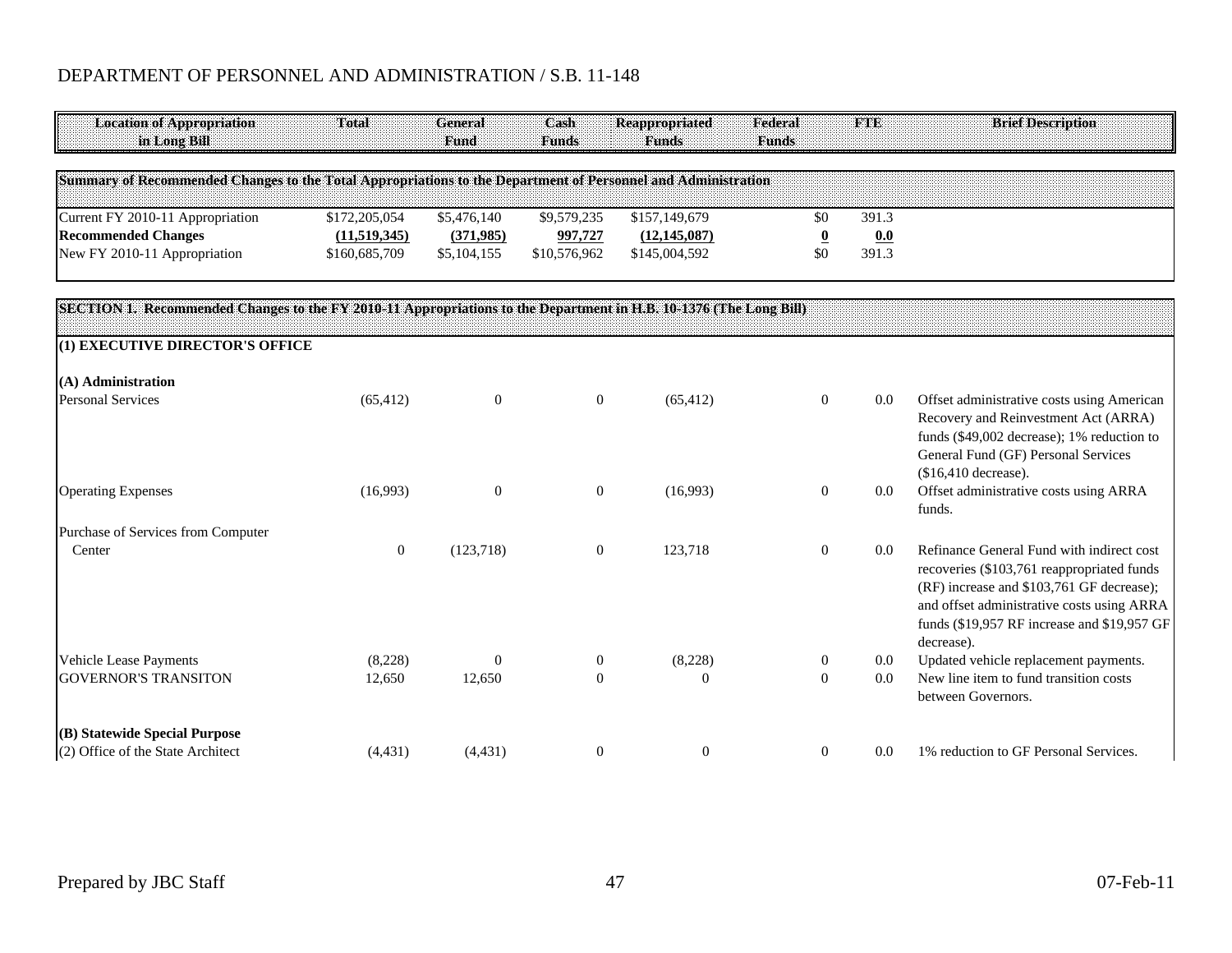| <b>Location of Appropriation</b><br>in Long Bill         | Total     | General<br>Fund | Cash<br><b>Funds</b> | <b>Reappropriated</b><br><b>Funds</b> | Federal<br><b>Funds</b> | <b>FTE</b> | <b>Brief Description</b>                                                                                                                                                                                                                                                        |
|----------------------------------------------------------|-----------|-----------------|----------------------|---------------------------------------|-------------------------|------------|---------------------------------------------------------------------------------------------------------------------------------------------------------------------------------------------------------------------------------------------------------------------------------|
| (3) Colorado State Archives                              |           |                 |                      |                                       |                         |            |                                                                                                                                                                                                                                                                                 |
| <b>Personal Services</b>                                 | (408)     | (9,158)         | 8,750                | $\underline{0}$                       | $\overline{0}$          | 0.0        | Offset administrative costs using ARRA<br>funds (\$8,750 cash funds (CF) increase and<br>\$5,000 GF decrease); and 1% reduction to<br>GF Personal Services (\$4,158 GF decrease).<br>Adds footnote for roll-forward spending<br>authority of ARRA funds through FY 2012-<br>13. |
| <b>Subtotal - (1) Executive Director's</b><br>Office     | (82, 822) | (124, 657)      | 8,750                | 33,085                                | $\bf{0}$                | 0.0        |                                                                                                                                                                                                                                                                                 |
| (2) DIVISION OF HUMAN RESOURCES                          |           |                 |                      |                                       |                         |            |                                                                                                                                                                                                                                                                                 |
| (A) Human Resource Services<br>(1) State Agency Services |           |                 |                      |                                       |                         |            |                                                                                                                                                                                                                                                                                 |
| <b>Personal Services</b>                                 | (31,878)  | $\overline{0}$  | $\boldsymbol{0}$     | (31,878)                              | $\theta$                | 0.0        | 1% reduction to GF Personal Services<br>(\$16,283 decrease); and offset<br>administrative costs using ARRA funds<br>(\$15,595 decrease).                                                                                                                                        |
| <b>Operating Expenses</b>                                | (5,207)   | $\overline{0}$  | $\boldsymbol{0}$     | (5,207)                               | $\mathbf{0}$            | $0.0\,$    | Offset administrative costs using ARRA<br>funds.                                                                                                                                                                                                                                |
| <b>INDIRECT COST ASSESSMENT</b>                          | 4,605     | $\overline{0}$  | $\underline{0}$      | 4,605                                 | $\overline{0}$          | $0.0\,$    | Add new line item to collect statewide<br>indirect cost recoveries.                                                                                                                                                                                                             |
| Subtotal - (2) Division of Human<br><b>Resources</b>     | (32, 480) | $\bf{0}$        | $\bf{0}$             | (32, 480)                             | $\mathbf{0}$            | 0.0        |                                                                                                                                                                                                                                                                                 |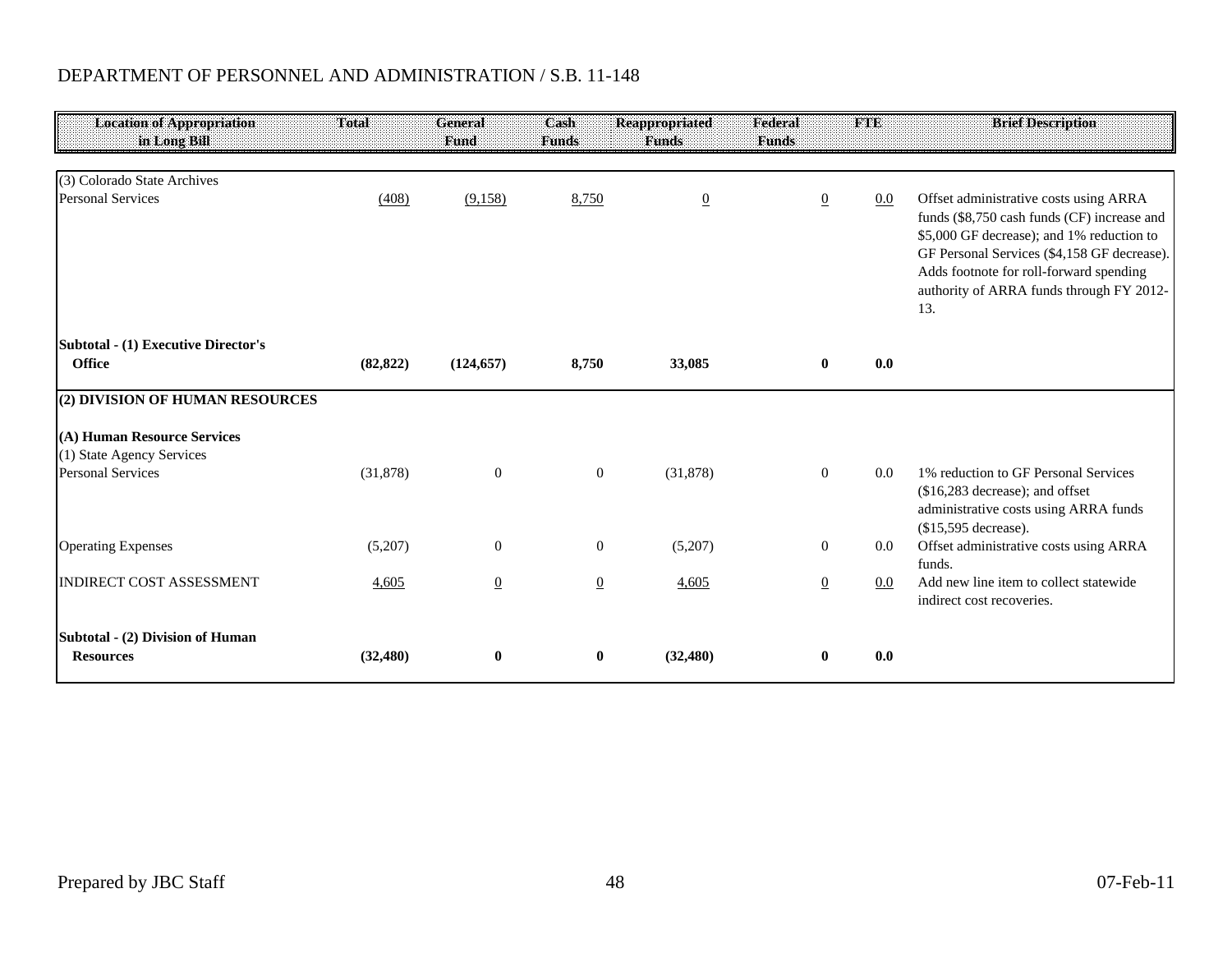| <b>Location of Appropriation</b><br>in Long Bill                | Total       | <b>General</b><br>Fund | Cash<br><b>Funds</b> | <b>Reappropriated</b><br><b>Funds</b> | Federal<br><b>Funds</b> | <b>FTE</b> | <b>Brief Description</b>                                                                                                                                                                                                                                                          |
|-----------------------------------------------------------------|-------------|------------------------|----------------------|---------------------------------------|-------------------------|------------|-----------------------------------------------------------------------------------------------------------------------------------------------------------------------------------------------------------------------------------------------------------------------------------|
|                                                                 |             |                        |                      |                                       |                         |            |                                                                                                                                                                                                                                                                                   |
| (3) CONSTITUTIONALLY INDEPENDENT ENTITIES                       |             |                        |                      |                                       |                         |            |                                                                                                                                                                                                                                                                                   |
| (A) Personnel Board                                             |             |                        |                      |                                       |                         |            |                                                                                                                                                                                                                                                                                   |
| <b>Personal Services</b>                                        | (978)       | (9,728)                | 8,750                | $\bf{0}$                              | $\bf{0}$                | 0.0        | Offset administrative costs using ARRA<br>funds (\$8,750 cash funds increase and<br>\$5,000 General Fund decrease); and 1%<br>reduction to GF Personal Services (\$4,728)<br>decrease). Adds footnote for roll-forward<br>spending authority of ARRA funds through<br>FY 2012-13. |
| (4) CENTRAL SERVICES                                            |             |                        |                      |                                       |                         |            |                                                                                                                                                                                                                                                                                   |
| (B) Integrated Document Solutions<br>(1) Reprographics Services |             |                        |                      |                                       |                         |            |                                                                                                                                                                                                                                                                                   |
| <b>Personal Services</b>                                        | (931, 724)  | $\mathbf{0}$           | 24,261               | (955, 985)                            | $\overline{0}$          | $0.0\,$    | Reflect new contract to provide services to<br>the City and County of Denver (\$24,261 CF<br>increase); and reduce contingency spending<br>authority from 20.0% to 5.0% of base<br>appropriation (\$955,985 RF decrease).                                                         |
| <b>Operating Expenses</b>                                       | (1,657,006) | $\mathbf{0}$           | 62,017               | (1,719,023)                           | $\mathbf{0}$            | $0.0\,$    | Reflect new contract to provide services to<br>the City and County of Denver (\$62,017 CF<br>increase); and reduce contingency spending<br>authority from 20.0% to 5.0% of base<br>appropriation (\$1,719,023 RF decrease).                                                       |
| (2) Document Solutions Group                                    |             |                        |                      |                                       |                         |            |                                                                                                                                                                                                                                                                                   |
| <b>Personal Services</b>                                        | (1,066,409) | $\mathbf{0}$           | $\mathbf{0}$         | (1,066,409)                           | $\mathbf{0}$            | $0.0\,$    | Reduce contingency spending authority from<br>20.0% to 5.0% of base appropriation.                                                                                                                                                                                                |
| <b>Operating Expenses</b>                                       | (616,960)   | $\mathbf{0}$           | $\mathbf{0}$         | (616,960)                             | $\mathbf{0}$            | 0.0        | Reduce contingency spending authority from<br>20.0% to 5.0% of base appropriation.                                                                                                                                                                                                |

 $\mathsf{l}$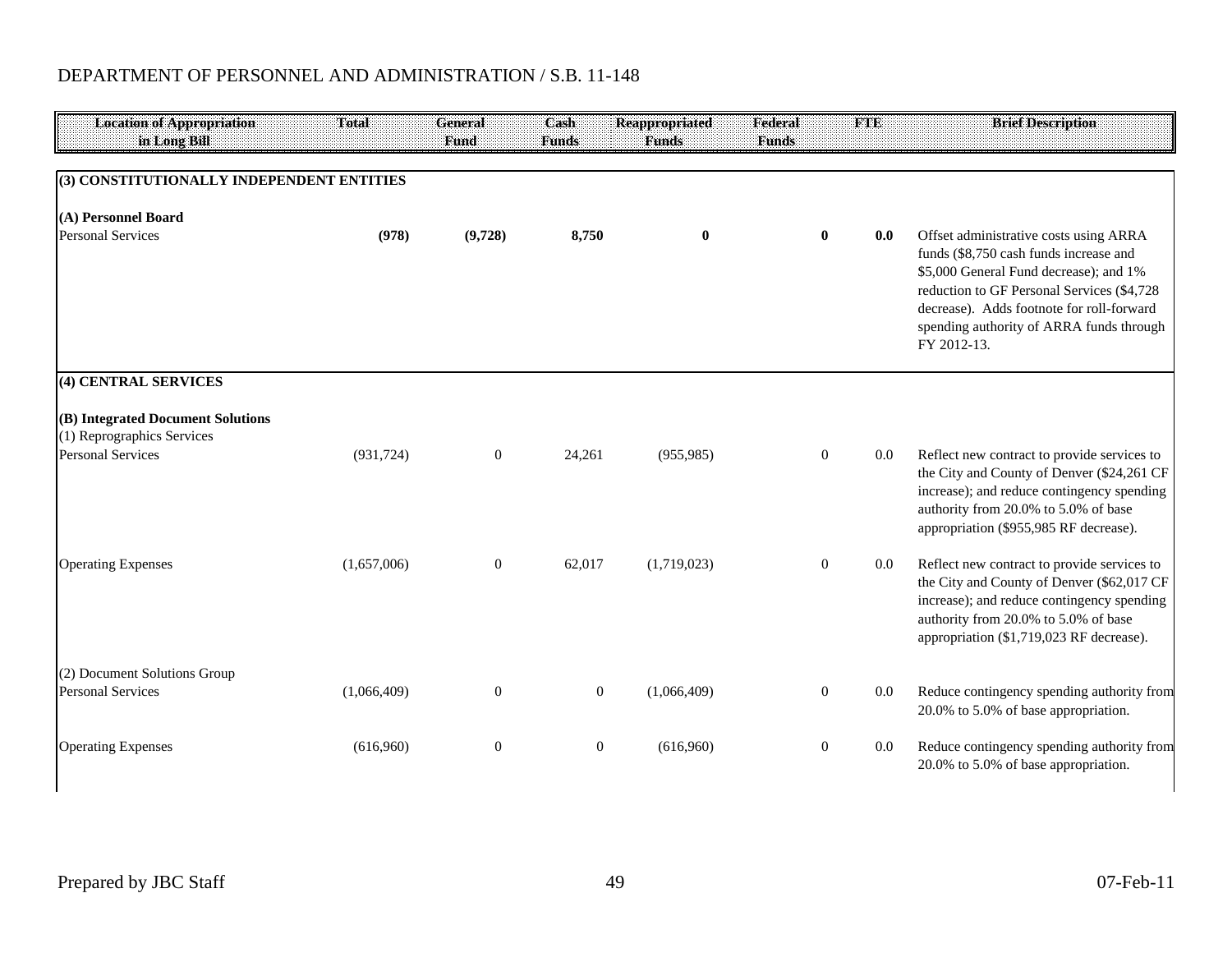| <b>Location of Appropriation</b><br>in Long Bill   | Total        | <b>General</b><br><b>Fund</b> | Cash<br><b>Funds</b> | <b>Reappropriated</b><br><b>Funds</b> | Federal<br><b>Funds</b> | <b>FTE</b> | <b>Brief Description</b>                                                                                                                                                                                                                                                                        |
|----------------------------------------------------|--------------|-------------------------------|----------------------|---------------------------------------|-------------------------|------------|-------------------------------------------------------------------------------------------------------------------------------------------------------------------------------------------------------------------------------------------------------------------------------------------------|
|                                                    |              |                               |                      |                                       |                         |            |                                                                                                                                                                                                                                                                                                 |
| (3) Mail Services                                  |              |                               |                      |                                       |                         |            |                                                                                                                                                                                                                                                                                                 |
| <b>Personal Services</b>                           | (1,220,131)  | $\overline{0}$                | 18,818               | (1,238,949)                           | $\mathbf{0}$            | 0.0        | New contract to provide services to the City<br>and County of Denver (\$18,818 CF<br>increase); and reduce contingency spending<br>authority from 20.0% to 5.0% of base<br>appropriation (\$1,238,949 RF decrease).                                                                             |
| <b>Operating Expenses</b>                          | (5,636,665)  | $\overline{0}$                | 37,800               | (5,674,465)                           | $\mathbf{0}$            | $0.0\,$    | New contract to provide services to the City<br>and County of Denver (\$37,800 CF<br>increase); and reduce contingency spending<br>authority from 20.0% to 5.0% of base<br>appropriation (\$5,674,465 RF decrease).                                                                             |
| (C) Fleet Management Program                       |              |                               |                      |                                       |                         |            |                                                                                                                                                                                                                                                                                                 |
| Vehicle Replacement Lease,                         |              |                               |                      |                                       |                         |            |                                                                                                                                                                                                                                                                                                 |
| Purchase or Lease/Purchase                         | (886, 637)   | $\overline{0}$                | $\boldsymbol{0}$     | (886, 637)                            | $\mathbf{0}$            | 0.0        | Technical adjustment to update billing<br>information.                                                                                                                                                                                                                                          |
| (D) Facilities Maintenance                         |              |                               |                      |                                       |                         |            |                                                                                                                                                                                                                                                                                                 |
| (1) Capitol Complex Facilities                     |              |                               |                      |                                       |                         |            |                                                                                                                                                                                                                                                                                                 |
| <b>Operating Expenses</b>                          | 95,244       | $\overline{0}$                | 95,244               | $\overline{0}$                        | $\overline{0}$          | 0.0        | Repayment for federal portion of prior year<br>CF transfer.                                                                                                                                                                                                                                     |
| Subtotal - (4) Central Services                    | (11,920,288) | $\bf{0}$                      | 238,140              | (12, 158, 428)                        | $\bf{0}$                | 0.0        |                                                                                                                                                                                                                                                                                                 |
| (5) DIVISION OF ACCOUNTS AND CONTROL -- CONTROLLER |              |                               |                      |                                       |                         |            |                                                                                                                                                                                                                                                                                                 |
| (A) Office of the State Controller                 |              |                               |                      |                                       |                         |            |                                                                                                                                                                                                                                                                                                 |
| <b>Personal Services</b>                           | (186, 385)   | (219,078)                     | $\boldsymbol{0}$     | 32,693                                | $\boldsymbol{0}$        | 0.0        | Transfer indirect costs from other divisions<br>to refinance General Fund (\$32,693 RF<br>increase and \$47,495 GF decrease); offset<br>administrative costs using ARRA funds<br>(\$155,258 GF decrease); and transfer costs<br>of printing checks to other agencies<br>(\$16,325 GF decrease). |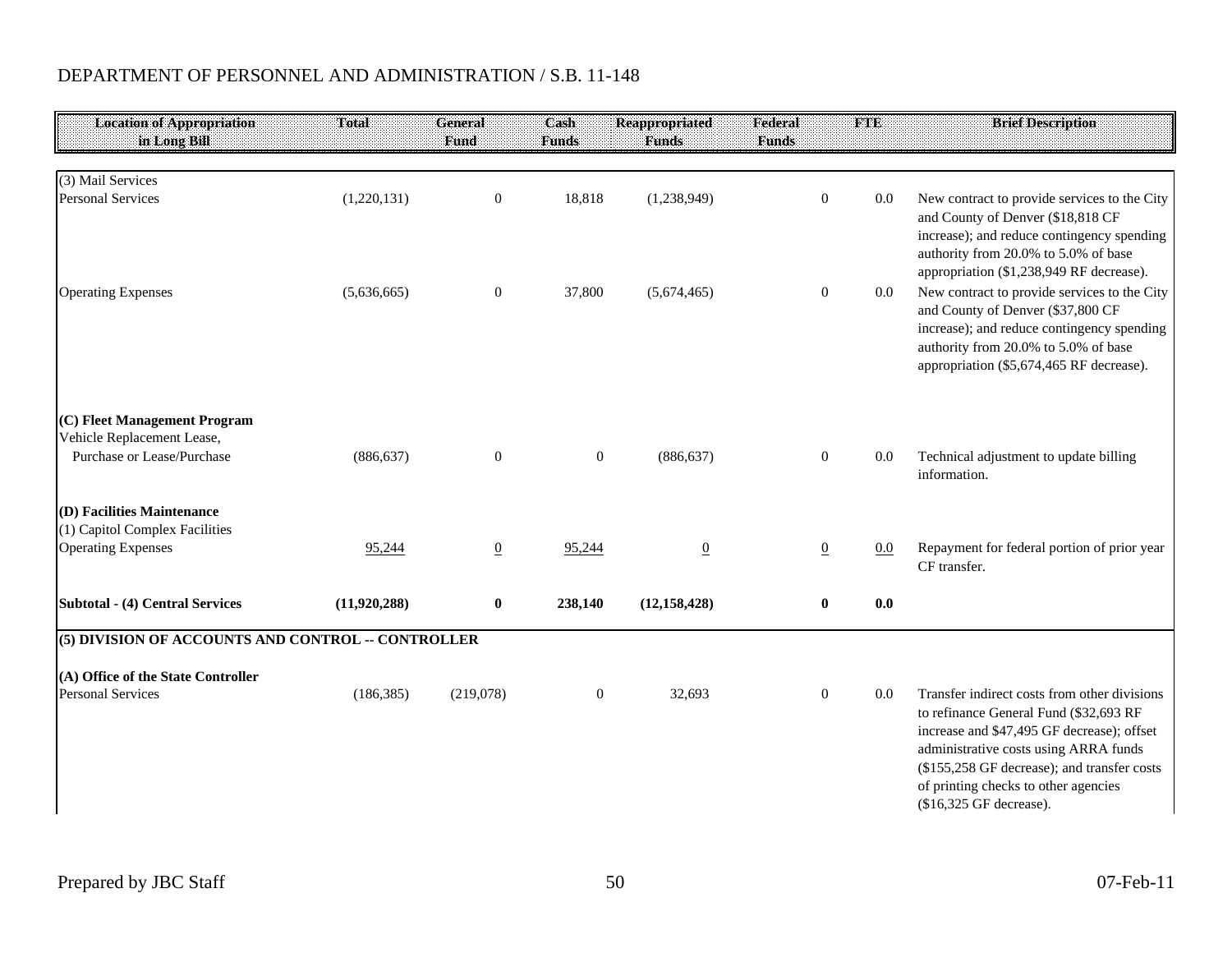| <b>Location of Appropriation</b><br>in Long Bill                | Total        | General<br>Fund  | Cash<br><b>Funds</b> | <b>Reappropriated</b><br><b>Funds</b> | Federal<br><b>Funds</b> | <b>FTE</b> | <b>Brief Description</b>                         |
|-----------------------------------------------------------------|--------------|------------------|----------------------|---------------------------------------|-------------------------|------------|--------------------------------------------------|
| <b>Operating Expenses</b>                                       | (19,957)     | $\boldsymbol{0}$ | $\boldsymbol{0}$     | (19, 957)                             | $\overline{0}$          | 0.0        | Offset administrative costs using ARRA<br>funds. |
| (B) State Purchasing Office                                     |              |                  |                      |                                       |                         |            |                                                  |
| <b>Personal Services</b>                                        | (6, 593)     | $\mathbf{0}$     | (6,593)              | $\theta$                              | $\overline{0}$          | 0.0        | Offset administrative costs using ARRA<br>funds. |
| <b>Operating Expenses</b>                                       | (1,320)      | $\mathbf{0}$     | (1,320)              | $\boldsymbol{0}$                      | $\overline{0}$          | 0.0        | Offset administrative costs using ARRA<br>funds. |
| $(C)$ Supplier Database                                         |              |                  |                      |                                       |                         |            |                                                  |
| <b>Operating Expenses</b>                                       | 750,000      | $\overline{0}$   | 750,000              | $\overline{0}$                        | $\overline{0}$          | 0.0        | Increase for e-procurement system.               |
| Subtotal - (5) Division of Accounts<br>and Control - Controller | 535,745      | (219,078)        | 742,087              | 12,736                                | $\mathbf{0}$            | 0.0        |                                                  |
| <b>Total Recommended Changes</b><br>in SECTION 1                | (11,500,823) | (353, 463)       | 997,727              | (12, 145, 087)                        | $\mathbf{0}$            | 0.0        |                                                  |

| SECTION 2. Recommended Changes to the FY 2010-11 Appropriations to the Department in H.B. 10-1176 (Recovery Audits)<br>(5) DIVISION OF ACCOUNTS AND CONTROL -- CONTROLLER |          |          |              |              |              |     |                                                                                                    |
|---------------------------------------------------------------------------------------------------------------------------------------------------------------------------|----------|----------|--------------|--------------|--------------|-----|----------------------------------------------------------------------------------------------------|
| (A) Office of the State Controller<br><b>Operating Expenses</b>                                                                                                           | (18.522) | (18,522) | 0            | $\mathbf{0}$ | $\mathbf{0}$ | 0.0 | Reduce GF appropriation to the Office of<br>the State Controller, Operating Expenses<br>line item. |
| <b>Total Recommended Changes</b><br>in SECTION 2                                                                                                                          | (18.522) | (18,522) | $\mathbf{0}$ | 0            | $\mathbf{0}$ | 0.0 |                                                                                                    |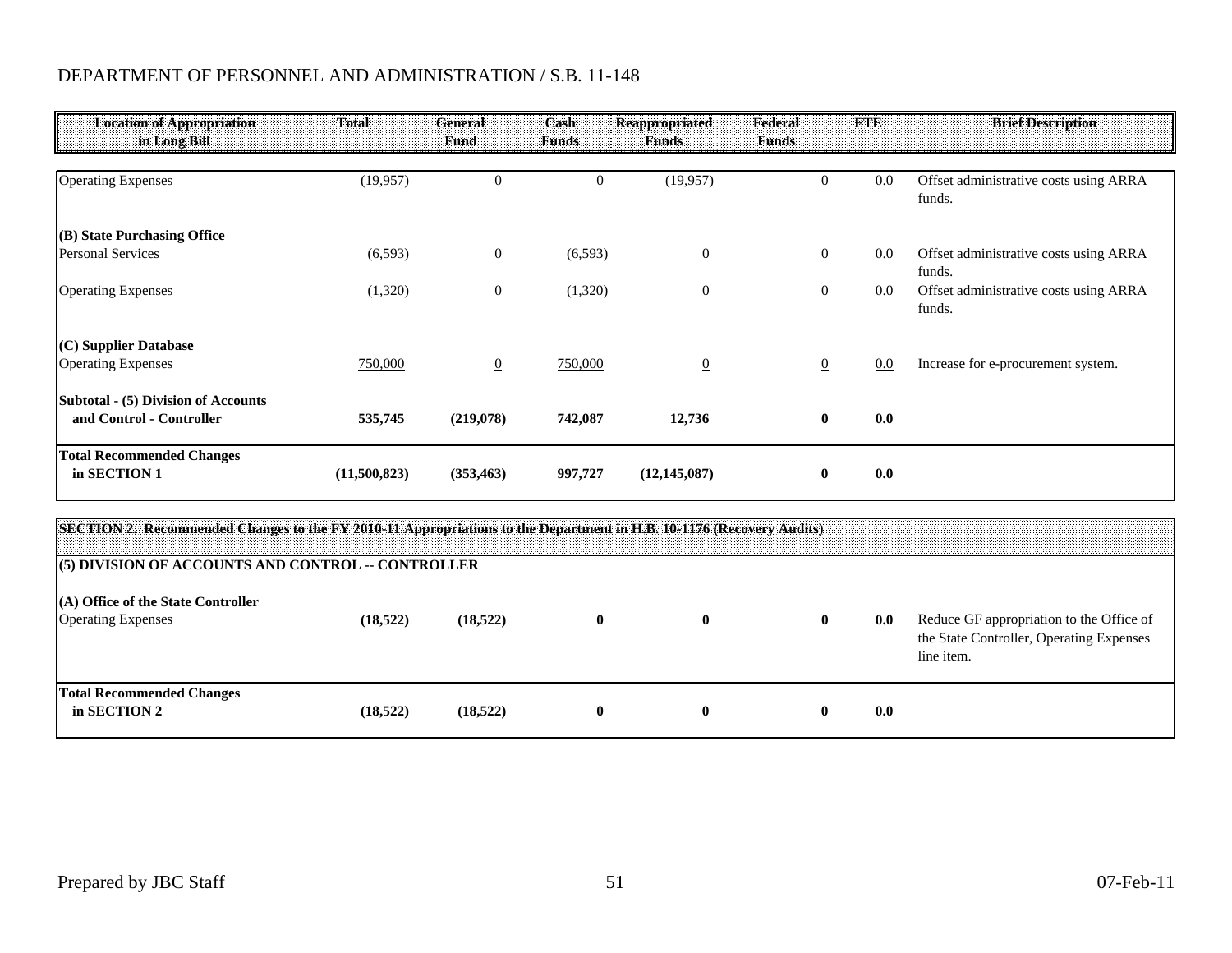| <b>Location of Appropriation</b><br>in Long Bill                                                                  | Total                      | General<br>Fund           | Cash<br><b>Funds</b>       | <b>Reappropriated</b><br><b>Funds</b> | Federal<br><b>Funds</b>    | <b>FTE</b>     | <b>Brief Description</b>                                                 |
|-------------------------------------------------------------------------------------------------------------------|----------------------------|---------------------------|----------------------------|---------------------------------------|----------------------------|----------------|--------------------------------------------------------------------------|
| Summary of Recommended Changes to the Total Appropriations to the Department of Public Health and Environment     |                            |                           |                            |                                       |                            |                |                                                                          |
| Current FY 2010-11 Appropriation                                                                                  | \$440,148,279              | \$27,541,461              | \$129,530,277              | \$26,479,698                          | \$256,596,843              | 1,227.7        |                                                                          |
| <b>Recommended Changes</b><br>New FY 2010-11 Appropriation                                                        | 2,026,787<br>\$442,175,066 | (80, 557)<br>\$27,460,904 | 2,384,215<br>\$131,914,492 | 217,129<br>\$26,696,827               | (494,000)<br>\$256,102,843 | 0.0<br>1,227.7 |                                                                          |
| SECTION 1. Recommended Changes to the FY 2010-11 Appropriations to the Department in H.B. 10-1376 (The Long Bill) |                            |                           |                            |                                       |                            |                |                                                                          |
| (1) ADMINISTRATION AND SUPPORT                                                                                    |                            |                           |                            |                                       |                            |                |                                                                          |
| (A) Administration                                                                                                |                            |                           |                            |                                       |                            |                |                                                                          |
| <b>Operating Expenses</b>                                                                                         | 35,200                     | $\overline{0}$            | $\mathbf{0}$               | 35,200                                | $\mathbf{0}$               | $0.0\,$        | Expand medical marijuana registry.                                       |
| Legal Services for 26,723 28,523 hours                                                                            | 132,066                    | $\Omega$                  | $\mathbf{0}$               | 132,066                               | $\mathbf{0}$               | 0.0            | Add 1,800 legal service hours for the Air<br>Pollution Control Division. |
| <b>Vehicle Lease Payments</b>                                                                                     | (84,165)                   | $\mathbf{0}$              | (66, 165)                  | (13,000)                              | (5,000)                    | 0.0            | Update vehicle replacement payments.                                     |
| <b>Leased Space</b>                                                                                               | 129,734                    | $\overline{0}$            | $\boldsymbol{0}$           | 129,734                               | $\boldsymbol{0}$           | 0.0            | Expand medical marijuana registry.                                       |
| (B) Special Health Programs<br>(1) Health Disparities Program                                                     |                            |                           |                            |                                       |                            |                |                                                                          |
| <b>Personal Services</b>                                                                                          | (502)                      | (502)                     | $\theta$                   | $\theta$                              | $\mathbf{0}$               | 0.0            | 1% reduction to General Fund (GF)<br>Personal Services.                  |
| (C) Local Public Health Planning and Support                                                                      |                            |                           |                            |                                       |                            |                |                                                                          |
| Assessment and Planning Program                                                                                   | (2,954)                    | (2,954)                   | $\overline{0}$             | $\underline{0}$                       | $\overline{0}$             | 0.0            | 1% reduction to GF Personal Services.                                    |
| Subtotal - (1) Administration and<br><b>Support</b>                                                               | 209,379                    | (3,456)                   | (66, 165)                  | 284,000                               | (5,000)                    | 0.0            | A technical correction alters the fund source                            |
|                                                                                                                   |                            |                           |                            |                                       |                            |                | for 4 line items in this subdivision.                                    |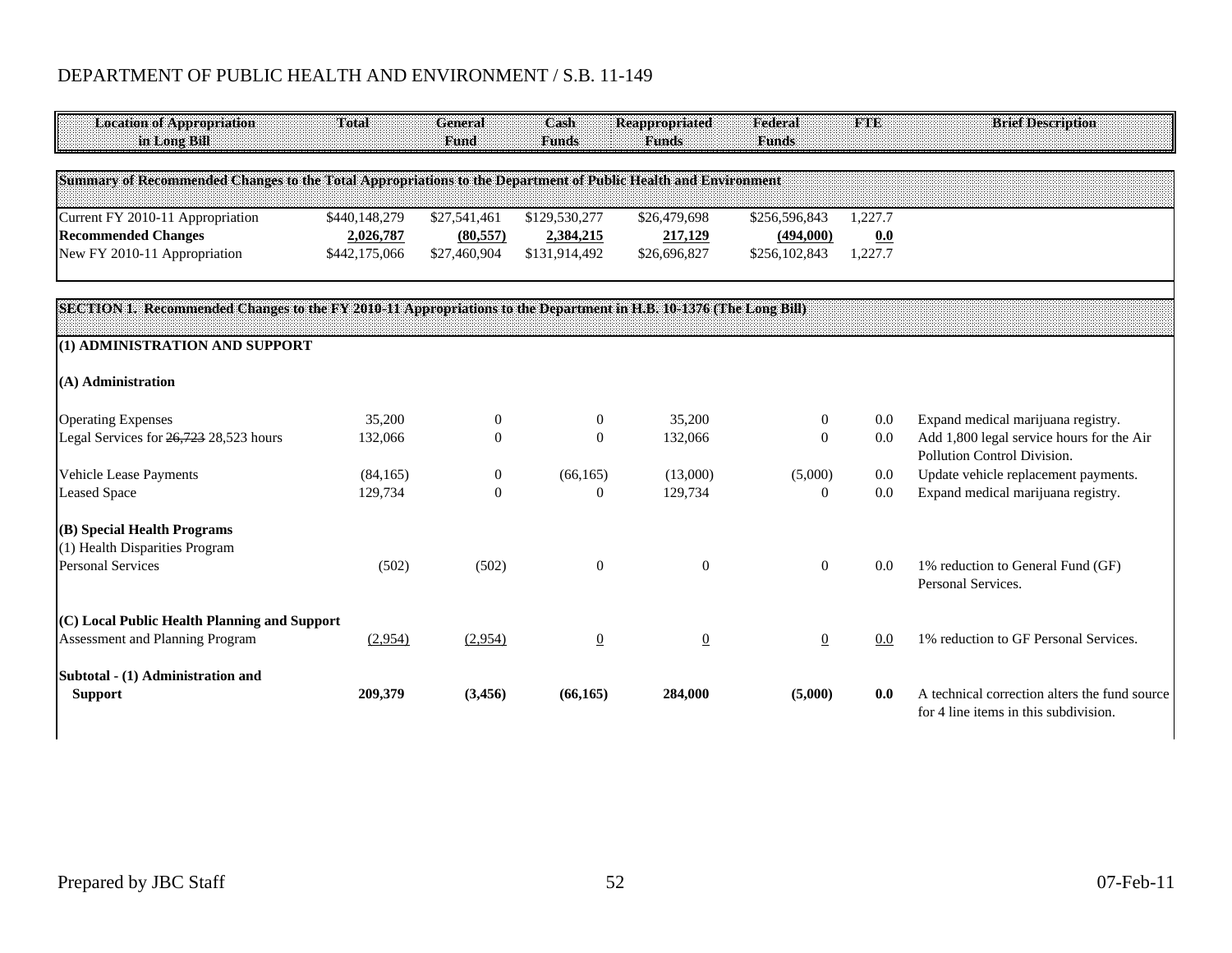| <b>Location of Appropriation</b><br>in Long Bill                         | Total     | General<br>Fund  | Cash<br><b>Funds</b> | <b>Reappropriated</b><br><b>Funds</b> | Federal<br><b>Funds</b> | THE     | <b>Brief Description</b>                                                                                                                                                                                                                                                                                                                                 |
|--------------------------------------------------------------------------|-----------|------------------|----------------------|---------------------------------------|-------------------------|---------|----------------------------------------------------------------------------------------------------------------------------------------------------------------------------------------------------------------------------------------------------------------------------------------------------------------------------------------------------------|
| (2) CENTER FOR HEALTH AND ENVIRONMENTAL INFORMATION                      |           |                  |                      |                                       |                         |         |                                                                                                                                                                                                                                                                                                                                                          |
| (A) Health Statistics and Vital Records                                  |           |                  |                      |                                       |                         |         |                                                                                                                                                                                                                                                                                                                                                          |
| <b>Personal Services</b>                                                 | 1,777,564 | $\mathbf{0}$     | 1,777,600            | (36)                                  | $\overline{0}$          | 0.0     | Expand medical marijuana registry<br>$$1,731,600$ cash funds [CF] increase); new<br>medical marijuana computer system<br>(\$46,000 CF increase); 1% reduction to GF<br>Personal Services (\$36 reappropriated funds<br>[RF] decrease -- the GF is in the RF, which<br>is transferred from the Department of<br>Health Care Policy and Financing [HCPF].) |
| <b>Operating Expenses</b>                                                | 112,843   | $\mathbf{0}$     | 112,843              | $\mathbf{0}$                          | $\overline{0}$          | 0.0     | Expand medical marijuana registry.                                                                                                                                                                                                                                                                                                                       |
| (B) Information Technology Services<br><b>Personal Services</b>          | (151)     | $\boldsymbol{0}$ | $\mathbf{0}$         | (151)                                 | $\boldsymbol{0}$        | 0.0     | 1% reduction to GF Personal Services -- the<br>GF is in the RF, which is transferred from<br>HCPF.                                                                                                                                                                                                                                                       |
| Management and Administration of<br><b>OIT</b>                           | 33,750    | $\mathbf{0}$     | 33,750               | $\mathbf{0}$                          | $\overline{0}$          | 0.0     | Project manager for medical marijuana<br>computer system.                                                                                                                                                                                                                                                                                                |
| (C) Indirect Cost Assessment                                             | 340,000   | $\overline{0}$   | 250,000              | (10,000)                              | 100,000                 | $0.0\,$ | Updated to reflect latest cash- and federally-<br>funded expenditures and to pay for<br>increased appropriations for legal services,<br>leased space, and operating expenses in the<br>Administration and Support division.                                                                                                                              |
| Subtotal - (2) Center for Health and<br><b>Environmental Information</b> | 2,264,006 | $\bf{0}$         | 2,174,193            | (10, 187)                             | 100,000                 | 0.0     |                                                                                                                                                                                                                                                                                                                                                          |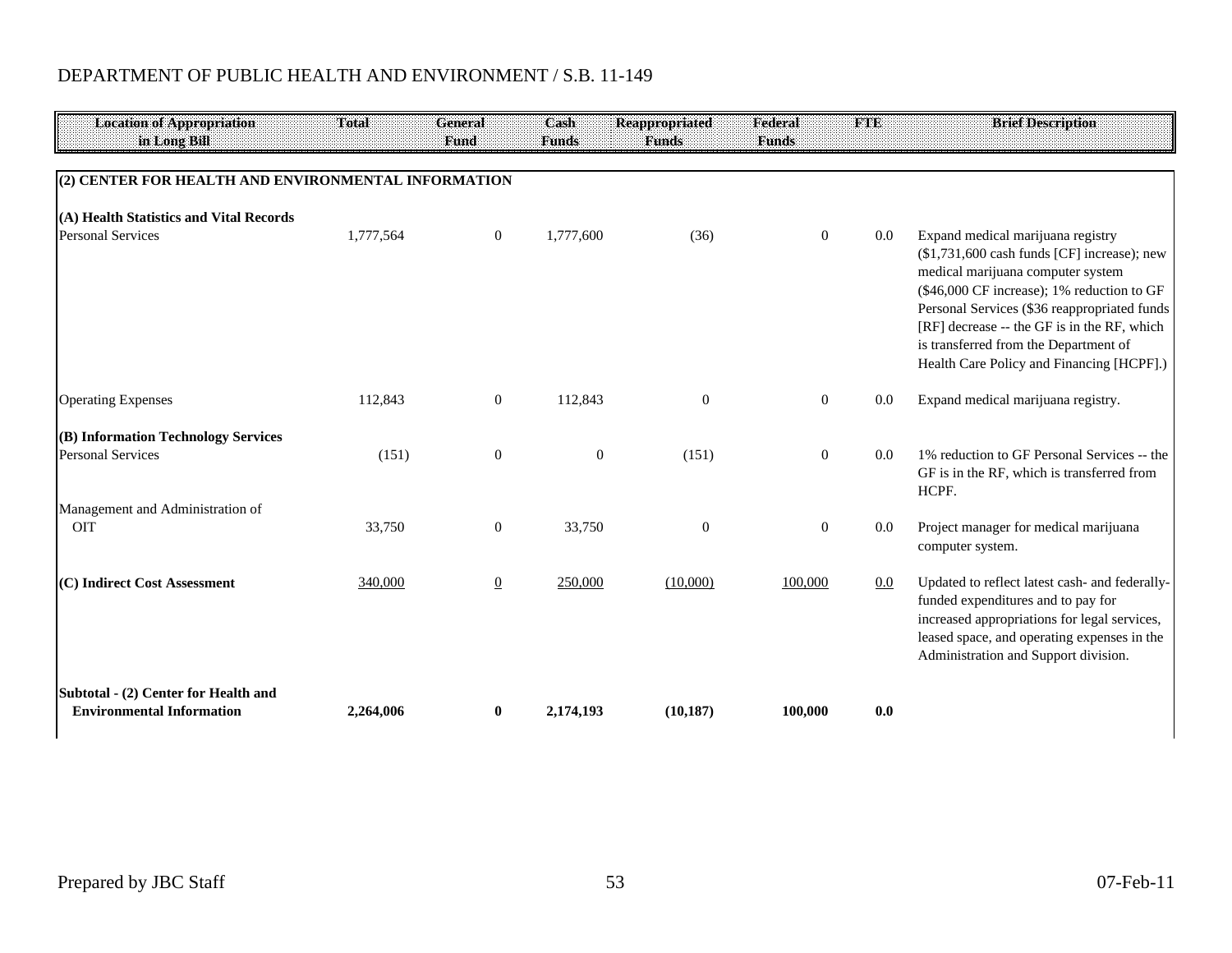| <b>Location of Appropriation</b><br>in Long Bill           | Total      | General<br><b>Fund</b> | Cash<br><b>Funds</b> | <b>Reappropriated</b><br><b>Funds</b> | Federal<br><b>Funds</b> | <b>FTE</b> | <b>Brief Description</b>                                                                                                                                                                                                    |
|------------------------------------------------------------|------------|------------------------|----------------------|---------------------------------------|-------------------------|------------|-----------------------------------------------------------------------------------------------------------------------------------------------------------------------------------------------------------------------------|
|                                                            |            |                        |                      |                                       |                         |            |                                                                                                                                                                                                                             |
| (3) LABORATORY SERVICES                                    |            |                        |                      |                                       |                         |            |                                                                                                                                                                                                                             |
| (A) Director's Office                                      |            |                        |                      |                                       |                         |            |                                                                                                                                                                                                                             |
| <b>Indirect Cost Assessment</b>                            | (100,000)  | $\boldsymbol{0}$       | (80,000)             | (20,000)                              | $\overline{0}$          | 0.0        | Updated to reflect latest cash- and federally-<br>funded expenditures and to pay for<br>increased appropriations for legal services,<br>leased space, and operating expenses in the<br>Administration and Support division. |
| (B) Chemistry and Microbiology<br><b>Personal Services</b> | (7,518)    | (7,518)                | $\overline{0}$       | $\overline{0}$                        | $\overline{0}$          | 0.0        | 1% reduction to GF Personal Services.                                                                                                                                                                                       |
| Subtotal - (3) Laboratory Services                         | (107, 518) | (7,518)                | (80,000)             | (20,000)                              | $\bf{0}$                | 0.0        |                                                                                                                                                                                                                             |
| (5) WATER QUALITY CONTROL DIVISION                         |            |                        |                      |                                       |                         |            |                                                                                                                                                                                                                             |
| (A) Administration                                         |            |                        |                      |                                       |                         |            |                                                                                                                                                                                                                             |
| <b>Personal Services</b>                                   | (5,685)    | (5,685)                | $\mathbf{0}$         | $\boldsymbol{0}$                      | $\boldsymbol{0}$        | 0.0        | 1% reduction to GF Personal Services.                                                                                                                                                                                       |
| <b>Indirect Cost Assessment</b>                            | 55,000     | $\mathbf{0}$           | 55,000               | $\boldsymbol{0}$                      | $\mathbf{0}$            | 0.0        | Updated to reflect latest cash- and federally-<br>funded expenditures and to pay for<br>increased appropriations for legal services,<br>leased space, and operating expenses in the<br>Administration and Support division. |
| (B) Clean Water Program<br><b>Personal Services</b>        | (5,410)    | (5,410)                | $\boldsymbol{0}$     | $\overline{0}$                        | $\overline{0}$          | 0.0        | 1% reduction to GF Personal Services.                                                                                                                                                                                       |
| (C) Drinking Water Program<br><b>Personal Services</b>     | (8,188)    | (8,188)                | $\underline{0}$      | $\overline{0}$                        | $\overline{0}$          | 0.0        | 1% reduction to GF Personal Services.                                                                                                                                                                                       |
| Subtotal - (5) Water Quality<br><b>Control Division</b>    | 35,717     | (19,283)               | 55,000               | $\bf{0}$                              | $\bf{0}$                | 0.0        |                                                                                                                                                                                                                             |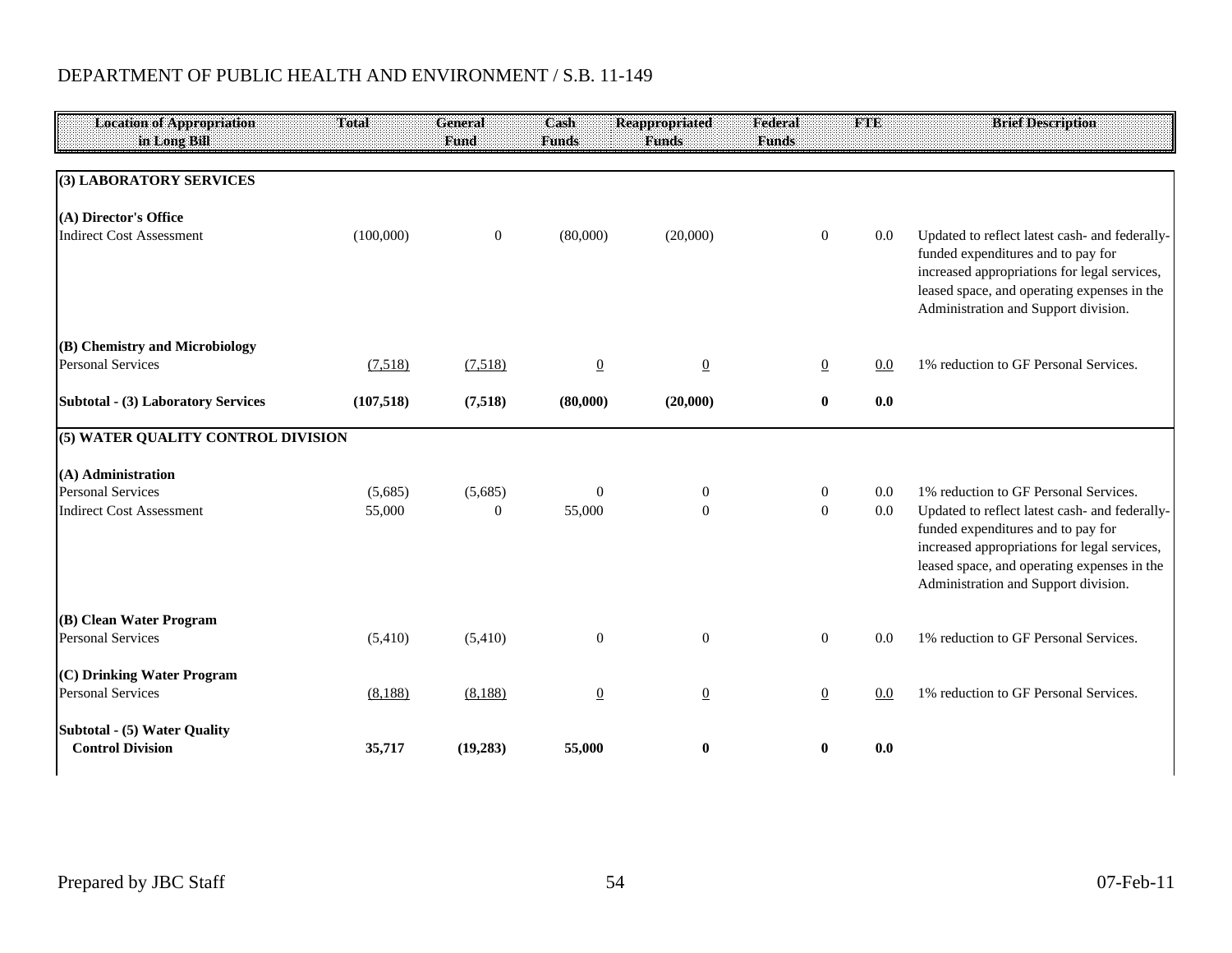| <b>Location of Appropriation</b><br>in Long Bill                       | Total      | General<br>Fund | Cash<br><b>Funds</b> | <b>Reappropriated</b><br><b>Funds</b> | Federal<br><b>Funds</b> | <b>FTE</b> | <b>Brief Description</b>                                                                    |
|------------------------------------------------------------------------|------------|-----------------|----------------------|---------------------------------------|-------------------------|------------|---------------------------------------------------------------------------------------------|
|                                                                        |            |                 |                      |                                       |                         |            |                                                                                             |
| (6) HAZARDOUS WASTE MANAGEMENT DIVISION                                |            |                 |                      |                                       |                         |            |                                                                                             |
| (A) Administration                                                     |            |                 |                      |                                       |                         |            |                                                                                             |
| <b>Indirect Cost Assessment</b>                                        | 54,000     | $\bf{0}$        | 54,000               | $\bf{0}$                              | $\bf{0}$                | 0.0        | 1% reduction to GF Personal Services.                                                       |
| (7) CONSUMER PROTECTION                                                |            |                 |                      |                                       |                         |            |                                                                                             |
| <b>Personal Services</b>                                               | (11, 378)  | (11,378)        | $\mathbf{0}$         | $\mathbf{0}$                          | $\boldsymbol{0}$        | 0.0        | 1% reduction to GF Personal Services.                                                       |
| <b>Indirect Cost Assessment</b>                                        | 37,000     | $\overline{0}$  | 37,000               | $\overline{0}$                        | $\overline{0}$          | 0.0        | Updated to reflect latest cash- and federally-                                              |
|                                                                        |            |                 |                      |                                       |                         |            | funded expenditures and to pay for<br>increased appropriations for legal services,          |
|                                                                        |            |                 |                      |                                       |                         |            | leased space, and operating expenses in the                                                 |
|                                                                        |            |                 |                      |                                       |                         |            | Administration and Support division.                                                        |
| Subtotal - (7) Consumer Protection                                     | 25,622     | (11,378)        | 37,000               | $\mathbf{0}$                          | $\mathbf{0}$            | 0.0        |                                                                                             |
| (8) DISEASE CONTROL AND ENVIRONMENTAL EPIDEMIOLOGY DIVISION            |            |                 |                      |                                       |                         |            |                                                                                             |
| (A) Administration, General Disease<br><b>Control and Surveillance</b> |            |                 |                      |                                       |                         |            |                                                                                             |
| <b>Personal Services</b>                                               | (5,510)    | (5,510)         | $\boldsymbol{0}$     | $\mathbf{0}$                          | $\theta$                | 0.0        | 1% reduction to GF Personal Services.                                                       |
| <b>Indirect Cost Assessment</b>                                        | (267, 533) | $\Omega$        | $\mathbf{0}$         | $\overline{0}$                        | (267, 533)              | 0.0        | Updated to reflect latest cash- and federally-                                              |
|                                                                        |            |                 |                      |                                       |                         |            | funded expenditures and to pay for                                                          |
|                                                                        |            |                 |                      |                                       |                         |            | increased appropriations for legal services,<br>leased space, and operating expenses in the |
|                                                                        |            |                 |                      |                                       |                         |            | Administration and Support division.                                                        |
| (B) Special Purpose Disease Control Programs                           |            |                 |                      |                                       |                         |            |                                                                                             |
| (1) Immunization<br><b>Personal Services</b>                           | (8,258)    | (8,258)         | $\mathbf{0}$         | $\theta$                              | $\overline{0}$          | 0.0        | 1% reduction to GF Personal Services.                                                       |
| (3) Ryan White Act                                                     |            |                 |                      |                                       |                         |            |                                                                                             |
| <b>Personal Services</b>                                               | (284)      | (284)           | $\mathbf{0}$         | $\theta$                              | $\mathbf{0}$            | 0.0        | 1% reduction to GF Personal Services.                                                       |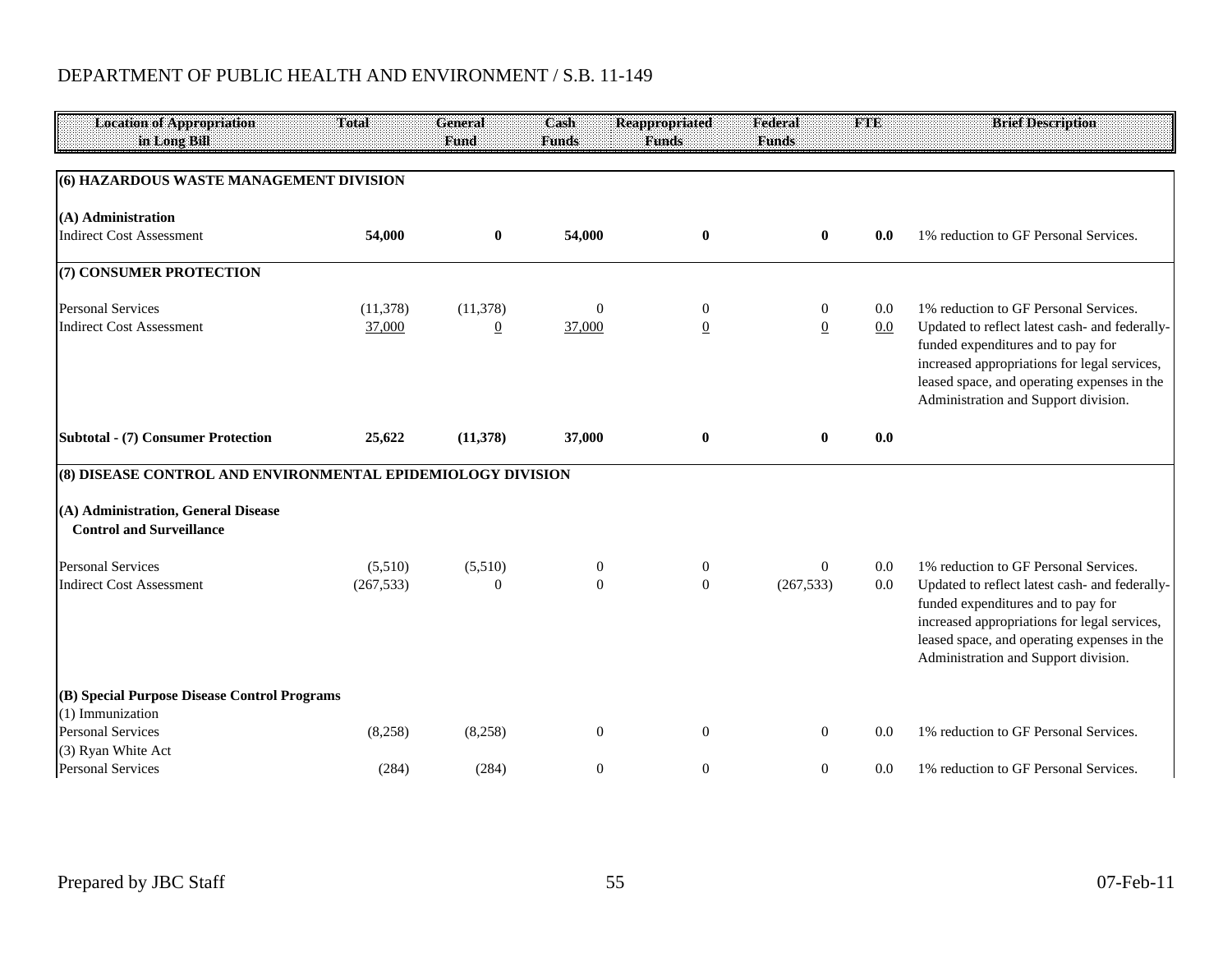| <b>Location of Appropriation</b><br>in Long Bill | Total          | <b>General</b><br>Fund | Cash<br><b>Funds</b> | <b>Reappropriated</b><br><b>Funds</b> | Federal<br><b>Funds</b> | <b>FTE</b> | <b>Brief Description</b>                                                                                                                                                                                                    |
|--------------------------------------------------|----------------|------------------------|----------------------|---------------------------------------|-------------------------|------------|-----------------------------------------------------------------------------------------------------------------------------------------------------------------------------------------------------------------------------|
|                                                  |                |                        |                      |                                       |                         |            |                                                                                                                                                                                                                             |
| (4) Tuberculosis Control and Treatment           |                |                        |                      |                                       |                         |            |                                                                                                                                                                                                                             |
| <b>Personal Services</b>                         | (1,228)        | (1,228)                | $\mathbf{0}$         | $\overline{0}$                        | $\mathbf{0}$            | 0.0        | 1% reduction to GF Personal Services.                                                                                                                                                                                       |
| (C) Environmental Epidemiology                   |                |                        |                      |                                       |                         |            |                                                                                                                                                                                                                             |
| (1) Birth Defects Monitoring and Prevention      |                |                        |                      |                                       |                         |            |                                                                                                                                                                                                                             |
| <b>Personal Services</b>                         | (1,186)        | (1,186)                | $\overline{0}$       | $\underline{0}$                       | $\overline{0}$          | 0.0        | 1% reduction to GF Personal Services.                                                                                                                                                                                       |
| Subtotal - (8) Disease Control and               |                |                        |                      |                                       |                         |            |                                                                                                                                                                                                                             |
| <b>Environmental Epidemiology</b>                |                |                        |                      |                                       |                         |            |                                                                                                                                                                                                                             |
| <b>Division</b>                                  | (283,999)      | (16, 466)              | $\bf{0}$             | $\bf{0}$                              | (267, 533)              | 0.0        | A technical correction alters the fund source<br>for 2 line items in this subdivision.                                                                                                                                      |
| (9) PREVENTION SERVICES DIVISION                 |                |                        |                      |                                       |                         |            |                                                                                                                                                                                                                             |
| (A) Prevention Programs                          |                |                        |                      |                                       |                         |            |                                                                                                                                                                                                                             |
| (1) Programs and Administration                  |                |                        |                      |                                       |                         |            |                                                                                                                                                                                                                             |
| <b>Personal Services</b>                         | (1,185)        | (1,185)                | $\Omega$             | $\mathbf{0}$                          | $\boldsymbol{0}$        | $0.0\,$    | 1% reduction to GF Personal Services.                                                                                                                                                                                       |
| <b>Indirect Cost Assessment</b>                  | 120,000        | $\overline{0}$         | 120,000              | $\theta$                              | $\overline{0}$          | 0.0        | Updated to reflect latest cash- and federally-<br>funded expenditures and to pay for<br>increased appropriations for legal services,<br>leased space, and operating expenses in the<br>Administration and Support division. |
| (2) Cancer Registry                              |                |                        |                      |                                       |                         |            |                                                                                                                                                                                                                             |
| <b>Personal Services</b>                         | (1,904)        | (1,904)                | $\boldsymbol{0}$     | $\mathbf{0}$                          | 0                       | 0.0        | 1% reduction to GF Personal Services.                                                                                                                                                                                       |
| (4) Suicide Prevention                           | (1,748)        | (1,748)                | $\Omega$             | $\boldsymbol{0}$                      | $\boldsymbol{0}$        | 0.0        | 1% reduction to GF Personal Services.                                                                                                                                                                                       |
| (6) Oral Health Programs                         | 24,310         | (690)                  | 25,000               | $\Omega$                              | $\Omega$                | 0.0        | Accounting error correction.                                                                                                                                                                                                |
| (B) Women's Health - Family Planning             |                |                        |                      |                                       |                         |            |                                                                                                                                                                                                                             |
| <b>Personal Services</b>                         | (4,519)        | (3,927)                | $\overline{0}$       | (592)                                 | $\overline{0}$          | $0.0\,$    | 1% reduction to GF Personal Services --<br>there is GF in the RF, which is transferred<br>from HCPF.                                                                                                                        |
| (C) Primary Care Office                          | $\overline{0}$ | $\boldsymbol{0}$       | $\boldsymbol{0}$     | $\mathbf{0}$                          | $\boldsymbol{0}$        | 0.0        | Reallocates 1.0 FTE from federal funds to<br>cash funds, correcting a technical error.                                                                                                                                      |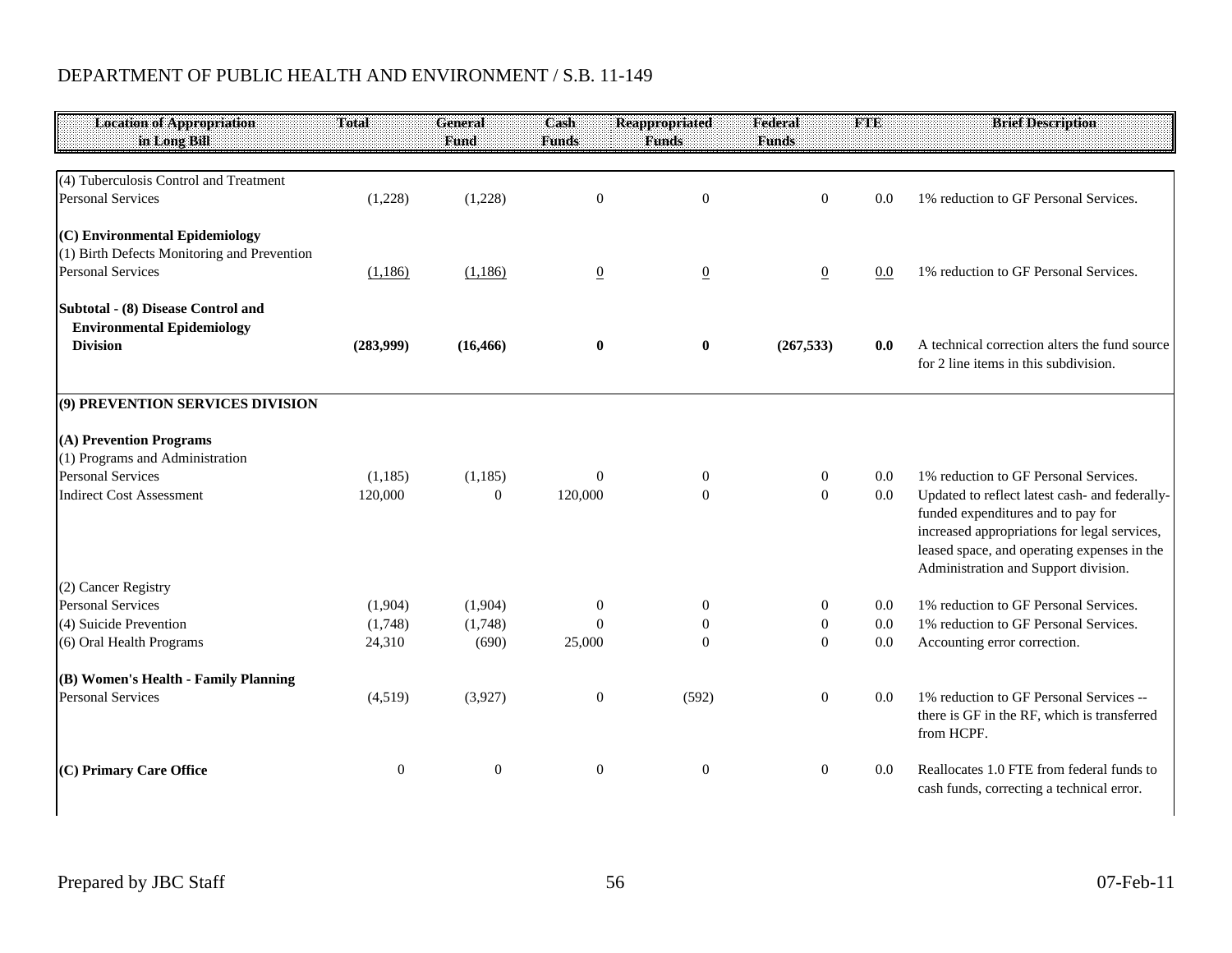| <b>Location of Appropriation</b>                               | Total    | <b>General</b>   | Cash             | <b>Reappropriated</b> | Federal          | <b>FTE</b> | <b>Brief Description</b>                                                             |
|----------------------------------------------------------------|----------|------------------|------------------|-----------------------|------------------|------------|--------------------------------------------------------------------------------------|
| in Long Bill                                                   |          | Fund             | <b>Funds</b>     | <b>Funds</b>          | <b>Funds</b>     |            |                                                                                      |
|                                                                |          |                  |                  |                       |                  |            |                                                                                      |
| (D) Prevention Partnerships                                    |          |                  |                  |                       |                  |            |                                                                                      |
| (1) Interagency Prevention Programs                            |          |                  |                  |                       |                  |            |                                                                                      |
| Coordination                                                   |          |                  |                  |                       |                  |            |                                                                                      |
| <b>Personal Services</b>                                       | (1,157)  | (1,157)          | $\boldsymbol{0}$ | $\boldsymbol{0}$      | $\overline{0}$   | 0.0        | 1% reduction to GF Personal Services.                                                |
| (E) Family and Community Health                                |          |                  |                  |                       |                  |            |                                                                                      |
| (2) Child, Adolescent, and School Health                       |          |                  |                  |                       |                  |            |                                                                                      |
| <b>School-Based Health Centers</b>                             | (575)    | (575)            | $\boldsymbol{0}$ | $\mathbf{0}$          | $\overline{0}$   | 0.0        | 1% reduction to GF Personal Services.                                                |
| (3) Children With Special Needs                                |          |                  |                  |                       |                  |            |                                                                                      |
| (a) Health Care Program for Children                           |          |                  |                  |                       |                  |            |                                                                                      |
| with Special Needs                                             |          |                  |                  |                       |                  |            |                                                                                      |
| <b>Personal Services</b>                                       | (6,282)  | (6, 282)         | $\overline{0}$   | $\overline{0}$        | $\overline{0}$   | 0.0        | 1% reduction to GF Personal Services.                                                |
| <b>Subtotal - (9) Prevention Services</b>                      |          |                  |                  |                       |                  |            |                                                                                      |
| <b>Division</b>                                                | 126,940  | (17, 468)        | 145,000          | (592)                 | $\bf{0}$         | 0.0        |                                                                                      |
|                                                                |          |                  |                  |                       |                  |            |                                                                                      |
| (10) HEALTH FACILITIES AND EMERGENCY MEDICAL SERVICES DIVISION |          |                  |                  |                       |                  |            |                                                                                      |
| (A) Licensure                                                  |          |                  |                  |                       |                  |            |                                                                                      |
| <b>Health Facilities General Licensure</b>                     |          |                  |                  |                       |                  |            |                                                                                      |
| Program                                                        | (1,257)  | (1,257)          | $\mathbf{0}$     | $\boldsymbol{0}$      | $\boldsymbol{0}$ | 0.0        | 1% reduction to GF Personal Services.                                                |
| <b>Assisted Living Facilities Program</b>                      | (975)    | (975)            | $\Omega$         | $\theta$              | $\overline{0}$   | 0.0        | 1% reduction to GF Personal Services.                                                |
| Medicaid/Medicare Certification                                |          |                  |                  |                       |                  |            |                                                                                      |
| Program                                                        | (36,092) | $\boldsymbol{0}$ | $\mathbf{0}$     | (36,092)              | $\overline{0}$   | 0.0        | 1% reduction to GF Personal Services -- the                                          |
|                                                                |          |                  |                  |                       |                  |            | GF is in the RF, which is transferred from                                           |
|                                                                |          |                  |                  |                       |                  |            | HCPF.                                                                                |
| (C) Indirect Cost Assessment                                   |          |                  |                  |                       |                  |            |                                                                                      |
|                                                                | 380,000  | $\overline{0}$   | 380,000          | $\underline{0}$       | $\overline{0}$   | $0.0\,$    | Updated to reflect latest cash- and federally-<br>funded expenditures and to pay for |
|                                                                |          |                  |                  |                       |                  |            | increased appropriations for legal services,                                         |
|                                                                |          |                  |                  |                       |                  |            |                                                                                      |
|                                                                |          |                  |                  |                       |                  |            | leased space, and operating expenses in the                                          |
|                                                                |          |                  |                  |                       |                  |            | Administration and Support division.                                                 |
|                                                                |          |                  |                  |                       |                  |            |                                                                                      |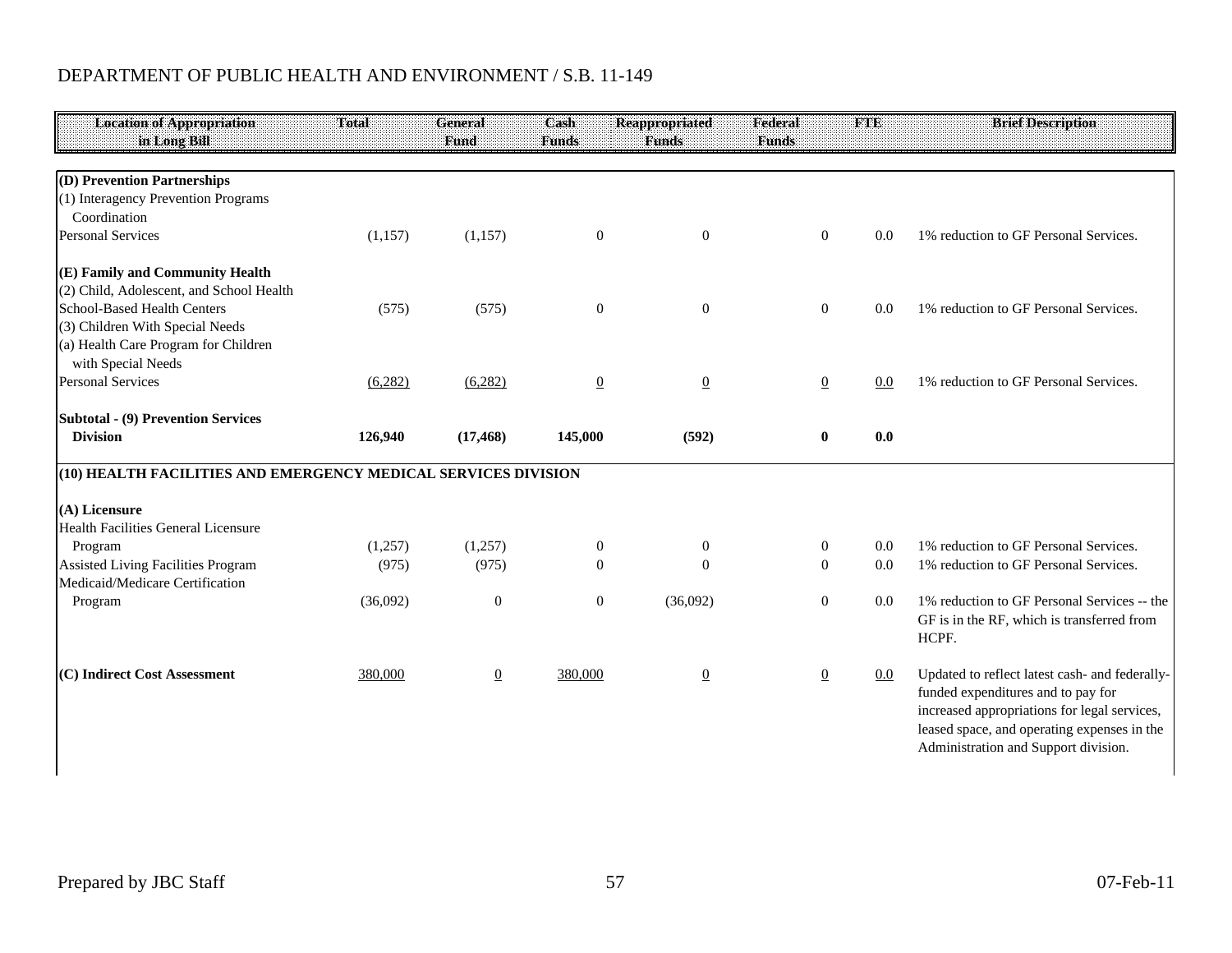| <b>Location of Appropriation</b><br>in Long Bill                                              | Total                 | <b>General</b><br>Fund    | Cash<br><b>Funds</b>             | <b>Reappropriated</b><br><b>Funds</b> | Federal<br><b>Funds</b>      | <b>FTE</b> | <b>Brief Description</b>                                                                                                                                                                                                                                             |
|-----------------------------------------------------------------------------------------------|-----------------------|---------------------------|----------------------------------|---------------------------------------|------------------------------|------------|----------------------------------------------------------------------------------------------------------------------------------------------------------------------------------------------------------------------------------------------------------------------|
| Subtotal - (10) Health Facilities and<br><b>Emergency Medical Services</b><br><b>Division</b> | 341,676               | (2, 232)                  | 380,000                          | (36,092)                              | $\mathbf{0}$                 | 0.0        |                                                                                                                                                                                                                                                                      |
| (11) EMERGENCY PREPAREDNESS AND RESPONSE DIVISION                                             |                       |                           |                                  |                                       |                              |            |                                                                                                                                                                                                                                                                      |
| <b>Program Costs</b><br><b>Indirect Cost Assessment</b>                                       | (2,756)<br>(321, 467) | (2,756)<br>$\overline{0}$ | $\overline{0}$<br>$\overline{0}$ | $\overline{0}$<br>$\overline{0}$      | $\overline{0}$<br>(321, 467) | 0.0<br>0.0 | 1% reduction to GF Personal Services.<br>Updated to reflect latest cash- and federally-<br>funded expenditures and to pay for<br>increased appropriations for legal services,<br>leased space, and operating expenses in the<br>Administration and Support division. |
| Subtotal - (11) Emergency<br><b>Preparedness and Response</b><br><b>Division</b>              | (324, 223)            | (2,756)                   | $\bf{0}$                         | $\bf{0}$                              | (321, 467)                   | 0.0        |                                                                                                                                                                                                                                                                      |
| <b>Total Recommended Changes</b><br>in SECTION 1                                              | 2,341,600             | (80, 557)                 | 2,699,028                        | 217,129                               | (494,000)                    | 0.0        |                                                                                                                                                                                                                                                                      |

| SECTION 2. Recommended Changes to the FY 2010-11 Appropriations to the Department in H.B. 10-1018 (Reduce Waste Tire Stockpile Risks) |            |   |            |              |   |     |                                                               |
|---------------------------------------------------------------------------------------------------------------------------------------|------------|---|------------|--------------|---|-----|---------------------------------------------------------------|
| (1) ADMINISTRATION AND SUPPORT                                                                                                        |            |   |            |              |   |     |                                                               |
| (D) Special Environmental Programs<br>Innovative Higher Education Research<br>Fund                                                    | (314, 813) | v | (314, 813) | $\mathbf{0}$ | v | 0.0 | Technical correction to eliminate erroneous<br>appropriation. |
| <b>Total Recommended Changes</b><br>in SECTION 2                                                                                      | (314, 813) |   | (314, 813) | $\mathbf{0}$ |   | 0.0 |                                                               |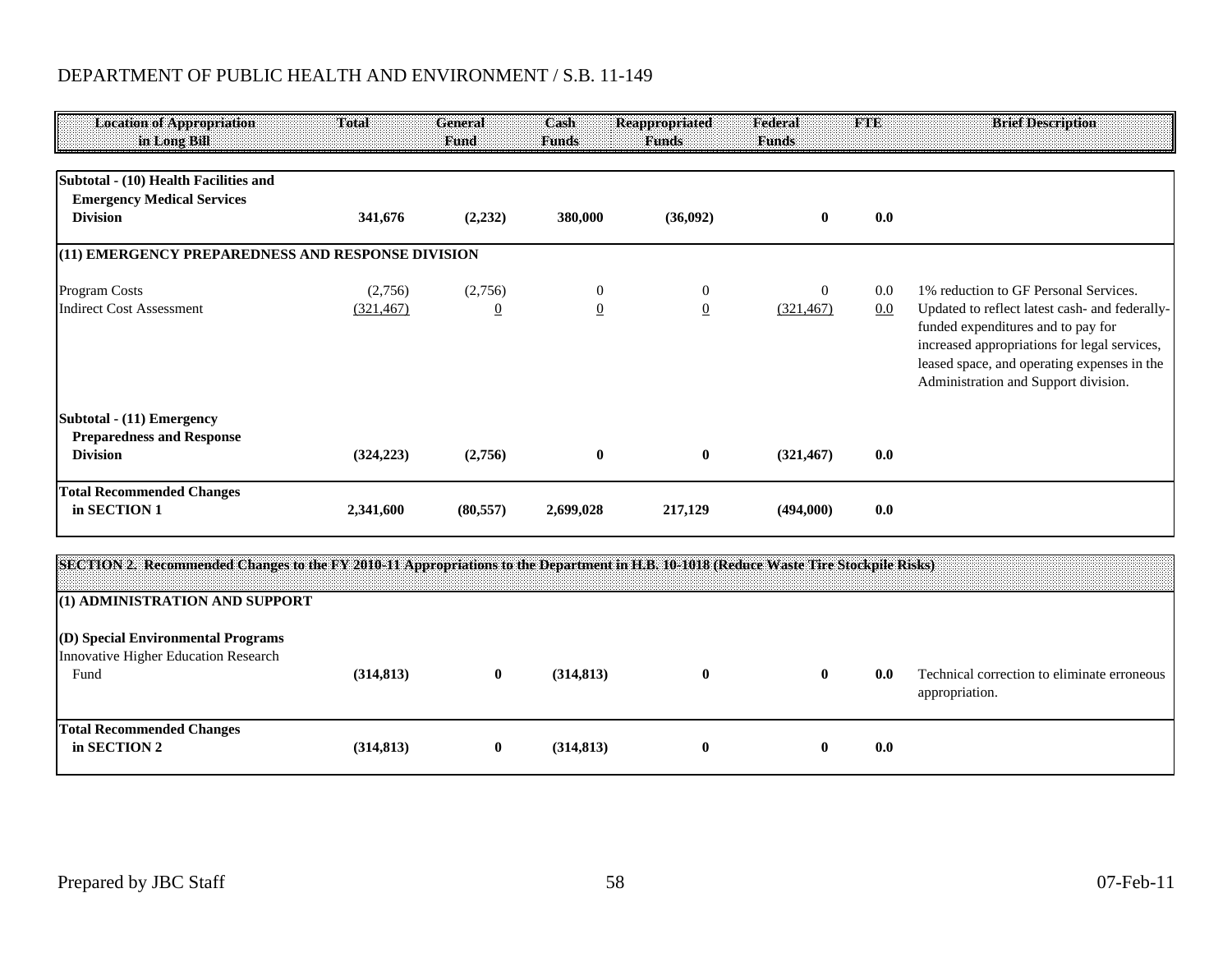## DEPARTMENT OF PUBLIC SAFETY / S.B. 11-150

| <b>Location of Appropriation</b><br>in Long Bill                                                                  | Total            | General<br>Fund  | Cash<br><b>Funds</b> | <b>Reappropriated</b><br><b>Funds</b> | Federal<br><b>Funds</b> | <b>FTE</b> | <b>Brief Description</b>                                                                                                          |
|-------------------------------------------------------------------------------------------------------------------|------------------|------------------|----------------------|---------------------------------------|-------------------------|------------|-----------------------------------------------------------------------------------------------------------------------------------|
| Summary of Recommended Changes to the Total Appropriations to the Department of Public Safety                     |                  |                  |                      |                                       |                         |            |                                                                                                                                   |
| Current FY 2010-11 Appropriation                                                                                  | \$258,432,588    | \$82,654,286     | \$126,160,853        | \$21,699,460                          | \$27,917,989            | 1,349.0    |                                                                                                                                   |
| <b>Recommended Changes</b>                                                                                        | (147, 648)       | (339, 484)       | 66,085               | 158,711                               | (32,960)                | 0.0        |                                                                                                                                   |
| New FY 2010-11 Appropriation                                                                                      | \$258,284,940    | \$82,314,802     | \$126,226,938        | \$21,858,171                          | \$27,885,029            | 1,349.0    |                                                                                                                                   |
| SECTION 1. Recommended Changes to the FY 2010-11 Appropriations to the Department in H.B. 10-1376 (The Long Bill) |                  |                  |                      |                                       |                         |            |                                                                                                                                   |
| (1) EXECUTIVE DIRECTOR'S OFFICE                                                                                   |                  |                  |                      |                                       |                         |            |                                                                                                                                   |
| (A) Administration                                                                                                |                  |                  |                      |                                       |                         |            |                                                                                                                                   |
| <b>Personal Services</b>                                                                                          | (82, 493)        | $\overline{0}$   | $\boldsymbol{0}$     | (82, 493)                             | $\mathbf{0}$            | $0.0\,$    | Anticipated vacancy savings (\$59,978<br>decrease); 1 % reduction to General Fund<br>(GF) Personal Services (\$22,515 decrease).  |
| Workers' Compensation                                                                                             | $\boldsymbol{0}$ | (91, 136)        | $\mathbf{0}$         | 91,136                                | $\boldsymbol{0}$        | $0.0\,$    | Increased witness protection expenditures<br>(\$59,978 refinance); 1 % reduction to GF<br>Personal Services (\$31,158 refinance). |
| Vehicle Lease Payments                                                                                            | 24,494           | 10,586           | 20,332               | (6, 424)                              | $\mathbf{0}$            | 0.0        | Update vehicle replacement payments.                                                                                              |
| (B) Special Programs<br>(1) Witness Protection Program                                                            |                  |                  |                      |                                       |                         |            |                                                                                                                                   |
| <b>Witness Protection Fund</b>                                                                                    | 59,978           | 59,978           | $\boldsymbol{0}$     | $\Omega$                              | $\overline{0}$          | 0.0        | Increased witness protection expenditures.                                                                                        |
| Witness Protection Fund Expenditures                                                                              | 63,525           | $\Omega$         | $\Omega$             | 63,525                                | $\Omega$                | 0.0        | Increased witness protection expenditures.                                                                                        |
| (2) Colorado Integrated Criminal Justice<br>Information System (CICJIS)                                           |                  |                  |                      |                                       |                         |            |                                                                                                                                   |
| <b>Personal Services</b>                                                                                          | (8, 643)         | $\boldsymbol{0}$ | $\boldsymbol{0}$     | (8,643)                               | $\overline{0}$          | 0.0        | 1 % reduction to GF Personal Services.                                                                                            |
| (3) School Resource Center Services                                                                               |                  |                  |                      |                                       |                         |            |                                                                                                                                   |
| Program Costs                                                                                                     | (2,036)          | (2,036)          | $\overline{0}$       | $\overline{0}$                        | $\underline{0}$         | 0.0        | 1 % reduction to GF Personal Services.                                                                                            |
| <b>Subtotal - (1) Executive Director's</b><br><b>Office</b>                                                       | 54,825           | (22,608)         | 20,332               | 57,101                                | $\bf{0}$                | 0.0        |                                                                                                                                   |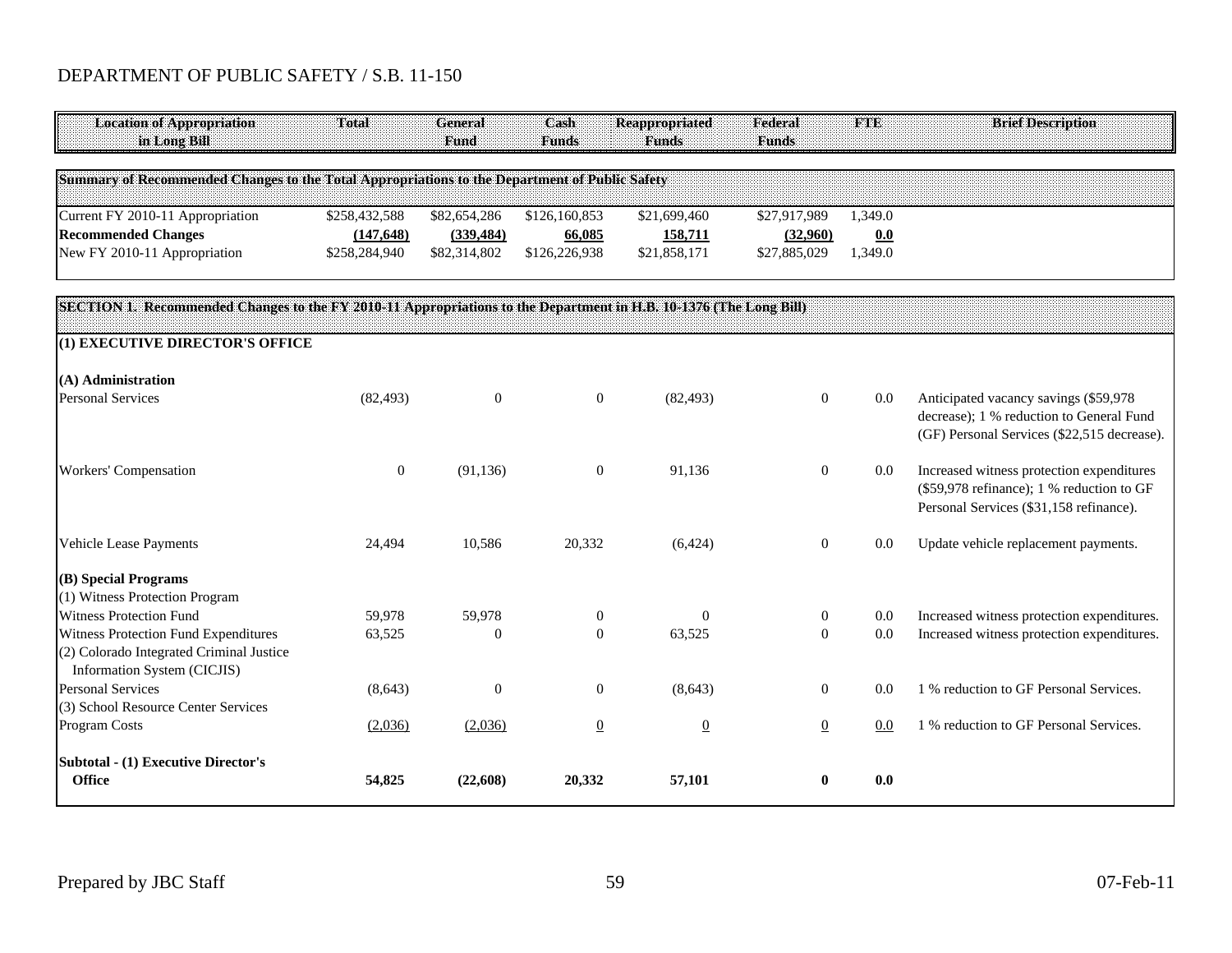## DEPARTMENT OF PUBLIC SAFETY / S.B. 11-150

| <b>Location of Appropriation</b><br>in Long Bill                                                          | Total      | General<br>Fund | Cash<br><b>Funds</b> | <b>Reappropriated</b><br><b>Funds</b> | Federal<br><b>Funds</b> | <b>FTE</b> | <b>Brief Description</b>                                                                                                                                                   |
|-----------------------------------------------------------------------------------------------------------|------------|-----------------|----------------------|---------------------------------------|-------------------------|------------|----------------------------------------------------------------------------------------------------------------------------------------------------------------------------|
|                                                                                                           |            |                 |                      |                                       |                         |            |                                                                                                                                                                            |
| (2) COLORADO STATE PATROL                                                                                 |            |                 |                      |                                       |                         |            |                                                                                                                                                                            |
| Colonel, Lt. Colonels, Majors, and                                                                        |            |                 |                      |                                       |                         |            |                                                                                                                                                                            |
| Captains                                                                                                  | (1,200)    | (1,200)         | $\overline{0}$       | $\overline{0}$                        | $\Omega$                | 0.0        | 1 % reduction to GF Personal Services.                                                                                                                                     |
| Sergeants, Technicians, and Troopers                                                                      | (13, 421)  | (13, 421)       | $\Omega$             | $\theta$                              | $\overline{0}$          | 0.0        | 1 % reduction to GF Personal Services.                                                                                                                                     |
| Civilians                                                                                                 | 180,569    | (431)           | 181,000              | $\mathbf{0}$                          | $\overline{0}$          | $0.0\,$    | Port of entry performance study per H.B. 10-<br>1113 (\$181,000 increase) Highway Users<br>Tax Fund (HUTF); and 1 % reduction to GF<br>Personal Services (\$431 decrease). |
| Vehicle Lease Payments                                                                                    | (165, 280) | 1,215           | (130,685)            | 10,581                                | (46,391)                | 0.0        | Update vehicle replacement payments.                                                                                                                                       |
| Subtotal - (2) Colorado State Patrol                                                                      | 668        | (13, 837)       | 50,315               | 10,581                                | (46,391)                | 0.0        |                                                                                                                                                                            |
| (3) OFFICE OF PREPAREDNESS, SECURITY, AND FIRE SAFETY                                                     |            |                 |                      |                                       |                         |            |                                                                                                                                                                            |
| <b>Personal Services</b>                                                                                  | (2,306)    | (2,306)         | $\bf{0}$             | $\bf{0}$                              | $\bf{0}$                | 0.0        | 1 % reduction to GF Personal Services.                                                                                                                                     |
| (4) DIVISION OF CRIMINAL JUSTICE                                                                          |            |                 |                      |                                       |                         |            |                                                                                                                                                                            |
| (A) Administration                                                                                        |            |                 |                      |                                       |                         |            |                                                                                                                                                                            |
| <b>Personal Services</b>                                                                                  | (16,596)   | (16, 596)       | $\boldsymbol{0}$     | $\mathbf{0}$                          | $\overline{0}$          | 0.0        | 1 % reduction to GF Personal Services.                                                                                                                                     |
| (C) Juvenile Justice and Delinquency<br><b>Prevention</b>                                                 |            |                 |                      |                                       |                         |            |                                                                                                                                                                            |
| Juvenile Diversion Programs                                                                               | (475)      | (475)           | $\boldsymbol{0}$     | $\mathbf{0}$                          | $\mathbf{0}$            | 0.0        | 1 % reduction to GF Personal Services.                                                                                                                                     |
| (D) Community Corrections<br>Accelerated Non-Residential Community<br>Corrections Diversion Pilot Program | (189,000)  | (189,000)       | $\boldsymbol{0}$     | $\overline{0}$                        | $\mathbf{0}$            | 0.0        | Adjustment to reflect projected unexpended<br>funds.                                                                                                                       |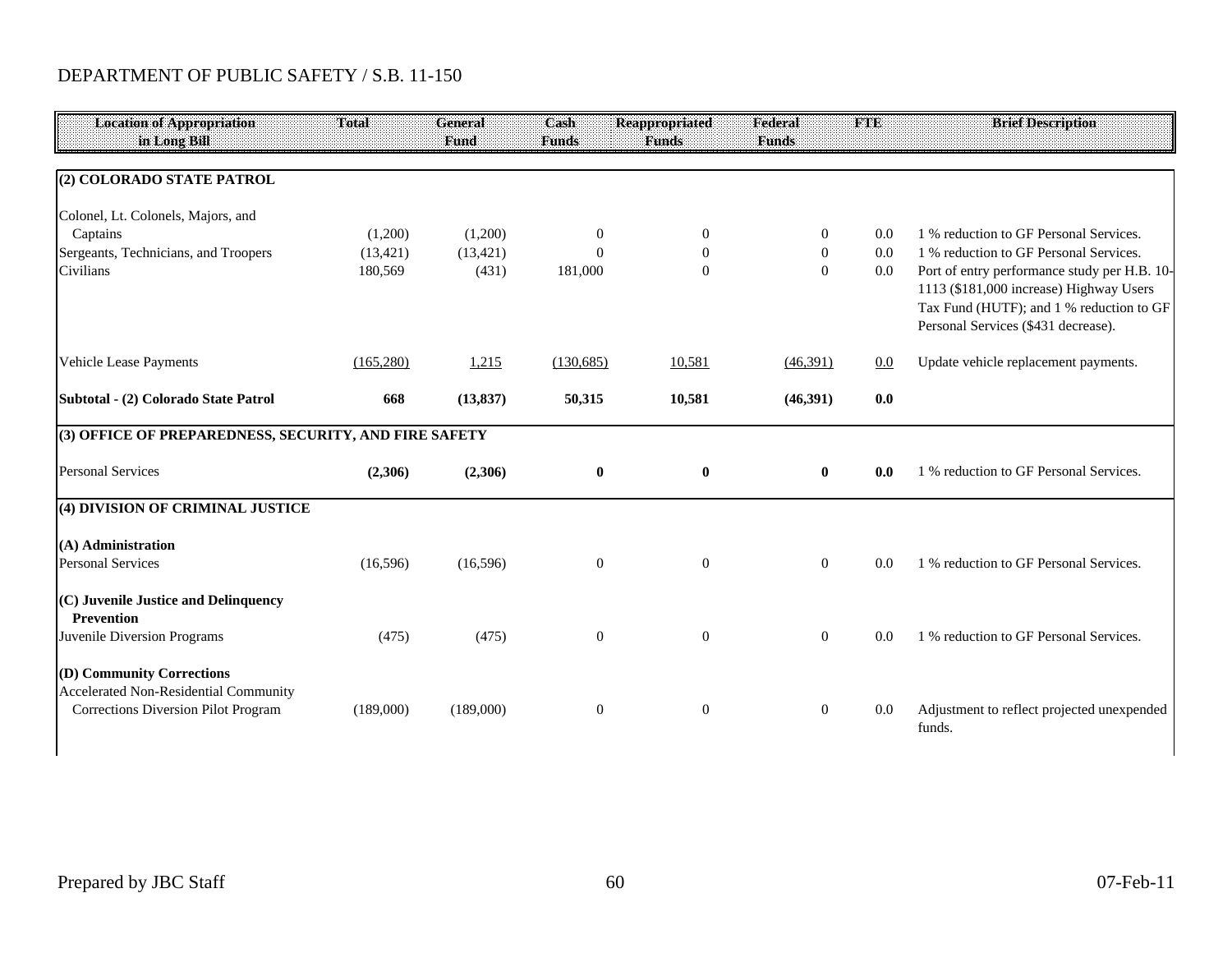# DEPARTMENT OF PUBLIC SAFETY / S.B. 11-150

| <b>Location of Appropriation</b><br>in Long Bill                                             | Total      | <b>General</b><br>Fund | Cash<br><b>Funds</b> | <b>Reappropriated</b><br><b>Funds</b> | Federal<br><b>Funds</b> | THE | <b>Brief Description</b>                               |
|----------------------------------------------------------------------------------------------|------------|------------------------|----------------------|---------------------------------------|-------------------------|-----|--------------------------------------------------------|
|                                                                                              |            |                        |                      |                                       |                         |     |                                                        |
| (E) Crime Control and System                                                                 |            |                        |                      |                                       |                         |     |                                                        |
| Improvement                                                                                  |            |                        |                      |                                       |                         |     |                                                        |
| Sex Offender Supervision                                                                     | (2,441)    | (2,441)                | $\overline{0}$       | $\underline{0}$                       | $\overline{0}$          | 0.0 | 1 % reduction to GF Personal Services.                 |
| Subtotal - (4) Division of Criminal                                                          |            |                        |                      |                                       |                         |     |                                                        |
| <b>Justice</b>                                                                               | (208, 512) | (208, 512)             | $\boldsymbol{0}$     | $\bf{0}$                              | $\bf{0}$                | 0.0 |                                                        |
| (5) COLORADO BUREAU OF INVESTIGATION                                                         |            |                        |                      |                                       |                         |     |                                                        |
| (A) Administration                                                                           |            |                        |                      |                                       |                         |     |                                                        |
| <b>Personal Services</b>                                                                     | (2,847)    | (2, 847)               | $\boldsymbol{0}$     | $\boldsymbol{0}$                      | $\overline{0}$          | 0.0 | 1 % reduction to GF Personal Services.                 |
| Vehicle Lease Payments                                                                       | 12,875     | 4,977                  | (4, 562)             | (971)                                 | 13,431                  | 0.0 | Update vehicle replacement payments.                   |
| (B) Colorado Crime Information Center<br>(CCIC)                                              |            |                        |                      |                                       |                         |     |                                                        |
| (1) CCIC Program Support                                                                     |            |                        |                      |                                       |                         |     |                                                        |
| <b>Personal Services</b>                                                                     | (8,378)    | (8,378)                | $\mathbf{0}$         | $\theta$                              | $\overline{0}$          | 0.0 | 1 % reduction to GF Personal Services.                 |
| (3) Information Technology                                                                   | 92,000     | $\theta$               | $\mathbf{0}$         | 92,000                                | $\overline{0}$          | 0.0 | Medical marijuana computer system per<br>H.B. 10-1284. |
| (C) Laboratory and Investigative Services                                                    |            |                        |                      |                                       |                         |     |                                                        |
| <b>Personal Services</b>                                                                     | (75,065)   | (75,065)               | $\boldsymbol{0}$     | $\boldsymbol{0}$                      | $\overline{0}$          | 0.0 | 1 % reduction to GF Personal Services.                 |
| (D) State Point of Contact - National<br><b>Instant Criminal Background Check</b><br>Program |            |                        |                      |                                       |                         |     |                                                        |
| <b>Personal Services</b>                                                                     | (10,908)   | (10,908)               | $\overline{0}$       | $\overline{0}$                        | $\overline{0}$          | 0.0 | 1 % reduction to GF Personal Services.                 |
| Subtotal - (5) Colorado Bureau of<br>Investigation                                           | 7,677      | (92, 221)              | (4, 562)             | 91,029                                | 13,431                  | 0.0 |                                                        |
| <b>Total Recommended Changes</b><br>in SECTION 1                                             | (147, 648) | (339, 484)             | 66,085               | 158,711                               | (32,960)                | 0.0 |                                                        |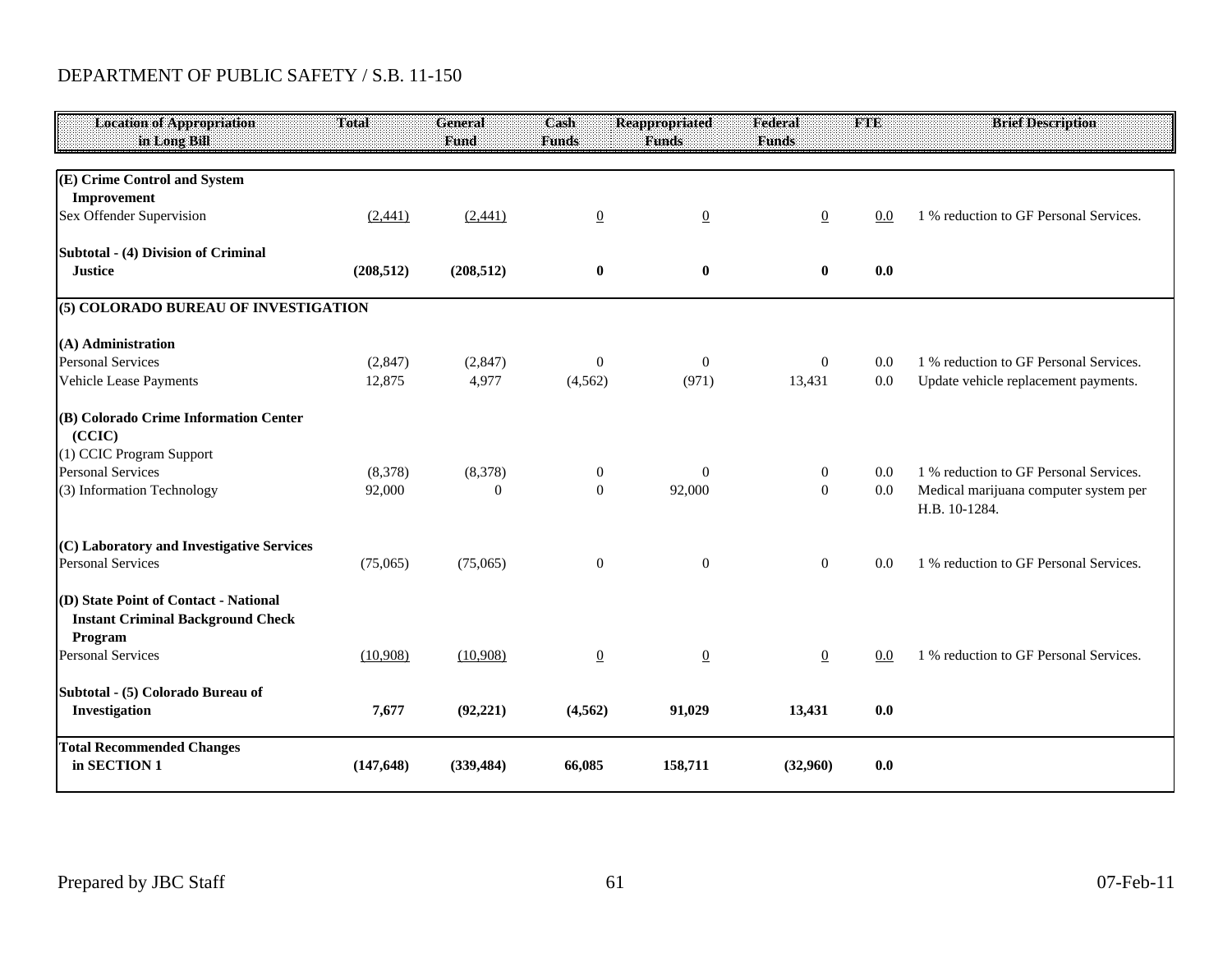#### DEPARTMENT OF REGULATORY AGENCIES / S.B. 11-151

| <b>Location of Appropriation</b><br>in Long Bill                                                                                  | Total        | <b>General</b><br>Fund  | Cash<br><b>Funds</b> | <b>Reappropriated</b><br><b>Funds</b> | Federal<br><b>Funds</b> | <b>FTE</b> | <b>Brief Description</b>                                                      |
|-----------------------------------------------------------------------------------------------------------------------------------|--------------|-------------------------|----------------------|---------------------------------------|-------------------------|------------|-------------------------------------------------------------------------------|
| Summary of Recommended Changes to the Total Appropriations to the Department of Regulatory Agencies                               |              |                         |                      |                                       |                         |            |                                                                               |
| Current FY 2010-11 Appropriation                                                                                                  | \$77,770,070 | \$1,510,435             | \$68,203,204         | \$6,825,033                           | \$1,231,398             | 578.4      |                                                                               |
| <b>Recommended Changes</b>                                                                                                        | (45,672)     | $\overline{\mathbf{0}}$ | (45,672)             | $\overline{\mathbf{0}}$               | $\overline{\mathbf{0}}$ | 0.0        |                                                                               |
| New FY 2010-11 Appropriation                                                                                                      | \$77,724,398 | \$1,510,435             | \$68,157,532         | \$6,825,033                           | \$1,231,398             | 578.4      |                                                                               |
| SECTION 1. Recommended Changes to the FY 2010-11 Appropriations to the Department in H.B. 10-1376 (The Long Bill)                 |              |                         |                      |                                       |                         |            |                                                                               |
| (1) EXECUTIVE DIRECTOR'S OFFICE AND ADMINISTRATIVE SERVICES                                                                       |              |                         |                      |                                       |                         |            |                                                                               |
| <b>Vehicle Lease Payments</b>                                                                                                     | (36, 137)    | $\mathbf{0}$            | (36, 137)            | $\bf{0}$                              | $\bf{0}$                | 0.0        | Update vehicle replacement payments.                                          |
| (2) DIVISION OF BANKING                                                                                                           |              |                         |                      |                                       |                         |            |                                                                               |
| <b>Personal Services</b>                                                                                                          | (73, 845)    | $\overline{0}$          | (73, 845)            | $\mathbf{0}$                          | $\overline{0}$          | 0.0        | Vacancy savings transferred to the<br>operating expenses line item for travel |
| <b>Operating Expenses</b>                                                                                                         | 73,845       | $\overline{0}$          | 73,845               | $\overline{0}$                        | $\overline{0}$          | 0.0        | Increased examiner travel expenses.                                           |
| Subtotal - (2) Division of Banking                                                                                                | $\bf{0}$     | $\bf{0}$                | $\bf{0}$             | $\bf{0}$                              | $\bf{0}$                | 0.0        |                                                                               |
| (6) DIVISION OF INSURANCE                                                                                                         |              |                         |                      |                                       |                         |            |                                                                               |
| <b>Personal Services</b>                                                                                                          | (9,535)      | $\bf{0}$                | (9,535)              | $\bf{0}$                              | $\bf{0}$                | 0.0        | 1% reduction to Personal Services.                                            |
| <b>Total Recommended Changes</b>                                                                                                  |              |                         |                      |                                       |                         |            |                                                                               |
| in SECTION 1                                                                                                                      | (45, 672)    | $\bf{0}$                | (45, 672)            | $\bf{0}$                              | $\bf{0}$                | 0.0        |                                                                               |
| SECTION 2. Recommended Changes to the FY 2010-11 Appropriations to the Department in H.B. 10-1141 (Mortgage Company Registration) |              |                         |                      |                                       |                         |            |                                                                               |
| (8) DIVISION OF REAL ESTATE                                                                                                       |              |                         |                      |                                       |                         |            |                                                                               |

| Operating Expenses | $-782$ | $-782$ |  | 0.0 | Fechnical correction. |
|--------------------|--------|--------|--|-----|-----------------------|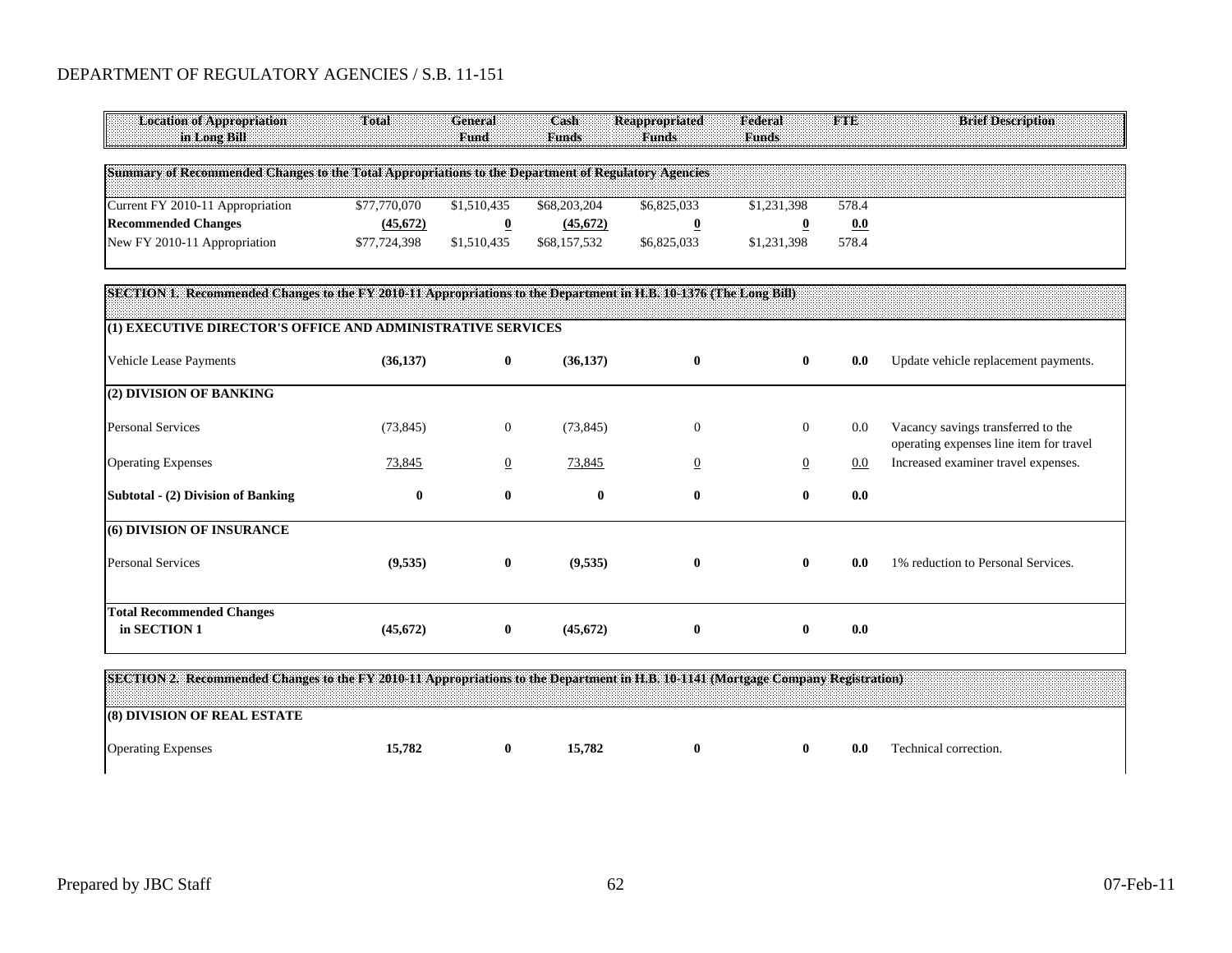#### DEPARTMENT OF REGULATORY AGENCIES / S.B. 11-151

| Location of Appropriation<br><b>Example 1.5 In Long Bill</b> | <b>Total General</b> |   | Cash Reappropriated | <b>Eund</b> Funds Funds Funds Funds | <b>Federal</b> |     | <b>ETE</b> Brief Description |
|--------------------------------------------------------------|----------------------|---|---------------------|-------------------------------------|----------------|-----|------------------------------|
| (9) DIVISION OF REGISTRATIONS                                |                      |   |                     |                                     |                |     |                              |
| <b>Operating Expenses</b>                                    | 15.782)              | 0 | 15.782)             |                                     |                | 0.0 | Technical correction.        |
| <b>Total Recommended Changes</b><br>in SECTION 2             |                      | o |                     |                                     |                | 0.0 |                              |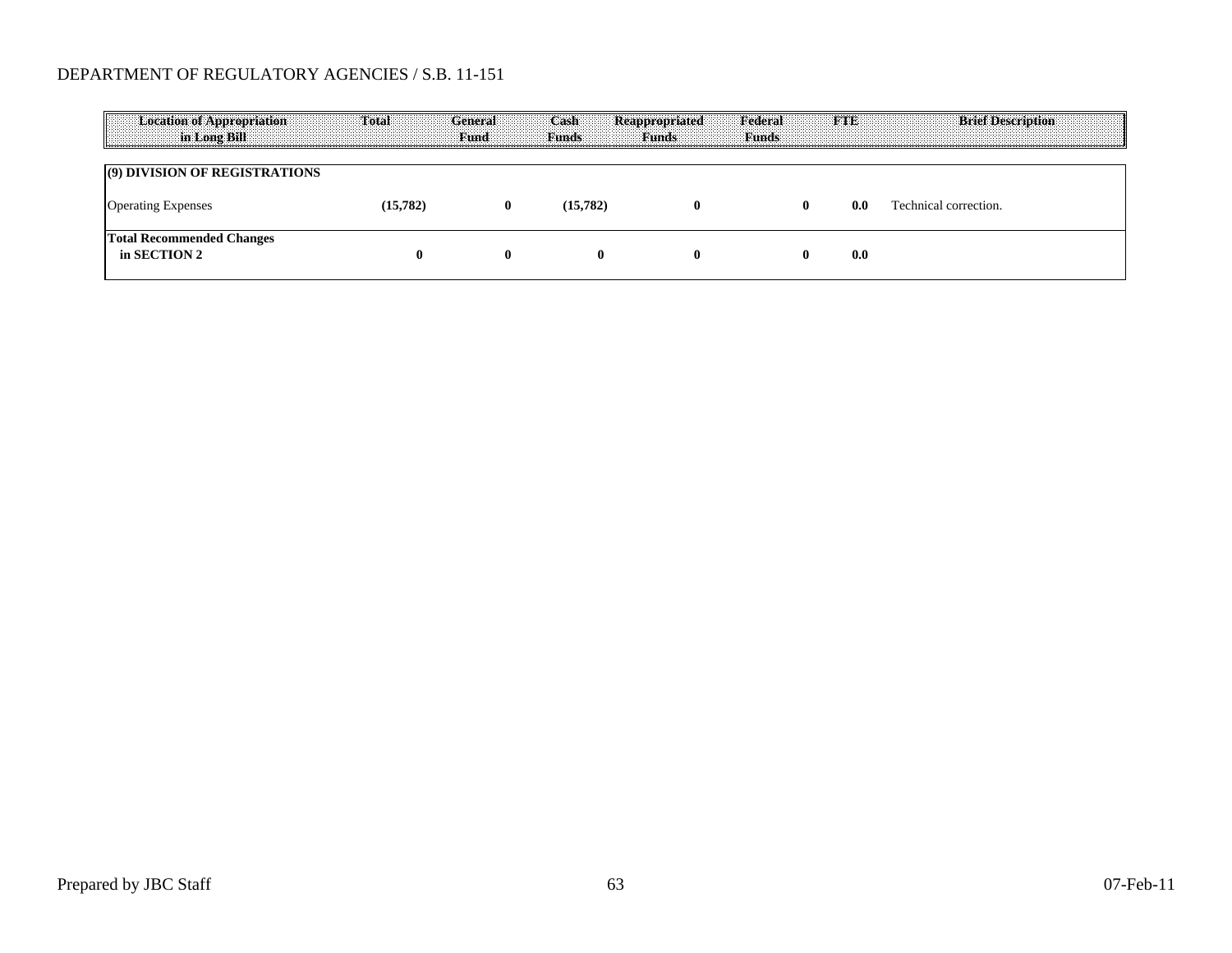## DEPARTMENT OF REVENUE / S.B. 11-152

| Total                                        | <b>General</b><br>Fund                                                 | Cash<br><b>Funds</b>                         | <b>Reappropriated</b><br><b>Funds</b>                 | Federal<br><b>Funds</b>                                                                 | <b>FTE</b>                                                                                                        | <b>Brief Description</b>                                                                                                                                                           |
|----------------------------------------------|------------------------------------------------------------------------|----------------------------------------------|-------------------------------------------------------|-----------------------------------------------------------------------------------------|-------------------------------------------------------------------------------------------------------------------|------------------------------------------------------------------------------------------------------------------------------------------------------------------------------------|
|                                              |                                                                        |                                              |                                                       |                                                                                         |                                                                                                                   |                                                                                                                                                                                    |
| \$703,675,105<br>23,521,493<br>\$727,196,598 | \$70,714,586<br>(32, 353)<br>\$70,682,233                              | \$630,723,439<br>23,553,846<br>\$654,277,285 | \$1,421,461<br>$\overline{\mathbf{0}}$<br>\$1,421,461 | \$815,619<br>$\overline{\mathbf{0}}$<br>\$815,619                                       | 1,521.5<br>0.0<br>1,521.5                                                                                         |                                                                                                                                                                                    |
|                                              |                                                                        |                                              |                                                       |                                                                                         |                                                                                                                   |                                                                                                                                                                                    |
|                                              |                                                                        |                                              |                                                       |                                                                                         |                                                                                                                   |                                                                                                                                                                                    |
| (67, 608)                                    | (67, 608)                                                              | $\boldsymbol{0}$                             | $\boldsymbol{0}$                                      | $\boldsymbol{0}$                                                                        | 0.0                                                                                                               | 1% reduction to General Fund (GF)<br>Personal Services.                                                                                                                            |
| 167,366                                      | 167,366                                                                | $\theta$                                     | $\overline{0}$                                        | $\overline{0}$                                                                          | 0.0                                                                                                               | Legal Services increase for Direct<br>Marketing Association case.                                                                                                                  |
| 7,265                                        | (1,058)                                                                | 8,323                                        | $\overline{0}$                                        | $\overline{0}$                                                                          | 0.0                                                                                                               | Update vehicle replacement payments.                                                                                                                                               |
| 107,023                                      | 98,700                                                                 | 8,323                                        | $\bf{0}$                                              | $\bf{0}$                                                                                | 0.0                                                                                                               |                                                                                                                                                                                    |
|                                              |                                                                        |                                              |                                                       |                                                                                         |                                                                                                                   |                                                                                                                                                                                    |
| (45, 635)                                    | (45, 635)                                                              | $\bf{0}$                                     | $\pmb{0}$                                             | $\bf{0}$                                                                                | 0.0                                                                                                               | 1% reduction to GF Personal Services.                                                                                                                                              |
|                                              |                                                                        |                                              |                                                       |                                                                                         |                                                                                                                   |                                                                                                                                                                                    |
| 56,096                                       | 6,839                                                                  | 49,257                                       | $\bf{0}$                                              | $\bf{0}$                                                                                | 0.0                                                                                                               | Reflects actual programming costs for 2010<br>legislation (\$6,839 GF and \$25,719 cash<br>funds (CF) increase); increase of \$23,538<br>CF to correct H.B. 10-1045 appropriation. |
|                                              | (1) EXECUTIVE DIRECTOR'S OFFICE<br>(3) INFORMATION TECHNOLOGY DIVISION | (2) CENTRAL DEPARTMENT OPERATIONS DIVISION   |                                                       | Summary of Recommended Changes to the Total Appropriations to the Department of Revenue | SECTION 1. Recommended Changes to the FY 2010-11 Appropriations to the Department in H.B. 10-1376 (The Long Bill) |                                                                                                                                                                                    |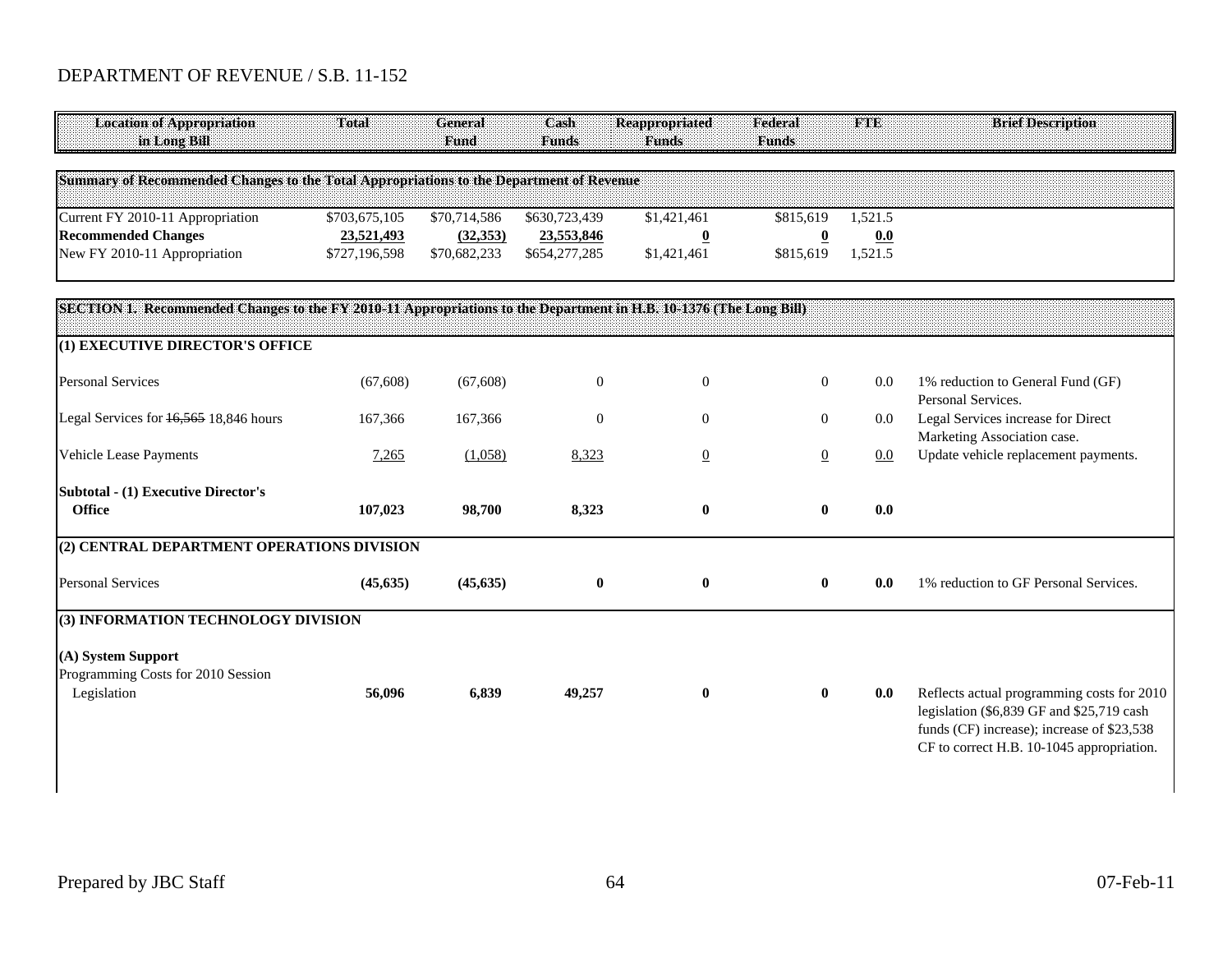## DEPARTMENT OF REVENUE / S.B. 11-152

| <b>Location of Appropriation</b>                            | Total      | <b>General</b>  | Cash             | <b>Reappropriated</b> | Federal        | <b>FTE</b> | <b>Brief Description</b>                                                                                                                                        |
|-------------------------------------------------------------|------------|-----------------|------------------|-----------------------|----------------|------------|-----------------------------------------------------------------------------------------------------------------------------------------------------------------|
| in Long Bill                                                |            | Fund            | <b>Funds</b>     | <b>Funds</b>          | <b>Funds</b>   |            |                                                                                                                                                                 |
| (4) TAXATION BUSINESS GROUP                                 |            |                 |                  |                       |                |            |                                                                                                                                                                 |
| (B) Taxation and Compliance<br><b>Division</b>              |            |                 |                  |                       |                |            |                                                                                                                                                                 |
| <b>Personal Services</b>                                    | (50, 257)  | (50, 257)       | $\boldsymbol{0}$ | $\overline{0}$        | $\overline{0}$ | 0.0        | Increase for litigation expenses for Direct<br>Marketing Association case (\$85,694<br>increase); 1% reduction to GF Personal<br>Services (\$135,951 decrease). |
| (C) Taxpayer Service Division<br><b>Personal Services</b>   | (42,000)   | (42,000)        | $\underline{0}$  | $\underline{0}$       | $\overline{0}$ | 0.0        | 1% reduction to GF Personal Services.                                                                                                                           |
| <b>Subtotal - (4) Taxation Business</b><br>Group            | (92, 257)  | (92, 257)       | $\bf{0}$         | $\bf{0}$              | $\bf{0}$       | 0.0        |                                                                                                                                                                 |
| (5) DIVISION OF MOTOR VEHICLES                              |            |                 |                  |                       |                |            |                                                                                                                                                                 |
| (B) Driver and Vehicle Services<br><b>Personal Services</b> | 40,000     | $\mathbf{0}$    | 40,000           | $\mathbf{0}$          | $\overline{0}$ | 0.0        | Corrects the appropriation for H.B. 10-1045<br>(\$40,000 CF increase); refinances<br>\$1,149,174 CF from Licensing Services                                     |
| <b>Drivers License Documents</b>                            | 613,710    | $\underline{0}$ | 613,710          | $\overline{0}$        | $\overline{0}$ | 0.0        | Cash Fund with Highway Users Tax Fund<br>"off-the-top" moneys<br>Reflects document issuance workload<br>increase.                                               |
| Subtotal - (5) Division of Motor<br><b>Vehicles</b>         | 653,710    | $\bf{0}$        | 653,710          | $\pmb{0}$             | $\bf{0}$       | 0.0        |                                                                                                                                                                 |
| (8) STATE LOTTERY DIVISION                                  |            |                 |                  |                       |                |            |                                                                                                                                                                 |
| <b>Vendor Fees</b>                                          | 195,350    | $\mathbf{0}$    | 195,350          | $\boldsymbol{0}$      | $\mathbf{0}$   | 0.0        | Mid-year adjustment to reflect updated sales<br>information.                                                                                                    |
| Prizes                                                      | 23,839,456 | $\mathbf{0}$    | 23,839,456       | $\overline{0}$        | $\overline{0}$ | 0.0        | Mid-year adjustment to reflect updated sales<br>information.                                                                                                    |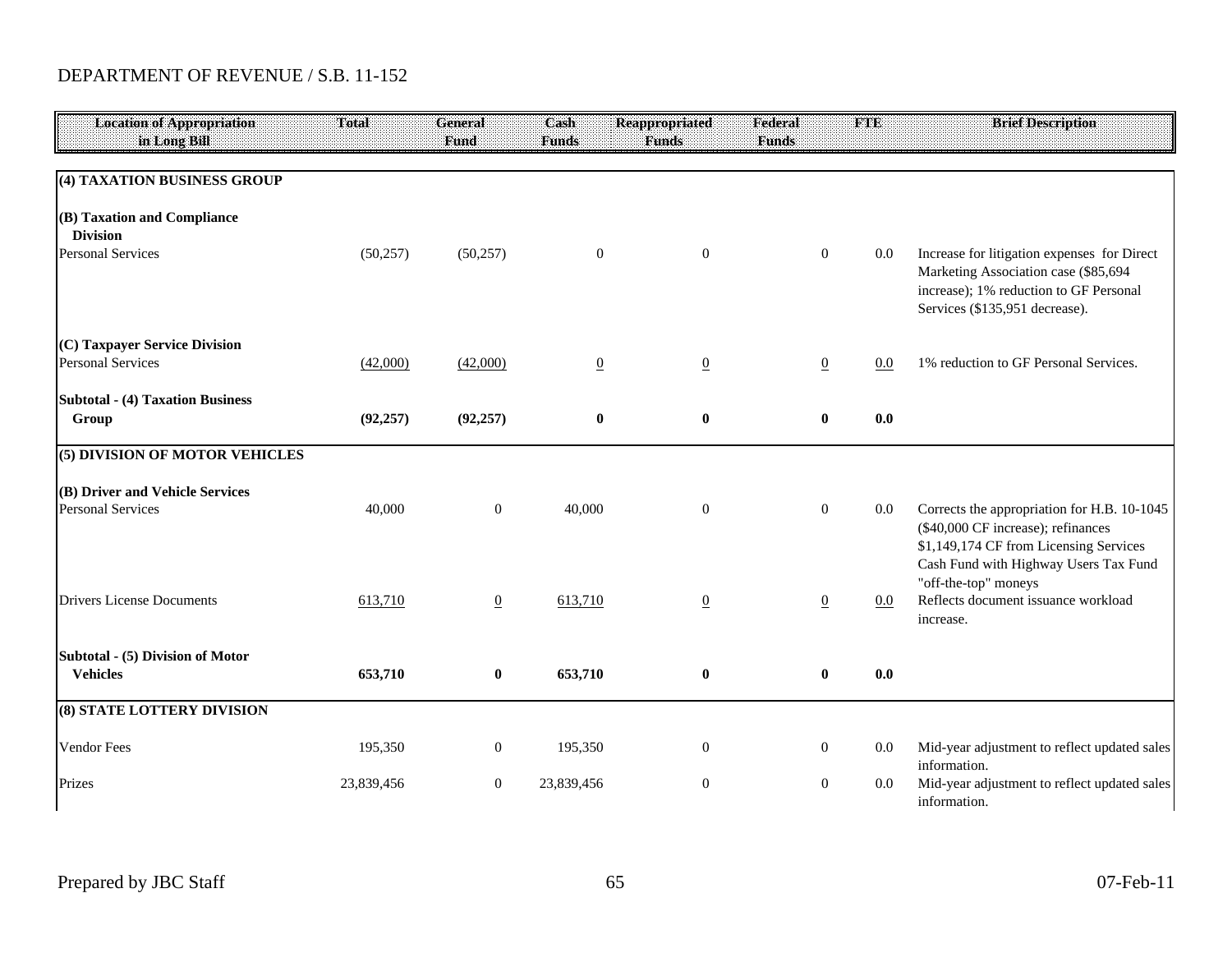### DEPARTMENT OF REVENUE / S.B. 11-152

| <b>Location of Appropriation</b><br>an Long Bill. | Total       | <b>General</b><br>Fund | Cash<br><b>Funds</b> | Reappropriated<br><b>Funds</b> | Federal<br><b>Funds</b> | <b>TANA</b> | <b>Brief Description</b>                                     |
|---------------------------------------------------|-------------|------------------------|----------------------|--------------------------------|-------------------------|-------------|--------------------------------------------------------------|
| Powerball Prize Variance                          | (4,437,000) | 0                      | (4,437,000)          | $_{0}$                         |                         | 0.0         | Mid-year adjustment to reflect updated sales<br>information. |
| <b>Retailer Compensation</b>                      | 2,950,750   | $\overline{0}$         | 2,950,750            | $\overline{0}$                 | 0                       | $0.0\,$     | Mid-year adjustment to reflect updated sales<br>information. |
| <b>Ticket Costs</b>                               | 294,000     | $\overline{0}$         | 294,000              | $\overline{0}$                 |                         | 0.0         | Mid-year adjustment to reflect updated sales<br>information. |
| Subtotal - (8) State Lottery Division             | 22,842,556  | $\bf{0}$               | 22,842,556           | $\mathbf{0}$                   | $\bf{0}$                | 0.0         |                                                              |
| <b>Total Recommended Changes</b><br>in SECTION 1  | 23,521,493  | (32, 353)              | 23,553,846           | $\mathbf{0}$                   |                         | 0.0         |                                                              |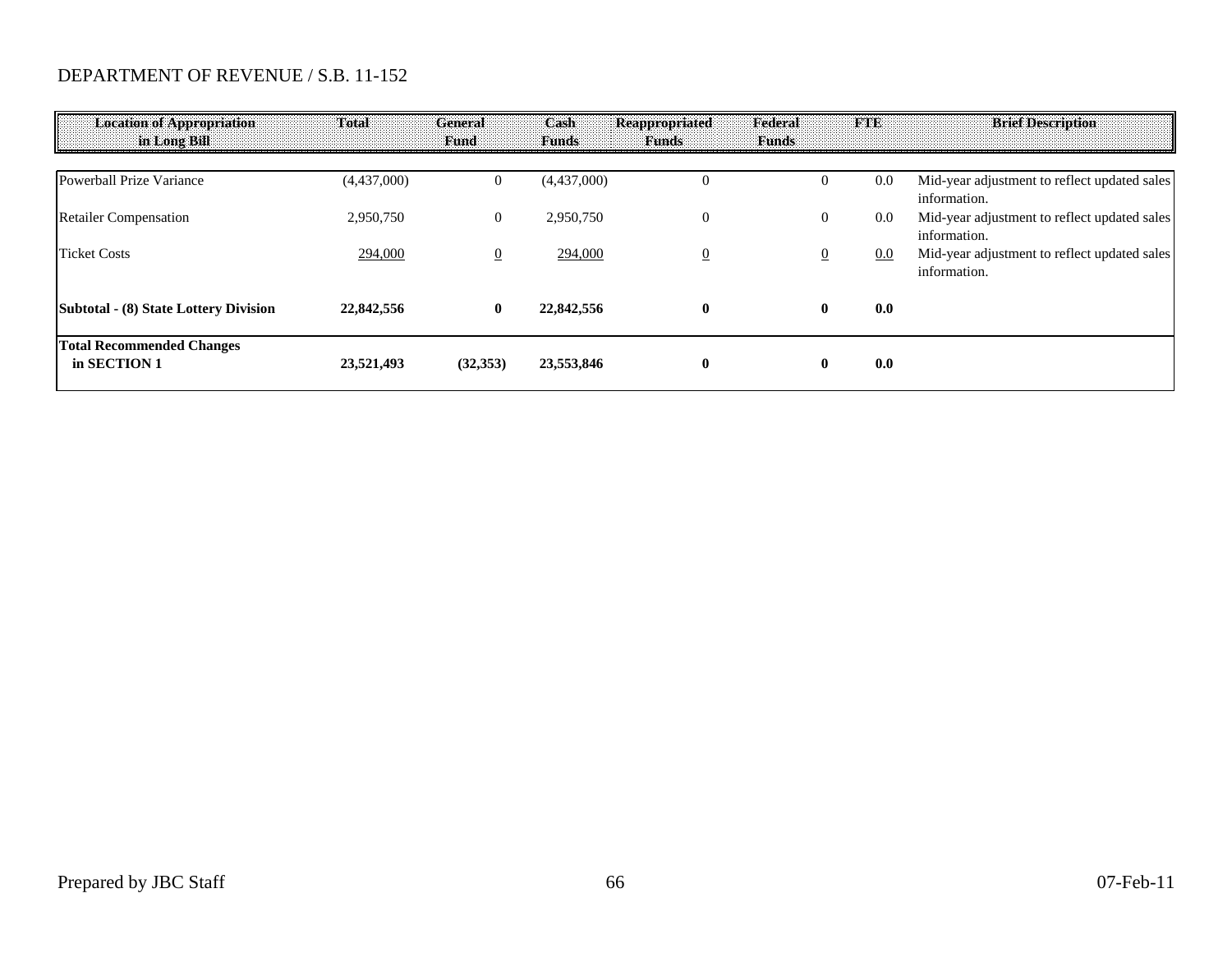# DEPARTMENT OF STATE / S.B. 11-153

| <b>Location of Appropriation</b><br>in Long Bill                                                                                        | Total        | <b>General</b><br>Fund  | Cash<br><b>Funds</b> | Reappropriated<br><b>Funds</b> | Federal<br><b>Funds</b> | <b>FTE</b> | <b>Brief Description</b>                                                            |
|-----------------------------------------------------------------------------------------------------------------------------------------|--------------|-------------------------|----------------------|--------------------------------|-------------------------|------------|-------------------------------------------------------------------------------------|
| Summary of Recommended Changes to the Total Appropriations to the Department of State                                                   |              |                         |                      |                                |                         |            |                                                                                     |
| Current FY 2010-11 Appropriation                                                                                                        | \$21,467,321 | \$0                     | \$21,467,321         | \$0                            | \$0                     | 134.6      |                                                                                     |
| <b>Recommended Changes</b>                                                                                                              | 29,454       | $\overline{\mathbf{0}}$ | 29,454               | $\overline{\mathbf{0}}$        |                         | 0.5        |                                                                                     |
| New FY 2010-11 Appropriation                                                                                                            | \$21,496,775 | \$0                     | \$21,496,775         | \$0                            | \$0                     | 135.1      |                                                                                     |
| SECTION 1. Recommended Changes to the FY 2010-11 Appropriations to the Department in H.B. 10-1376 (The Long Bill)<br>(1) ADMINISTRATION |              |                         |                      |                                |                         |            |                                                                                     |
| Vehicle Lease Payments                                                                                                                  | 108          | $\Omega$                | 108                  | $\Omega$                       | $\Omega$                | $0.0\,$    | Updates vehicle replacement payments.                                               |
| <b>Address Confidentiality Program</b>                                                                                                  | 29,346       | $\mathbf{0}$            | 29,346               | $\overline{0}$                 | $\mathbf{0}$            | 0.5        | Increase due to program growth (\$10,552)<br>and additional grant funds (\$18,794). |
| Subtotal - (1) Administration                                                                                                           | 29,454       | $\bf{0}$                | 29,454               | $\mathbf{0}$                   | $\mathbf{0}$            | 0.5        |                                                                                     |
| <b>Total Recommended Changes</b><br>in SECTION 1                                                                                        | 29,454       | $\bf{0}$                | 29,454               | $\mathbf{0}$                   | $\mathbf{0}$            | 0.5        |                                                                                     |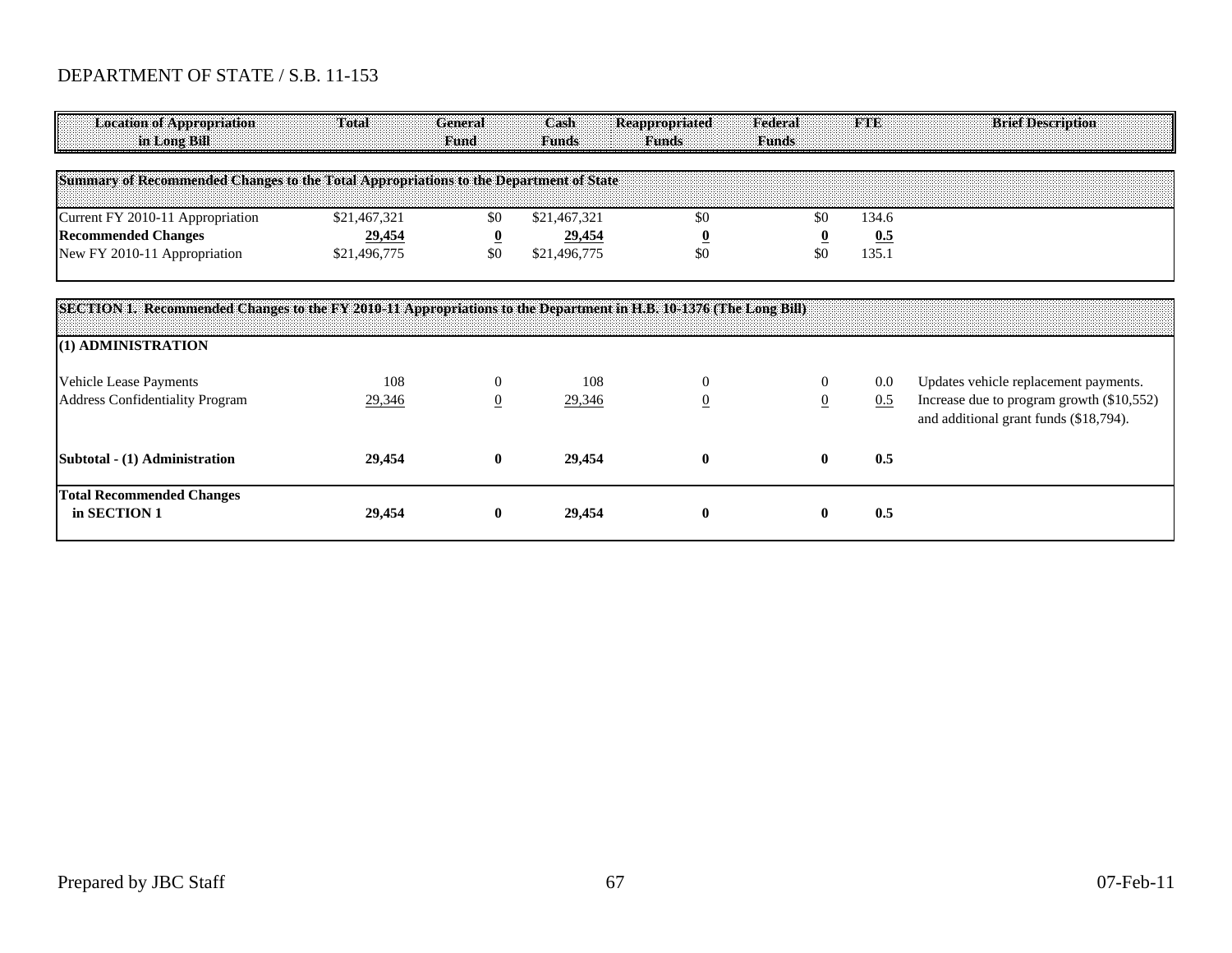## DEPARTMENT OF THE TREASURY / S.B. 11-154

| <b>Location of Appropriation</b>                                                             | <b>Total</b> | General<br><b>Fund</b> | Cash<br><b>Timds</b> | <b>Reappropriated</b> | Federal<br>Funds |     |  | <b>Brief Description</b> |  |
|----------------------------------------------------------------------------------------------|--------------|------------------------|----------------------|-----------------------|------------------|-----|--|--------------------------|--|
| Summary of Recommended Changes to the Total Appropriations to the Department of the Treasury |              |                        |                      |                       |                  |     |  |                          |  |
| Current FY 2010-11 Appropriation                                                             | 56.999.817   |                        | \$354.449.680        |                       |                  |     |  |                          |  |
| <b>Recommended Changes</b>                                                                   | (34,329)     | (187, 182)             | 152,853              |                       |                  | 0.0 |  |                          |  |
| New FY 2010-11 Appropriation                                                                 | 356.965.488  | \$2.362.955            | \$354.602.533        |                       |                  |     |  |                          |  |

| SECTION 1. Recommended Changes to the FY 2010-11 Appropriations to the Department in H.B. 10-1376 (The Long Bill) |          |            |                |                |                |         |                                                                                                                                                                                                                                                                                                      |
|-------------------------------------------------------------------------------------------------------------------|----------|------------|----------------|----------------|----------------|---------|------------------------------------------------------------------------------------------------------------------------------------------------------------------------------------------------------------------------------------------------------------------------------------------------------|
| (1) ADMINISTRATION                                                                                                |          |            |                |                |                |         |                                                                                                                                                                                                                                                                                                      |
| <b>Personal Services</b>                                                                                          | (31,190) | (184, 043) | 152,853        | $\theta$       | $\overline{0}$ | 0.0     | Fund mix adjustment (\$152,853 General<br>Fund (GF) decrease and \$152,853 cash<br>funds (CF) increase); Statewide American<br>Reinvestment and Recovery Act (ARRA)<br>administrative cost spending authority<br>(\$28,537 GF decrease); 1% reduction to GF<br>Personal Services (\$2,653 decrease). |
| <b>Operating Expenses</b>                                                                                         | (3,139)  | (3,139)    | $\overline{0}$ | $\overline{0}$ | $\overline{0}$ | $0.0\,$ | Subscription increase for investment tools<br>(\$2,916 GF increase); Statewide ARRA cost<br>spending authority (\$6,055 GF decrease).                                                                                                                                                                |
| Subtotal - (1) Administration                                                                                     | (34,329) | (187, 182) | 152,853        | $\mathbf 0$    | $\mathbf{0}$   | 0.0     |                                                                                                                                                                                                                                                                                                      |
| <b>Total Recommended Changes</b><br>in SECTION 1                                                                  | (34,329) | (187, 182) | 152,853        | $\bf{0}$       | $\bf{0}$       |         |                                                                                                                                                                                                                                                                                                      |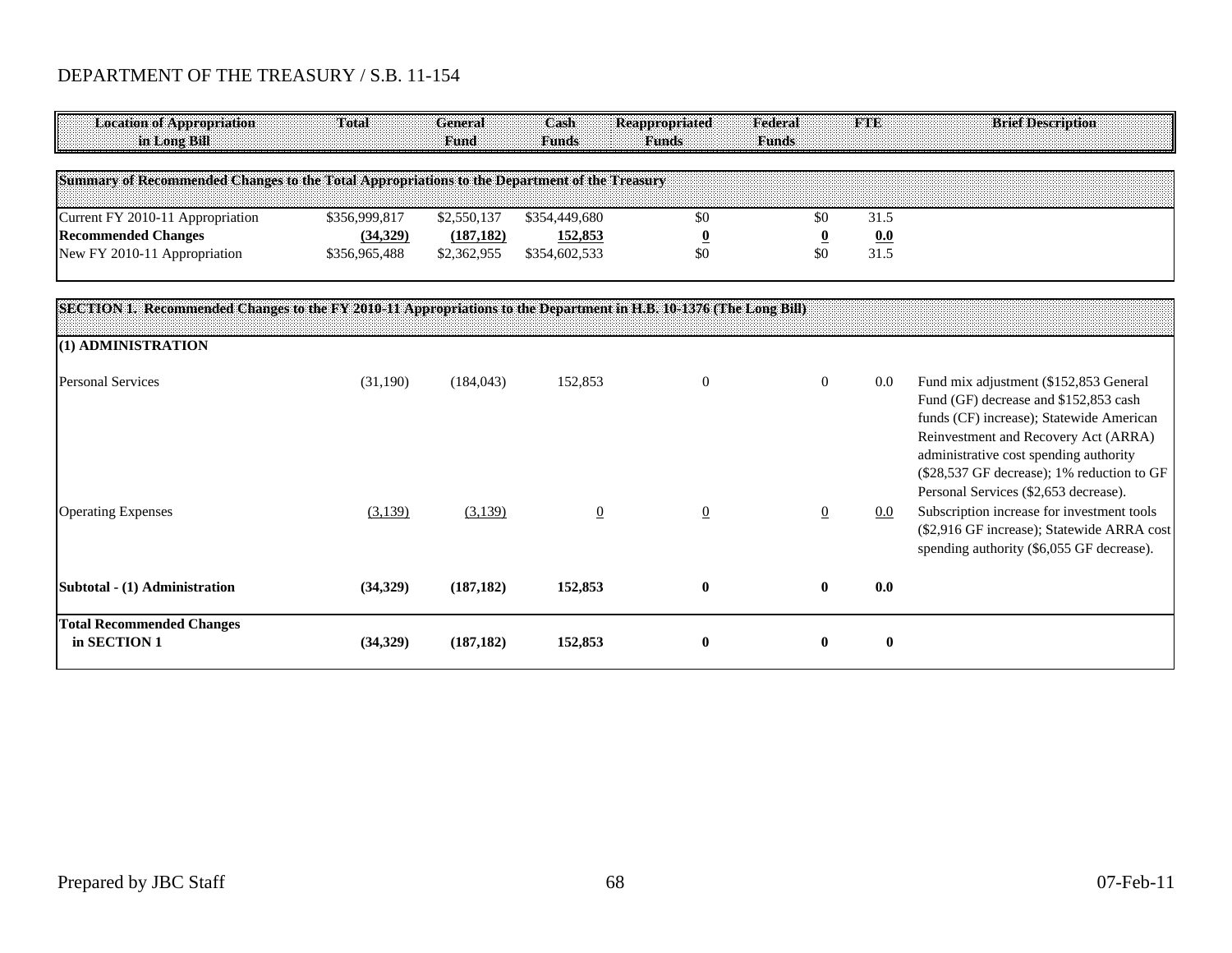# CAPITAL CONSTRUCTION / S.B. 11-155

| <b>Location of Appropriation</b><br>in Long Bill             | Total                      | Capital<br><b>Construction Fund</b> | Cash<br>Funds           | <b>Reappropriated</b><br><b>Funds</b> | Federal<br><b>Funds</b> | <b>Brief Description</b> |
|--------------------------------------------------------------|----------------------------|-------------------------------------|-------------------------|---------------------------------------|-------------------------|--------------------------|
| Summary of Recommended Changes to the Capital Appropriations |                            |                                     |                         |                                       |                         |                          |
| Current FY 2006-07 Appropriation                             | \$438,173,168              | \$135,658,867                       | \$6,963,802             | \$268,578,346                         | \$26,972,153            |                          |
| <b>Recommended Changes</b>                                   | 4,571,000                  | $\overline{0}$                      | $\overline{\mathbf{0}}$ | 4,571,000                             |                         |                          |
| New FY 2006-07 Appropriation                                 | \$442,744,168              | \$135,658,867                       | \$6,963,802             | \$273,149,346                         | \$26,972,153            |                          |
| Current FY 2007-08 Appropriation                             | \$878,585,134              | \$258,329,285                       | \$2,352,808             | \$567,994,210                         | \$49,908,831            |                          |
| <b>Recommended Changes</b>                                   | (11, 214, 308)             | $\overline{\mathbf{0}}$             | $\bf{0}$                | (11, 214, 308)                        | $\bf{0}$                |                          |
| New FY 2007-08 Appropriation                                 | \$867,370,826              | \$258,329,285                       | \$2,352,808             | \$556,779,902                         | \$49,908,831            |                          |
| Current FY 2008-09 Appropriation                             | \$973,686,856              | \$150,251,265                       | \$764,682,914           | \$0                                   | \$58,752,677            |                          |
| <b>Recommended Changes</b>                                   | $\underline{(65,310,885)}$ | $\bf{0}$                            | (65,310,885)            |                                       |                         |                          |
| New FY 2008-09 Appropriation                                 | \$908,375,971              | \$150,251,265                       | \$699,372,029           | \$0                                   | \$58,752,677            |                          |
| Current FY 2009-10 Appropriation                             | \$830,816,043              | \$38,288,706                        | \$716,388,326           | \$0                                   | \$76,139,011            |                          |
| <b>Recommended Changes</b>                                   | (55,313,200)               | 2,855,175                           | (58, 168, 375)          |                                       | 0                       |                          |
| New FY 2009-10 Appropriation                                 | \$775,502,843              | \$41,143,881                        | \$658,219,951           | \$0                                   | \$76,139,011            |                          |
| Current FY 2010-11 Appropriation                             | \$103,306,742              | \$20,157,499                        | \$72,875,745            | \$0                                   | \$10,273,498            |                          |
| <b>Recommended Changes</b>                                   | 3,620,375                  | (203, 437)                          | 3,823,812               |                                       |                         |                          |
| New FY 2010-11 Appropriation                                 | \$106,927,117              | \$19,954,062                        | \$76,699,557            | \$0                                   | \$10,273,498            |                          |

|                                                                                                        | <b>TON 1. Recommended Changes to FY 2006-07 Capital Appropriations</b> |  |              |          |                                                                                                                                         |
|--------------------------------------------------------------------------------------------------------|------------------------------------------------------------------------|--|--------------|----------|-----------------------------------------------------------------------------------------------------------------------------------------|
| <b>IDEPARTMENT OF HIGHER EDUCATION</b>                                                                 |                                                                        |  |              |          |                                                                                                                                         |
| (4) COLORADO STATE UNIVERSITY<br>(B) Capital Construction<br>Veterinary Teaching Hospital, Food Animal |                                                                        |  |              |          |                                                                                                                                         |
| Care Facility Construction                                                                             | (13,029,000)                                                           |  | (13,029,000) | $\Omega$ | Eliminate the appropriation in order to allow the project<br>to be placed on the university's two-year projection of<br>cash need list. |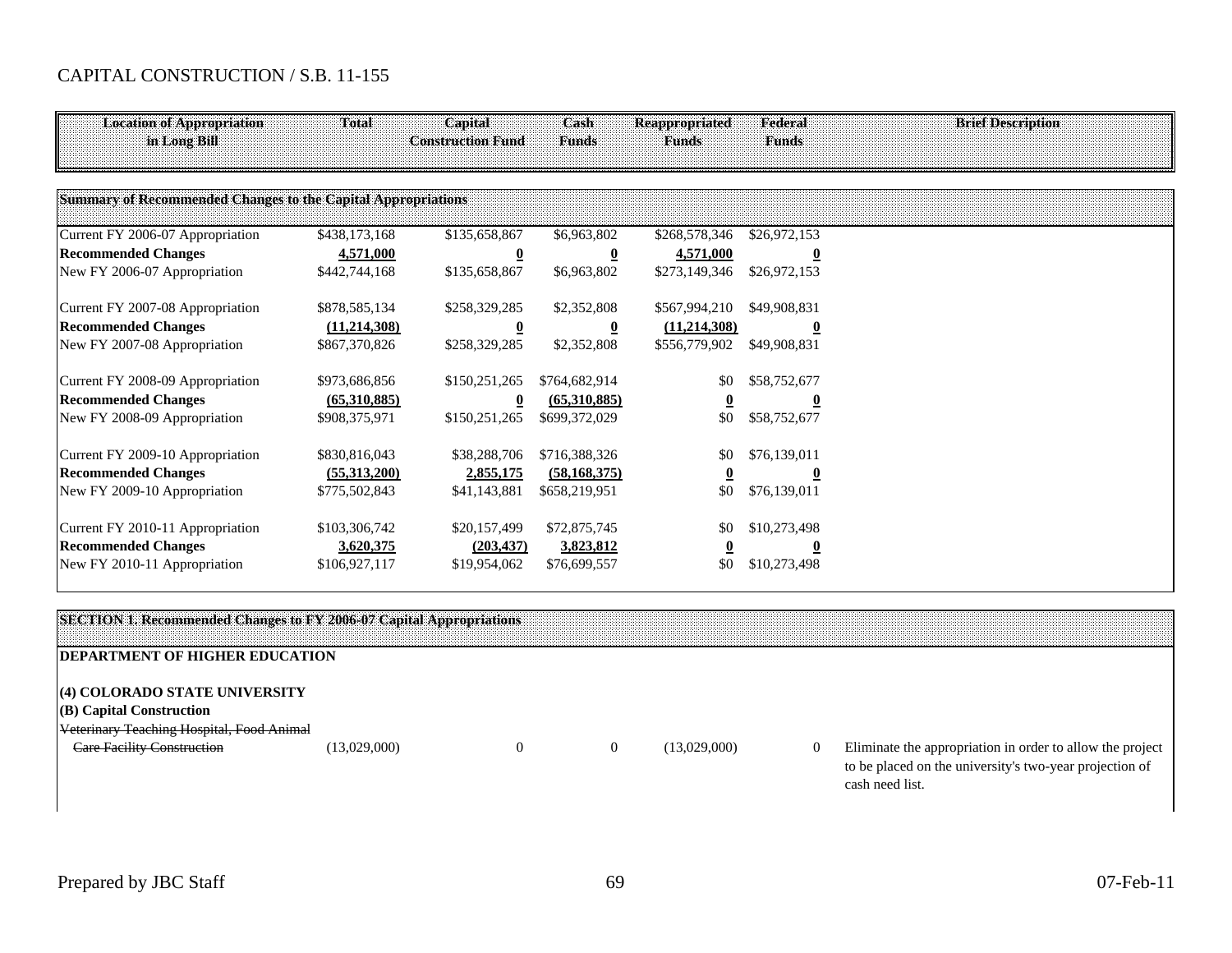# CAPITAL CONSTRUCTION / S.B. 11-155

| <b>Location of Appropriation</b><br>in Long Bill                                                                          | Total          | Capital<br><b>Construction Fund</b> | Cash<br><b>Funds</b> | <b>Reappropriated</b><br><b>Funds</b> | Federal<br><b>Funds</b> | <b>Brief Description</b>                                                                                                                |
|---------------------------------------------------------------------------------------------------------------------------|----------------|-------------------------------------|----------------------|---------------------------------------|-------------------------|-----------------------------------------------------------------------------------------------------------------------------------------|
| (11) COLORADO SCHOOL OF MINES                                                                                             |                |                                     |                      |                                       |                         |                                                                                                                                         |
| (A) Capital Construction                                                                                                  |                |                                     |                      |                                       |                         |                                                                                                                                         |
| Marquez Hall Petroleum Engineering<br>Building                                                                            | 17,600,000     | $\mathbf{0}$                        | $\overline{0}$       | 17,600,000                            | $\overline{0}$          | Provide spending authority to construct a research and<br>general classroom building.                                                   |
| <b>Total Recommended Changes in</b><br><b>SECTION 1</b>                                                                   | 4,571,000      | $\bf{0}$                            | $\bf{0}$             | 4,571,000                             | $\bf{0}$                |                                                                                                                                         |
| SECTION 2. Recommended Changes to FY 2007-08 Capital Appropriations                                                       |                |                                     |                      |                                       |                         |                                                                                                                                         |
| <b>DEPARTMENT OF HIGHER EDUCATION</b>                                                                                     |                |                                     |                      |                                       |                         |                                                                                                                                         |
| (4) COLORADO STATE UNIVERSITY<br><b>AT FORT COLLINS</b><br>(B) Capital Construction<br>Alumni and Welcome Center Building | (11,062,485)   | $\overline{0}$                      | $\overline{0}$       | (11,062,485)                          | $\overline{0}$          | Eliminate the appropriation in order to allow the project<br>to be placed on the university's two-year projection of<br>cash need list. |
| (7) UNIVERSITY OF COLORADO AT<br><b>BOULDER</b>                                                                           |                |                                     |                      |                                       |                         |                                                                                                                                         |
| (B) Capital Construction<br>Ekeley Sciences Middle Wing Renovation                                                        | (151, 823)     | $\theta$                            | $\overline{0}$       | (151, 823)                            | $\overline{0}$          | Reduce appropriation to comply with proportional<br>spending requirement.                                                               |
| <b>Total Recommended Changes in</b><br><b>SECTION 2</b>                                                                   | (11, 214, 308) | $\bf{0}$                            | $\bf{0}$             | (11, 214, 308)                        | $\bf{0}$                |                                                                                                                                         |
|                                                                                                                           |                |                                     |                      |                                       |                         |                                                                                                                                         |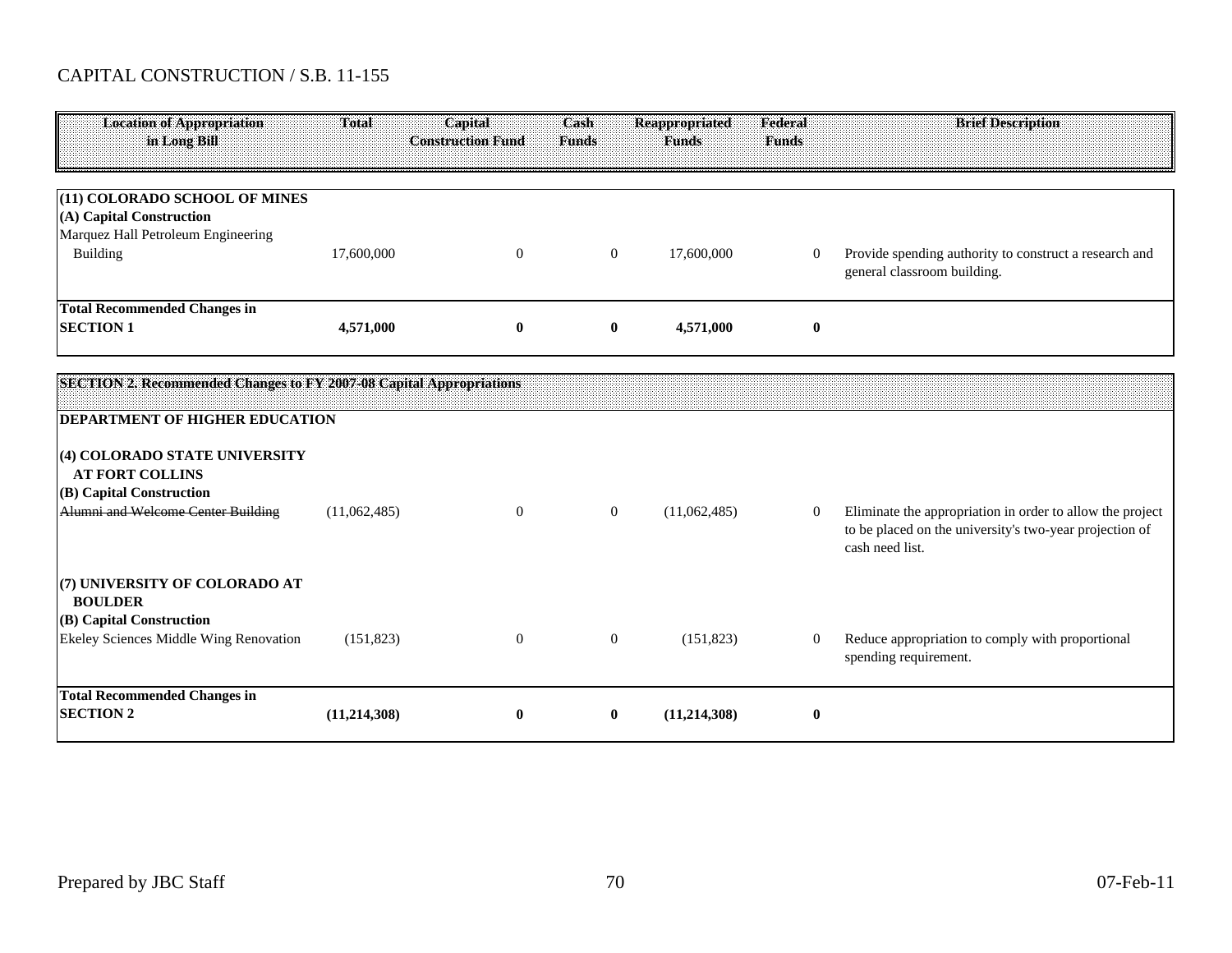| <b>Location of Appropriation</b><br>in Long Bill                                    | Total        | Capital<br><b>Construction Fund</b> | Cash<br><b>Funds</b> | <b>Reappropriated</b><br><b>Funds</b> | Federal<br><b>Funds</b> | <b>Brief Description</b>                                                                                                                |
|-------------------------------------------------------------------------------------|--------------|-------------------------------------|----------------------|---------------------------------------|-------------------------|-----------------------------------------------------------------------------------------------------------------------------------------|
| SECTION 3. Recommended Changes to FY 2008-09 Capital Appropriations                 |              |                                     |                      |                                       |                         |                                                                                                                                         |
| <b>DEPARTMENT OF HIGHER EDUCATION</b>                                               |              |                                     |                      |                                       |                         |                                                                                                                                         |
| (4) COLORADO STATE UNIVERSITY<br><b>AT FORT COLLINS</b><br>(B) Capital Construction |              |                                     |                      |                                       |                         |                                                                                                                                         |
| North Entrance Addition, Engineering                                                |              |                                     |                      |                                       |                         |                                                                                                                                         |
| <b>Building</b>                                                                     | (6,000,000)  | $\theta$                            | (6,000,000)          | $\Omega$                              | $\overline{0}$          | Eliminate the appropriation in order to allow the project<br>to be placed on the university's two-year projection of<br>cash need list. |
| Painter Center Addition/Renovation                                                  | (1,924,858)  | $\theta$                            | (1,924,858)          | $\Omega$                              | $\overline{0}$          | Eliminate the appropriation in order to allow the project<br>to be placed on the university's two-year projection of<br>cash need list. |
| Professional Veterinary Medicine Program,                                           |              |                                     |                      |                                       |                         |                                                                                                                                         |
| <b>Community Practice Building</b>                                                  | (17,300,000) | $\theta$                            | (17,300,000)         | $\theta$                              | $\overline{0}$          | Eliminate the appropriation in order to allow the project<br>to be placed on the university's two-year projection of<br>cash need list. |
| Professional Veterinary Medicine Program,                                           |              |                                     |                      |                                       |                         |                                                                                                                                         |
| <b>Veterinary Teaching Hospital</b>                                                 | (21,800,000) | 0                                   | (21,800,000)         | $\Omega$                              | $\overline{0}$          | Eliminate the appropriation in order to allow the project<br>to be placed on the university's two-year projection of<br>cash need list. |
| <b>Student Recreation Center Renovation</b>                                         | 1,500,000    | $\theta$                            | 1,500,000            | $\Omega$                              | $\overline{0}$          | Provide spending authority to modernize the existing<br>pool.                                                                           |
| (5) COLORADO STATE UNIVERSITY<br><b>AT PUEBLO</b>                                   |              |                                     |                      |                                       |                         |                                                                                                                                         |
| (A) Capital Construction<br>Occhiato University Center Renovation                   | (22,710,904) | $\Omega$                            | (22,710,904)         | $\Omega$                              | $\overline{0}$          | Eliminate the appropriation in order to allow the project<br>to be placed on the university's two-year projection of<br>cash need list. |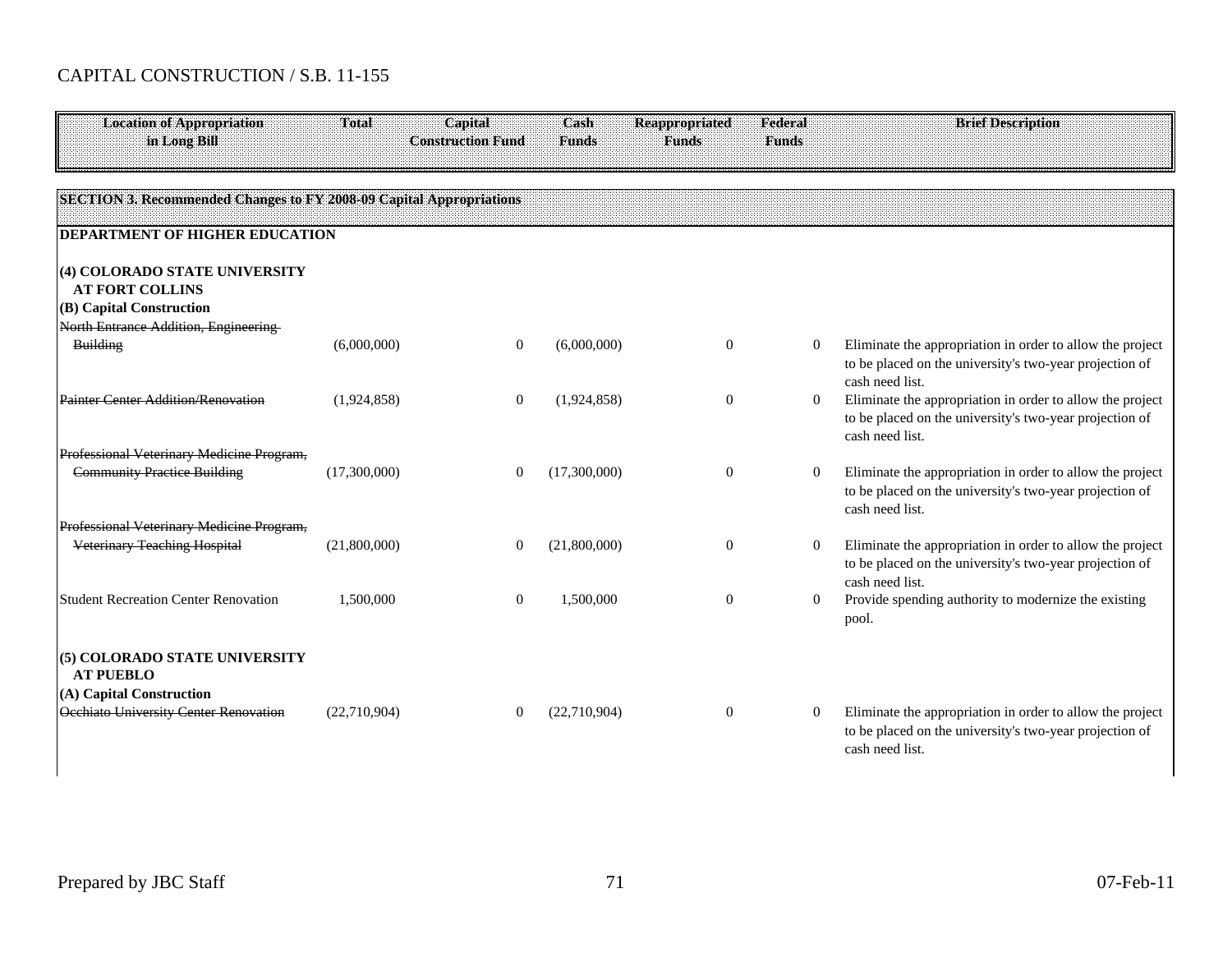| <b>Location of Appropriation</b><br>in Long Bill                                                                             | <b>Total</b> | Capital<br><b>Construction Fund</b> | Cash<br><b>Funds</b> | <b>Reappropriated</b><br><b>Funds</b> | Federal<br><b>Funds</b> | <b>Brief Description</b>                                                                                                          |
|------------------------------------------------------------------------------------------------------------------------------|--------------|-------------------------------------|----------------------|---------------------------------------|-------------------------|-----------------------------------------------------------------------------------------------------------------------------------|
|                                                                                                                              |              |                                     |                      |                                       |                         |                                                                                                                                   |
| (7) UNIVERSITY OF COLORADO AT<br><b>BOULDER</b><br>(B) Capital Construction<br><b>Ekeley Sciences Middle Wing Renovation</b> | (1,284,396)  | $\overline{0}$                      | (1,284,396)          | $\overline{0}$                        | $\overline{0}$          | Eliminate the cash funds appropriation to comply with                                                                             |
|                                                                                                                              |              |                                     |                      |                                       |                         | proportional spending requirement.                                                                                                |
| (9) UNIVERSITY OF COLORADO<br>AT DENVER AND HEALTH<br><b>SCIENCES CENTER</b>                                                 |              |                                     |                      |                                       |                         |                                                                                                                                   |
| (B) Capital Construction<br>Fitzsimons, Lazzara Center for Oral Facial<br>Health, Fourth Floor Addition                      | 4,209,273    | $\theta$                            | 4,209,273            | $\overline{0}$                        | $\overline{0}$          | Provide spending authority to increase the fourth floor<br>addition and add an addition to an existing 3rd floor roof<br>terrace. |
| <b>Total Recommended Changes in</b><br><b>SECTION 3</b>                                                                      | (65,310,885) | $\bf{0}$                            | (65,310,885)         | $\bf{0}$                              | $\bf{0}$                |                                                                                                                                   |
|                                                                                                                              |              |                                     |                      |                                       |                         |                                                                                                                                   |
| SECTION 4. Recommended Changes to FY 2009-10 Capital Appropriations                                                          |              |                                     |                      |                                       |                         |                                                                                                                                   |
| <b>DEPARTMENT OF CORRECTIONS</b>                                                                                             |              |                                     |                      |                                       |                         |                                                                                                                                   |
| (2) CAPITAL CONSTRUCTION<br>LEASE PURCHASE OF COLORADO                                                                       |              |                                     |                      |                                       |                         |                                                                                                                                   |
| STATE PENITENTIARY II                                                                                                        | 2,855,175    | 2,855,175                           | $\bf{0}$             | $\bf{0}$                              | $\bf{0}$                | New line item; provide funding for Certificate of<br>Participation (COP) payment.                                                 |
| <b>DEPARTMENT OF HIGHER EDUCATION</b>                                                                                        |              |                                     |                      |                                       |                         |                                                                                                                                   |
| (2.5) METROPOLITAN STATE<br><b>COLLEGE OF DENVER</b><br>(A) Capital Construction                                             |              |                                     |                      |                                       |                         |                                                                                                                                   |
| <b>Hotel Learning Center</b>                                                                                                 | 5,672,338    | $\overline{0}$                      | 5,672,338            | $\overline{0}$                        | $\overline{0}$          | Relocate project because original site would have<br>required moving major underground utilities.                                 |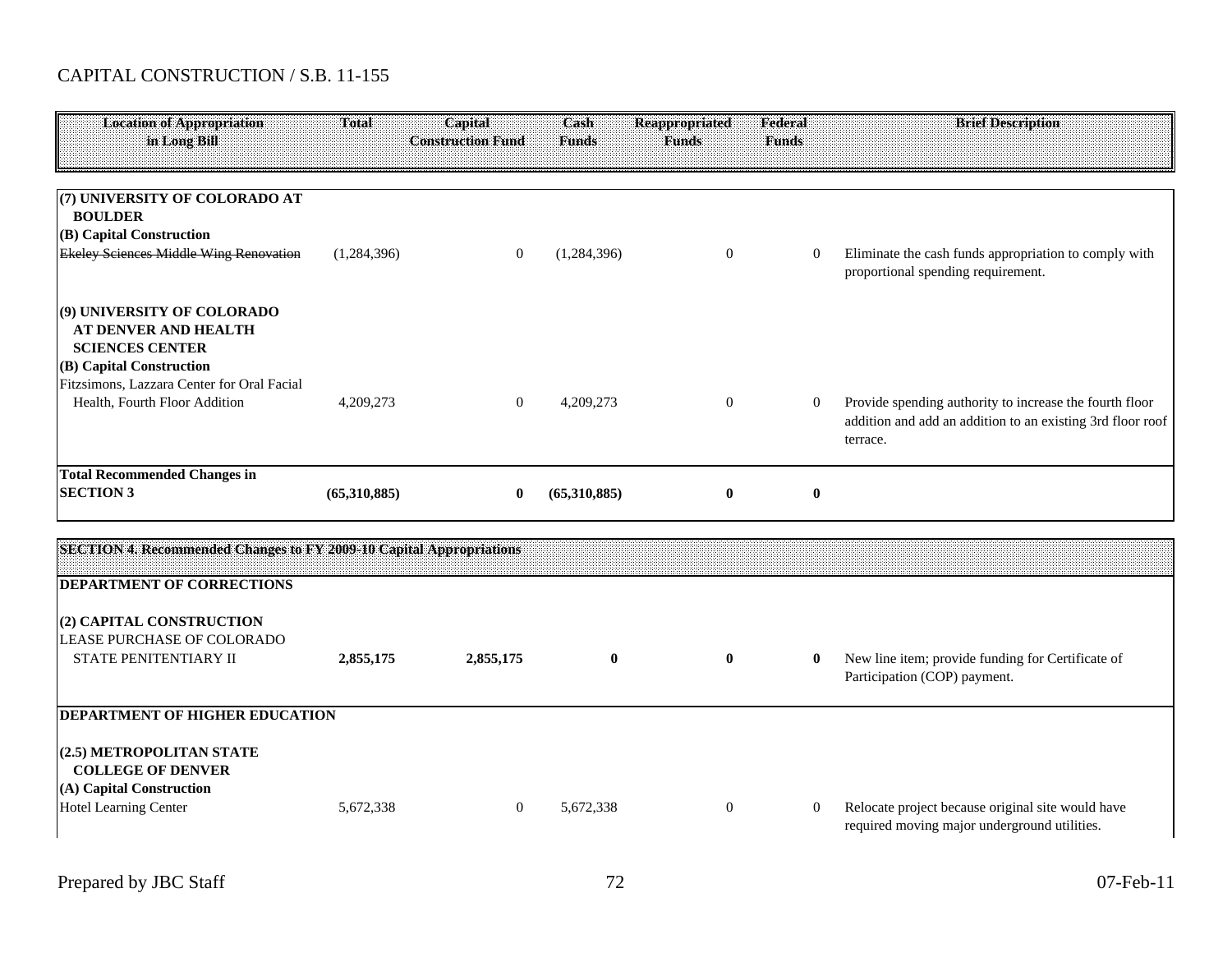| <b>Location of Appropriation</b><br>in Long Bill                                                | Total          | Capital<br><b>Construction Fund</b> | Cash<br><b>Funds</b> | <b>Reappropriated</b><br><b>Funds</b> | Federal<br><b>Funds</b> | <b>Brief Description</b>                                                                                                                                                                                                  |
|-------------------------------------------------------------------------------------------------|----------------|-------------------------------------|----------------------|---------------------------------------|-------------------------|---------------------------------------------------------------------------------------------------------------------------------------------------------------------------------------------------------------------------|
| (4) COLORADO STATE UNIVERSITY<br><b>AT FORT COLLINS</b>                                         |                |                                     |                      |                                       |                         |                                                                                                                                                                                                                           |
| (B) Capital Construction<br><b>Biology Building</b>                                             | (60,000,000)   | $\Omega$                            | (60,000,000)         | $\mathbf{0}$                          | $\Omega$                | Eliminate the appropriation in order to allow the project<br>to be placed on the university's two-year projection of<br>cash need list.                                                                                   |
| <b>Eddy Building</b>                                                                            | (6,000,000)    | $\theta$                            | (6,000,000)          | $\Omega$                              | $\overline{0}$          | Eliminate the appropriation in order to allow the project<br>to be placed on the university's two-year projection of<br>cash need list.                                                                                   |
| Snow Mountain Ranch Conservation<br>Easements                                                   | $\mathbf{0}$   | $\boldsymbol{0}$                    | $\theta$             | $\mathbf{0}$                          | $\overline{0}$          | Corrects a letternote to indicate that this project is a S.<br>B. 92-202 project (meaning it is constructed from<br>auxiliary funds and will never be eligible for state funds<br>for operating or maintenance expenses). |
| <b>Institute for Teaching and Learning</b>                                                      | (13,000,000)   | $\theta$                            | (13,000,000)         | $\overline{0}$                        | $\overline{0}$          | Eliminate the appropriation in order to allow the project<br>to be placed on the university's two-year projection of<br>cash need list.                                                                                   |
| (6) UNIVERSITY OF COLORADO AT<br><b>BOULDER</b>                                                 |                |                                     |                      |                                       |                         |                                                                                                                                                                                                                           |
| (B) Capital Construction<br><b>Systems Biotechnology Building</b>                               | 15,159,287     | 0                                   | 15,159,287           | $\mathbf{0}$                          | $\overline{0}$          | Provide spending authority to complete work on a<br>shelled fourth wing on the Jennie Smoly Caruthers<br>Biotechnology Building.                                                                                          |
| <b>Subtotal - Higher Education</b>                                                              | (58, 168, 375) | $\mathbf{0}$                        | (58, 168, 375)       | $\mathbf{0}$                          | $\bf{0}$                |                                                                                                                                                                                                                           |
| DEPARTMENT OF PUBLIC HEALTH AND ENVIRONMENT                                                     |                |                                     |                      |                                       |                         |                                                                                                                                                                                                                           |
| (2) CAPITAL CONSTRUCTION<br>Cleanup Projects, American Recovery and<br>Reinvestment Act of 2009 | $\bf{0}$       | $\mathbf{0}$                        | $\mathbf{0}$         | $\bf{0}$                              | $\bf{0}$                | Corrects a letternote to provide appropriate cash funds<br>spending authority.                                                                                                                                            |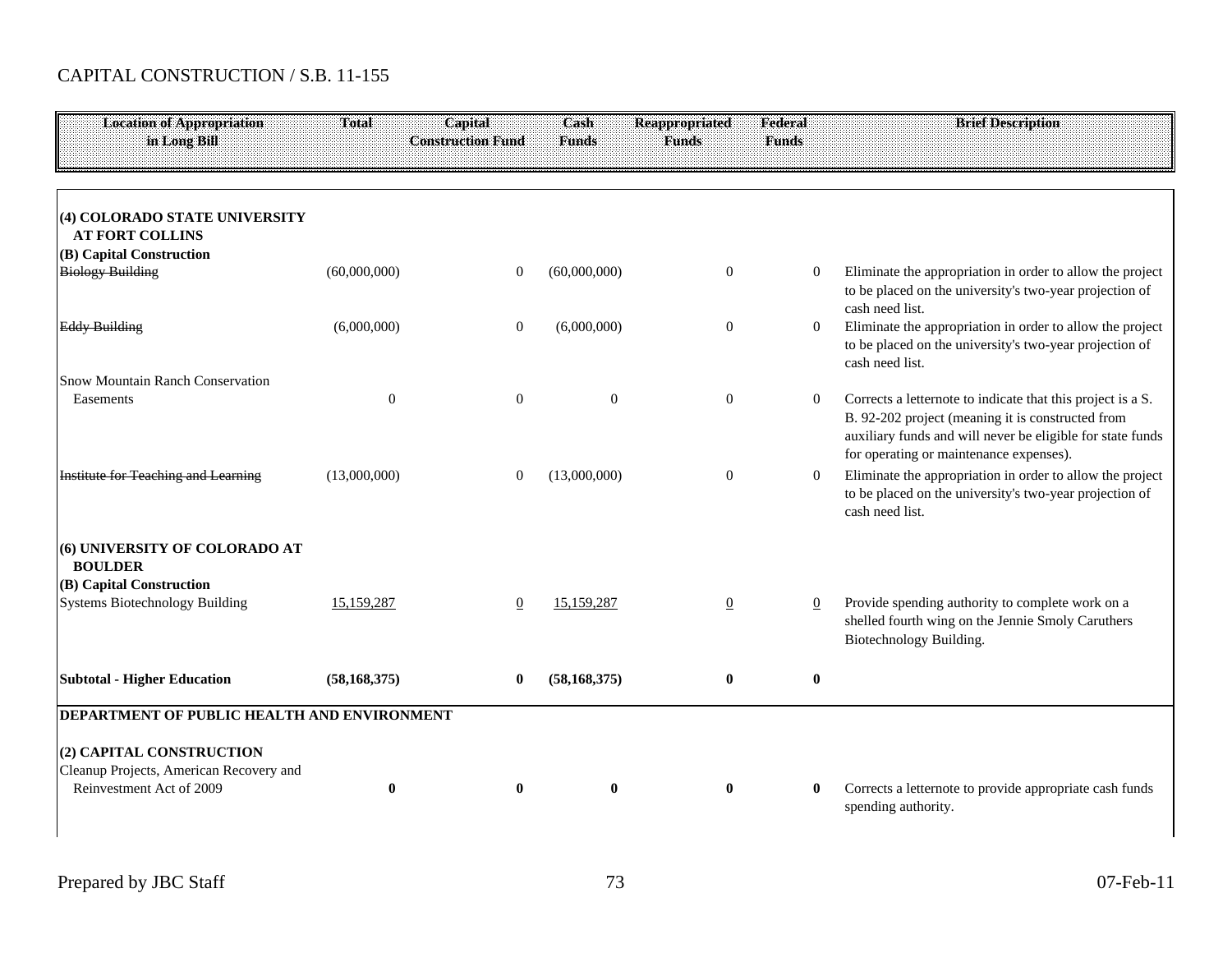| <b>Location of Appropriation</b><br>in Long Bill                                                                                                                   | Total            | Capital<br><b>Construction Fund</b> | Cash<br><b>Funds</b> | <b>Reappropriated</b><br><b>Funds</b> | Federal<br><b>Funds</b> | <b>Brief Description</b>                                                                                    |
|--------------------------------------------------------------------------------------------------------------------------------------------------------------------|------------------|-------------------------------------|----------------------|---------------------------------------|-------------------------|-------------------------------------------------------------------------------------------------------------|
| <b>Total Recommended Changes in</b><br><b>SECTION 4</b>                                                                                                            | (55,313,200)     | 2,855,175                           | (58, 168, 375)       | $\bf{0}$                              | $\bf{0}$                |                                                                                                             |
| SECTION 5. Recommended Changes to FY 2010-11 Capital Appropriations<br><b>DEPARTMENT OF HIGHER EDUCATION</b>                                                       |                  |                                     |                      |                                       |                         |                                                                                                             |
| (5) UNIVERSITY OF COLORADO AT<br>DENVER AND HEALTH SCIENCES<br><b>CENTER</b><br>(A) Capital Construction<br>Lease Purchase of Academic Facilities at<br>Fitzsimons | $\bf{0}$         | 131,563                             | (131, 563)           | $\bf{0}$                              | $\bf{0}$                | Provide additional state funding to account for less than<br>anticipated tobacco settlement funds.          |
| DEPARTMENT OF PERSONNEL AND ADMINISTRATION                                                                                                                         |                  |                                     |                      |                                       |                         |                                                                                                             |
| (1) CONTROLLED MAINTENANCE<br><b>Emergency Controlled Maintenance</b>                                                                                              | (335,000)        | (335,000)                           | $\theta$             | $\overline{0}$                        | $\overline{0}$          | Reduce state funding to account for cash transfer bill to<br>augment the General Fund (H.B. 10-1327).       |
| 1570 Grant Street, Replace Fire Alarm<br>System                                                                                                                    | $\boldsymbol{0}$ | $\boldsymbol{0}$                    | $\overline{0}$       | $\overline{0}$                        | $\overline{0}$          | Addition of letternote identifying the source of cash<br>funds.                                             |
| (2) CAPITAL CONSTRUCTION<br>STATE CAPITOL DOME RENOVATION                                                                                                          | 3,955,375        | $\overline{0}$                      | 3,955,375            | $\overline{0}$                        | $\overline{0}$          | New line item; provide spending authority to renovate<br>the cast iron structure of the State Capitol dome. |
| <b>Subtotal - Personnel and</b><br>Administration                                                                                                                  | 3,620,375        | (335,000)                           | 3,955,375            | $\bf{0}$                              | $\bf{0}$                |                                                                                                             |
| <b>Total Recommended Changes in</b><br><b>SECTION 5</b>                                                                                                            | 3,620,375        | (203, 437)                          | 3,823,812            | $\bf{0}$                              | $\bf{0}$                |                                                                                                             |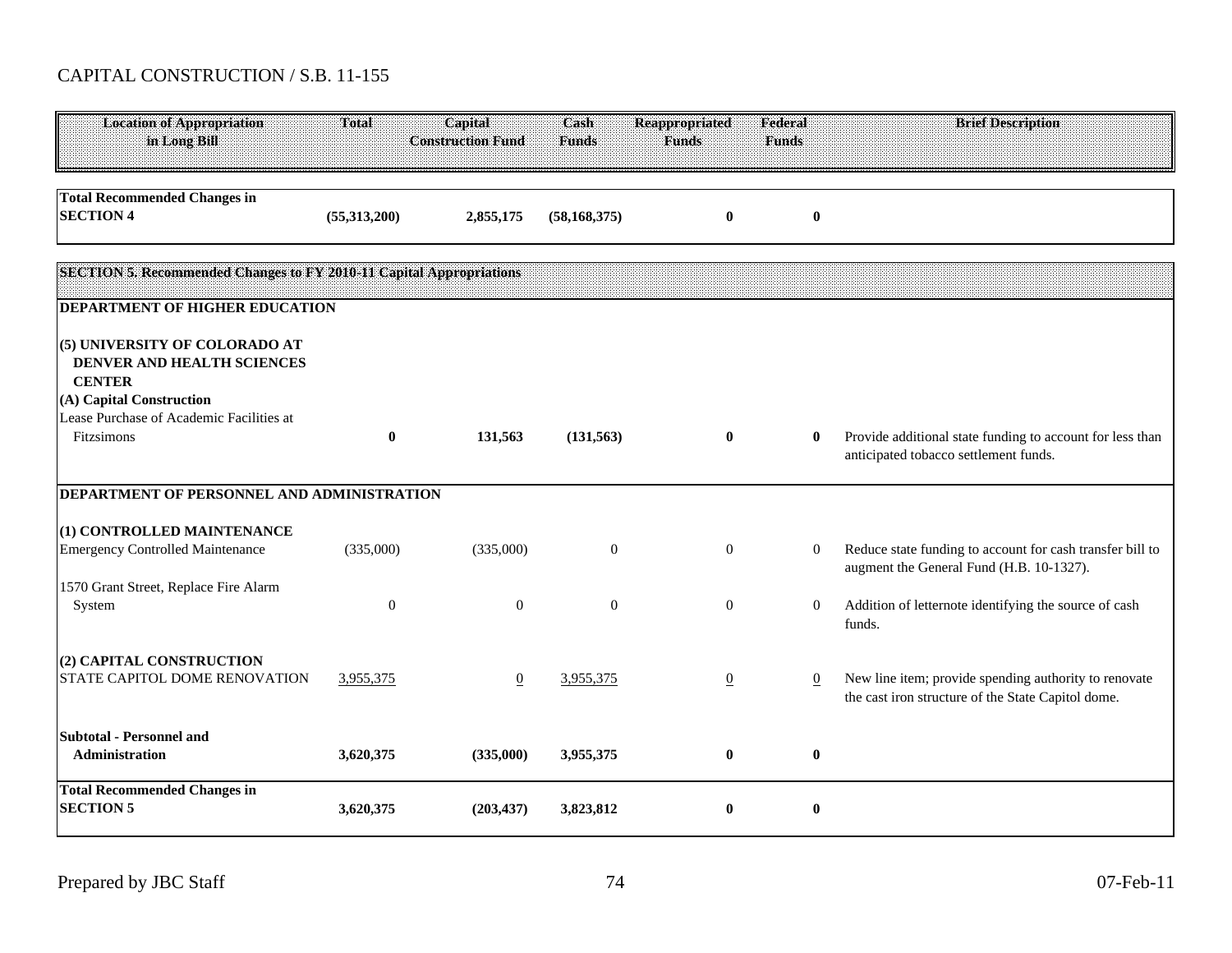#### **SUMMARY OF S.B. 11-156:**

### **CONCERNING A REDUCTION IN THE AMOUNT OF THE GENERAL FUND RESERVE REQUIRED FOR THE 2010-11 STATE FISCAL YEAR.**

Prime Sponsors: Senator Lambert and Representative Becker.

#### **Bill Summary**

This bill reduces the statutorily required General Fund reserve for FY 2010-11 from four (4.0) percent to two and three tenths (2.3) percent of the amount appropriated for expenditure from the General Fund.

#### **Fiscal Impact**

As detailed in the following table, this bill decreases the required General Fund reserve for FY 2010-11 from approximately \$272.2 million to \$156.5 million, a reduction of \$115.7 million.

| <b>Calculation of Statutory General Fund Reserve (\$ Millions)</b>                     |                               |                               |               |
|----------------------------------------------------------------------------------------|-------------------------------|-------------------------------|---------------|
|                                                                                        | 4.0 Percent<br><b>Reserve</b> | 2.3 Percent<br><b>Reserve</b> | <b>Change</b> |
| <b>Existing General Fund Appropriations</b>                                            | \$6,940.3                     | \$6,940.3                     |               |
| Changes to General Fund Appropriations Included as<br>Part of the Supplemental Package | (136.5)                       | (136.5)                       |               |
| Subtotal                                                                               | 6,803.8                       | 6,803.8                       |               |
| Multiplied by: Required Statutory Reserve Percent                                      | 4.0%                          | 2.3%                          | $-1.7\%$      |
| <b>Required General Fund Reserve</b>                                                   | \$272.2                       | \$156.5                       | (\$115.7)     |

#### **Background Information**

Section 24-75-201.1 (1) (d) (III), C.R.S., requires a four percent reserve based on the amount appropriated for expenditure from the General Fund in a given fiscal year. This bill will reduce the required reserve *for FY 2010-11* to two and three tenth (2.3) percent. Absent further statutory change, the required reserve for FY 2011-12 would return to four percent.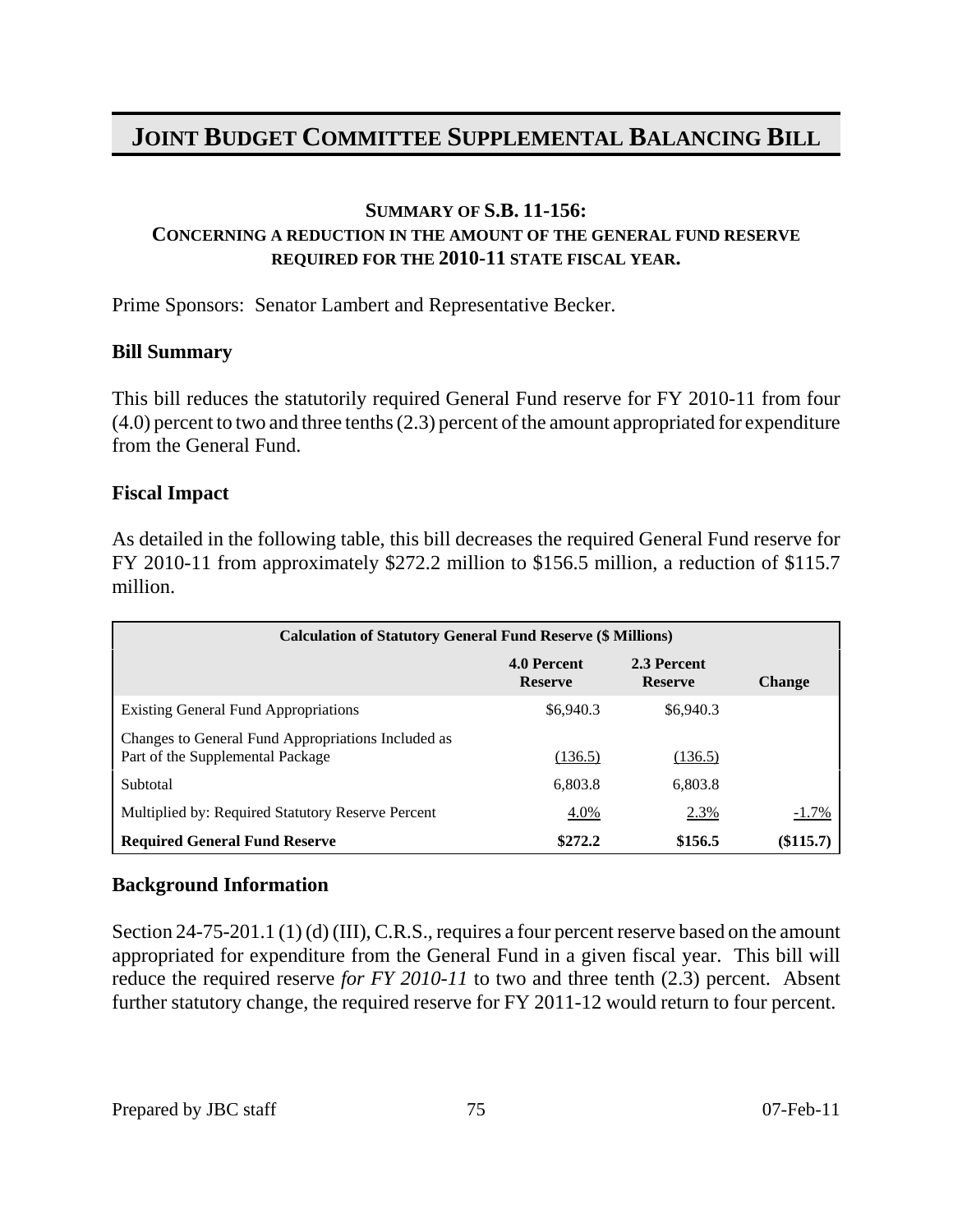### **SUMMARY OF S.B. 11-157: CONCERNING MODIFICATIONS TO THE "PUBLIC SCHOOL FINANCE ACT OF 1994".**

Prime Sponsors: Senator Steadman and Representative Ferrandino.

#### **Bill Summary**

This bill adjusts appropriations to the Departments of Education and Higher Education for FY 2010-11 to reflect the availability of federal Education Jobs Funds and save \$156 million General Fund. The bill also provides \$22.9 million cash funds to the Department of Education for school finance to offset a shortfall in local revenues. Finally, the bill modifies definitions and formulas in the School Finance Act to clarify legislative intent.

#### Appropriation Adjustments

As detailed in Table A (see page 2), this bill makes a number of adjustments to appropriations to the Departments of Education and Higher Education for FY 2010-11, reducing General Fund appropriations by \$156.3 million and increasing cash funds appropriations by \$22.9 million. Specifically, Section 3 of the bill includes several adjustments affecting the Department of Education, including:

- adding \$22.9 million cash funds<sup>1</sup> to offset a local revenue shortfall;
- reflecting the availability of \$156.3 million from the federal Education Jobs Fund<sup>2</sup>, and decreasing the General Fund appropriation for districts' total program funding by the same amount;
- shifting \$60.0 million federal American Recovery and Reinvestment Act of 2009 (ARRA) moneys from higher education to K-12 education, and shifting \$60.0 million General Fund from K-12 education to higher education<sup>3</sup>; and

<sup>&</sup>lt;sup>1</sup> This appropriation comes from reserves in the State Public School Fund, which consists of federal mineral lease revenues, state public school lands revenues, and school district audit recoveries.

 $2<sup>2</sup>$  The Department has allocated these federal funds based on the school finance formula.

 $3$  These federal moneys must be allocated proportionally between K-12 and higher education based on the relative shortfall in state funding compared to FY 2008-09 appropriations.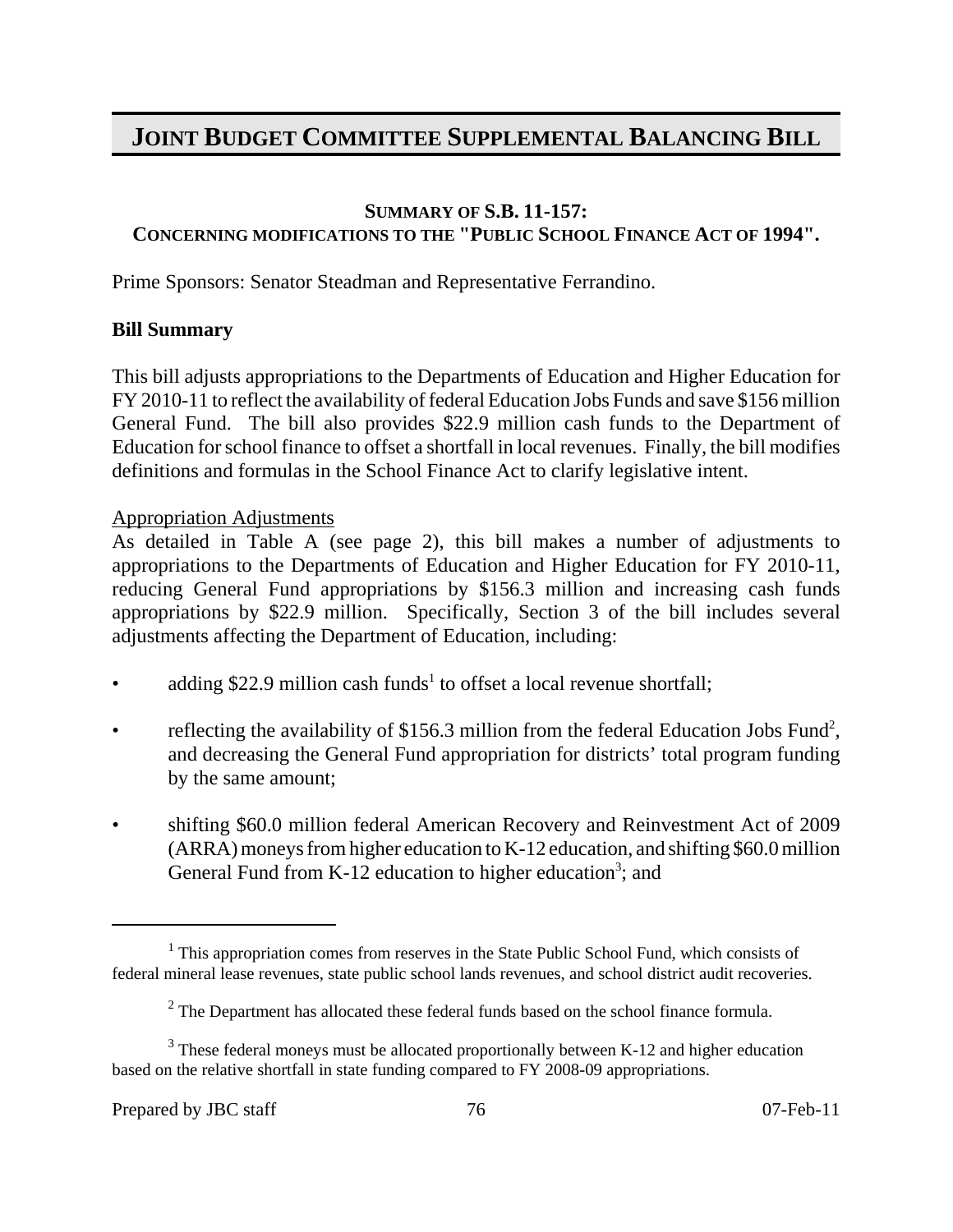• reducing the appropriation from the State Education Fund for Hold-harmless Full-day Kindergarten Funding by \$4,460 to better reflect anticipated expenditures.

Section 4 of the bill makes corresponding adjustments to appropriations to the Department of Higher Education, shifting \$60.0 million federal ARRA funds to K-12 education, and shifting \$60.0 million General Fund from K-12 education to higher education.

|                                                                                                  | <b>TABLE A: Appropriation Adjustments in Sections 3 and 4</b> |                     |                   |                         |                                |
|--------------------------------------------------------------------------------------------------|---------------------------------------------------------------|---------------------|-------------------|-------------------------|--------------------------------|
|                                                                                                  | <b>Total State and</b><br><b>Federal Funds</b>                | <b>General Fund</b> | <b>Cash Funds</b> | Federal<br><b>Funds</b> | Reappropriated<br><b>Funds</b> |
| Section 3: Department of Education                                                               |                                                               |                     |                   |                         |                                |
| Mid-year Adjustments to School Finance Appropriations:                                           |                                                               |                     |                   |                         |                                |
| <b>State Share of Districts' Total</b><br>Program Funding                                        | \$22,929,650                                                  | \$0                 | \$22,929,650      | \$0                     | \$0                            |
| Hold-harmless Full-day<br>Kindergarten Funding                                                   | (4,460)                                                       | $\underline{0}$     | (4,460)           | $\boldsymbol{0}$        | $\overline{0}$                 |
| Subtotal                                                                                         | 22,925,190                                                    | $\overline{0}$      | 22,925,190        | $\Omega$                | $\mathbf{0}$                   |
| Adjustments Related to Federal Funds:                                                            |                                                               |                     |                   |                         |                                |
| <b>State Share of Districts' Total</b><br>Program Funding                                        | (216, 358, 164)                                               | (216, 358, 164)     | $\theta$          | $\mathbf{0}$            | $\mathbf{0}$                   |
| <b>Education Stabilization Funds from</b><br>the State Fiscal Stabilization Fund<br>in ARRA      | 60,026,613                                                    | $\mathbf{0}$        | $\mathbf{0}$      | 60,026,613              | $\mathbf{0}$                   |
| <b>Education Jobs Fund Program</b>                                                               | 156, 331, 551                                                 | $\overline{0}$      | $\overline{0}$    | 156,331,551             | $\overline{0}$                 |
| Subtotal                                                                                         | $\overline{0}$                                                | (216, 358, 164)     | $\Omega$          | 216,358,164             | $\mathbf{0}$                   |
| Subtotal: Education                                                                              | 22,925,190                                                    | (216, 358, 164)     | 22,925,190        | 216,358,164             | $\mathbf{0}$                   |
| Section 4: Department of Higher<br>Education                                                     |                                                               |                     |                   |                         |                                |
| College Opportunity Fund Program,<br>Fee-for-service Contracts with State<br><b>Institutions</b> | \$57,602,465                                                  | \$57,602,465        | \$0               | \$0                     | \$0                            |
| Various Governing Boards                                                                         | (57,602,465)                                                  | $\mathbf{0}$        | $\mathbf{0}$      | (57,602,465)            | 57,602,465                     |
| Local District Junior College Grants                                                             | $\boldsymbol{0}$                                              | 1,365,801           | $\mathbf{0}$      | (1,365,801)             | 0                              |
| Division of Occupational Education,<br>Area Vocational School Support*                           | $\underline{0}$                                               | 1,058,347           | $\overline{0}$    | (1,058,347)             | $\underline{0}$                |
| Subtotal: Higher Education                                                                       | $\overline{0}$                                                | 60,026,613          | $\Omega$          | (60,026,613)            | 57,602,465                     |
| <b>Total Adjustments</b>                                                                         | 22,925,190                                                    | (156, 331, 551)     | 22,925,190        | 156,331,551             | 57,602,465                     |

Prepared by JBC staff 77 7 07-Feb-11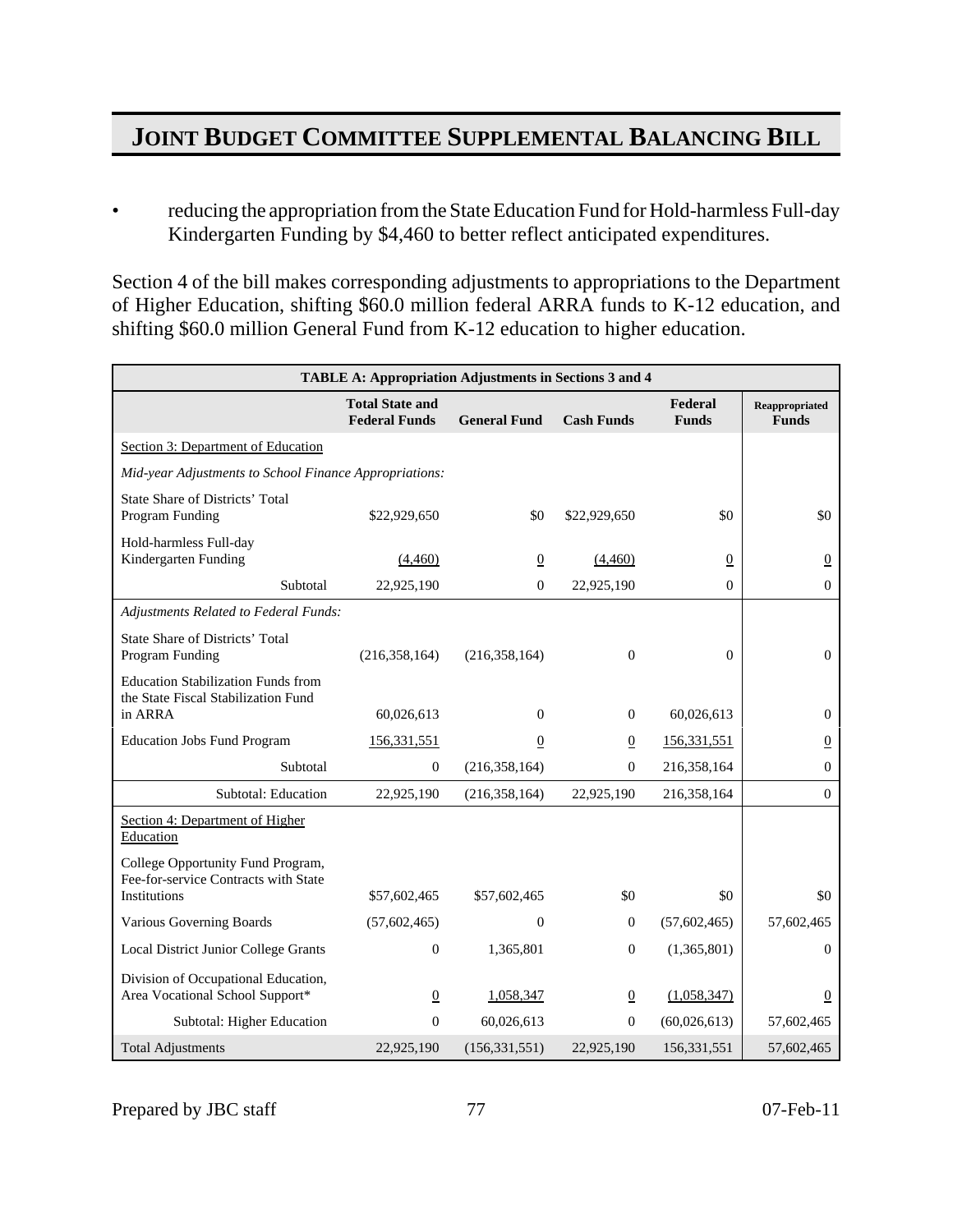#### Statutory Changes

In connection with the above-described appropriation changes, the bill makes three changes to the School Finance Act.

- 1. *Supplemental Kindergarten Enrollment Definition.* Section 1 of the bill specifies that the supplemental kindergarten enrollment factor will be maintained at 0.58 FTE for FY 2010-11 and for future fiscal years. Current law specifies that school districts may count each kindergarten student as 0.58 FTE for FY 2008-09 and FY 2009-10. The appropriation for FY 2010-11 is based on districts continuing to receive 58 percent of per pupil revenues for each kindergarten student.
- 2. *Modify Total Program Funding for FY 2010-11.* Section 2 of the bill establishes total program funding for FY 2010-11 based on the appropriation changes described above. A new subparagraph VI states the General Assembly's intent that various distributions and allocations<sup>4</sup>, shall be calculated prior to the \$216.4 million reduction in state funding. The funding adjustments in this bill reduce state funding appropriated for districts' total program funding, but districts are essentially held harmless due to the availability of \$216.4 million in federal funds. This provision is intended to simplify calculations and to hold the recipients of distributions and allocations harmless as well.
- 3. *Clarify Mid-year Adjustment to State Budget Stabilization Factor.* Section 2 clarifies that in FY 2011-12, mid-year adjustments to the state budget stabilization factor shall maintain total program funding at the level initially established in the 2011 legislative session. Current law requires the Department and the staff of the Legislative Council to recalculate this factor mid-year based on actual pupil enrollment and local tax revenues.

<sup>&</sup>lt;sup>4</sup> These distributions and allocations include the following: Hold-harmless full-day kindergarten funding; small attendance center aid; facility school funding; per-pupil reimbursements for students in local jails; per-pupil funding for multi-district on-line programs and the Accelerating Students Through Concurrent Enrollment (ASCENT) Program; district allocations to child care providers for the Colorado preschool program; and district allocations to charter schools.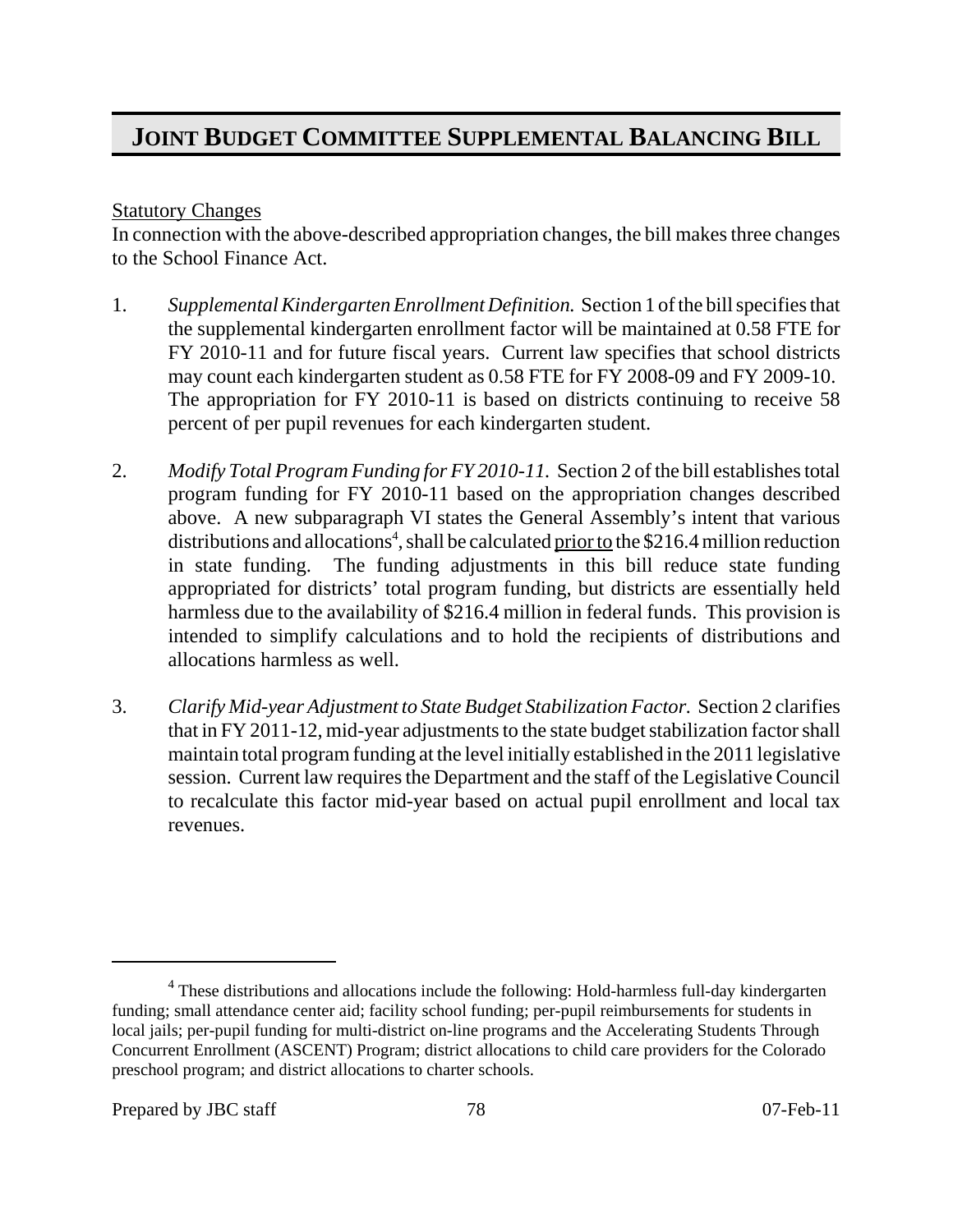### **Background Information - School Finance Calculations**

Based on the October 2010 student count, both the overall number of students and the number considered "at-risk" under the school finance formula are higher than anticipated. Typically, this would require a mid-year increase in appropriations to fully fund the formula. However, pursuant to H.B. 10-1369, this bill does not add any state funding for this purpose. Absent an increase in state funds, the state budget stabilization factor will increase by 0.3 percent, and the statewide average per pupil funding will decrease by \$10.44.

Table B, on page 5, details data related to the calculation of districts' total program funding. This table includes the above data as it related to the FY 2010-11 Long Bill and H.B. 10- 1369 (the basis for the initial FY 2010-11 appropriation), as well as the mid-year changes that are included in this bill.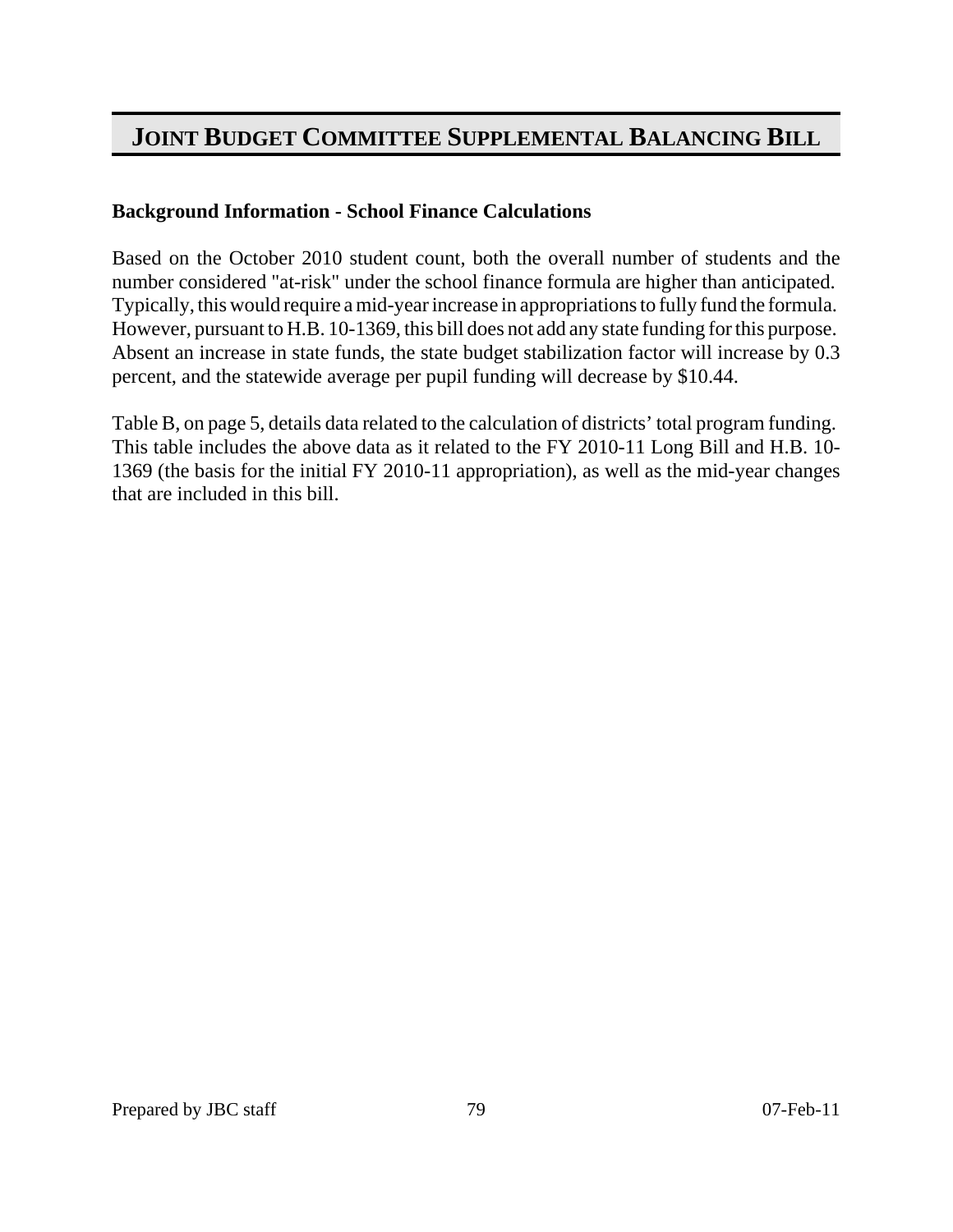|                                                                      |                 | <b>TABLE B: Data Related to the Calculation of Districts' Total Program Funding</b> |                      |                    |                             |                       |                      |
|----------------------------------------------------------------------|-----------------|-------------------------------------------------------------------------------------|----------------------|--------------------|-----------------------------|-----------------------|----------------------|
|                                                                      |                 |                                                                                     |                      |                    | <b>Mid-year Adjustments</b> |                       |                      |
|                                                                      |                 | H.B. 10-1369                                                                        |                      |                    |                             | <b>Total</b>          |                      |
|                                                                      | H.B. 10-1376    | (School Finance Subtotal: Initial                                                   |                      |                    |                             | <b>Adjustments in</b> | <b>Adjusted</b>      |
|                                                                      | (Long Bill)     | <b>Bill</b> )                                                                       | <b>Appropriation</b> | <b>Actual Data</b> | <b>Federal Funding</b>      | S.B. 11-157           | <b>Appropriation</b> |
| TOTAL PROGRAM FUNDING, AND STATE AND LOCAL SHARES OF FUNDING         |                 |                                                                                     |                      |                    |                             |                       |                      |
| <b>Total Program Funding PRIOR TO</b><br>application of State Budget |                 |                                                                                     |                      |                    |                             |                       |                      |
| <b>Stabilization Factor (SBSF)</b>                                   | \$5,804,857,506 | \$1,934,859                                                                         | \$5,806,792,365      | \$16,021,785       |                             | \$16,021,785          | \$5,822,814,150      |
| <b>LESS: SBSF Reduction</b>                                          |                 | $(\$365,411,313)$                                                                   | $(\$365,411,313)$    | (\$15,799,788)     | $(\$216,358,164)$           | $(\$232,157,952)$     | $(\$597,569,265)$    |
| SBSF as % of Total Program                                           |                 |                                                                                     | $-6.3\%$             | $-0.3\%$           | $-3.7%$                     | $-4.0\%$              | $-10.3\%$            |
| EQUALS: Adjusted Total Program                                       |                 |                                                                                     |                      |                    |                             |                       |                      |
| Funding                                                              | \$5,804,857,506 | $(\$363,476,454)$                                                                   | \$5,441,381,052      | \$221,997          | $(\$216,358,164)$           | $(\$216, 136, 167)$   | \$5,225,244,885      |
| Local Share of Districts' Total                                      |                 |                                                                                     |                      |                    |                             |                       |                      |
| Program Funding                                                      | \$2,041,563,656 | \$0                                                                                 | \$2,041,563,656      | $(\$22,707,653)$   |                             | $(\$22,707,653)$      | \$2,018,856,003      |
| <b>State Share of Districts' Total</b>                               |                 |                                                                                     |                      |                    |                             |                       |                      |
| <b>Program Funding</b>                                               | \$3,763,293,850 | $(\$363,476,454)$                                                                   | \$3,399,817,396      | \$22,929,650       | $(\$216,358,164)$           | (\$193,428,514)       | \$3,206,388,882      |
| FUNDED PUPIL COUNT, PER PUPIL FUNDING, AND CATEGORICAL BUYOUT        |                 |                                                                                     |                      |                    |                             |                       |                      |
| Funded Pupil Count                                                   | 797,438.5       |                                                                                     | 797,438.5            | 1,238.2            |                             | 1,238.2               | 798,676.7            |
| <b>Statewide Base Per Pupil Funding</b>                              | \$5,529.71      |                                                                                     | \$5,529.71           |                    |                             |                       | \$5,529.71           |
| <b>Local Revenues That Districts Must</b>                            |                 |                                                                                     |                      |                    |                             |                       |                      |
| Spend on Categorical Programs                                        |                 | \$1,488,060                                                                         | \$1,488,060          | \$114,277          |                             | \$114,277             | \$1,602,337          |
| Statewide Average Per Pupil                                          |                 |                                                                                     |                      |                    |                             |                       |                      |
| Funding (for Adjusted Total                                          |                 |                                                                                     |                      |                    |                             |                       |                      |
| Program Funding; excluding local<br>categorical buyout amounts)      |                 |                                                                                     |                      |                    |                             |                       |                      |
| <b>OTHER APPROPRIATIONS</b>                                          | \$7,279.38      | $(\$457.67)$                                                                        | \$6,821.71           | (\$10.44)          | $(\$270.90)$                | $(\$281.34)$          | \$6,540.37           |
| <b>Education Stabilization Funds</b>                                 |                 |                                                                                     |                      |                    |                             |                       |                      |
| from the State Fiscal Stabilization                                  |                 |                                                                                     |                      |                    |                             |                       |                      |
| Fund in ARRA [NEW LINE                                               |                 |                                                                                     |                      |                    |                             |                       |                      |
| <b>ITEM]</b>                                                         |                 |                                                                                     |                      |                    | \$60,026,613                | \$60,026,613          | \$60,026,613         |
| <b>Education Jobs Fund Program</b>                                   |                 |                                                                                     |                      |                    |                             |                       |                      |
| [NEW LINE ITEM]                                                      |                 |                                                                                     |                      |                    | \$156,331,551               | \$156,331,551         | \$156,331,551        |
| <b>Hold-harmless Full-day</b>                                        |                 |                                                                                     |                      |                    |                             |                       |                      |
| <b>Kindergarten Funding</b>                                          | \$7,756,818     | $(\$487,964)$                                                                       | \$7,268,854          | $(\$4,460)$        |                             | $(\$4,460)$           | \$7,264,394          |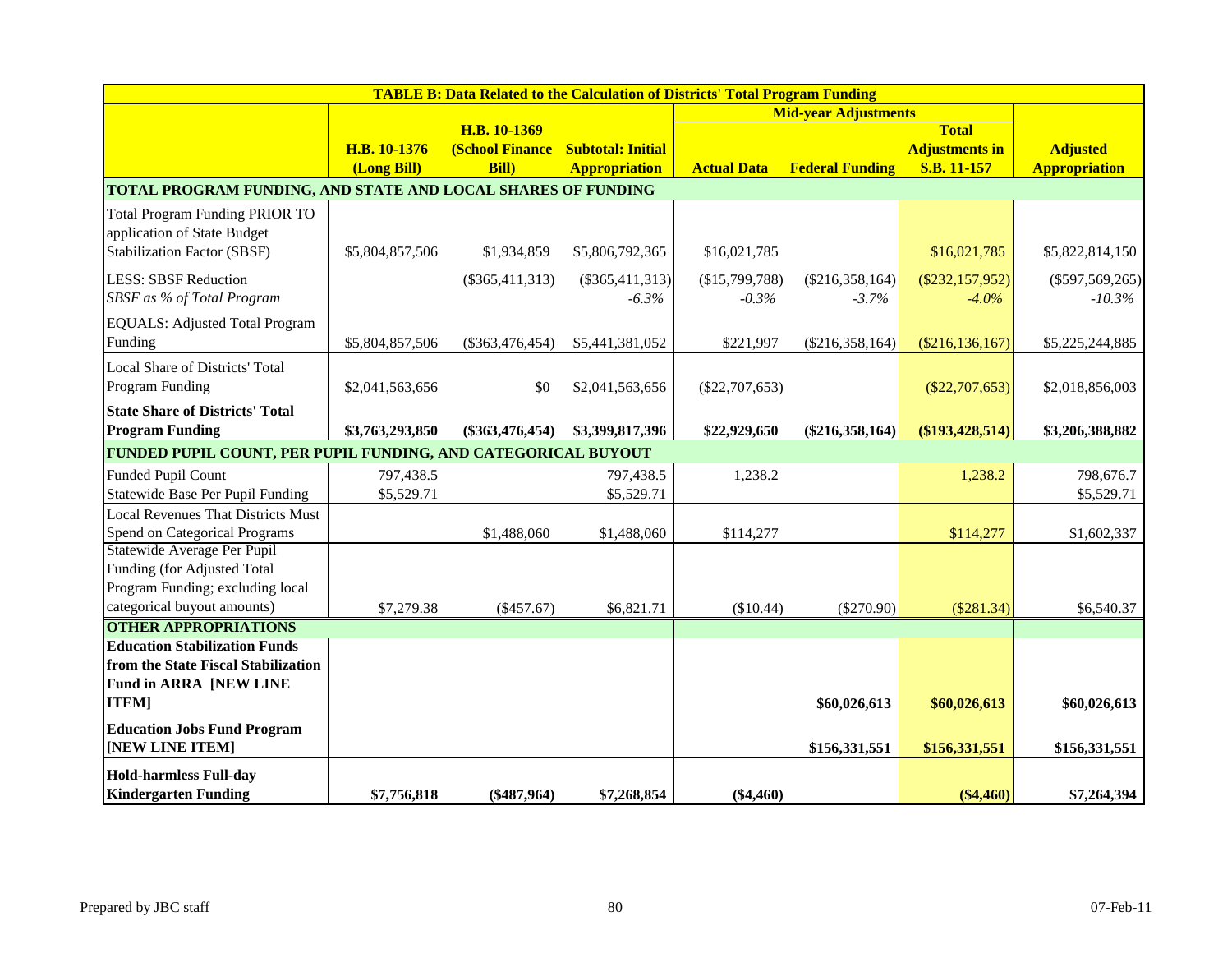#### **SUMMARY OF S.B. 11-158: CONCERNING THE READ-TO-ACHIEVE PROGRAM.**

Prime Sponsors: Senator Steadman and Representative Gerou.

### **Bill Summary**

This bill transfers any unexpended and unencumbered moneys remaining in the Read-to-Achieve Cash Fund as of June 30, 2011, to the General Fund. Beginning in FY 2011-12, this bill repeals the Read-to-Achieve Grant Program and redirects tobacco settlement moneys that would have been allocated to the Program to the General Fund. Moneys currently paid from the Read-to-Achieve Cash Fund to reimburse school districts for educational services provided to juveniles held in jails (pursuant to S.B. 10-054) will be appropriated from the General Fund beginning in FY 2011-12.

#### **Fiscal Impact**

As detailed in the following table, this bill is estimated to result in a transfer of \$2,086,643 from the Read-to-Achieve Cash Fund to the General Fund on June 30, 2011.

|                                                                    | <b>Read-to-Achieve Cash Fund</b><br><b>JBC</b> Recommendation |                               |                               |                               |
|--------------------------------------------------------------------|---------------------------------------------------------------|-------------------------------|-------------------------------|-------------------------------|
|                                                                    | FY 2008-09<br><b>Actual</b>                                   | FY 2009-10<br><b>Estimate</b> | FY 2010-11<br><b>Estimate</b> | FY 2011-12<br><b>Estimate</b> |
| <b>Beginning FY Balance</b>                                        | \$4,045,303                                                   | \$3,663,108                   | \$2,511,562                   | \$0                           |
| Revenues (including unspent funds<br>returned by grant recipients) | 5,536,687                                                     | 5,252,097                     | 5,151,551                     | $\Omega$                      |
| Read-to-Achieve Grant Program<br>Expenditures                      | (5,918,882)                                                   | (6,403,643)                   | (5,367,183)                   |                               |
| S.B. 10-054 Expenditures                                           | n/a                                                           | n/a                           | (209, 287)                    | $\overline{0}$                |
| Ending FY Balance without<br>transfer                              | \$3,663,108                                                   | \$2,511,562                   | \$2,086,643                   | \$0                           |
| <b>Recommended Transfer</b>                                        | $\overline{0}$                                                | $\underline{0}$               | (2,086,643)                   | $\overline{0}$                |
| Ending FY Balance after transfer                                   | \$3,663,108                                                   | \$2,511,562                   | \$0                           | \$0                           |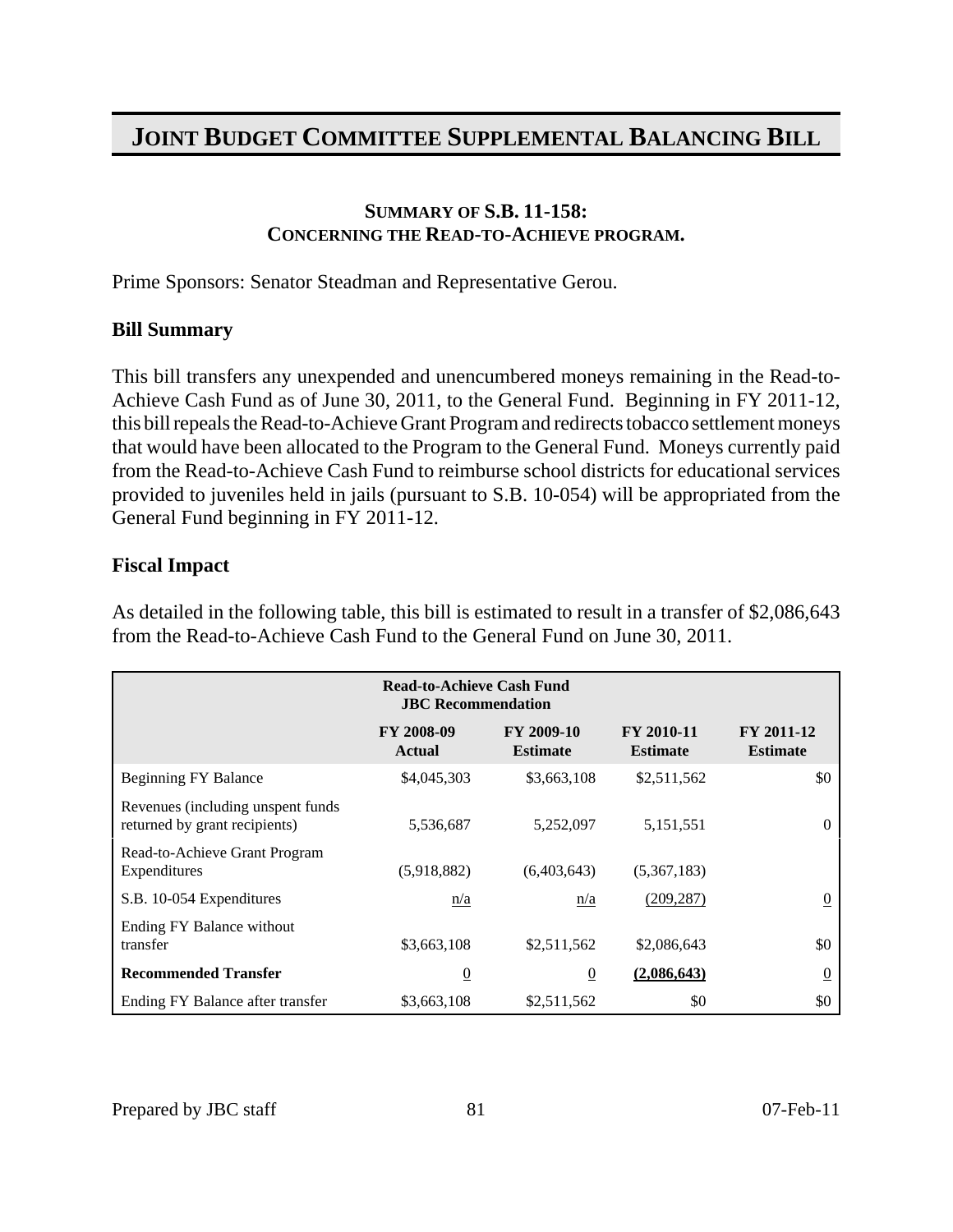Beginning in FY 2011-12, this bill will annually redirect an estimated \$4,511,659 of tobacco settlement moneys from the Read-to-Achieve Cash Fund to the General Fund.

As a result, cash fund expenditures totaling  $$6,598,302^1$$  will be eliminated in FY 2011-12, including an estimated \$6,389,015 for the Read-to-Achieve Grant Program and \$209,287 to reimburse school districts for educational services provided to juveniles held in jails (pursuant to S.B. 10-054).

Under current law [Section 22-32-141, C.R.S.], the General Assembly is required to appropriate moneys to reimburse school districts for educational services provided to juveniles held in jails. This bill does not amend this provision, but it does eliminate the mechanism currently used to support these appropriations. Thus, this bill will require General Fund appropriations of approximately \$209,287 for FY 2011-12 for this purpose. Thus, for FY 2011-12, this bill will increase General Fund available for appropriation by \$4,302,372<sup>2</sup>.

Finally, under current law, the allocations of tobacco settlement moneys to the Read-to-Achieve Grant Program and other settlement-supported programs are reduced by a total of about \$95,000 annually to provide funding to the State Auditor's Office for the cost of periodically auditing settlement-supported programs. This bill would eliminate the Read-to-Achieve Grant Program's share of this funding, thus shifting this burden to the other programs beginning in FY 2011-12. The following table details the estimated reduction in tobacco settlement moneys allocated to other programs. The reductions equal 0.02 percent of the settlement revenue allocated to these programs.

| Program                                          | <b>Reduction in FY 2011-12</b><br><b>Funding</b> |
|--------------------------------------------------|--------------------------------------------------|
| Nurse Home Visitor                               | $(\$2,350)$                                      |
| <b>Tony Grampsas Youth Services</b>              | (627)                                            |
| AIDS and HIV Prevention Grants                   | (313)                                            |
| AIDS Drug Assistance Program                     | (548)                                            |
| Comprehensive Primary and Preventive Care Grants | (470)                                            |

<sup>&</sup>lt;sup>1</sup> This figure includes \$4,511,659 in estimated tobacco settlement moneys and \$2,086,643 from the Read-to-Achieve fiscal year-end fund balance.

<sup>&</sup>lt;sup>2</sup> This figure is the difference between revenues of \$4,511,659 and expenditures of \$209,287.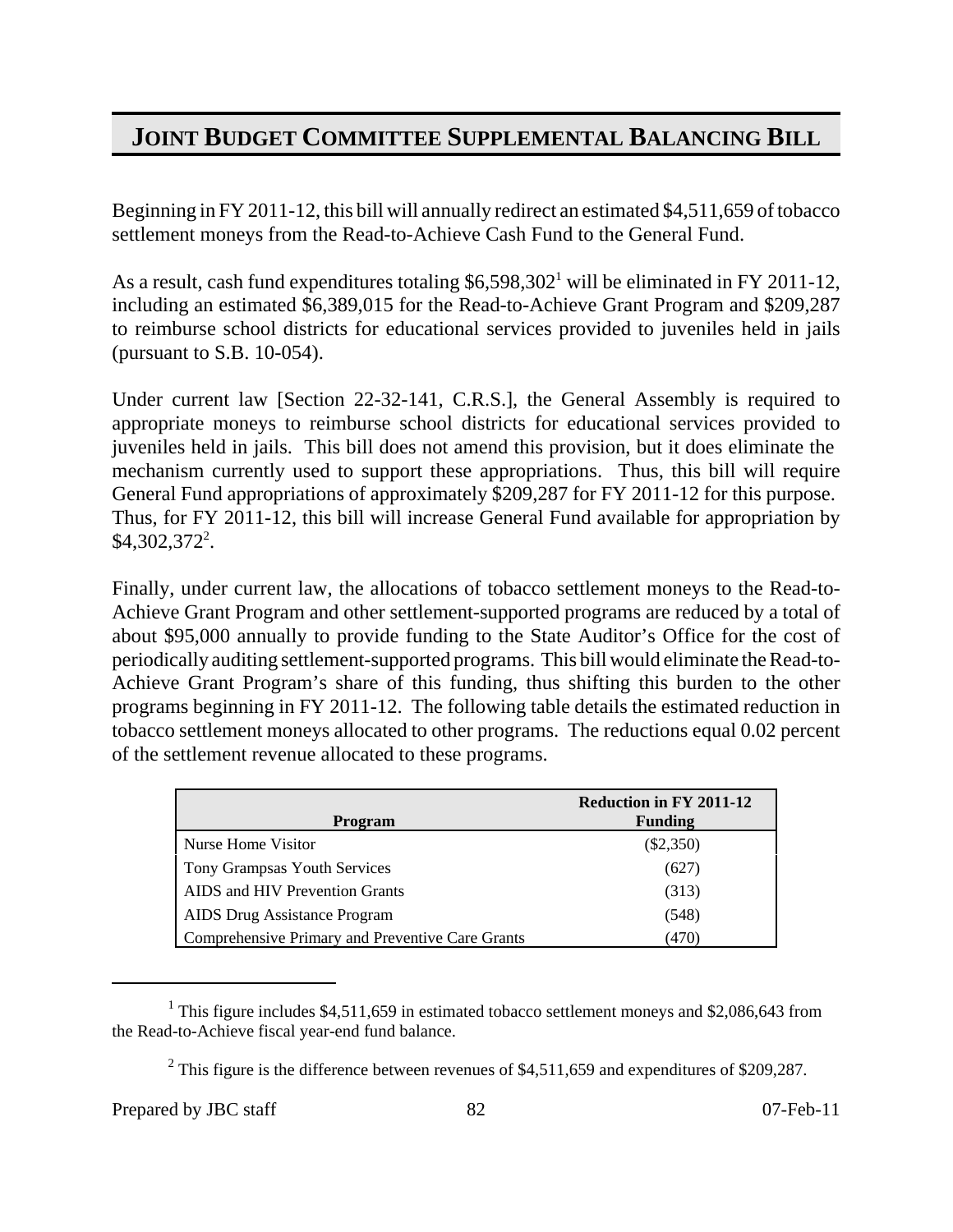|                                      | Reduction in FY 2011-12 |
|--------------------------------------|-------------------------|
| Program                              | <b>Funding</b>          |
| l Children's Basic Health Plan Trust | (3,760)                 |
| <b>State Veterans</b>                | (157                    |
| Total                                | $(\$8,225)$             |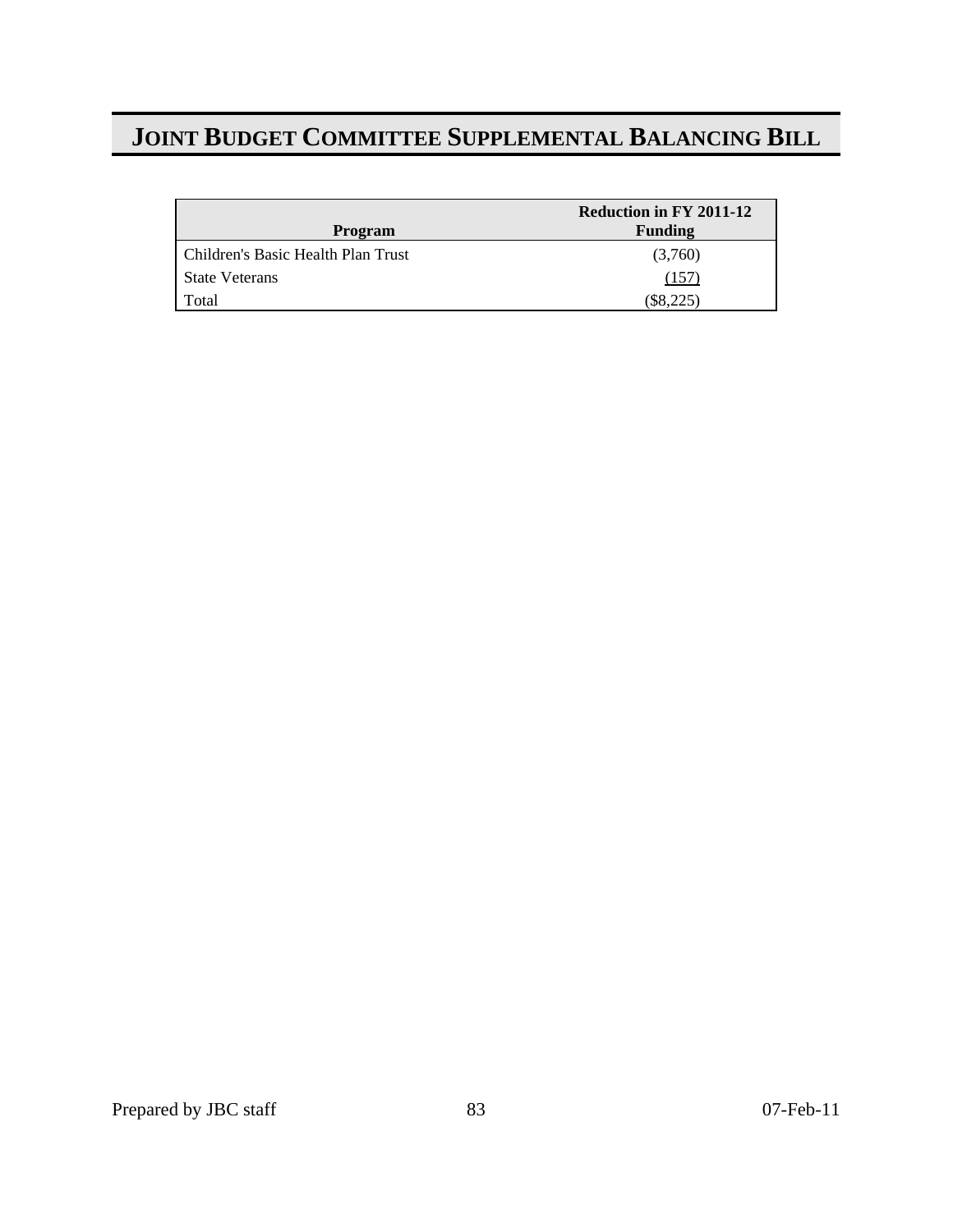#### **SUMMARY OF S.B. 11-159:**

### **CONCERNING THE DISTRIBUTION OF FIFTY PERCENT OF THE BALANCE REMAINING IN THE LIMITED GAMING FUND THAT IS ALLOCATED TO THE STATE GENERAL FUND OR SUCH OTHER FUND AS THE GENERAL ASSEMBLY PROVIDES AS SPECIFIED IN SECTION 9 (5) (B) (II) OF ARTICLE XVIII OF THE STATE CONSTITUTION.**

Prime Sponsors: Senator Steadman and Representative Ferrandino

### **Bill Summary**

The bill repeals and reenacts statute related to the distribution of 50 percent of the balance remaining in the Limited Gaming Fund that is allocated to the General Fund or other funds (known as the "State share") at the end of FY 2010-11 and each fiscal year thereafter. Specifically, the bill places the following provisions in statute:

- $\Box$  The first \$19.2 million of the "State share" shall be transferred to the General Fund.
- $\Box$  Any amount of the "State share" that is greater than \$19.2 million, but less than \$48.5 million will be transferred as follows:
	- 51 percent to the Colorado Travel and Tourism Promotion Fund;
	- 19 percent to the Bioscience Discovery Evaluation Cash Fund;
	- 13 percent to the Local Government Limited Gaming Impact Fund;
	- 7 percent to the Innovative Higher Education Research Fund;
	- 5 percent to the New Jobs Incentives Cash Fund;
	- 4 percent to the Creative Industries Cash Fund for the purposes of the Council on Creative Industries; and
	- 1 percent to the Creative Industries Cash Fund for performance-based film incentives.
- $\Box$  Any amount of the "State share" that is greater than \$48.5 million will be transferred to the General Fund.
- $\Box$  Any moneys slated for transfer to programs that have been repealed or discontinued statutorily shall instead be transferred to the General Fund.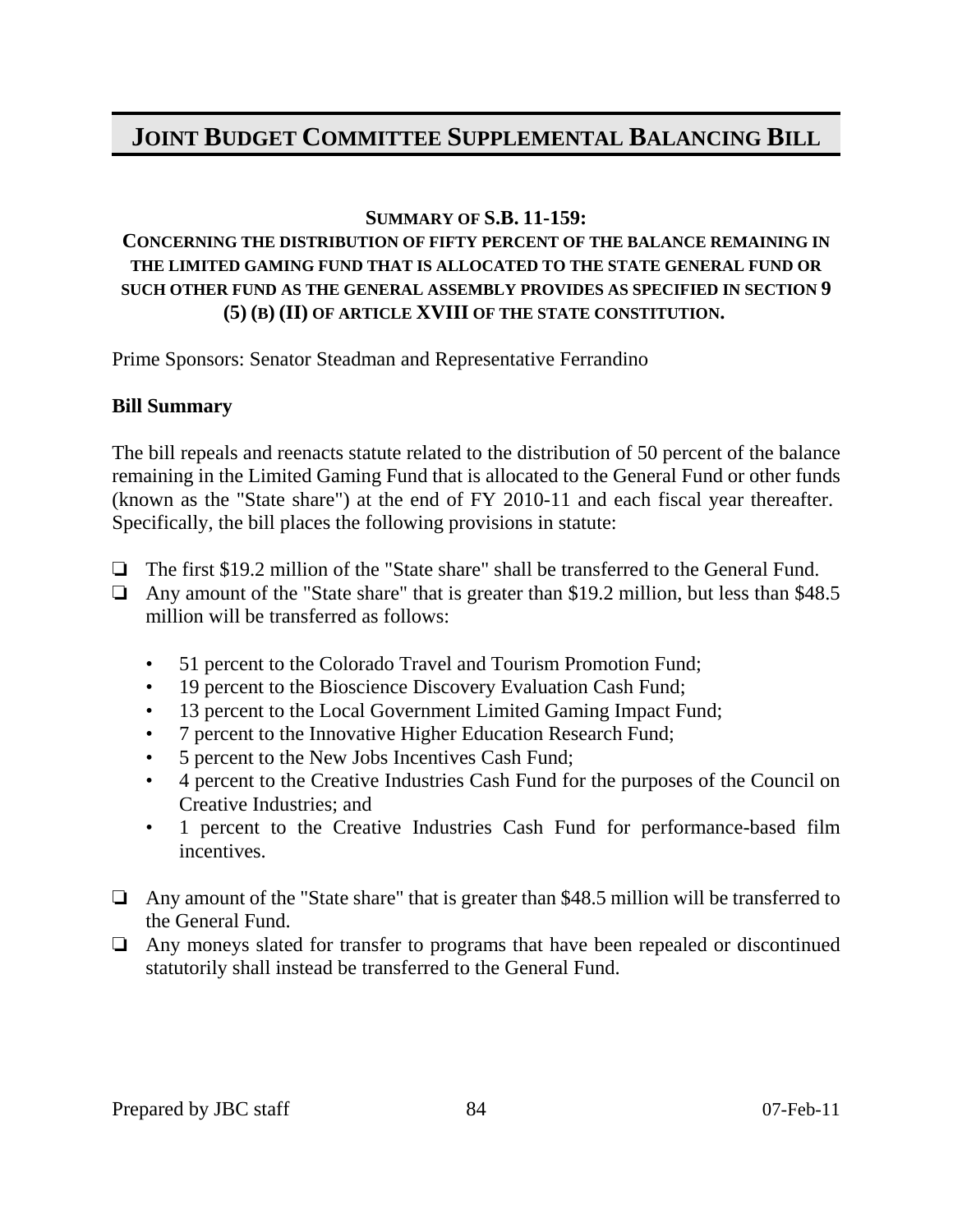#### **Fiscal Impact**

The bill transfers \$19.2 million to the General Fund and an additional \$1.5 million to the General Fund due to language repealing transfers for purposes, such as New Jobs Incentives, that have been discontinued in statute. The total transfer of \$20.7 million to the General Fund as a result of the passage of this bill is \$12.5 million less to the General Fund than current law, based on the Office of State Planning and Budgeting's December 2010 General Fund revenue forecast for FY 2010-11. The table below summarizes the fiscal impact of the bill.

| Fund                                | <b>Current Law</b><br>Transfer* | <b>JBC</b> Adopted<br><b>Transfer</b> | <b>Current Law</b><br><b>Difference</b> |
|-------------------------------------|---------------------------------|---------------------------------------|-----------------------------------------|
| General Fund                        | \$33,200,000                    | \$20,665,000                          | (\$12,535,000)                          |
| <b>Travel and Tourism Promotion</b> | $\theta$                        | 14,943,000                            | 14,943,000                              |
| <b>Bioscience Discovery</b>         | 5,500,000                       | 5,567,000                             | 67,000                                  |
| Local Gov't Limited Gaming Impact   | 6,300,000                       | 3,809,000                             | (2,491,000)                             |
| Innovative Higher Ed Research       | $\Omega$                        | 2,051,000                             | 2,051,000                               |
| New Jobs Incentives**               | $\Omega$                        | $0**$                                 |                                         |
| Council on the Arts                 | $\Omega$                        | 1,172,000                             | 1,172,000                               |
| <b>Film Incentives</b>              | $\Omega$                        | 293,000                               | 293,000                                 |
| Clean Energy                        | $\Omega$                        | $\theta$                              |                                         |
| <b>Total</b>                        | \$45,000,000                    | \$48,500,000                          | $$3,500,000***$                         |

\*Based on Office of State Planning and Budgeting's (OSPB) General Fund revenue forecast for FY 2010-11 and OSPB's limited gaming tax revenue "State share" forecast of \$45.0 million for FY 2010-11.

\*\*Current statute indicates that the New Jobs Incentives program is discontinued as of January 1, 2011. This bill contains a provision that any moneys slated for transfer to programs that have been statutorily repealed or discontinued shall instead be transferred to the General Fund. Thus, \$1.5 million is transferred to the General Fund that would otherwise go to New Jobs Incentives.

\*\*\*The transfer amounts in this bill are based on the December 2010 Legislative Council Staff Economic and Revenue Forecast, which projects a "State share" revenue amount of \$48.5 million in FY 2010-11 (\$3.5 million higher than OSPB's forecast).

### **Background Information**

Revenue generated through the taxation of limited gaming is split evenly between programs mandated by the State Constitution and programs outlined by statute (known as the "State share"). The majority of programs receiving limited gaming tax revenue funds are under the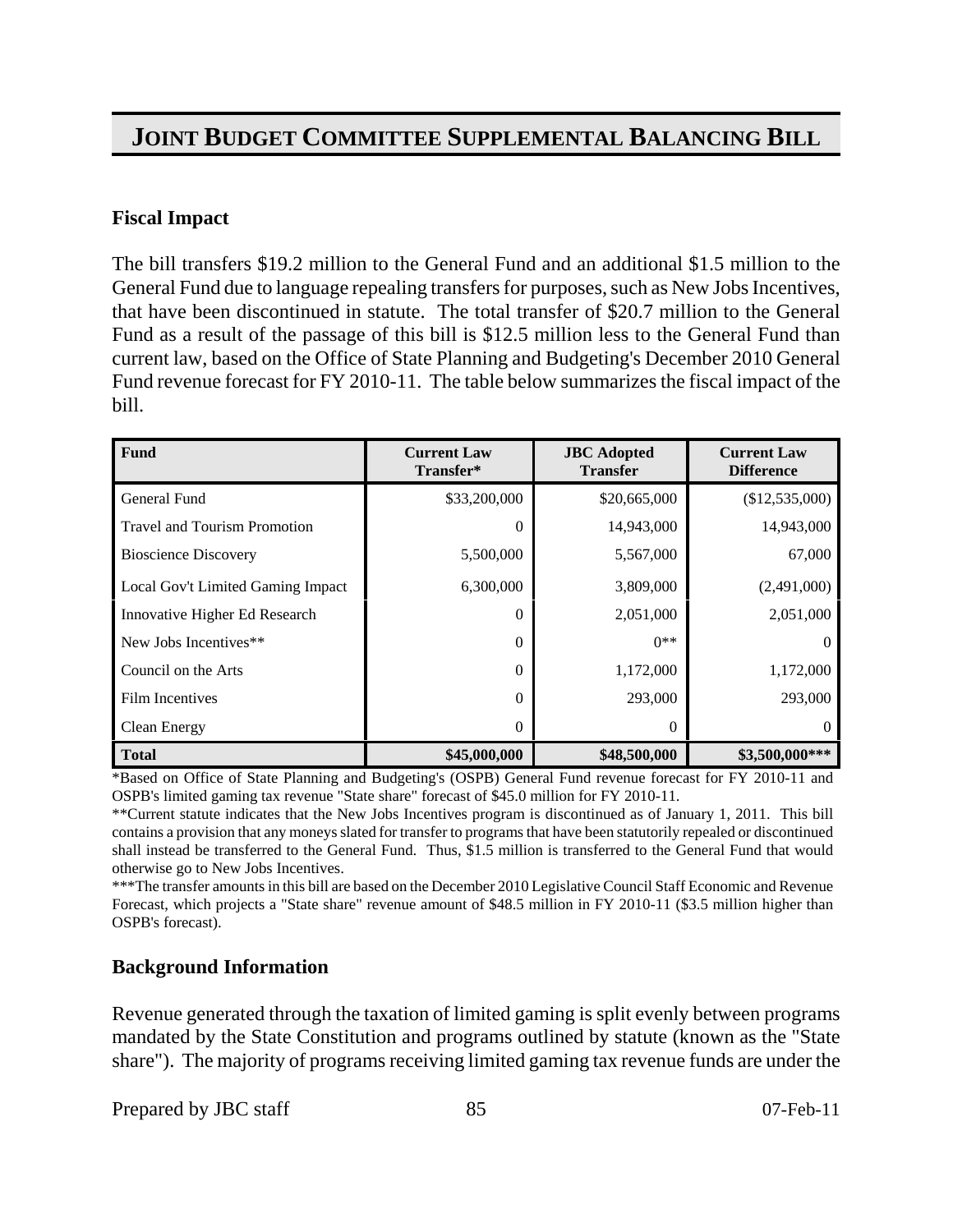purview of the Office of Economic Development and International Trade located in the Office of the Governor. For FY 2010-11, limited gaming tax revenue available for the "State share" totals \$48.5 million, based on the December 2010 Legislative Council Staff Economic and Revenue Forecast.

Prior to FY 1993-94, limited gaming tax revenue not constitutionally obligated (the "State share") was transferred entirely to the General Fund. Beginning in FY 1993-94, a portion of moneys otherwise transferred to the General Fund was instead transferred to cash funds for specific purposes, such as the mitigation of the impact of limited gaming in communities. In 2006, H.B. 06-1201 (Plant/Taylor) significantly modified the distribution of "State share" moneys by expanding the number of programs receiving transfers. Beginning in FY 2007-08, all "State share" moneys are statutorily transferred to cash funds barring a General Fund revenue shortfall during the course of a fiscal year. The table above summarizes

|                                     | <b>Fund Name</b>                               | <b>Transfer Amount</b>     |  |
|-------------------------------------|------------------------------------------------|----------------------------|--|
| Formula-based<br>Fund               | Local Government Limited<br>Gaming Impact Fund | 13% of the "State share"   |  |
|                                     |                                                |                            |  |
|                                     | <b>Bioscience Discovery Evaluation</b><br>Fund | \$5,500,000                |  |
| <b>Fixed-amount</b><br><b>Funds</b> | Innovative Higher Education<br>Research Fund   | \$1,000,000                |  |
|                                     |                                                |                            |  |
|                                     | Colorado Travel and Tourism<br>Promotion Fund  | \$19,000,000 +/- inflation |  |
| Inflation-based                     | State Council on the Arts Cash<br>Fund         | $$1,500,000 +/-$ inflation |  |
|                                     | Creative Industries (Purposes of               | \$3,000,000 +/- inflation  |  |
| Funds                               | the Conneil on Creative<br>Industries)         |                            |  |
|                                     | Creative Industries (Film<br>Incentives)       | \$600,000 +/- inflation    |  |
|                                     |                                                |                            |  |

current law transfers from the Limited Gaming Fund in a fiscal environment whereby General Fund revenue is sufficient to fulfill General Fund appropriations for a given fiscal year.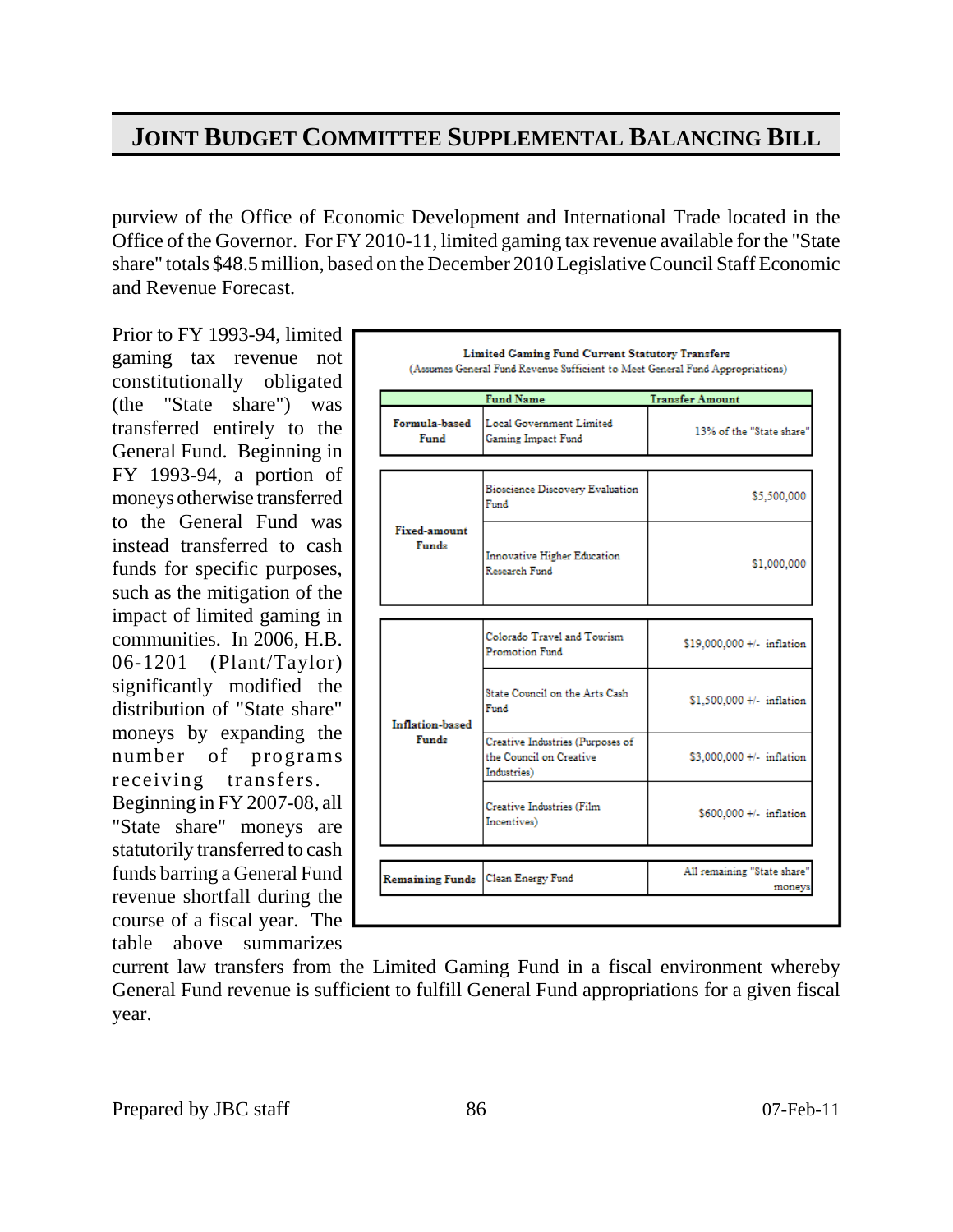Current law indicates that if General Fund revenues are insufficient to support the General Fund appropriations for the fiscal year in which the transfer from the Limited Gaming Fund is to be made, the Clean Energy Fund and the Innovative Higher Education Research Fund are reduced and funds are instead transferred to the General Fund. Furthermore, if moneys transferred from the Clean Energy Fund and the Innovative Higher Education Research Fund to the General Fund are insufficient to meet General Fund appropriations, the Colorado Travel and Tourism Promotion Fund, Creative Industries Fund, and the New Jobs Incentives Cash Fund are each reduced proportionally with moneys being transferred to the General Fund that would otherwise transfer to the funds.

The December 2010 Legislative Council Staff Economic and Revenue Forecast indicates that \$48,500,000 will be generated from limited gaming taxes for statutory distribution to various funds. Both the Office of State Planning and Budgeting (OSPB) and Legislative Council Staff forecasts indicate that General Fund revenues in FY 2010-11 will be insufficient to meet General Fund appropriations for FY 2010-11. As a result, under current law, \$33,200,000 (based on the OSPB General Fund revenue forecast) would be transferred from the Limited Gaming Fund to the General Fund on June 30, 2010 barring legislative action. Current law indicates that only two funds (Bioscience Discovery and Local Government Limited Gaming Impact Fund) would receive transfers of Limited Gaming Fund moneys in FY 2010-11.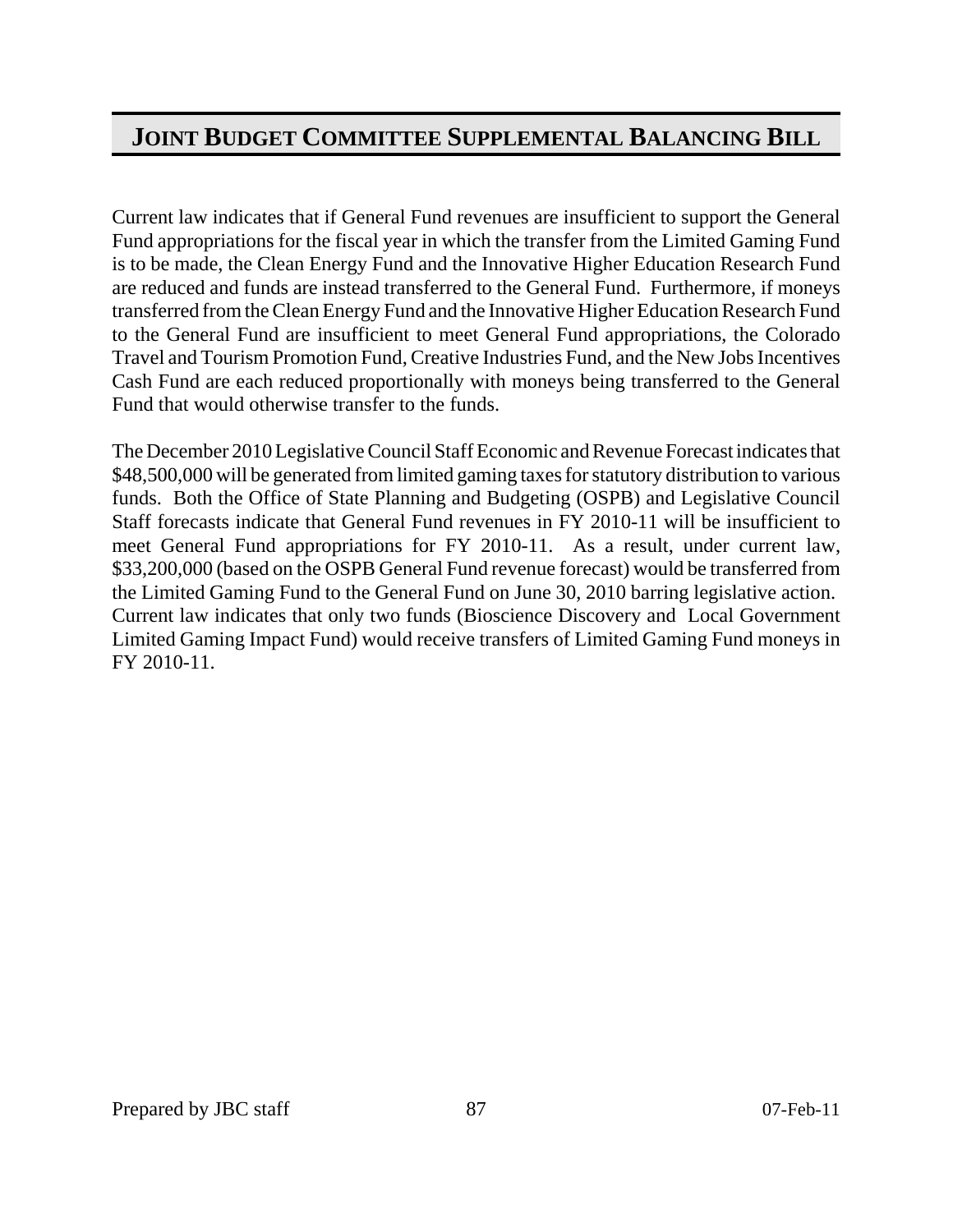#### **SUMMARY OF S.B. 11-160:**

#### **CONCERNING A CLARIFICATION REGARDING THE AMOUNT OF PERFORMANCE-BASED INCENTIVES AVAILABLE FOR ISSUANCE BY THE COLORADO OFFICE OF FILM, TELEVISION, AND MEDIA.**

Prime Sponsors: Senator Steadman and Representative Gerou

### **Bill Summary**

Current law contains an ambiguity regarding the moneys that were not expended from appropriations in previous fiscal years. This bill clarifies that the Colorado Office of Film, Television, and Media, located in the Office of Economic Development and International Trade's Creative Industries Division, may issue performance-based incentives to qualifying entities totaling the amount appropriated to the Division for film incentives plus any moneys not expended or encumbered from previous fiscal years.

#### **Fiscal Impact**

The bill requires no appropriation.

### **Background**

Appropriations for performance-based film incentives are made from moneys transferred to the Creative Industries Division Cash Fund from the Limited Gaming Fund. Current law (Section 24-48.5-301 (2) (c), C.R.S.) indicates that any funds remaining in the Creative Industries Cash Fund at the end of a given fiscal year are available for expenditure in future fiscal years without further appropriation. However, current law (Section 24-48.5-311 (6), C.R.S.) also indicates that the total amount of performance-based film incentives that can be issued in a fiscal year cannot exceed the amount appropriated in that fiscal year for film incentives. The FY 2010-11 appropriation for Film incentives is \$0.4 million. The Department currently has a balance of \$1.5 million for incentives in the Creative Industries Division Cash Fund.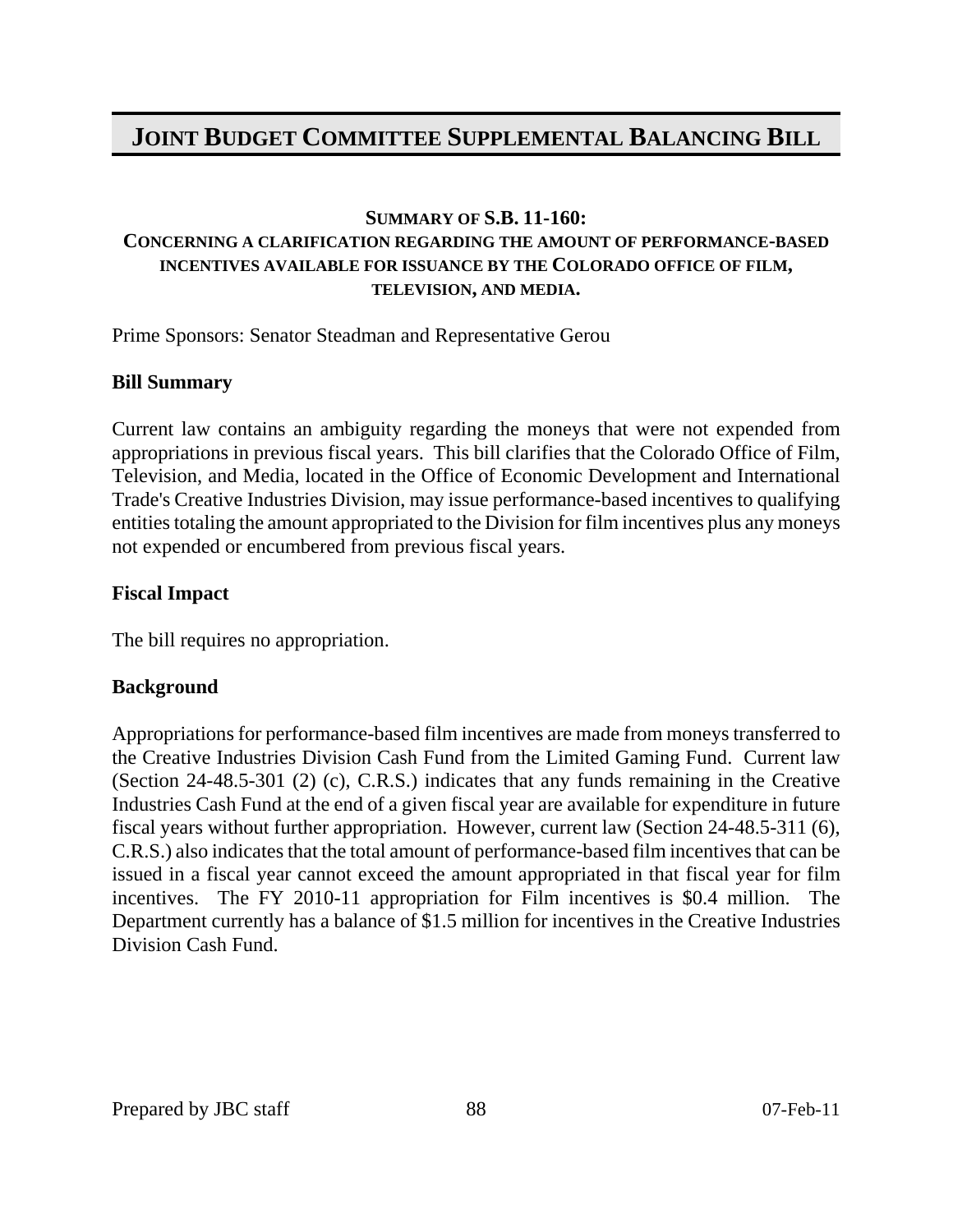#### **SUMMARY OF S.B. 11-161:**

#### **CONCERNING THE CREATION OF A CASH FUND FOR FEES COLLECTED IN CONNECTION WITH THE DEPARTMENT OF PUBLIC HEALTH AND ENVIRONMENT'S LABORATORIES.**

Prime Sponsors: Senator Lambert and Representative Becker

### **Bill Summary**

The state laboratory, which is operated by the Department of Public Health and Environment, provides analysis and advice for the Department and for outside clients. Its activities include disease, water, and environmental testing and certification of private medical laboratories, environmental laboratories, dairy on-site laboratories, and law enforcement breath alcohol testing devices.

Three out of every eight dollars collected by the lab for the tests and services that it provides do not go into a cash fund. Any revenues from these sources that are unspent at the end of the fiscal year are transferred to the General Fund. As a consequence, programs within the lab that generate revenues that are not placed in a cash fund cannot accumulate revenue to purchase equipment. Instead these programs must use leases and lease-purchase arrangements when they need equipment, arrangements that can be more costly than outright purchase.

The following example, provided by the lab, illustrates the possible savings from purchase verses lease. The equipment in question is an inductively coupled plasma optical emissions spectrometer, which costs \$104,681. The total costs over the 7 year life of this equipment for the three acquisition options are as follows:

| <b>Option</b>                            | Total ownership cost over the 7 year life<br>of the equipment |
|------------------------------------------|---------------------------------------------------------------|
| Purchase (including a service agreement) | \$263,352                                                     |
| Lease                                    | \$360,334                                                     |
| Lease-Purchase                           | \$309,280                                                     |

This bill creates the Laboratory Cash Fund, which will receive the \$2.4 million in annual Lab revenues that do not currently go into a cash fund. This fund will be able to carry its balance forward from year to year and will earn interest on the balance. The fund will permit the lab to accumulate the revenue it needs to directly purchase equipment when purchase is less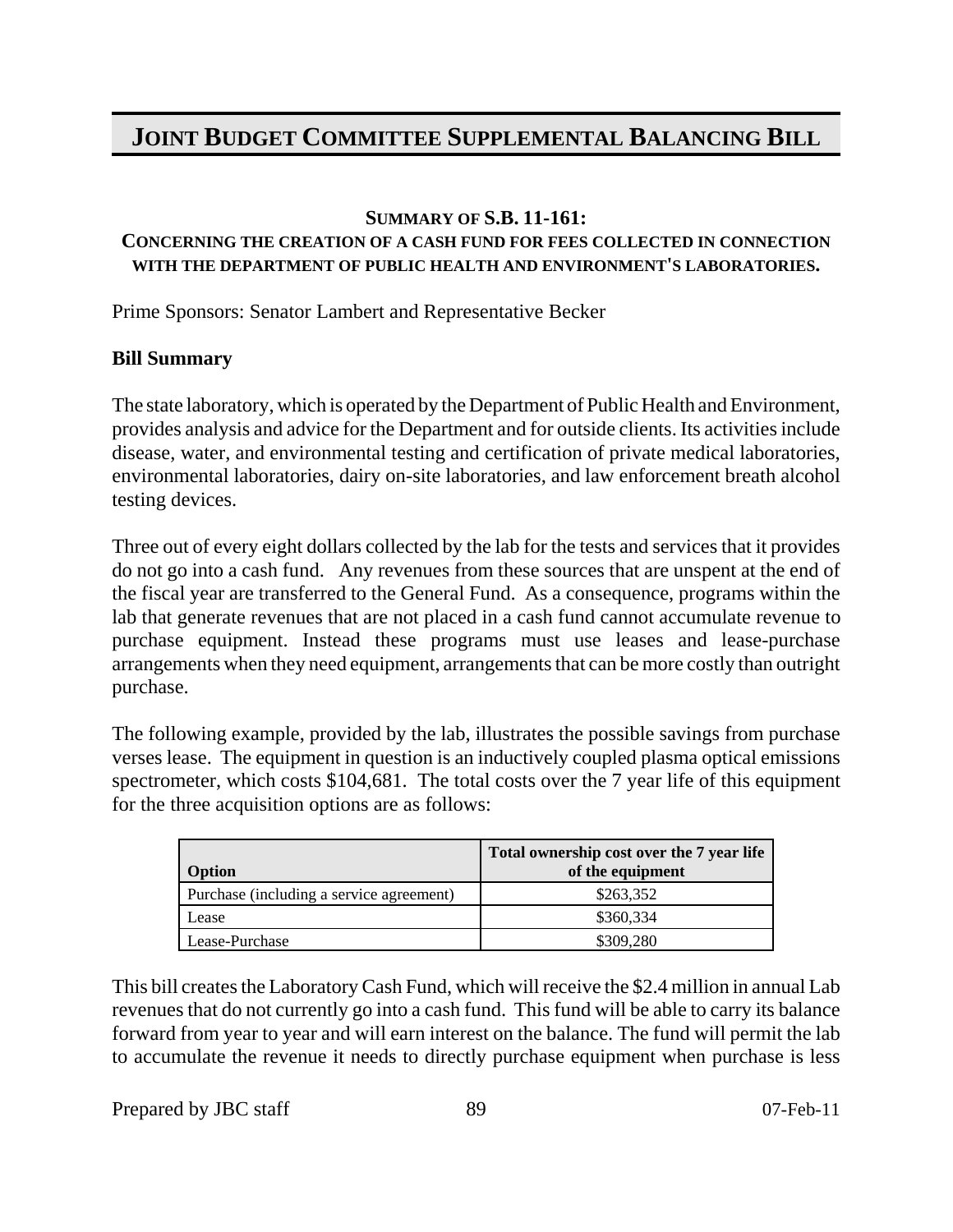costly than a lease or a lease-purchase. Since the lab sets fees to cover costs, the result will be lower operating costs and lower fees in cases where the lab can acquire equipment more cheaply by purchasing it outright.

This cash fund will be subject to the limit on uncommitted reserves in Section 24-75-402, C.R.S., which states that a cash fund cannot accumulate a balance that exceeds 2 months of expenditures from the fund.

### **Fiscal Impact**

The bill requires no appropriation. Because the new cash fund's unexpended revenues will not be transferred to the General Fund at the end of the year, the General Fund will lose approximately \$20,000 per year, which is the average amount that has been transferred to the General Fund in recent years.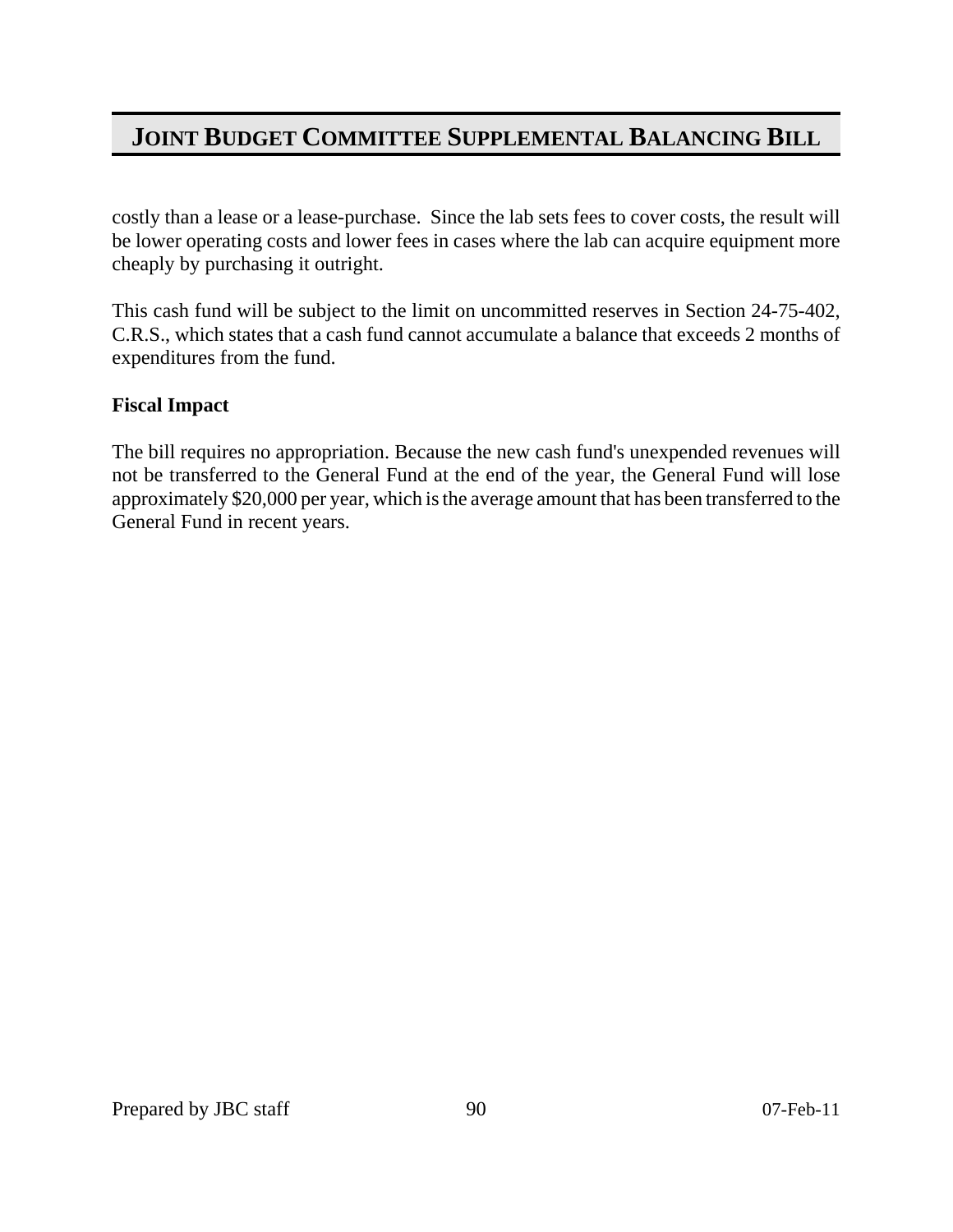#### **SUMMARY OF S.B. 11-162: CONCERNING THE SUSPENSION OF THE PAYMENT OF CIGARETTE TAX REBATES TO LOCAL GOVERNMENTS.**

Prime Sponsors: Senator Hodge and Representative Ferrandino.

#### **Bill Summary**

The bill repeals, effective upon the signature of the Governor, the Cigarette Tax Rebate to cities, towns, and counties (local governments).

Specifically, this bill makes the following changes:

- **Section 1** suspends the cigarette tax rebate distributions to local governments from the effective date of the bill until July 1, 2013.
- **Section 2** provides an appropriations clause that reduces the FY 2010-11 appropriation by \$2.85 million General Fund.
- **Section 3** provides a safety clause.

### **Fiscal Impact**

This bill will reduce General Fund expenditures by \$2.85 million in FY 2010-11, reduce expenditures by \$11.0 million in FY 2011-12, and by \$10.6 million in FY 2012-13. The decrease in State expenditures will reduce local government revenues by the same amounts.

In the absence of the rebate, local governments will have the opportunity to impose fees, licenses and taxes on the sale of cigarettes. However, their ability to do so in a timely fashion is questionable, given the restrictions on imposing taxes without a vote of the people.

The bill as drafted includes an appropriation clause that reduces the General Fund appropriation to the Department of Revenue, Taxation Business Group, Special Purpose Division, for the Cigarette Tax Rebate by \$2,850,000. This amount is not subject to the limitation on State fiscal year spending imposed by the State Constitution.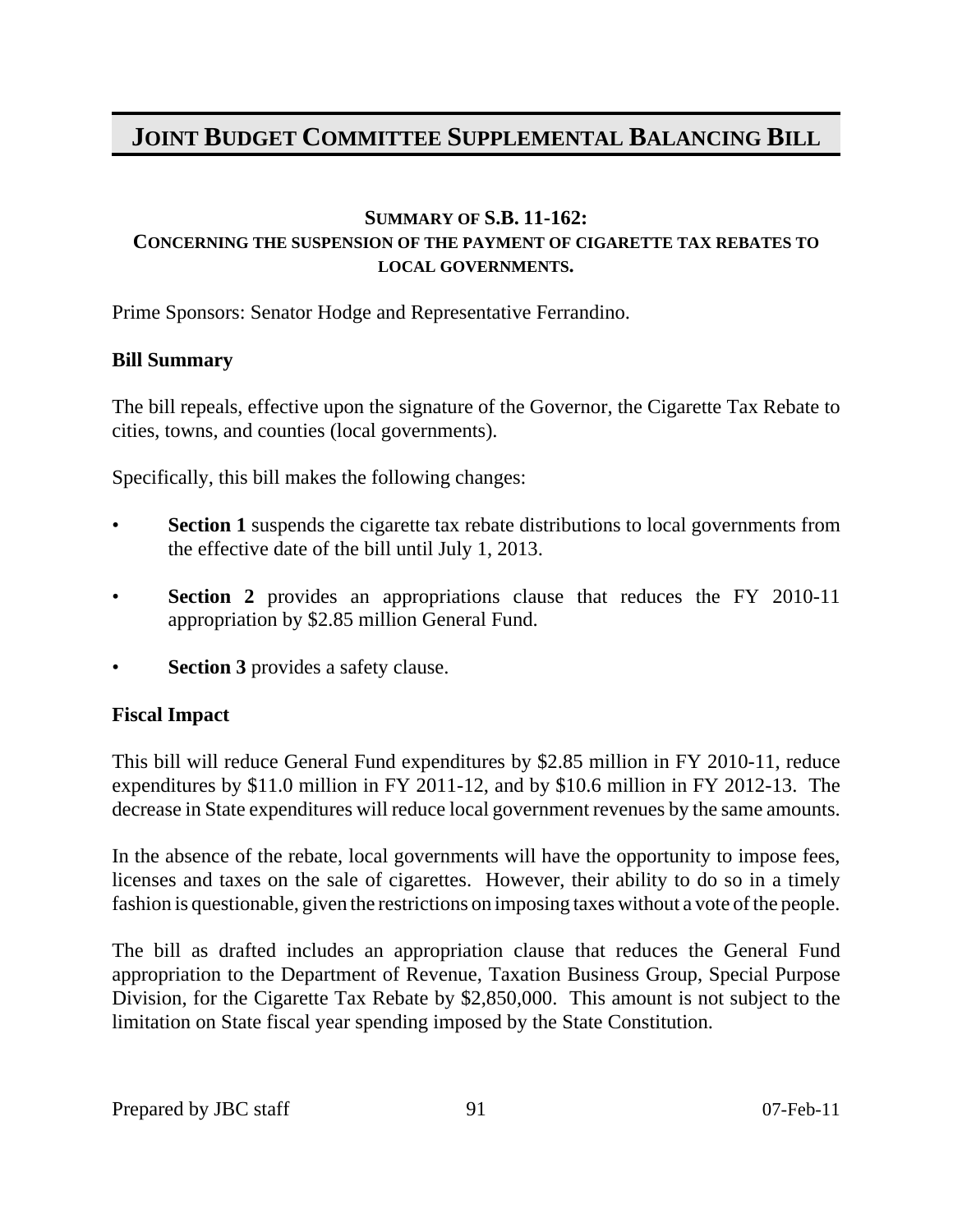#### **Background Information**

Currently, Section 39-22-623 (1) (a) (II) (A), C.R.S., provides that 27.0 percent of the gross state cigarette tax be apportioned to incorporated cities and towns which levy taxes and adopt formal budgets and to counties. The apportionment is according to the percentage of State sales tax revenues collected by the Department of Revenue in that city, town, or county.

Under current law, local governments receiving the rebates are prohibited from imposing fees, licenses, or taxes on any person as a condition for engaging in the business of selling cigarettes or from attempting in any manner to impose a tax on cigarettes.

This bill suspends the rebate from the effective date of the law until July 1, 2013. According to the December 2010 Legislative Council Staff Economic Forecast, the rebates are estimated at \$11.4 million for FY 2010-11, \$11.0 million for FY 2011-12, and \$10.6 million for FY 2012-13. Depending on the timing of this bill's passage and signature by the Governor, staff estimates that 25 percent of the rebate may be suspended during FY 2010-11, resulting in a reduction in General Fund expenditures of approximately \$2.85 million in the current fiscal year.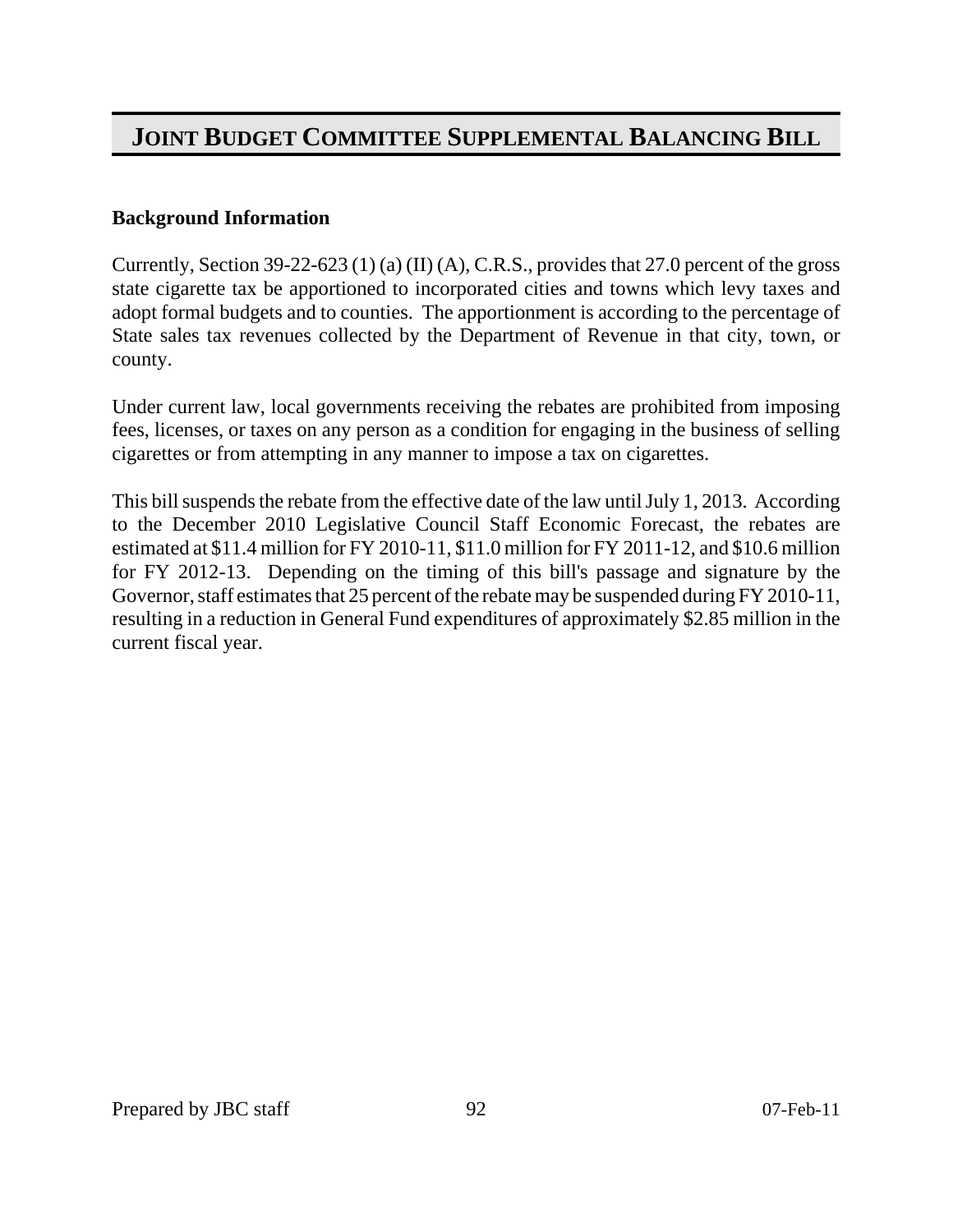### **SUMMARY OF S.B. 11-163:**

#### **CONCERNING THE REPEAL OF THE ALTERNATIVE FUELS REBATE PROGRAM.**

Prime Sponsors: Senator Lambert and Representative Gerou.

### **Bill Summary**

This bill repeals the Alternative Fuels Rebate Program and transfers the balance of the cash fund to the General Fund.

Specifically, this bill makes the following changes:

- **Section 1** repeals Sections 39-33-101, 39-33-102, 39-33-103.5, 39-33-104, and 39- 33-106, C.R.S., which sets up and governs the Alternative Fuels Rebate Program.
- **Section 2** requires any remaining moneys in the Alternative Fuels Rebate Fund on June 30, 2011 be transferred to the General Fund and repeals the fund effective July 1, 2012.
- **Section 3** provides an applicability clause that the act applies to applications for rebates received by the Department of Revenue on or after the effective date of the act.
- **Section 4** provides a safety clause.

### **Fiscal Impact**

This bill repeals the Alternative Fuels Rebate Program, which ends the diversion of sales tax revenue from the sale of alternative fueled vehicles to the Alternative Fuels Rebate Fund (increases General Fund Revenues by approximately \$100,000 in FY 2010-11, and \$400,000 in subsequent years) and transfers the fund balance in the Alternative Fuels Rebate Fund (currently \$1.7 million) to the General Fund. The actual amount of the increase in General Fund revenues for FY 2010-11 depends on when this bill is signed into law. For fiscal years after FY 2010-11, repeal will reduce cash fund expenditures by \$310,601.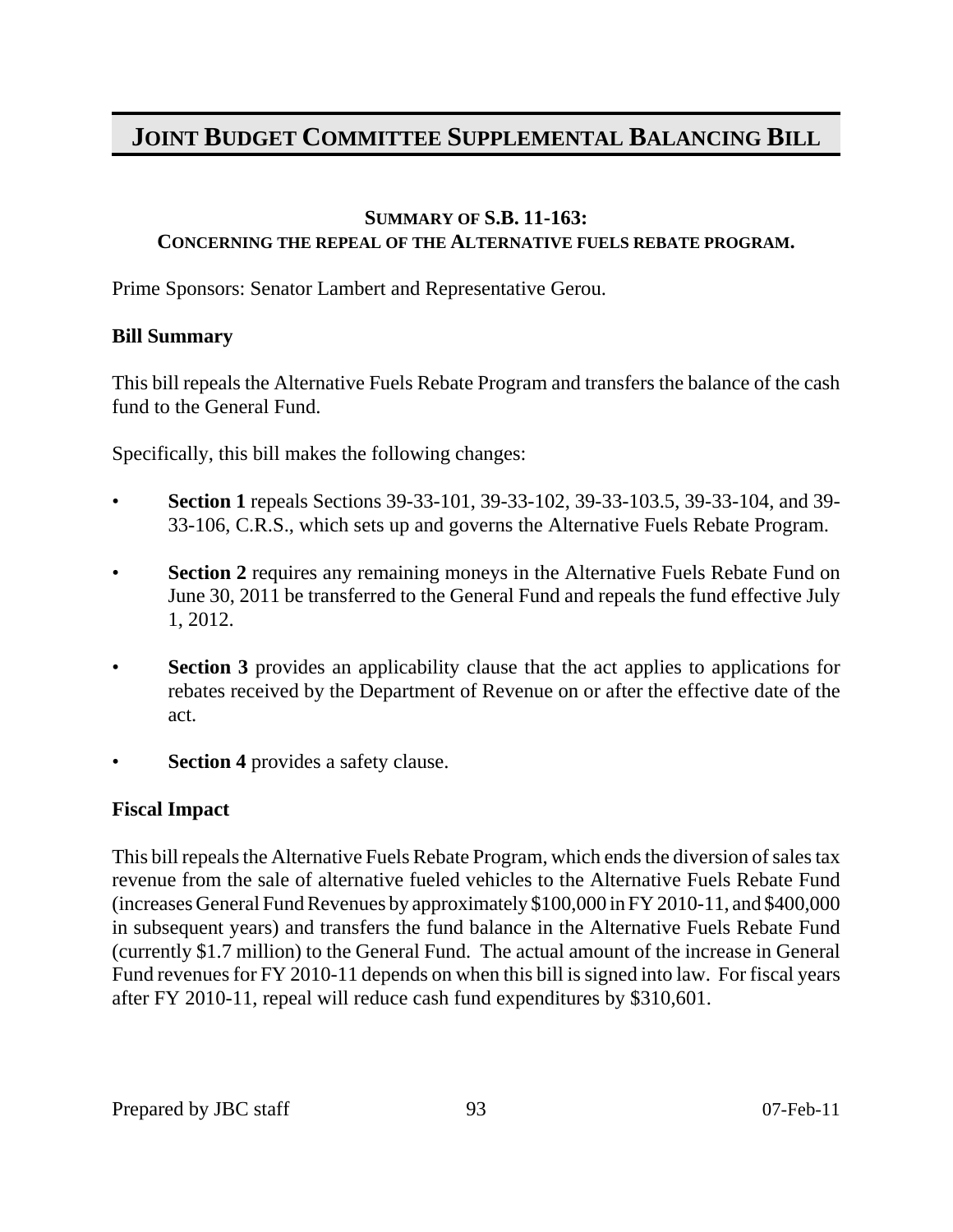### **Background Information**

The Alternative Fuels Rebate Program provides a rebate to governmental entities and nonprofit organizations that purchase specific types of alternative fueled vehicles and that use those vehicles in conjunction with their official activities. These entities and organizations were eligible for the rebate because they are exempt from federal income taxes.

Funding for the rebates comes from the Alternative Fuels Rebate Fund (Fund). Moneys in the Fund are derived from incremental sales tax revenue derived from the sales of alternative fueled vehicles in excess of the sales tax revenue received by the State from the sale of alternative fueled vehicles by the State during FY 1997-98.

The Department of Revenue has already expended the total appropriation for FY 2010-11. It has received applications for additional rebates, however, the Department has not made any promises that these applications will be honored. The Department's position is that if the program is repealed, these applications will not need to be honored.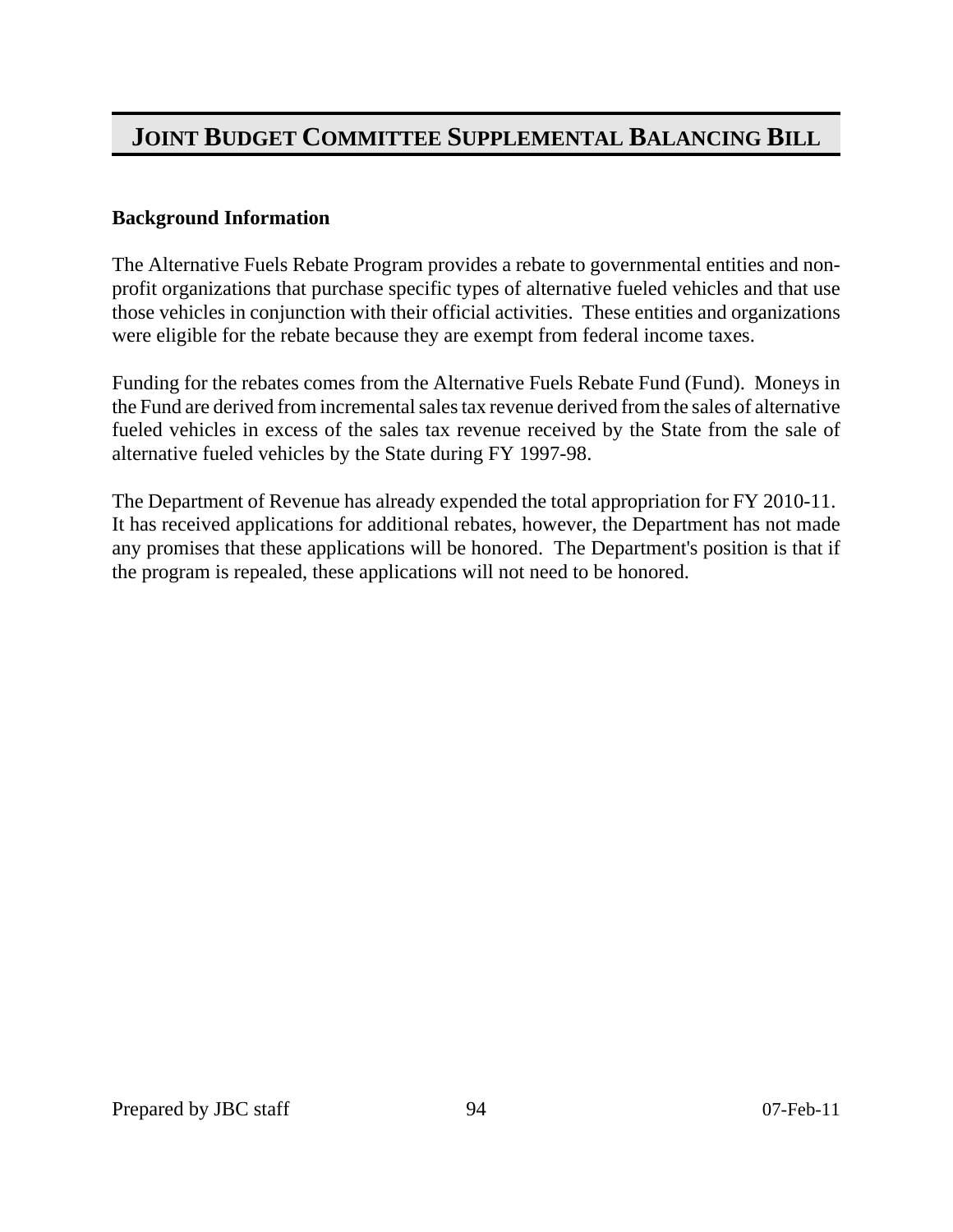#### **SUMMARY OF S.B. 11-164:**

### **CONCERNING THE AUGMENTATION OF THE GENERAL FUND THROUGH TRANSFERS OF CERTAIN MONEYS.**

Prime Sponsors: Senator Hodge and Representative Gerou

#### **Bill Summary**

For purposes of augmenting General Fund revenues for FY 2010-11, this bill requires the State Treasurer on June 30, 2011 to transfer amounts from various cash funds to the General Fund as shown in the table below.

| <b>Bill</b><br><b>Section</b> | <b>Name of Fund</b>                                                 | <b>Department</b>                                 | <b>Transfer</b><br><b>Amount</b> |
|-------------------------------|---------------------------------------------------------------------|---------------------------------------------------|----------------------------------|
|                               |                                                                     | Department of Labor and                           |                                  |
| 1                             | Major Medical Insurance Fund                                        | Employment                                        | \$10,000,000                     |
| 2                             | Drug Offender Treatment Fund                                        | Judicial Department                               | 672,725                          |
| 3                             | Contingency Reserve Fund                                            | Department of Education                           | 2,853,383                        |
| $\overline{4}$                | Colorado Travel and Tourism Promotion Fund                          | Office of the Governor                            | 2,500,000                        |
| 5                             | Supplemental Old Age Pension Health and<br><b>Medical Care Fund</b> | Department of Health Care Policy<br>and Financing | 2,000,000                        |
| 6                             | Local Government Permanent Fund                                     | Department of Local Affairs                       | 4,800,000                        |
| 7                             | Local Government Mineral Impact Fund                                | Department of Local Affairs                       | 15,000,000                       |
| 8                             | Domestic Abuse Program Fund                                         | Department of Human Services                      | 200,000                          |
| 9                             | Perpetual Base Account of the Severance Tax<br><b>Trust Fund</b>    | Department of Natural Resources                   | 5,000,000                        |
| 10                            | Local Government Severance Tax Fund                                 | Department of Local Affairs                       | 60,000,000                       |
|                               | <b>Total FY 2010-11 Transfers</b>                                   |                                                   | \$103,026,108                    |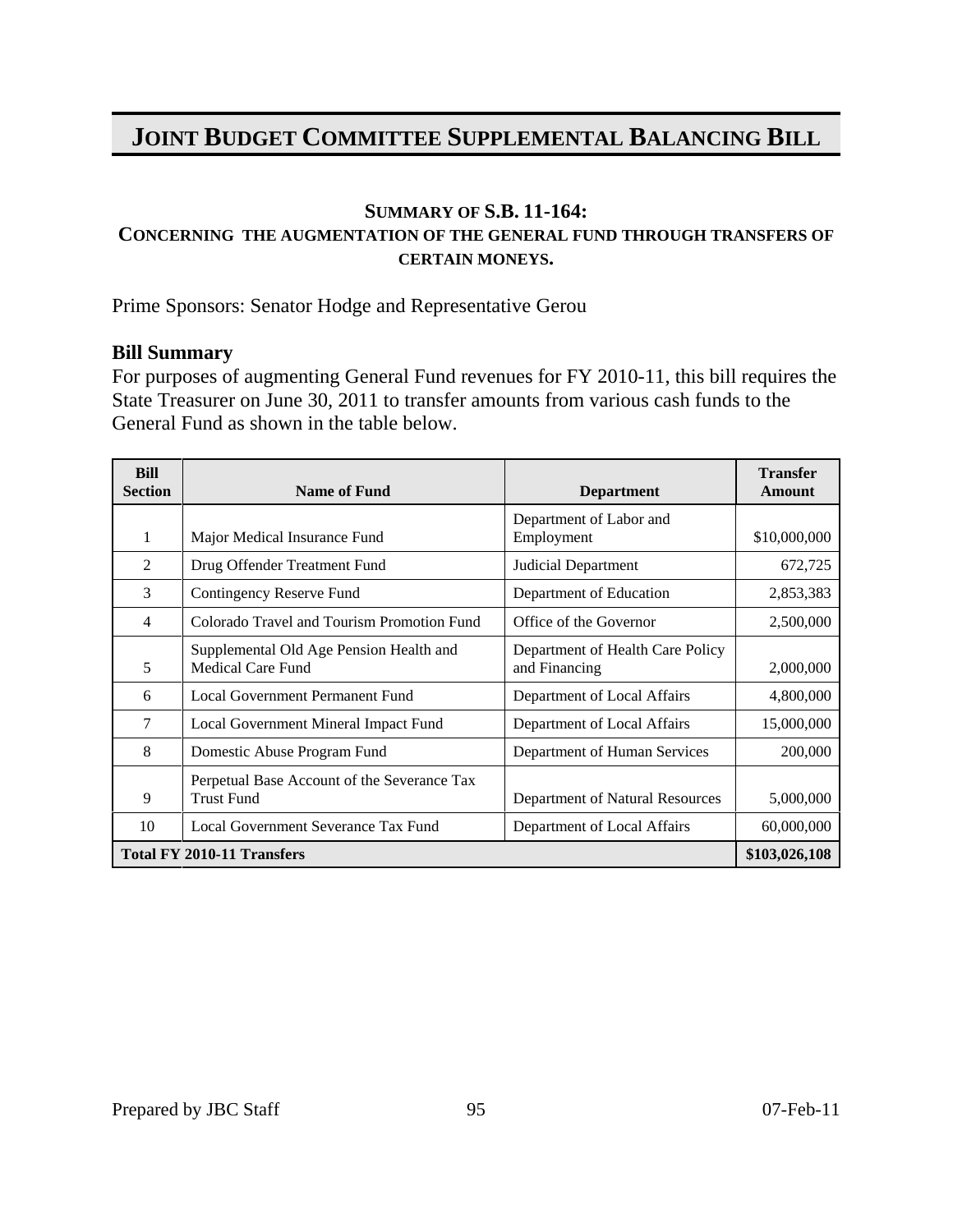### **APPENDIX TO CASH FUND TRANSFERS TO THE GENERAL FUND PURSUANT TO S.B. 11-164**

#### **Section 1 -- Major Medical Insurance Fund -- \$10,000,000**

*Department of Labor and Employment*

|                                                                 | <b>Major Medical Insurance Fund</b><br><b>JBC</b> Recommendation |                               |                               |                               |
|-----------------------------------------------------------------|------------------------------------------------------------------|-------------------------------|-------------------------------|-------------------------------|
|                                                                 | FY 2008-09<br><b>Actual</b>                                      | FY 2009-10<br><b>Estimate</b> | FY 2010-11<br><b>Estimate</b> | FY 2011-12<br><b>Estimate</b> |
| <b>Beginning FY Balance</b>                                     | \$153,459,454                                                    | \$129,431,758                 | \$122,885,338                 | \$108,885,338                 |
| Revenues                                                        | 52,866,961                                                       | 26,139,717                    | 3,000,000                     | 7,000,000                     |
| Expenditures                                                    | (7, 394, 657)                                                    | (6,186,137)                   | (7,000,000)                   | (7,000,000)                   |
| Subtotal                                                        | \$198,931,758                                                    | \$149,385,338                 | \$118,885,338                 | \$108,885,338                 |
| Previously Authorized Transfer to<br>General Fund (S.B. 09-208) | (69,500,000)                                                     | $\Omega$                      | $\Omega$                      | $\theta$                      |
| Previously Authorized Transfer to<br>General Fund (S.B. 09-279) | $\Omega$                                                         | (26,500,000)                  | $\theta$                      | $\theta$                      |
| <b>Recommended Transfer</b>                                     | $\boldsymbol{0}$                                                 | $\bf{0}$                      | (10,000,000)                  | 0                             |
| <b>Ending FY Balance</b>                                        | \$129,431,758                                                    | \$122,885,338                 | \$108,885,338                 | \$108,885,338                 |
| <b>TABOR Reserve</b>                                            | $(\$94,000,000)$                                                 | $(\$94,000,000)$              | $(\$94,000,000)$              | $(\$94,000,000)$              |
| <b>Uncommitted Ending FY Balance</b>                            | \$35,431,758                                                     | \$28,885,338                  | \$14,885,338                  | \$14,885,338                  |
| Fee Impact: None.                                               |                                                                  |                               |                               |                               |

*Revenue Source:* This fund receives revenue from a surcharge paid by insurance carriers and self-insured employers on their workers' compensation premiums.

*Purpose:* This fund is used to cover the medical expenses, in excess of \$20,000, incurred by an injured worker, who sustained a catastrophic workplace injury between July 1971 and June 1981.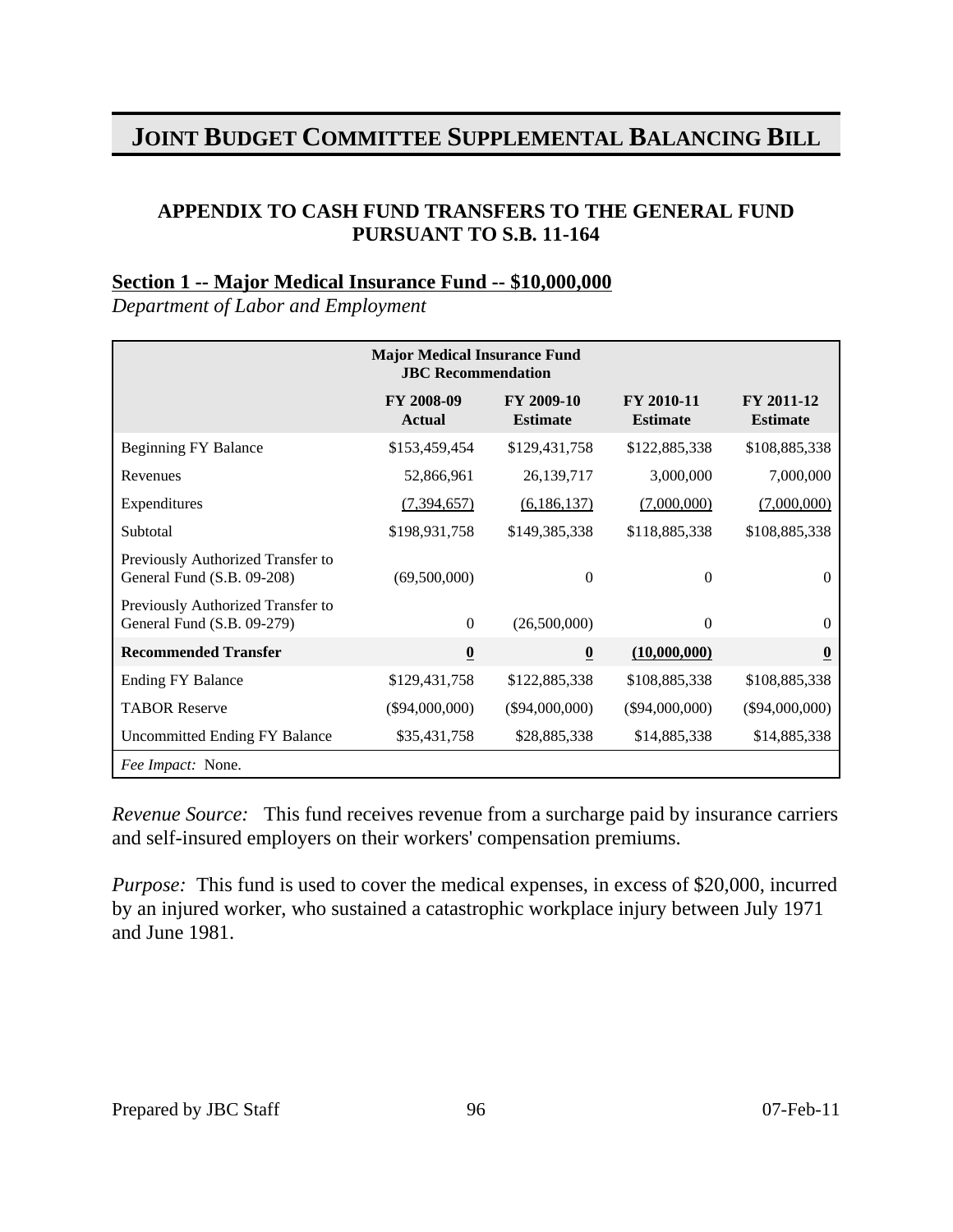### **Section 2 -- Drug Offender Treatment Fund -- \$672,725**

*Judicial Department*

|                                                                 | <b>Drug Offender Treatment Fund</b><br><b>JBC</b> Recommendation |                               |                                      |                               |
|-----------------------------------------------------------------|------------------------------------------------------------------|-------------------------------|--------------------------------------|-------------------------------|
|                                                                 | FY 2008-09<br><b>Actual</b>                                      | FY 2009-10<br><b>Estimate</b> | <b>FY 2010-11</b><br><b>Estimate</b> | FY 2011-12<br><b>Estimate</b> |
| <b>Beginning FY Balance</b>                                     | \$349,592                                                        | \$446,044                     | \$0                                  | \$0                           |
| Revenues                                                        | 446,452                                                          | 226,681                       | $\theta$                             | $\Omega$                      |
| Expenditures                                                    | $\underline{0}$                                                  | $\overline{0}$                | $\overline{0}$                       | $\overline{0}$                |
| Subtotal                                                        | \$796,044                                                        | \$672,725                     | \$0                                  | \$0                           |
| Previously Authorized Transfer to<br>General Fund (S.B. 09-208) | (350,000)                                                        | $\Omega$                      | $\Omega$                             | $\theta$                      |
| <b>Recommended Transfer</b>                                     | $\overline{0}$                                                   | (672, 725)                    | $\overline{0}$                       | $\overline{0}$                |
| <b>Ending FY Balance</b>                                        | \$446,044                                                        | \$0                           | \$0                                  | \$0                           |
| Fee Impact: None.                                               |                                                                  |                               |                                      |                               |

*Background Information:* Senate Bill 03-318 reduced penalties for use and possession of certain controlled substances, and expanded the types of drug offenders who could be eligible for probation. This act contained a provision that would have revoked those sentencing changes if at least \$2.2 million in estimated cost-avoidance was achieved; the intent was to reinvest the savings in community-based substance abuse treatment. The General Assembly has annually appropriated \$2.2 million General Fund for communitybased substance abuse treatment services since FY 2007-08. The Interagency Task Force on Treatment (ITFT) annually allocates the \$2.2 million among judicial districts, and local drug offender treatment boards distribute moneys to local drug treatment programs.

*Revenue Sources:* Any portion of the annual \$2.2 million General Fund appropriation that is not expended is credited to the Drug Offender Treatment Fund.

*Purpose:* Moneys in the Fund may be appropriated to the Judicial Department for allocation to the ITFT for costs associated with community-based substance abuse treatment.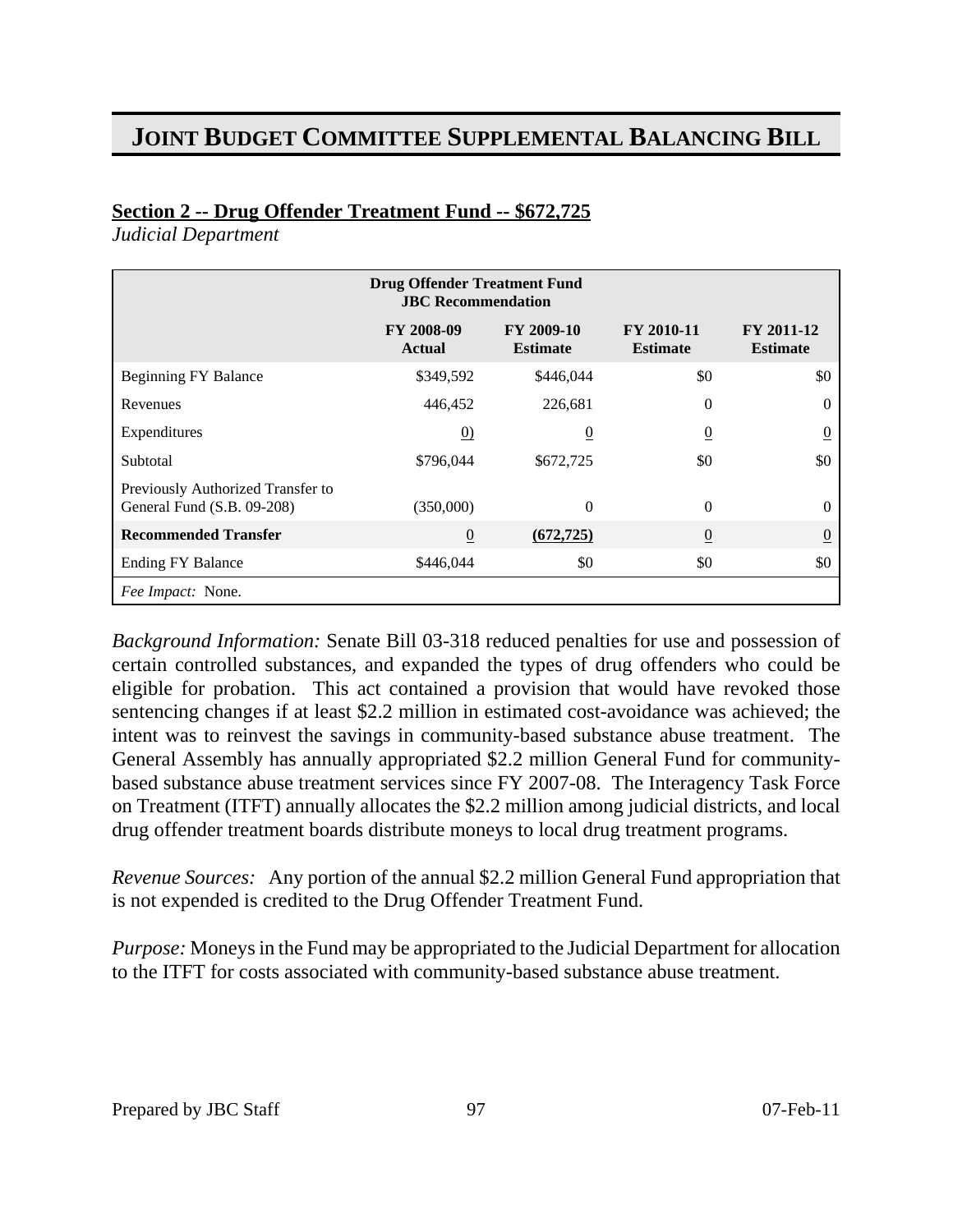### **Section 3 -- Contingency Reserve Fund -- \$2,853,383**

*Department of Education*

| <b>Contingency Reserve Fund</b><br><b>JBC</b> Recommendation                                |                             |                               |                               |                               |
|---------------------------------------------------------------------------------------------|-----------------------------|-------------------------------|-------------------------------|-------------------------------|
|                                                                                             | FY 2009-10<br><b>Actual</b> | FY 2010-11<br><b>Estimate</b> | FY 2011-12<br><b>Estimate</b> | FY 2012-13<br><b>Estimate</b> |
| Beginning FY Balance                                                                        | \$148,259                   | \$1,476,832                   | \$1,250,000                   | \$1,000,000                   |
| General Fund Appropriation to<br>Meet Districts' Cash Flow Needs<br>Fall 2010 (S.B. 11-137) | $\Omega$                    | 2,946,551                     | $\theta$                      | $\Omega$                      |
| Grants/ Loans Approved by State<br>Board of Education                                       | (130, 153)                  | (1,635,000)                   |                               |                               |
| School District Loan Repayments                                                             | 1,458,726                   | 1,565,000                     | $\overline{0}$                | $\overline{0}$                |
| Ending FY Balance without<br>transfer                                                       | \$1,476,832                 | \$4,353,383                   | \$1,250,000                   | \$1,000,000                   |
| Transfer Pursuant to S.B. 10-191                                                            |                             | (250,000)                     | (250,000)                     |                               |
| <b>Recommended Transfer</b>                                                                 | $\boldsymbol{0}$            | (2,853,383)                   | $\overline{\mathbf{0}}$       | $\overline{\mathbf{0}}$       |
| Ending FY Balance after transfer                                                            | \$1,476,832                 | \$1,250,000                   | \$1,000,000                   | \$1,000,000                   |
| Fee Impact: None.                                                                           |                             |                               |                               |                               |

*Revenue Sources:* The Contingency Reserve Fund consists of General Fund appropriations to the Fund, as well as repayments from school districts.

*Purpose:* The State Board of Education is statutorily authorized to approve payments from the Contingency Reserve Fund to assist school districts under a number of circumstances, including certain financial emergencies, unforseen contingencies, and unusual financial burdens. Some payments are made in the form of a grant, and others are made in the form of a loan to be repaid by the district.

**Section 4 -- Colorado Travel and Tourism Promotion Fund -- \$2,500,000** *Governor - Lieutenant Governor - State Planning and Budgeting*

*Revenue Sources:* The Colorado Travel and Tourism Promotion Fund consists of statutory transfers from the Limited Gaming Fund.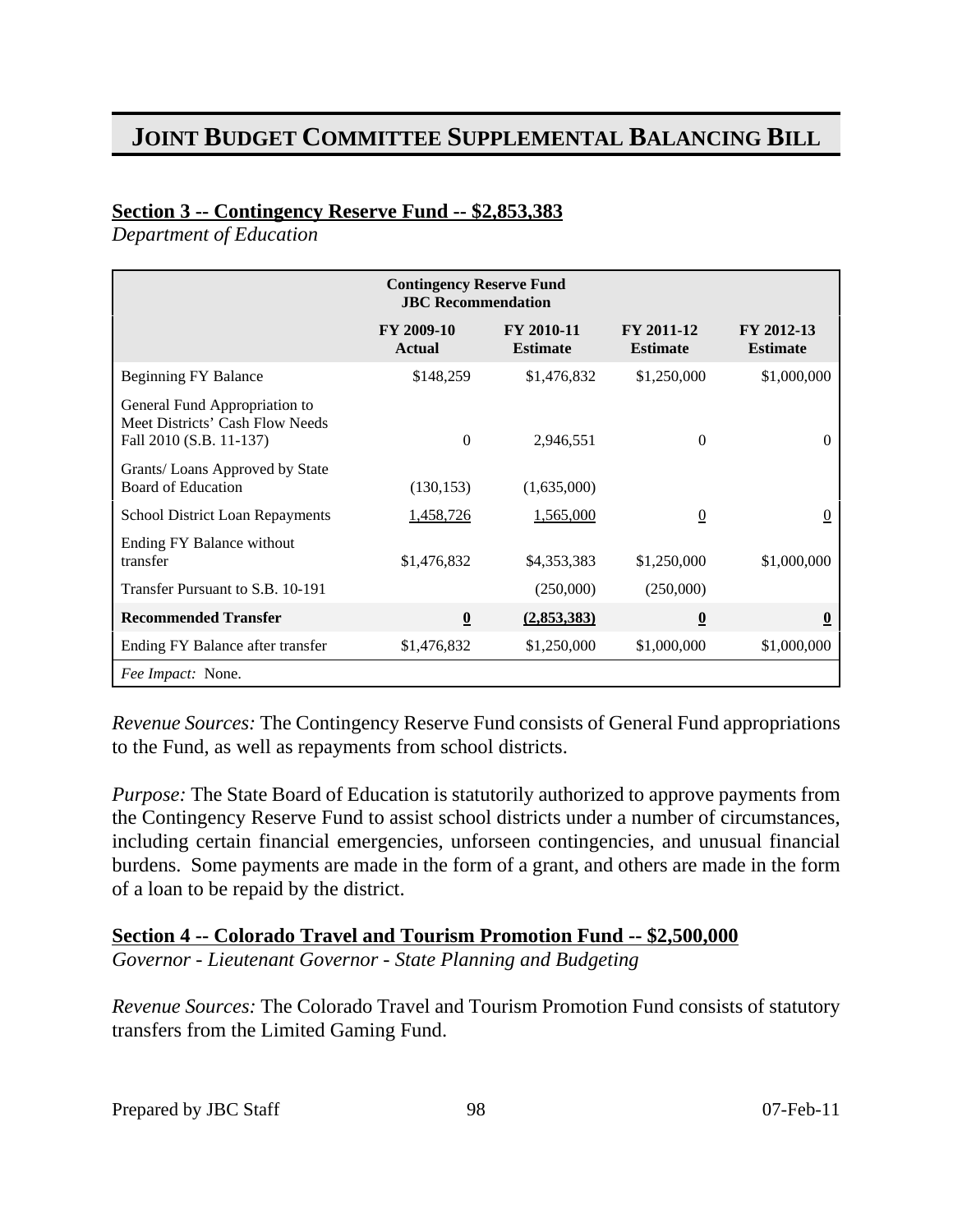*Purpose:* The moneys in the Fund are used by the Colorado Tourism Office, under the direction of its board of directors, to guide, stimulate, and promote the coordinated, efficient, and beneficial development of tourism and travel in Colorado.

*Fee Impact:* None. Moneys in the Fund are transferred to it from the Limited Gaming Fund, and do not originate from the collection of a fee. Pursuant to Section 24-49.7-106 (3) (a), C.R.S., the moneys in the Fund are appropriated by the General Assembly.

**Section 5 -- Supplemental Old Age Pension Health and Medical Fund -- \$2,000,000** *Department of Health Care Policy and Financing*

| <b>Supplemental Old Age Pension Health and Medical Fund</b><br><b>JBC</b> Recommendation |                             |                             |                               |                               |
|------------------------------------------------------------------------------------------|-----------------------------|-----------------------------|-------------------------------|-------------------------------|
|                                                                                          | FY 2008-09<br><b>Actual</b> | FY 2009-10<br><b>Actual</b> | FY 2010-11<br><b>Estimate</b> | FY 2011-12<br><b>Estimate</b> |
| Beginning FY Balance                                                                     | \$6,181,191                 | \$5,534,617                 | \$4,612,086                   | \$1,886,716                   |
| Revenues                                                                                 | 3,140,018                   | 5,077,469                   | 5,124,630                     | 4,988,265                     |
| Expenditures                                                                             | (3,786,592)                 | (6,000,000)                 | (5,850,000)                   | (4,000,000)                   |
| Subtotal                                                                                 | 5,534,617                   | 4,612,086                   | 3,886,716                     | 2,874,981                     |
| <b>Recommended Transfer</b>                                                              | $\overline{\mathbf{0}}$     | $\overline{\mathbf{0}}$     | (2,000,000)                   | $\boldsymbol{0}$              |
| <b>Ending FY Balance</b>                                                                 | \$5,534,617                 | \$4,612,086                 | \$1,886,716                   | \$2,874,981                   |
| <i>Fee Impact:</i> None.                                                                 |                             |                             |                               |                               |

*Revenue Sources:* Monies allocated to the fund are State sales and use tax revenues pursuant to section 39-26-123 (3), C.R.S. and moneys from the Amendment 35 tobacco taxes pursuant to section 24-22-117 (1) (c) (II).

*Purpose:* Moneys in the Fund are appropriated to supplement the funding of health and medical care for Old Age Pension clients once the Old Age Pension Health and Medical Care Fund has been exhausted. Clients served by this program are at least 60 years of age and are not eligible for Medicaid services. Because the number of clients served by the program has declined in recent years and reimbursement rates for the program have been held constant, the fund has accumulated a balance. This recommendation will transfer \$2.0 million of the accumulated balance to the General Fund.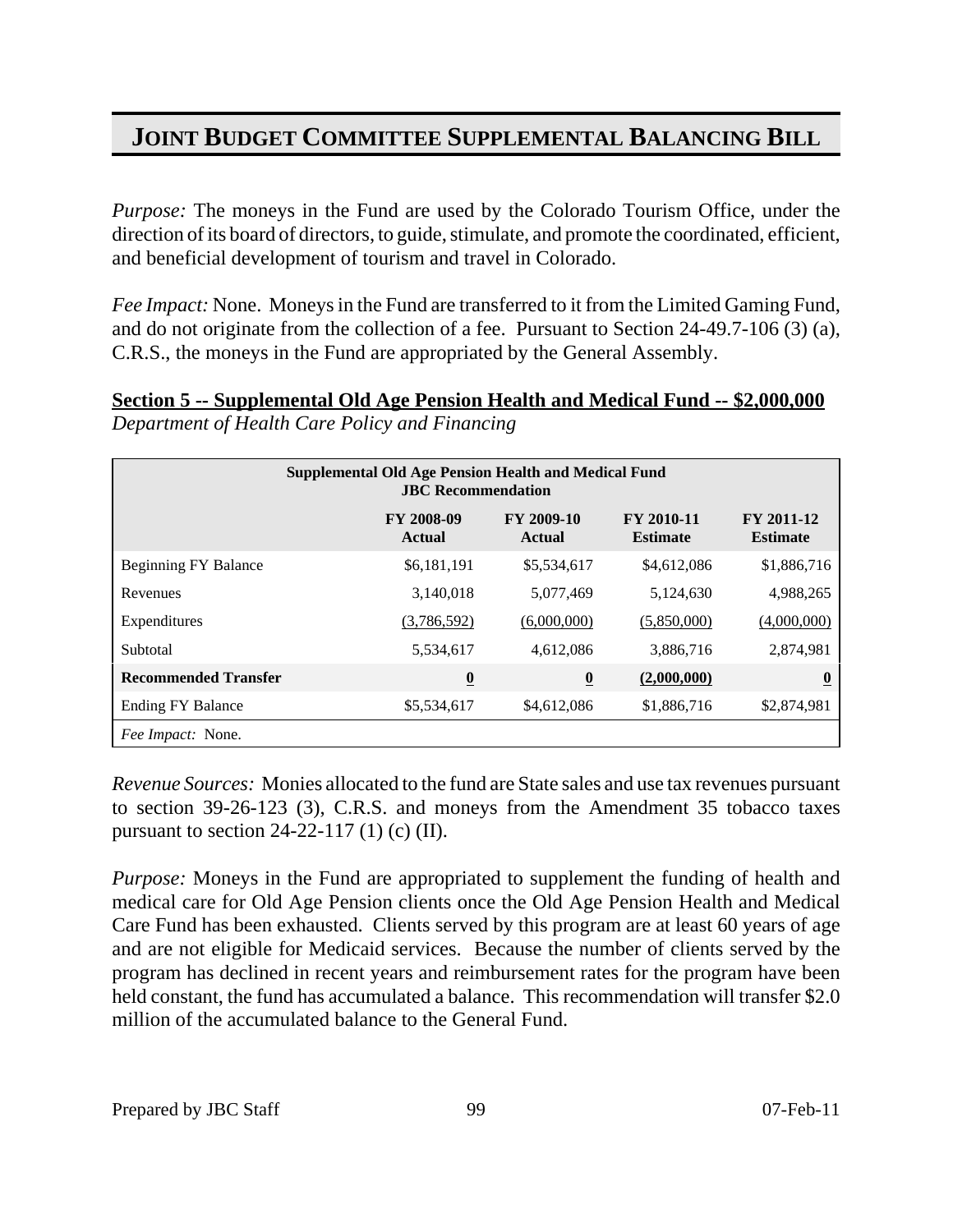### **Section 6 -- Local Government Permanent Fund -- \$4,800,000**

*Department of Local Affairs*

*Revenue Source:* The Local Government Permanent Fund, created in statute in the 2008 legislative session with the passage of S.B. 08-218 (Schwartz and Penry/Buescher and Balmer), consists of 50 percent the State's share of all "bonus" (fixed and up-front) payments made to the federal government in consideration for granting a lease. Revenues are deposited as they come in on an ongoing basis from the federal government.

*Purpose:* To help assist localities mitigate fluctuations in federal mineral lease revenues. Statute provides that in the event that federal mineral lease revenues deposited into the fund decline by 10 percent or more than the preceding fiscal year, the General Assembly may appropriate moneys from the Fund to the Department, which then must directly distribute to localities by formula.

| <b>Local Government Mineral Impact Fund</b><br><b>JBC</b> Recommendation |                             |                               |                               |                               |
|--------------------------------------------------------------------------|-----------------------------|-------------------------------|-------------------------------|-------------------------------|
|                                                                          | FY 2009-10<br><b>Actual</b> | FY 2010-11<br><b>Estimate</b> | FY 2011-12<br><b>Estimate</b> | FY 2012-13<br><b>Estimate</b> |
| <b>Beginning FY Balance</b>                                              | \$75,812,767                | \$35,521,023                  | \$29,706,361                  | \$38,022,534                  |
| Revenues                                                                 | 50,826,724                  | 58,200,000                    | 60,700,000                    | 63,000,000                    |
| Expenditures                                                             | (91, 118, 468)              | (49,014,662)                  | (52, 383, 827)                | (57,817,976)                  |
| Subtotal                                                                 | 35,521,023                  | 44,706,361                    | 38,022,534                    | 43,204,558                    |
| <b>Recommended Transfer</b>                                              | $\overline{\mathbf{0}}$     | (15,000,000)                  | $\overline{\mathbf{0}}$       | $\boldsymbol{0}$              |
| <b>Ending FY Balance</b>                                                 | \$35,521,023                | \$29,706,361                  | \$38,022,534                  | \$43,204,558                  |
| Fee Impact: None.                                                        |                             |                               |                               |                               |

## **Section 7 -- Local Government Mineral Impact Fund -- \$15,000,000**

*Department of Local Affairs*

*Revenue Source:* consists of 41.7 percent of "non-bonus" revenues (i.e., rents, royalties, and earnings) the State receives from the federal government. The Department combines moneys from severance tax revenues and federal mineral lease revenues for administrative efficiency and applicant convenience into the Local Government Mineral and Energy Impact Assistance Program.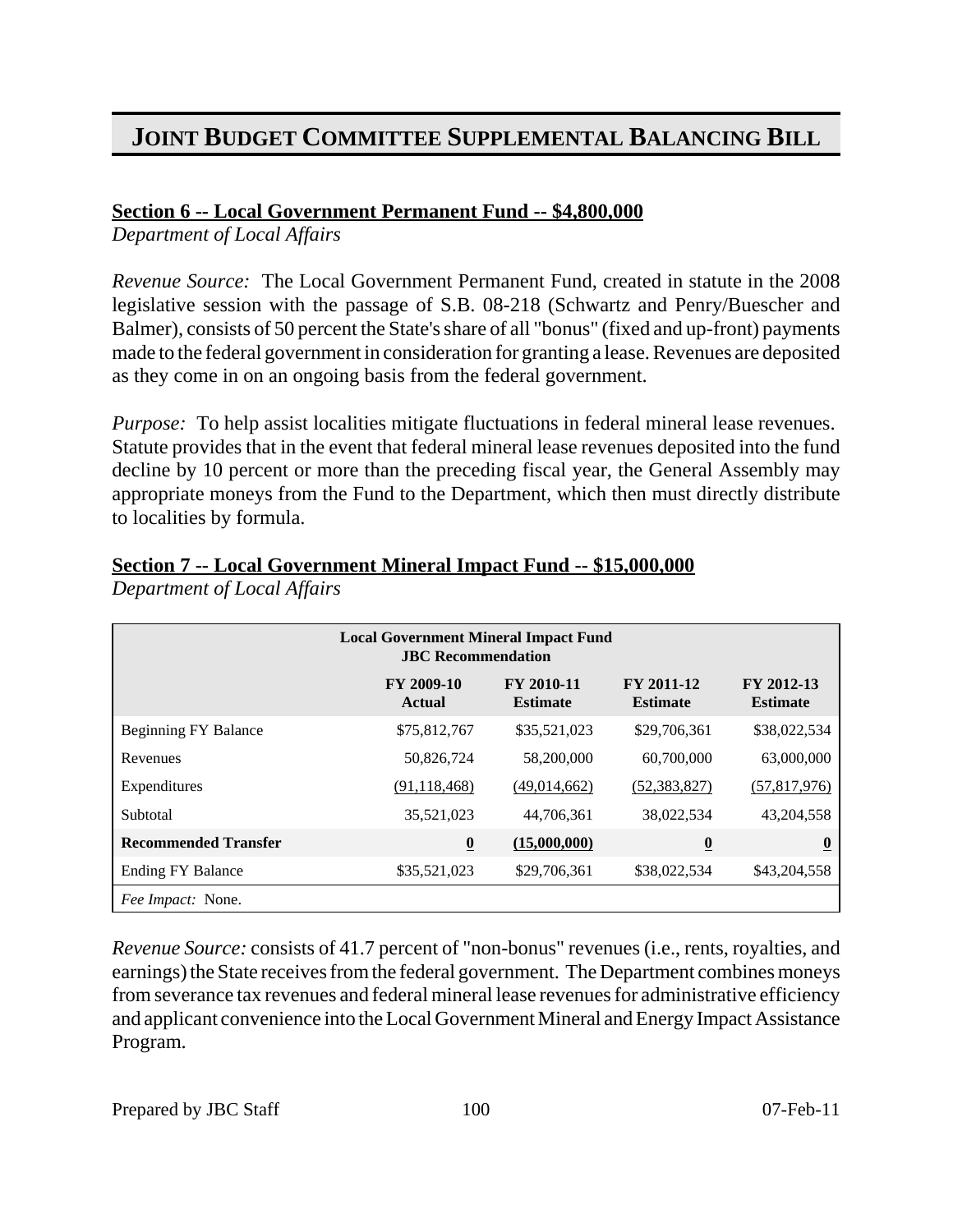*Purpose:* The portion of the Fund transferred through this legislation to the General Fund provides grant opportunities for counties, municipalities, and school districts impacted by mineral development on federal lands.

#### **Section 8 -- Domestic Abuse Program Fund -- \$200,000**

*Department of Human Services*

| <b>Domestic Abuse Program Fund</b><br><b>JBC</b> Recommendation |                             |                          |                                      |                               |
|-----------------------------------------------------------------|-----------------------------|--------------------------|--------------------------------------|-------------------------------|
|                                                                 | FY 2008-09<br><b>Actual</b> | FY 2009-10<br>Actual     | <b>FY 2010-11</b><br><b>Estimate</b> | FY 2011-12<br><b>Estimate</b> |
| <b>Beginning FY Balance</b>                                     | \$152,266                   | \$154,796                | \$882,235                            | \$395,806                     |
| Revenues                                                        | 180,001                     | 930,745                  | 930,745                              | 930,745                       |
| Expenditures                                                    | (177, 471)                  | (203, 306)               | (1,217,174)                          | (1,220,507)                   |
| Subtotal                                                        | 154,796                     | 882,235                  | 595,806                              | 106,044                       |
| <b>Recommended Transfer</b>                                     | $\underline{\mathbf{0}}$    | $\underline{\mathbf{0}}$ | (200,000)                            | $\overline{\mathbf{0}}$       |
| <b>Ending FY Balance</b>                                        | \$154,796                   | \$882,235                | \$395,806                            | \$106,044                     |
| Fee Impact: None.                                               |                             |                          |                                      |                               |

*Background Information:* Prior to FY 2009-10, the Domestic Abuse Program Fund received revenue solely from an income tax checkoff for domestic abuse programs. Pursuant to S.B. 09-68, in FY 2009-10 the Fund also began to receive an ongoing revenue stream of \$5 per docket fee paid on divorce filings and responses and \$20 per marriage license. Virtually none of the new fee revenue received in FY 2009-10 was spent in FY 2009-10, due to timing issues. As a result, program reserves exceed the statutory restrictions on reserves (Section 24-75-402, C.R.S.), which limit reserves to 16.5 percent of annual expenditures from a Fund.

*Revenue Sources:* Eighty percent of revenue to the Fund (and all excess reserves) derive from docket fees on divorce filings and responses and marriage licenses. Fee amounts are set in statute.

*Purpose:* Moneys in the Fund may be appropriated to the Department of Human Services to support domestic abuse programs.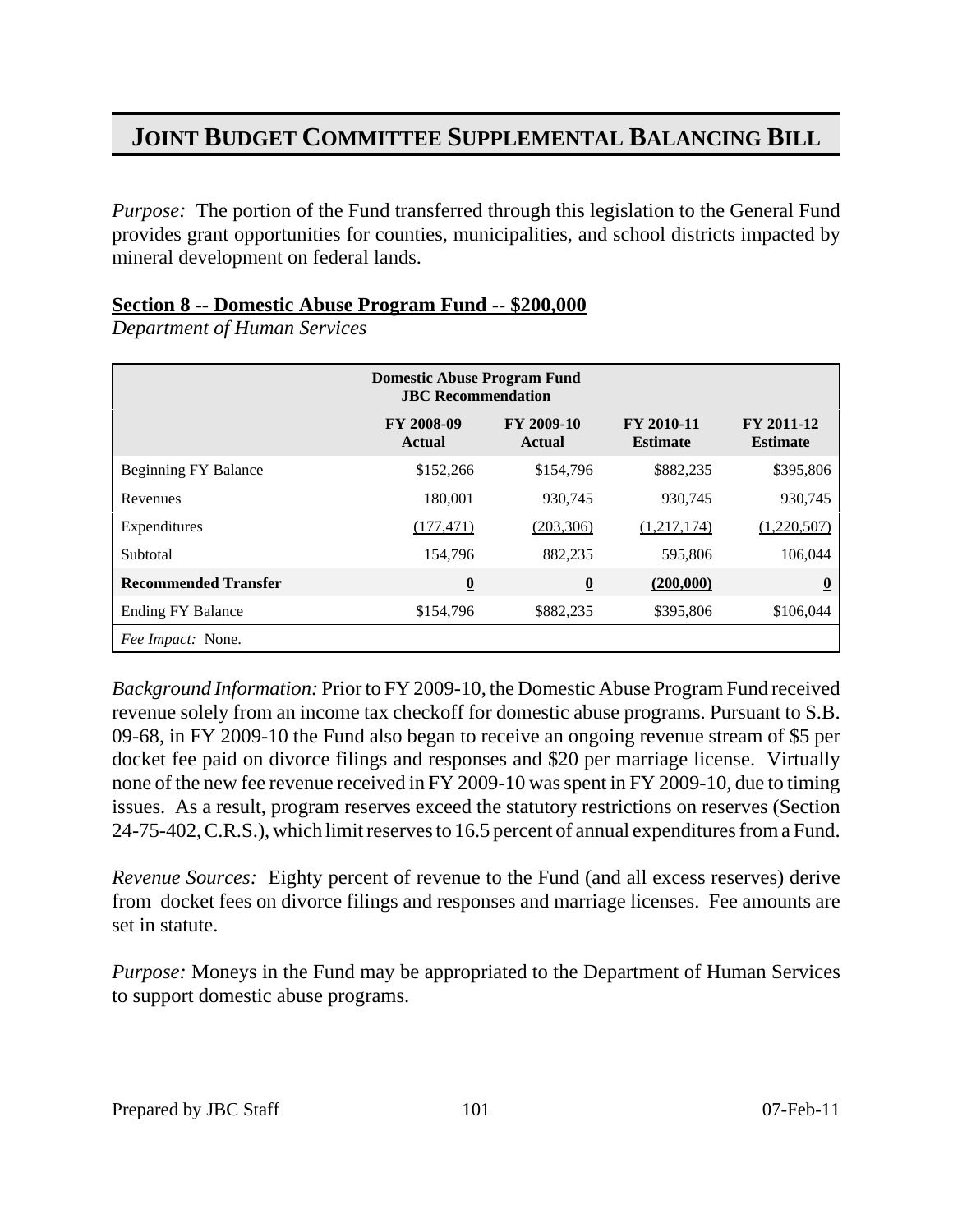### **Section 9 -- Perpetual Base Account of the Severance Tax Trust Fund -- \$5,000,000**

*Department of Natural Resources*

| Perpetual Base Account of the Severance Tax Trust Fund<br><b>JBC</b> Recommendation                       |                             |                               |                               |                               |
|-----------------------------------------------------------------------------------------------------------|-----------------------------|-------------------------------|-------------------------------|-------------------------------|
|                                                                                                           | FY 2008-09<br><b>Actual</b> | FY 2009-10<br><b>Estimate</b> | FY 2010-11<br><b>Estimate</b> | FY 2011-12<br><b>Estimate</b> |
| <b>Beginning FY Balance</b>                                                                               | \$18,058,960                | \$40,454,321                  | \$4,865,510                   | \$28,520,880                  |
| Revenues                                                                                                  | 85,424,497                  | 29,070,759                    | 52,655,370                    | 59,457,371                    |
| Expenditures                                                                                              | (28,029,136)                | (659, 570)                    | (13,000,000)                  | (13,000,000)                  |
| Subtotal                                                                                                  | \$75,454,321                | \$68,865,510                  | \$44,520,880                  | \$74,978,251                  |
| Previously Authorized Transfer to<br>General Fund (S.B. 09-208)                                           | (20,000,000)                | $\theta$                      | $\overline{0}$                | $\overline{0}$                |
| Previously Authorized Transfer to<br>General Fund (S.B. 09-279)                                           | (15,000,000)                | (62,000,000)                  | $\Omega$                      | $\mathbf{0}$                  |
| Previously Authorized Transfer to<br>General Fund (H.B. 10-1327)                                          | $\theta$                    | (2,000,000)                   | $\Omega$                      | $\Omega$                      |
| Previously Authorized Transfer to<br>General Fund (H.B. 10-1388)                                          | $\Omega$                    | $\Omega$                      | (11,000,000)                  | $\Omega$                      |
| <b>Recommended Transfer</b>                                                                               | $\overline{\mathbf{0}}$     | $\overline{\mathbf{0}}$       | (5,000,000)                   | $\overline{\mathbf{0}}$       |
| <b>Ending FY Balance</b>                                                                                  | \$40,454,321                | \$4,865,510                   | \$28,520,880                  | \$74,978,251                  |
| Fee Impact: None. The Severance Tax Perpetual Base Account receives half of receipts to the Severance Tax |                             |                               |                               |                               |

Trust Fund (one fourth of all severance tax income).

*Revenue Sources:* The Severance Tax Perpetual Base Account receives half of receipts to the severance tax trust fund (one fourth of all severance tax income). This fund is a revolving loan account, as such no permanent programs depend on this fund.

*Purpose:* The Perpetual Base Account of the Severance Tax Trust Fund is authorized in Section 39-29-109 (2) (a), C.R.S., to be used for similar purposes as the Colorado Water Conservation Board Construction Fund (created in Section 37-60-121 (1) (a), C.R.S.). Specifically, to fund directly or provide loans for construction, rehabilitation, enlargement, or improvement of water projects.